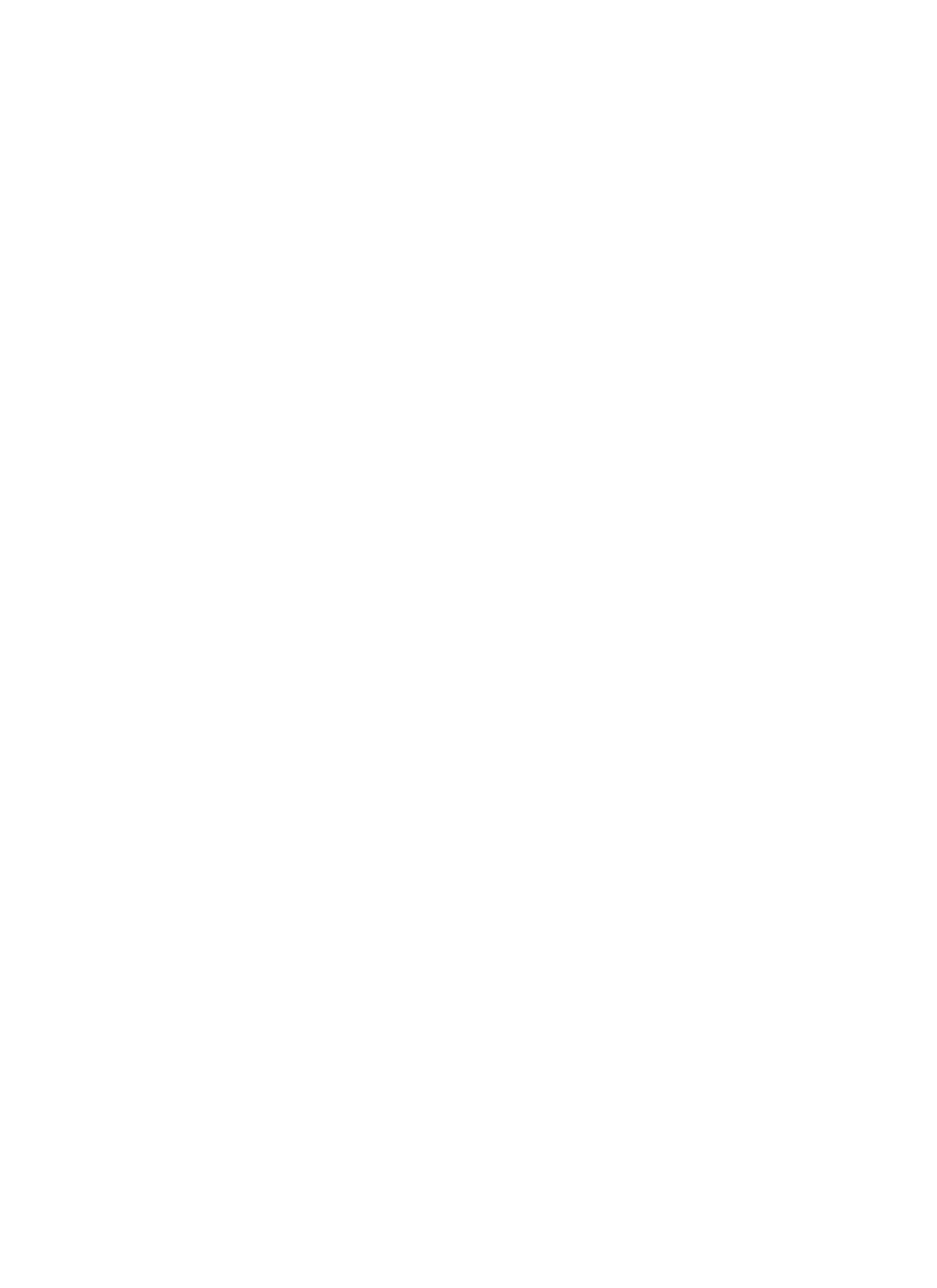# Islam, Christianity *&* the Environment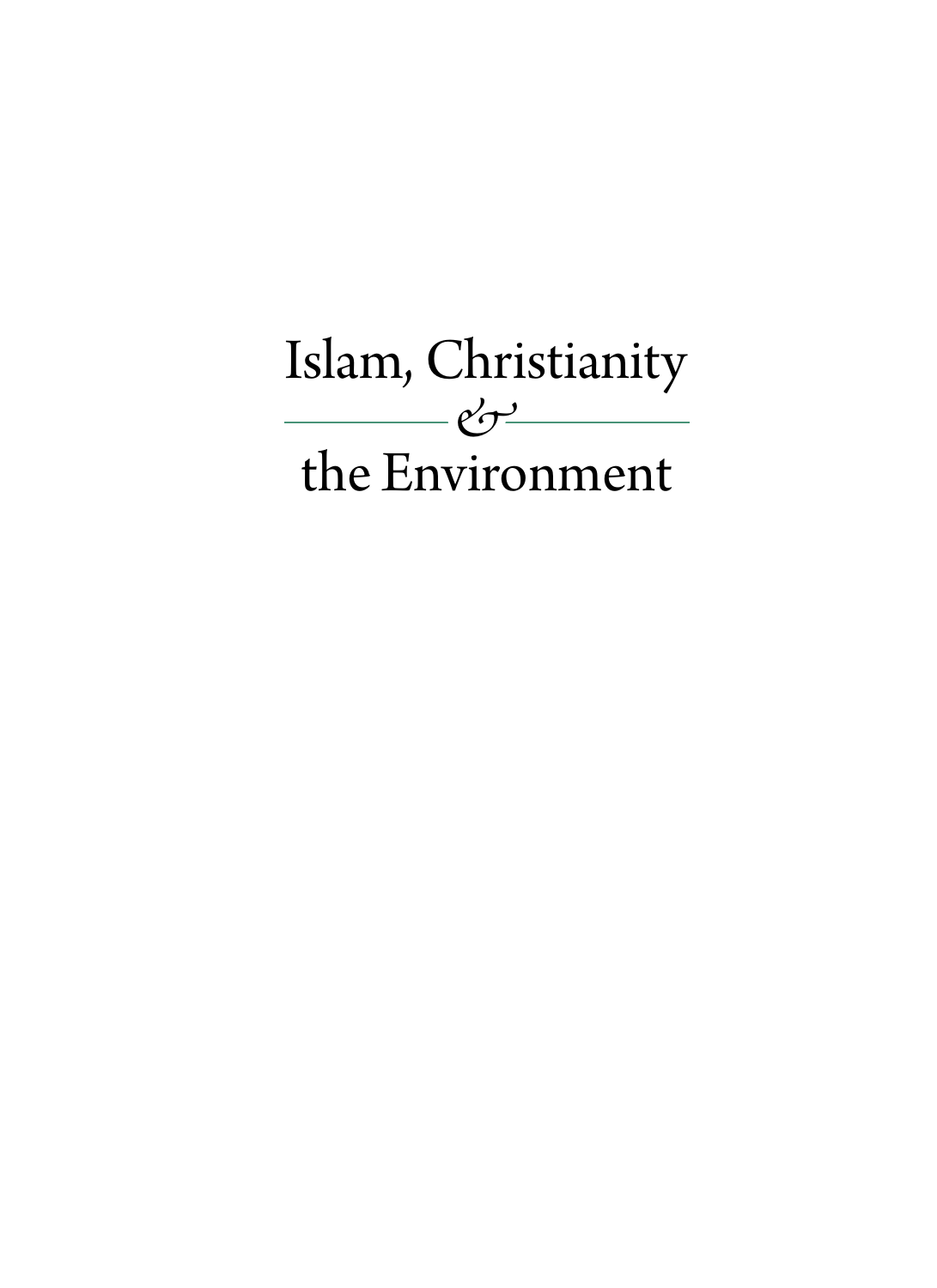### Other Books in the Series

*The Amman Message · 2008* 

*A Common Word Between Us and You · 2009*

*Forty Hadith on Divine Mercy · 2009*

*Jihad and the Islamic Law of War · 2009*

*Body Count · 2009*

*The Holy Qur'an and the Environment · 2010*

*Address to H.H. Pope Benedict XVI at the King Hussein Mosque, Amman, Jordan · 2010*

*Keys to Jerusalem · 2010*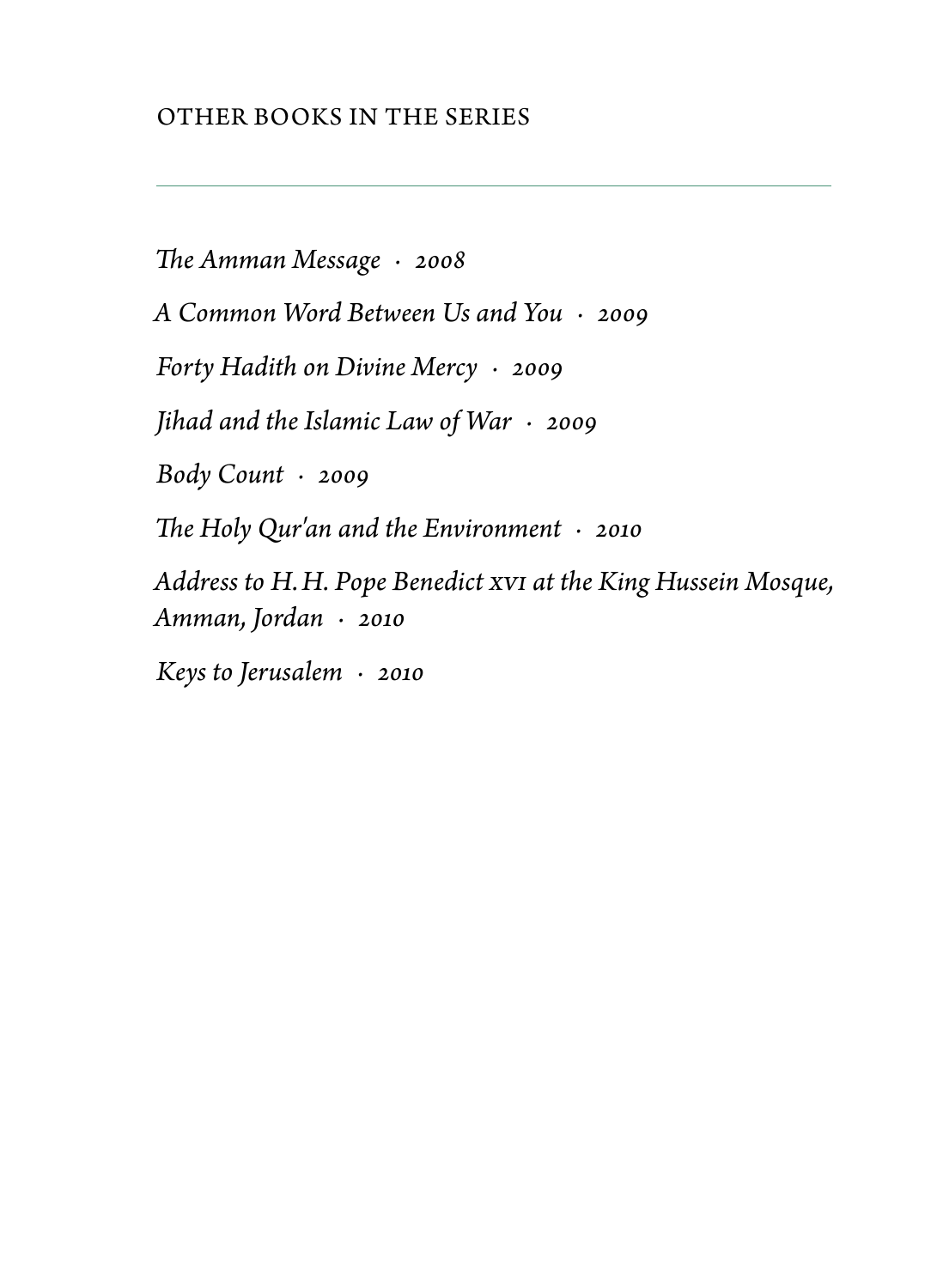### Islam, Christianity *&* The Environment

*Dr. Ingrid Mattson*

*Dr. Murad Wilfried Hofmann*

*Dr. Martin Arneth* 

*Dr. Dietmar Mieth*



 $N<sup>0</sup>9$ <br>Marda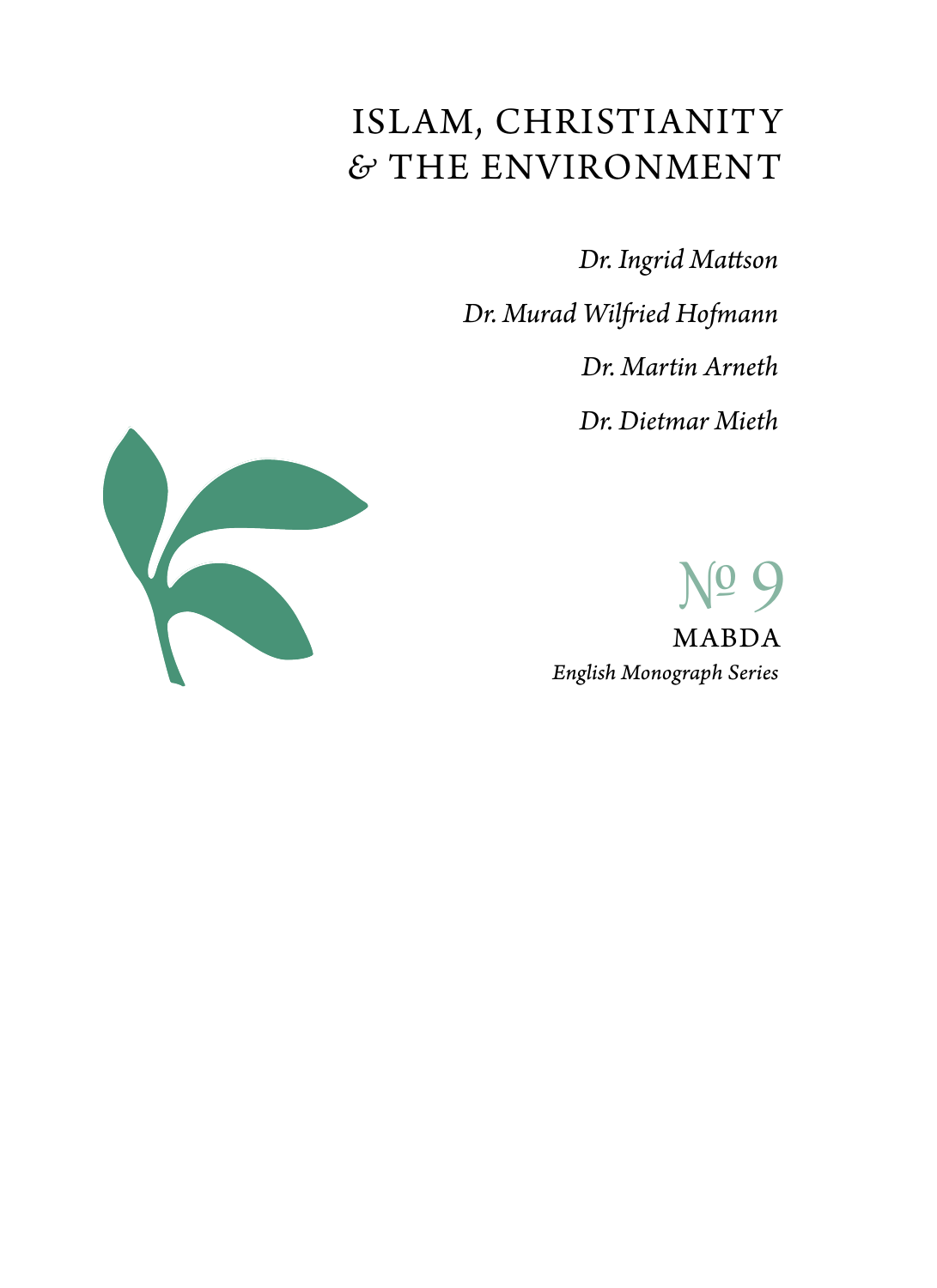· · · · · · · · · · · · · · · · · · · · · · · · · · · · · · · · · · · · · · · · MABDA · English Monograph Series · No. 9 Islam, Christianity & the Environment ISBN: 978-9957-428-41-9 Available for free download at www.rissc.jo · · · · · · · · · · · · · · · · · · · · · · · · · · · · · · · · · · · · · · · ·

© 2011 The Royal Aal Al-Bayt Institute for Islamic Thought (RABIIT) 20 Sa'ed Bino Road, Dabuq PO BOX 950361 Amman 11195 JORDAN www.aalalbayt.org

All rights reserved. No part of this book may be reproduced or utilised in any form or by any means, electronic or mechanic, including photocopying or recording or by any information storage and retrieval system, without the prior written permission of the publisher.

Views expressed in the Monograph Series do not necessarily reflect those of RABIIT or its advisory board.

Design and typesetting by Besim Bruncaj English set in Arno Pro Arabic set in Naskh using Tasmeem Printed by Jordanian Printing Press

LEGAL DEPOSIT NUMBER: 2011/3/1142 The Hashemite Kingdom of Jordan National Library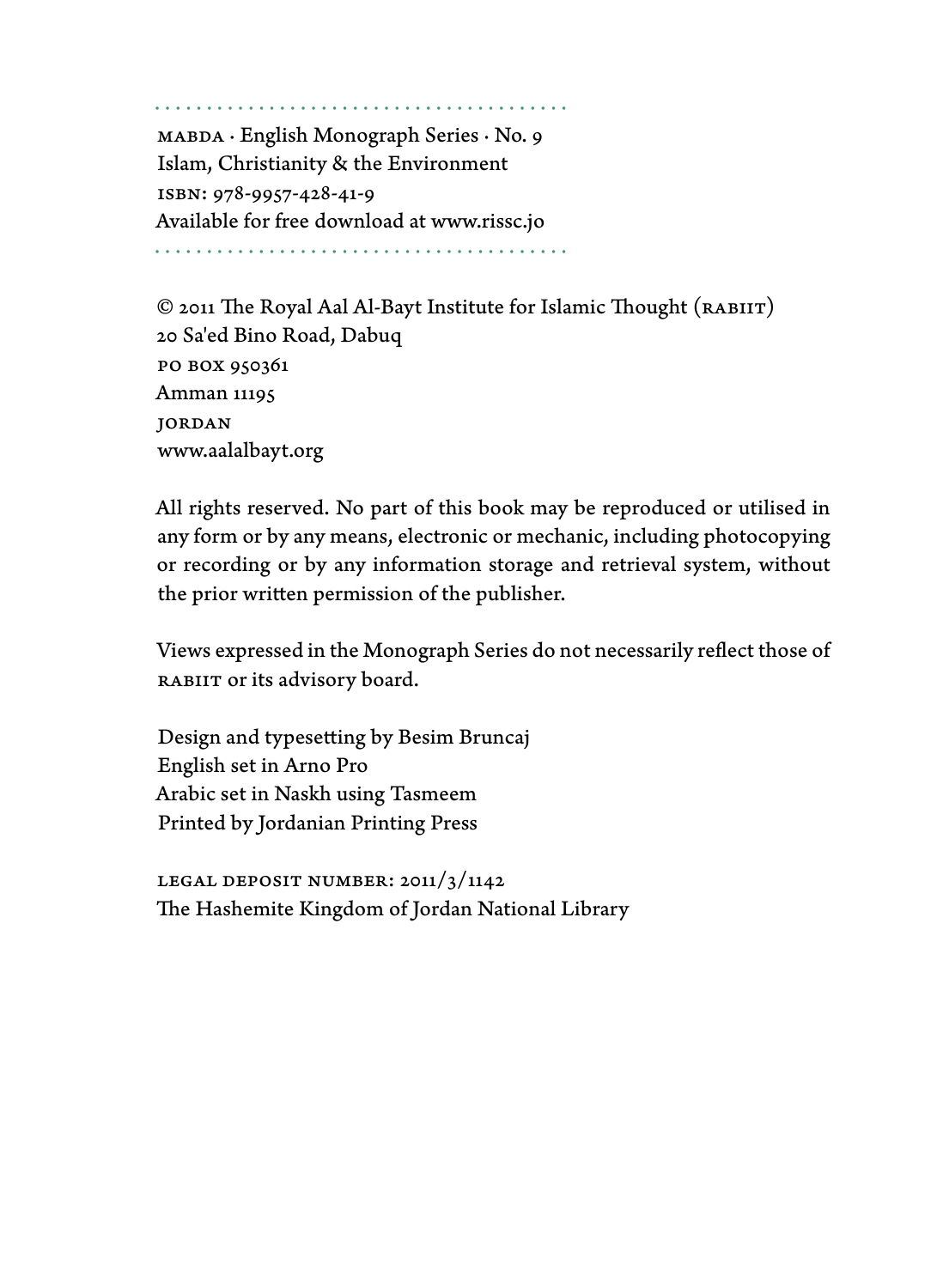### **Contents**

Introduction | VII

*Dr. Ingrid Mattson* The Islamic View on Consumption *&* Material Development in Light of Environmental Pollution | 1

*Dr. Murad Wilfried Hofmann* The Protection of Animals in Islam | 19

*Dr. Martin Arneth* Basic Demands Established in the Christian Bible to Assume Responsibility for the World | 25

*Dr. Dietmar Mieth* Christian Conceptions of Creation, Environmental Ethics, and the Ecological Challenge Today | 39

Notes on Contributors | 87

Appendix: Joint Statement on the Uppsala Interfaith Climate Manifesto 2008 | 89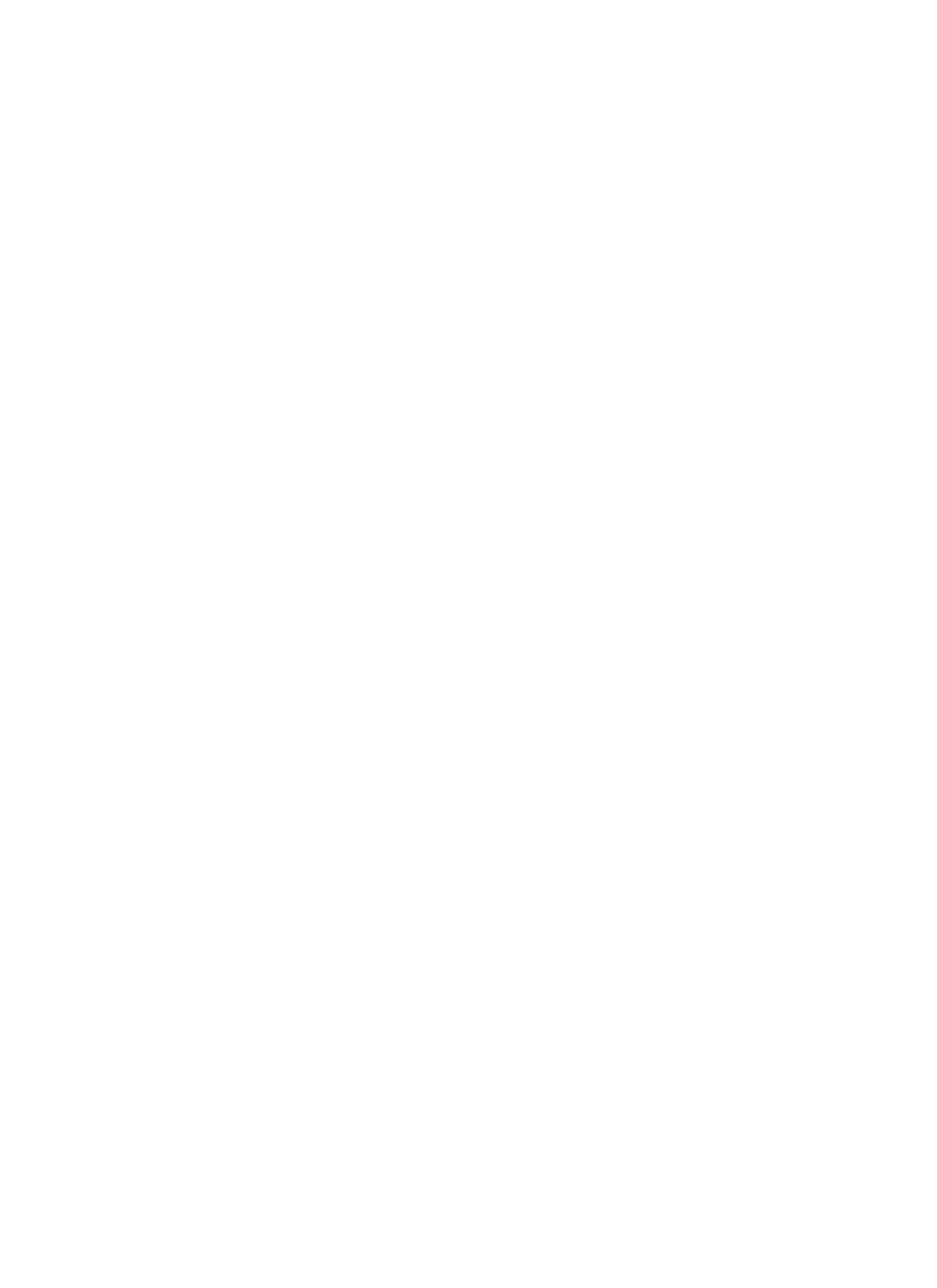### Introduction

 $\prod_{\text{lam}}$ n September 2010, the Royal Aal al-Bayt Institute for Islamic Thought in cooperation with the Eugen-Biser Foundation (Germany) held a symposium entitled 'Islam, Christianity and the Environment' at the Baptism Site in Jordan.

The symposium was another event in the series of dialogues driven by the global Muslim-Christian interfaith initiative, *A Common Word* (acommonword.com).

It brought together a small group of Muslim and Christian scholars to discuss how each religion views the environment. This exchange helped both sides achieve a better understanding of each others' perspective, and also led to a strengthening of the response from all faiths to the current environmental crisis. All participants ended the event by endorsing HE Archbishop of Sweden Anders Wejrud's environmental initiative, [The Uppsala Manifesto], which calls for religious communities to rally toward a global climate strategy.

This booklet brings together four papers presented at the symposium.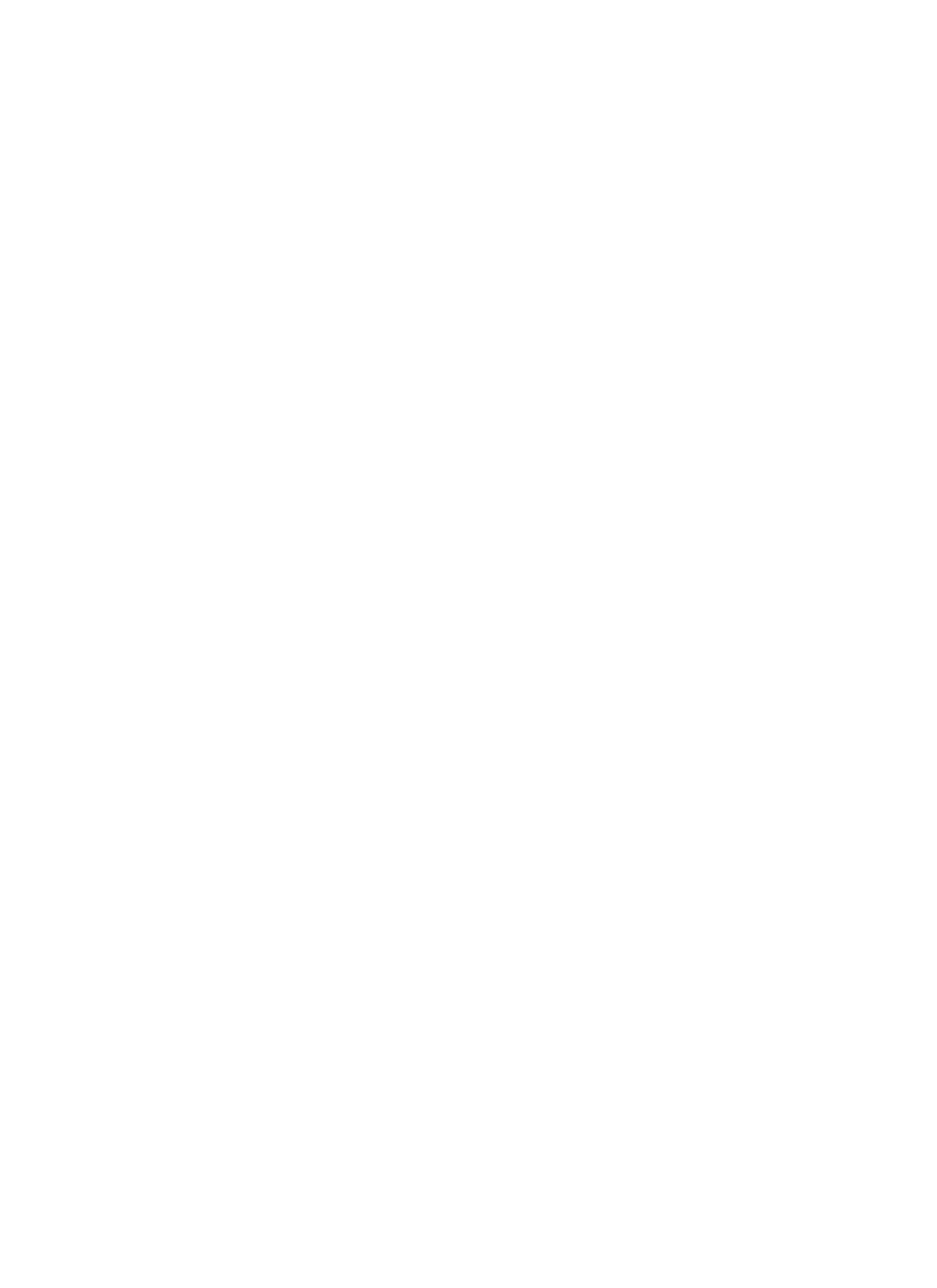# The Islamic View on Consumption *&* Material Development in Light of Environmental Pollution

Ingrid Mattson, PhD Hartford Seminary Hartford, CT, USA

There is no doubt that Islam values the development of material culture and improvements in technologies that make life easier, healthier and more enjoyable for people. Islam does not romanticize poverty and hardship. The of material culture and improvements in technologies that make life easier, healthier and more enjoyable for Holy Qur'an, referring to the Ramadan fast says, '*God wants ease for you, He does not want hardship for you.*' (2:185) The persistent Qur'anic reminder to give charity, to shelter the orphan, to feed the poor, all show the high value Islam places on relieving the suffering of others. Further, there are many prophetic teachings about the spiritual reward one receives from removing a hardship from another person. For example, even to remove a fallen branch from a pathway, making it easier for others to walk that path, is an act of charity. Throughout Islamic history, believers with great resources and those of limited means did what they could to ease the journey of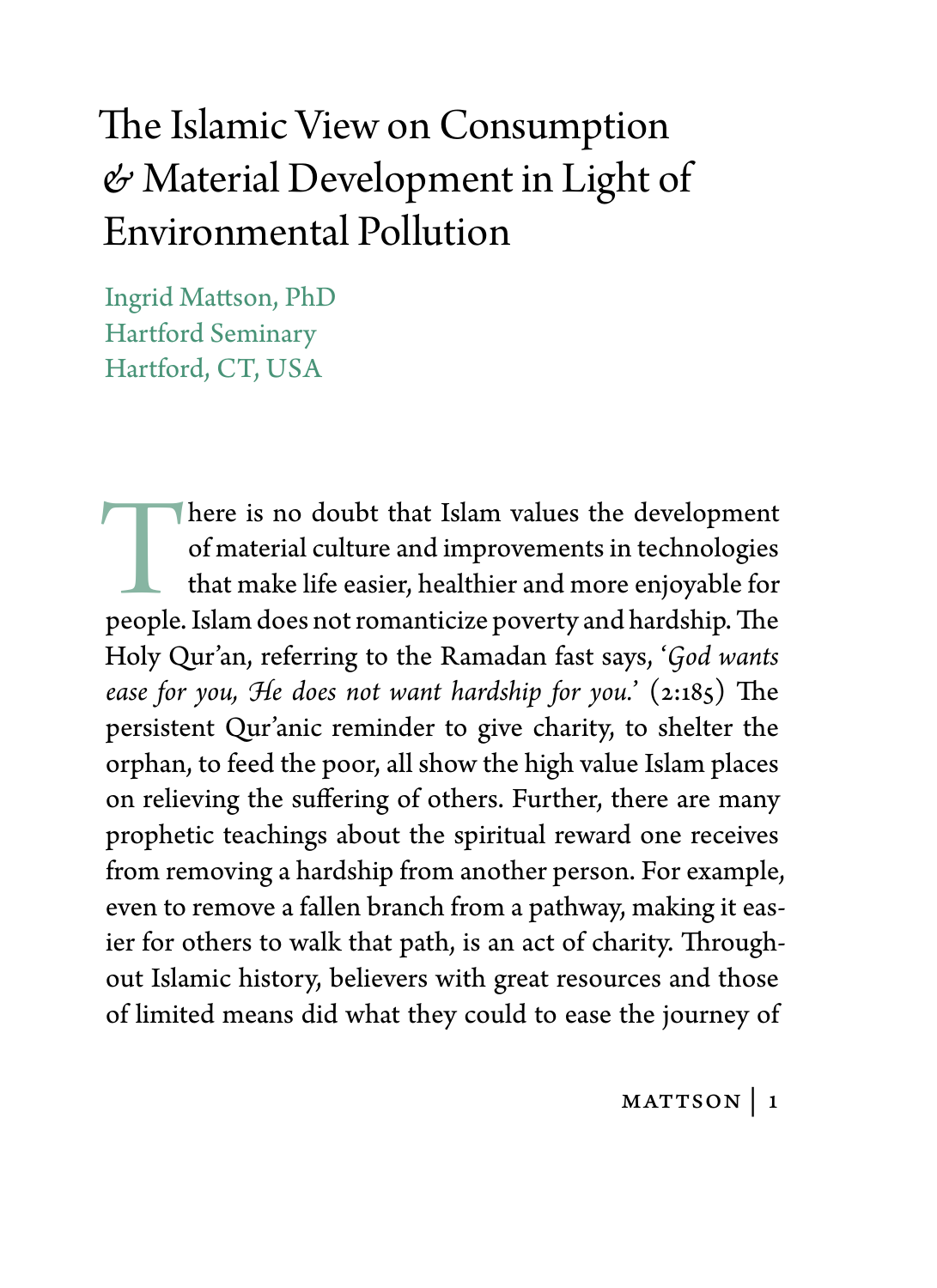the pilgrim and the traveler by maintaining roadways, and by providing water and shelter along the way. It is not too much to say that to work to ease the hardship experienced by others is an ethical imperative in Islam; indeed, one of the five major maxims of Islamic ethics is "Hardship should be eased" (almashaqqah tajlib bi taysir).

The principle of easing hardship, however, is not permission for an individual to go to the extreme of unfettered indulgence. Consistent with the Qur'an's emphasis on balance and moderation, there are a number of Qur'anic verses that, on the one hand, encourage the enjoyment of wholesome and beautiful things, while on the other hand, prohibit waste and excess.

نَأَنِّھُ)اَلَّذِينَ ءَامَےُواْ کُ<sup>ر</sup> مُحَسَّدَمُواْ طَيِّئِت مِسَا أَحَسَلَ ٱللَّهُ لَڪُمْ وَلَا تَعۡـَتُدُوٓا۟ٓانَّ ٱللَّهَ لَا يُحۡثُ ۗ ٱلۡمُعۡتَدِۥ ؞َ

O you who believe! Do not make unlawful the wholesome things which God has made lawful for you, but commit no excess for God does not love those given to excess.  $(5:87)$ 

ءَادَهَ خُـذُواْ رْسَـتَڪْمَرْ عِنـدَ ڪُ وَكُلُواْ وَٱشْرَبُواْ وَلَا تُنْبِرُهُوٓاْ ۚ إِنَّكُمْ لَا يُحِبُّبُ ٱلۡمُنۡـٰرِفِينَ ِ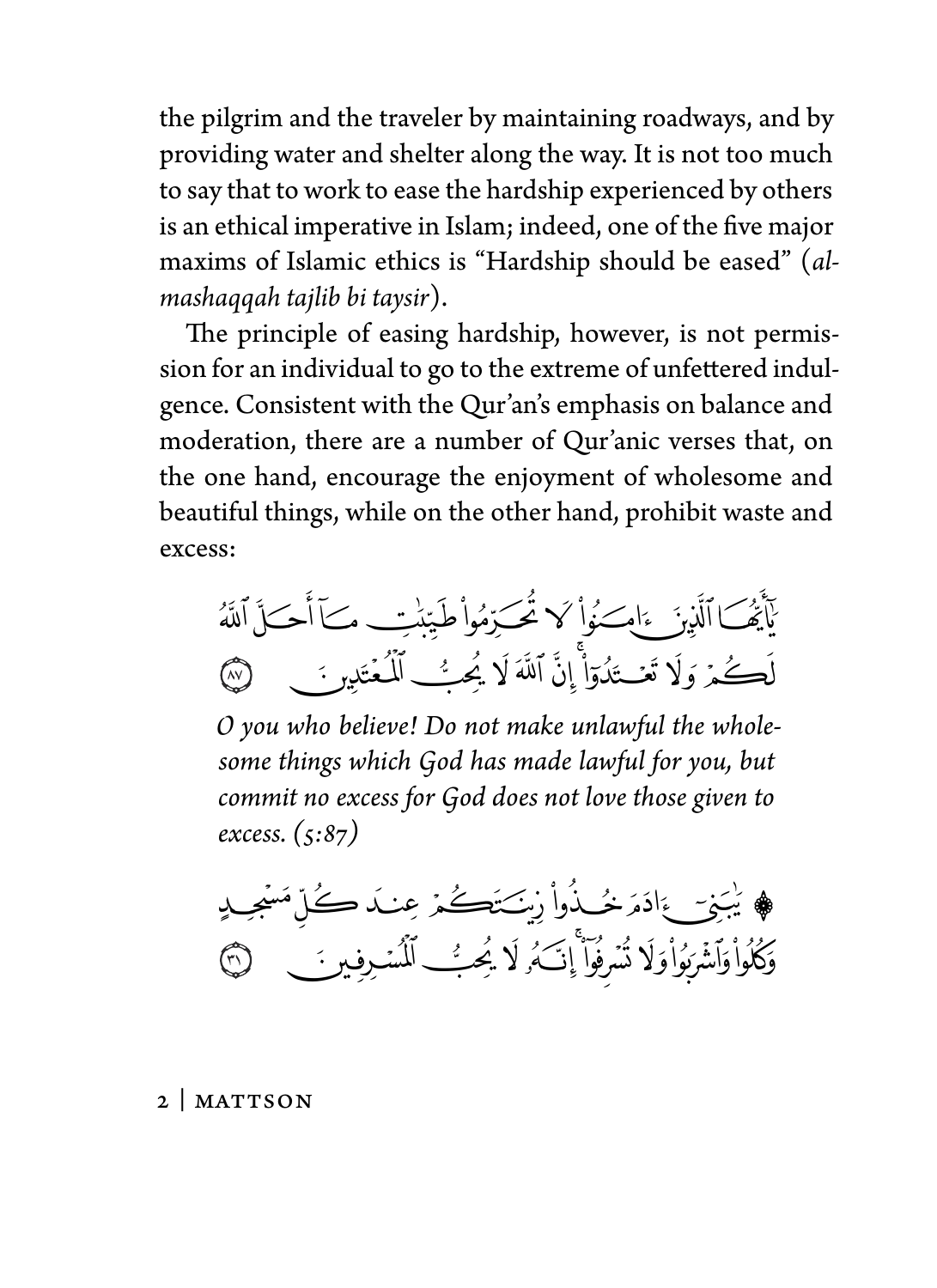O Children of Adam! Wear your beautiful apparel at every time and place of prayer and eat and drink. But do not waste (or, "do not be excessive"); verily God does not love the wasteful.  $(7:31)$ 



Eat of the wholesome things We have provided for vour sustenance, but commit no excess therein, lest My condemnation fall upon you; he upon whom My condemnation falls has indeed thrown himself into utter ruin.  $(20:81)$ 

The Qur'an also recognizes that people take pleasure in experiencing variety, particularly in their food, while again, warning against being wasteful:

MATTSON  $\vert$  3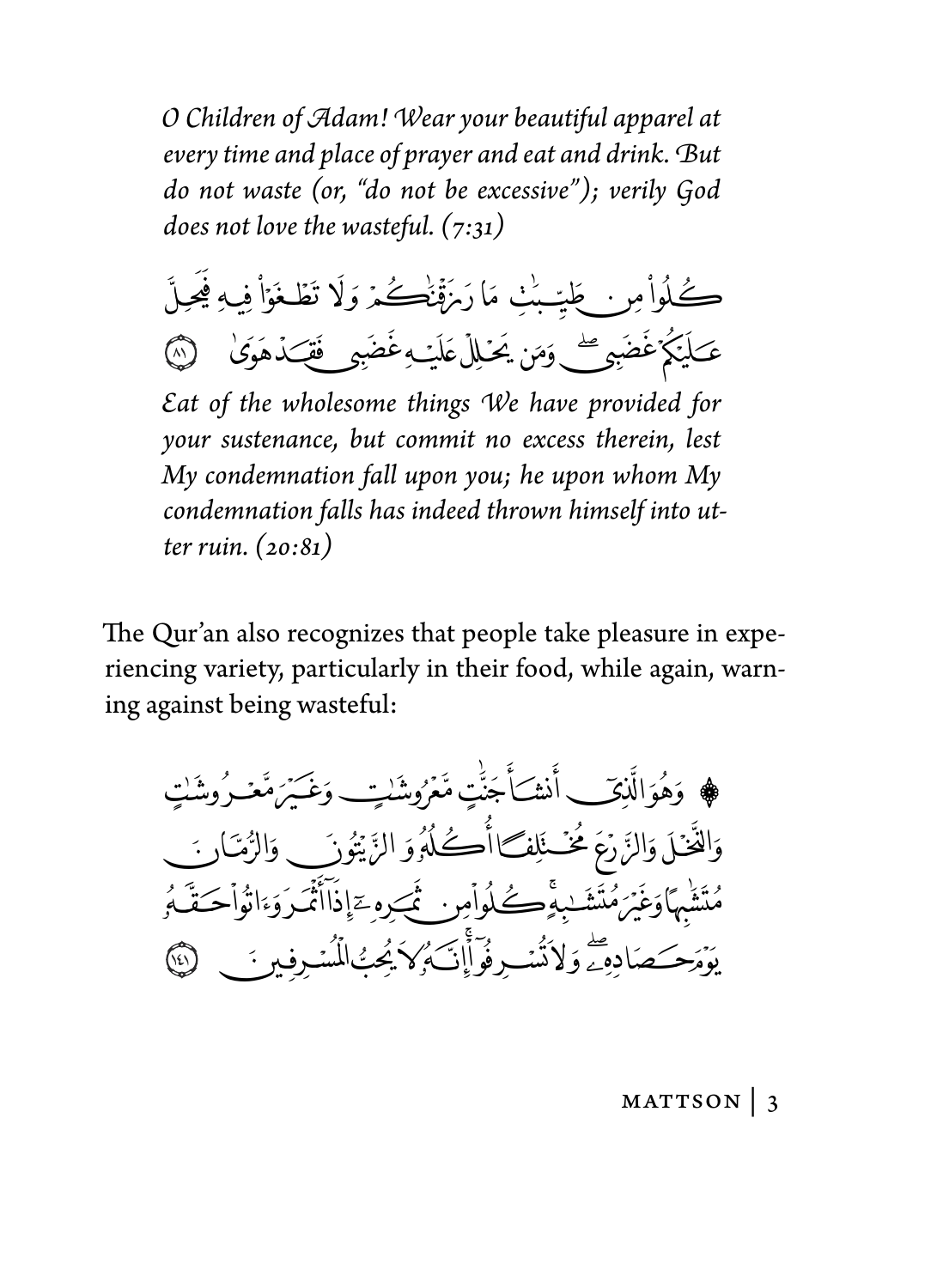*It is He Who has brought into being gardens, the cultivated and the wild, and date-palms, and fields with produce of all kinds, and olives and pomegranates, similar (in kind) and variegated. Eat of their fruit in season, but give (the poor) their due on harvest day. And do not waste, for God does not love the wasteful. (6:141)*

The ethics of consumption in Islam, then, rests on three pillars. First, what is consumed must be lawful and wholesome. Second, one must give the poor their share in one's wealth; money and good remain "impure" until what is owed upon them as zakat is paid. Finally, one is not permitted to be wasteful with one's goods. Thus, even if the goods one consumes are lawful, and even if one has given the poor their share of one's wealth, it is still not permissible to be wasteful.

Now, the challenge here is to judge what is "wasteful" or "excessive" as these are general and relative terms (we also note that there might be some differences in the implications of the two words, both used as translations of *tasrif*). "Wasteful" consumption most obviously would include the acquisition of too much of something, so that some of it goes bad. Cooking too much for one meal is wasteful when leftover food has to be thrown out. It is also wasteful to use a product like food, of which many of the poor are deprived, for a nonnutritive purpose—the ultimate grotesque example in this re-

4 | Mattson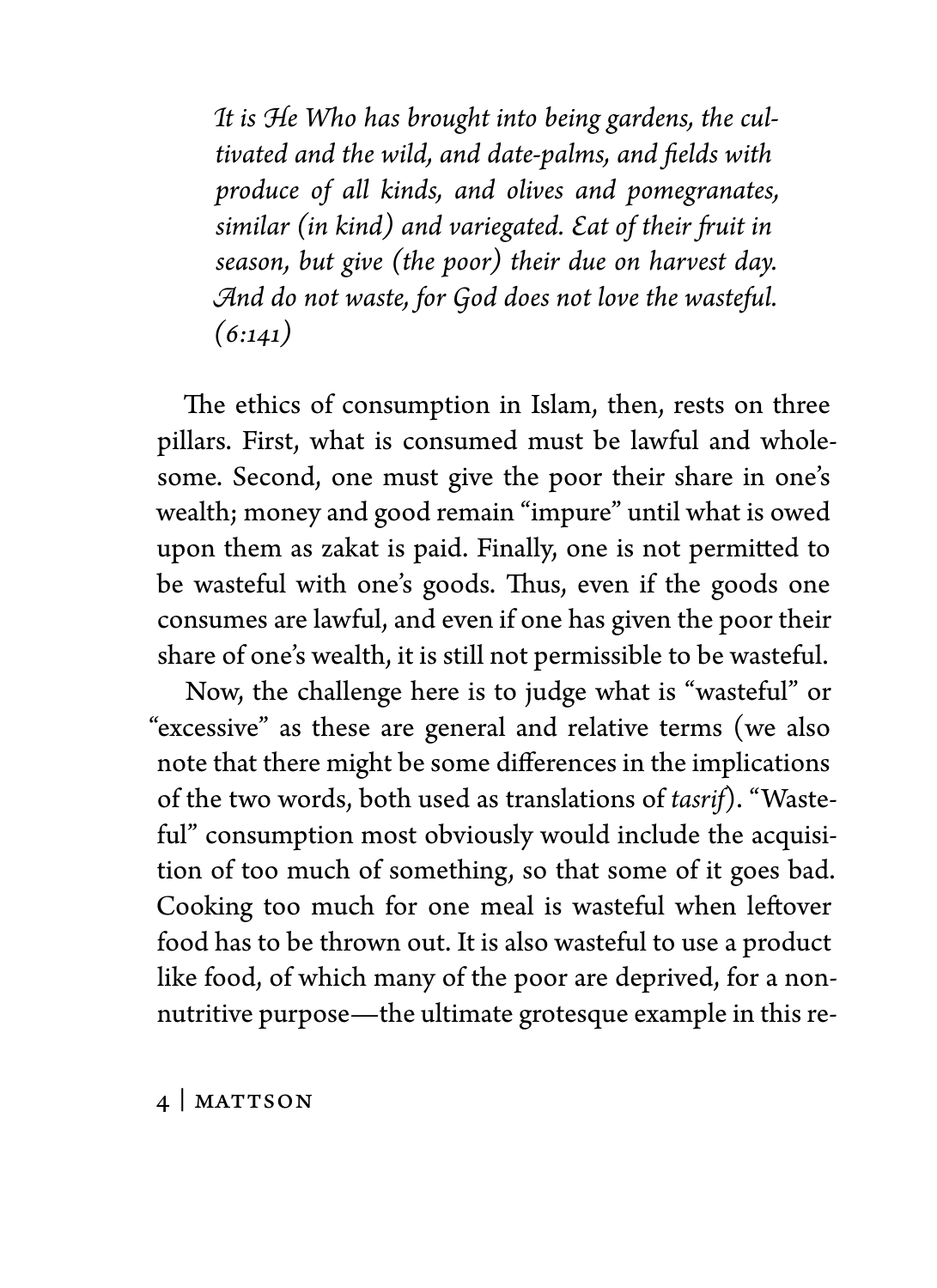spect is the common Hollywood movie trope, the "food fight." But is it wasteful or excessive to spend a great deal more perhaps ten times more (or even two times more)—for a luxury or designer product when the cheaper product serves the same function? If excess is a relative term, to whom should one's consumption be compared in order to determine what is excessive? The modern consumer economy offers an endless variety of objects for consumption. At what point does the continuing acquisition of different kinds of objects for the sake of change and variety become excessive?

It is unlikely that we will find answers to such questions by parsing out the various significations of the Qur'anic term *tasrif*. Rather, we have to look deeper into Islam's spiritual teachings on the matter—teachings which have a timeless quality—while at the same time, looking further into Islam's ethical teachings, which must take into consideration the particular context in which one lives—the real world challenges of one's time and place—to determine the best course of action.

In its spiritual teachings, Islam recognizes that desire, if not controlled by intellect and conscience, can be insatiable. The Prophet Muhammad said, "If the son of Adam had a mountain of gold, he would wish for another." If we are consumed

<sup>1</sup> A paraphrase of the hadith reported by Anas ibn Malik in "*Kitab al-Riqah*," in *Sahih al-Bukhari*.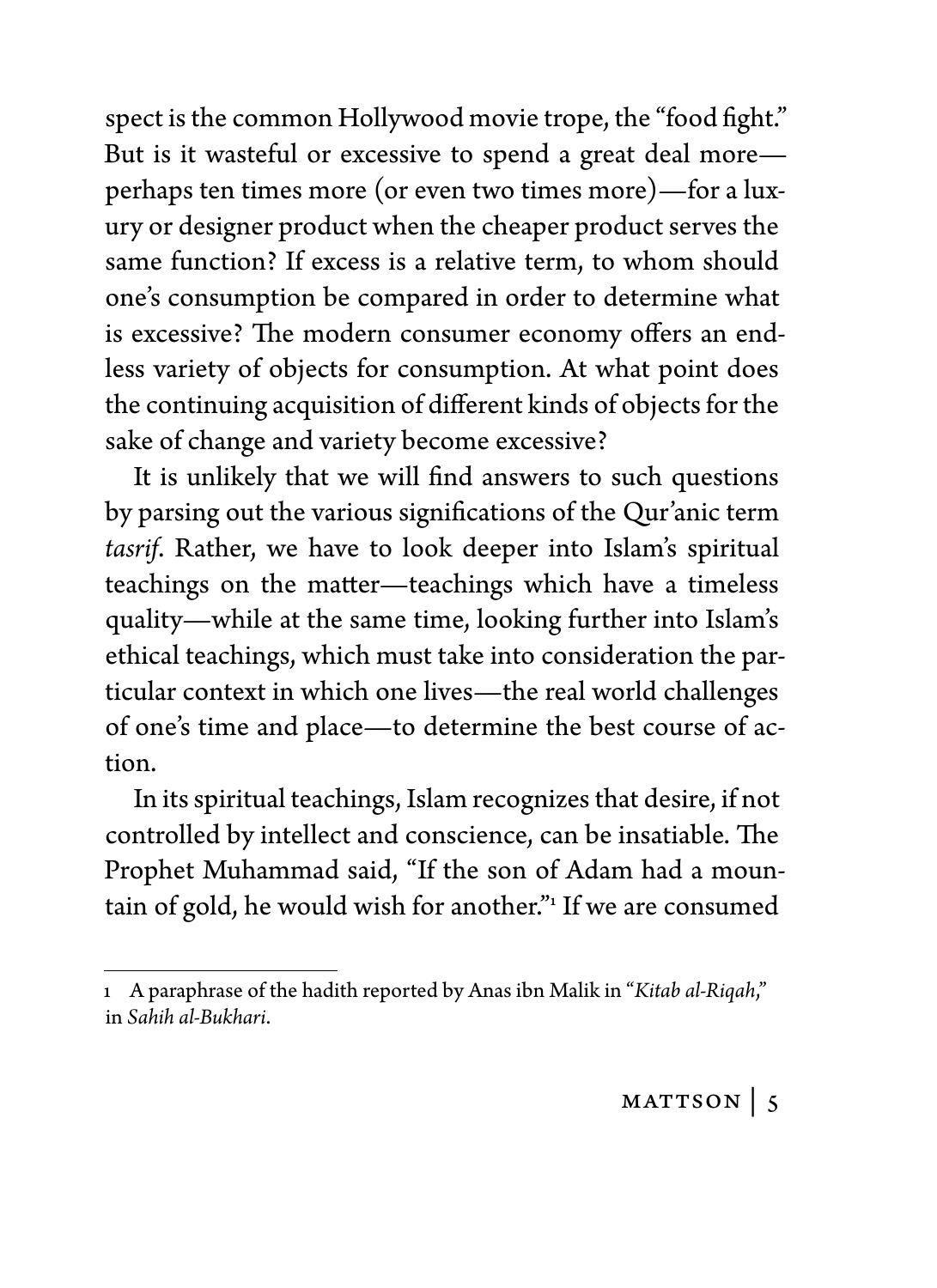with desire for things, we are seeking happiness in a mirage. It is in our own spiritual benefit, then, to realize that things of this world are not ends in themselves, and we should occupy ourselves, to the extent possible, with acts of kindness and compassion—for it is in service to others that we find the face of God; as the Qur'an describes the righteous saying, '*We feed you seeking the face of God; we wish from you no reward or thanks*.' (76:9)

One of the Prophet Muhammad's teachings that is particularly compelling from a spiritual and psychological perspective in this respect is "When you see one who has more, look to one who has less."<sup>2</sup> Here, we have a double-movement, beginning with the elicitation of desire and envy provoked by seeing someone who has a thing which one lacks oneself. Feeling this rising desire within himself—an initial state for which he is not necessarily responsible—the believer must take the deliberate and spiritually sound action of moving his gaze from what he has not, to one who has even less then him. Now, envy and desire for more things should subside, leading to greater satisfaction with one's state. Beyond satisfaction, compassion for one who has less should also rise. Compassion can lead further to action to help the person who is relatively deprived; the movement from feeling to action is often

<sup>2</sup> A paraphrase of the hadith reported by Abu Hurayra in "*Kitab al-zuhd wa'lraqa'iq,"* in *Sahih Muslim.*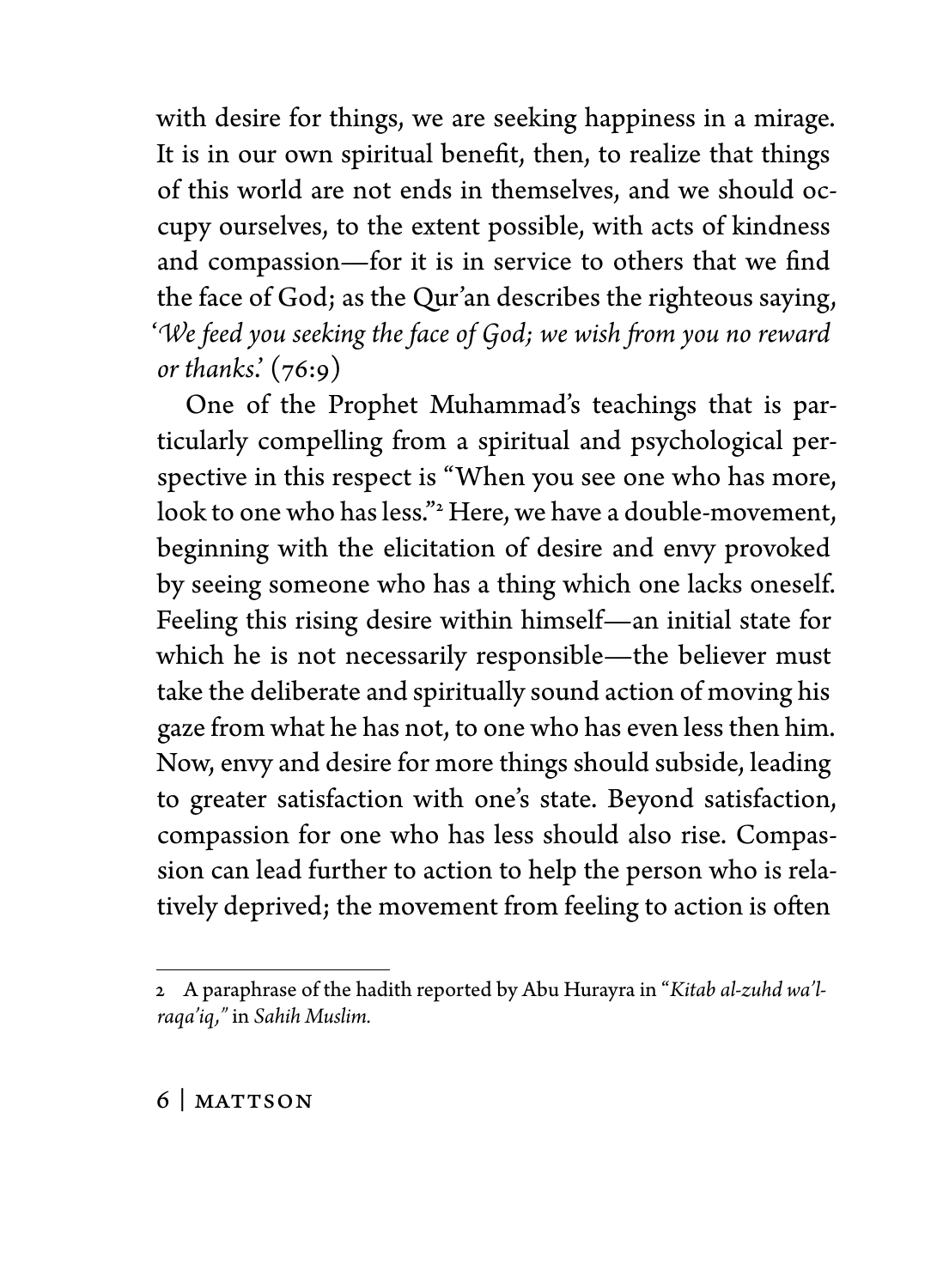dependent upon external factors, such as if one's family, community and moral leaders provides encouragement and the means to engage in such action.

Here we come to the conclusion then that the spiritually developed Muslim might choose to deny himself certain goods which are lawful to consume out of consideration for the elevation of his soul and out of compassion for others. Such a person might find himself judged to be ascetic or even "extreme" in the moderation of his consumption by others if they, in contrast, indulge in their consumer desires with little consideration for the effect this has on their own souls and on the bodies and souls of those who have little. What is important to realize is that the Muslim who restrains his consumption in this way does not do so because he romanticizes poverty or seeks hardship; rather he seeks closeness to God by giving of himself and his goods to others in need.

And here we come to the unique challenge of modern times: that is, that our consumption of goods is not like consumption in earlier times—rather, it is more fraught with moral peril due to the nature of some of the goods and products that have been developed in modernity, and the methods by which they have been produced.

At times it seems like the poor of the world have, since the rise of the modern period, been subject to an ongoing experiment, without their consent, to see how their labor and land could best be exploited to improve the lifestyles of wealthy in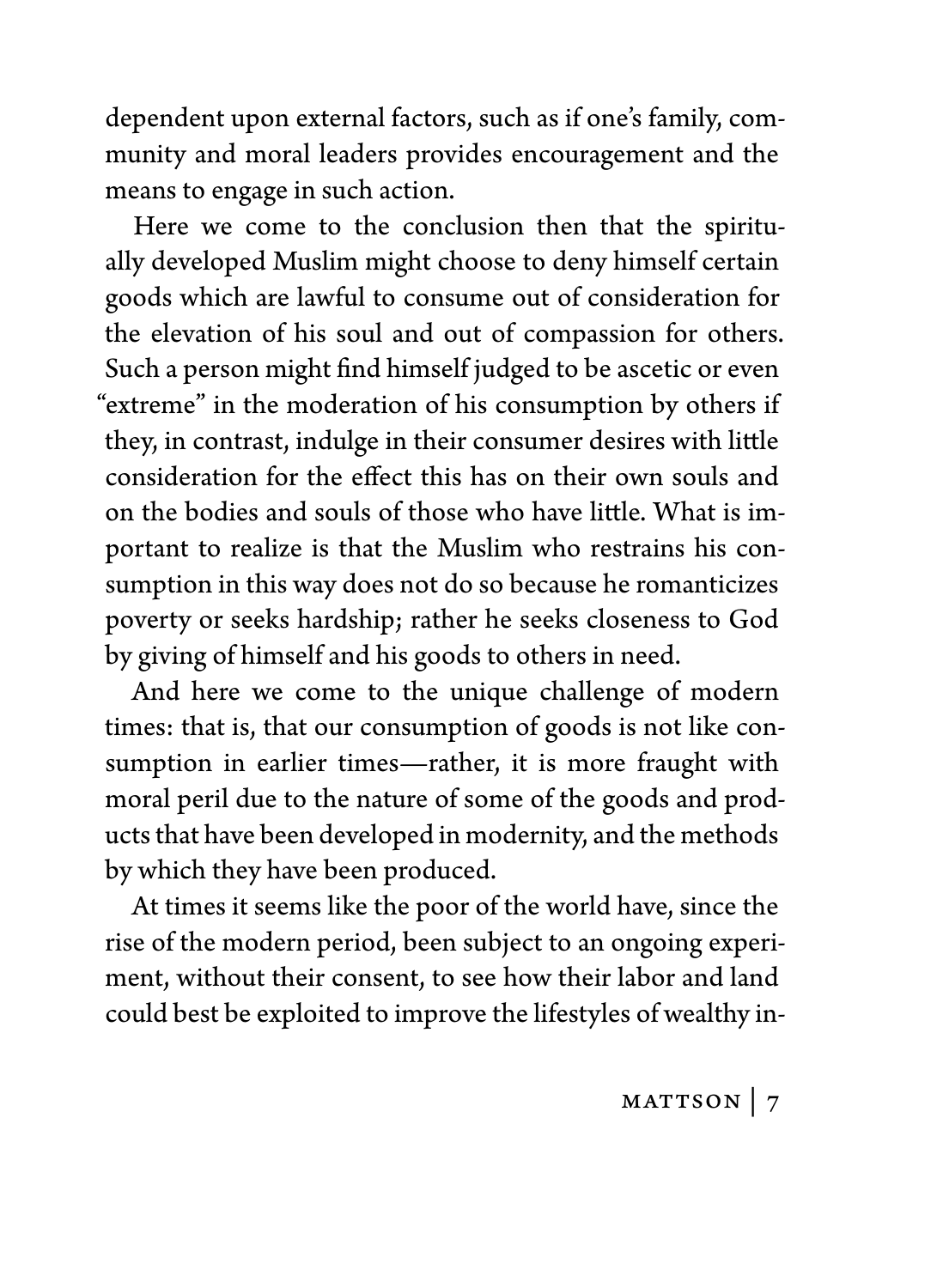dividuals across the world, and, more substantially, to further the economic interests of the politically dominant nations.

Greed, selfishness and avarice, of course, are not distinctly modern characteristics. These are human failings to which all people are subject—the ancients and the moderns, the illiterate and the most educated.

Modernity, however, is characterized, among other things, by the rapid development of new technologies and the concomitant reorganization of social structures and the intensive exploitation of the environment to optimize the use and impact of such technologies. New technologies, materials and methods of production are introduced with dizzying speed, and, with the coercive power of modern nation states, are sometimes imposed on whole populations in a very short period.

There are many reasons why new technologies and systems are embraced before the risks of their use can be reasonably assessed. Sometimes, of course, these changes are forced upon ordinary people despite their opposition. In other cases, as with the rapid adoption of genetically modified crops, or in the conversion of handmade products to factory-made, people see a real chance to improve their lives in embracing such changes.

And very often, there are significant improvements: the cash earned from export crops is used to advance the development of a community, the purchase of labor-saving de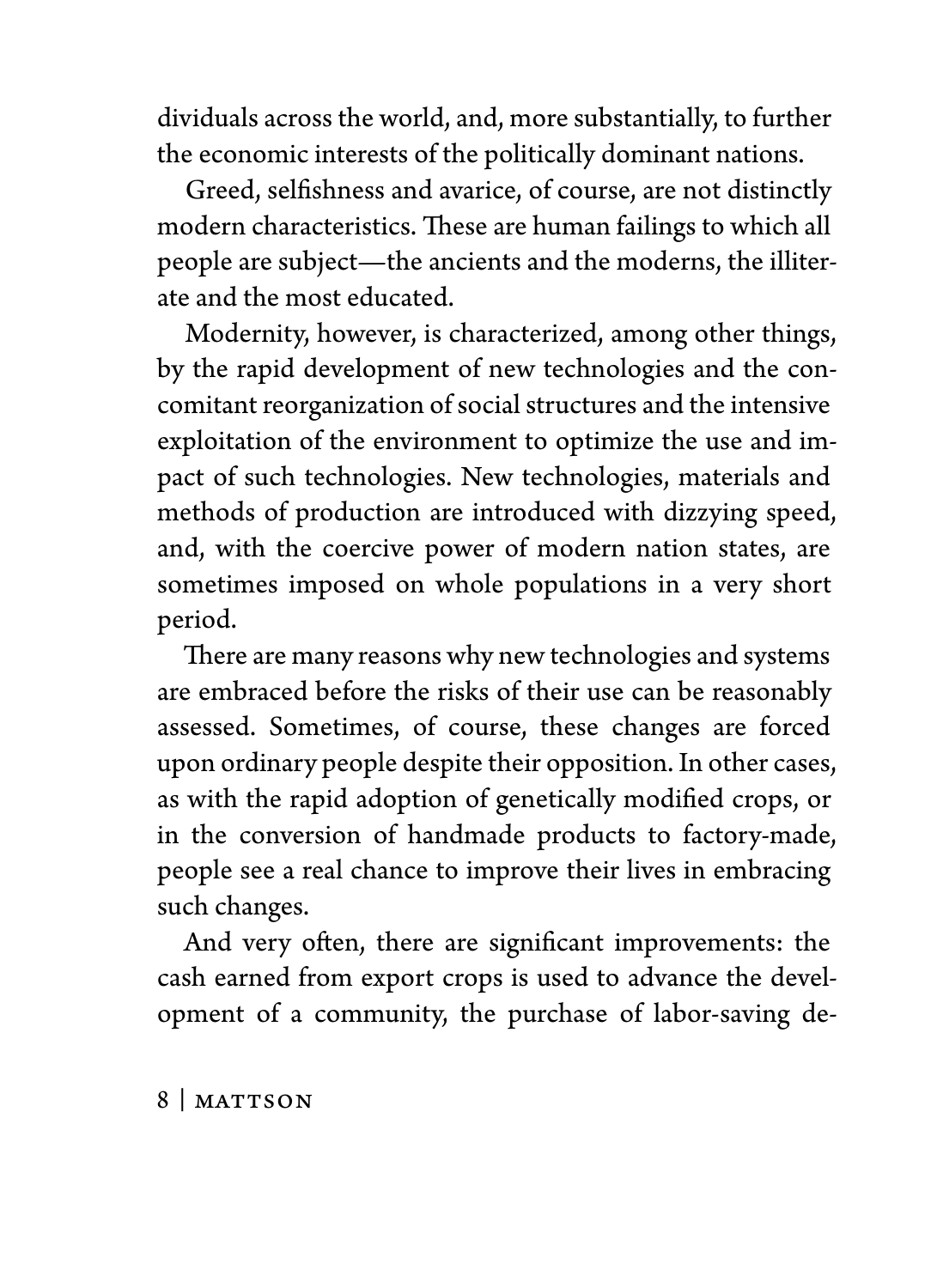vices and new technologies improves the health and lifespan of workers, and, most importantly, frees children from the burden of laboring to contribute to the productive output of families, making it possible for them to be educated (when schools are available).

There is no doubt that plastic buckets, food containers, and medical supplies have significantly contributed to improved health and hygiene across the world. We have only lately realized, however, that many of these products which in themselves are beneficial result from a manufacturing process that generates noxious wastes. Further, when many of these products are broken or replaced by more advanced models, they become pollution because they do not degrade. Before the development of synthetic products, every man-made object would (or could), eventually degrade back into the earth. We can visit ancient archeological sites that have been inhabited by humans for hundreds, or even thousands of years, and have to dig to find traces of what these people have left behind. But the evidence of our visits to these sites is clearly evident in the plastic water bottles, Styrofoam cups and other non-degradable materials we have left behind.

What is saddest and most sinful about all of this is that millions of poor people across the world experience few or none of the benefits of modern industry and agricultural methods, but they suffer the most directly from their toxic outflows. I remember when I was passing through the countryside in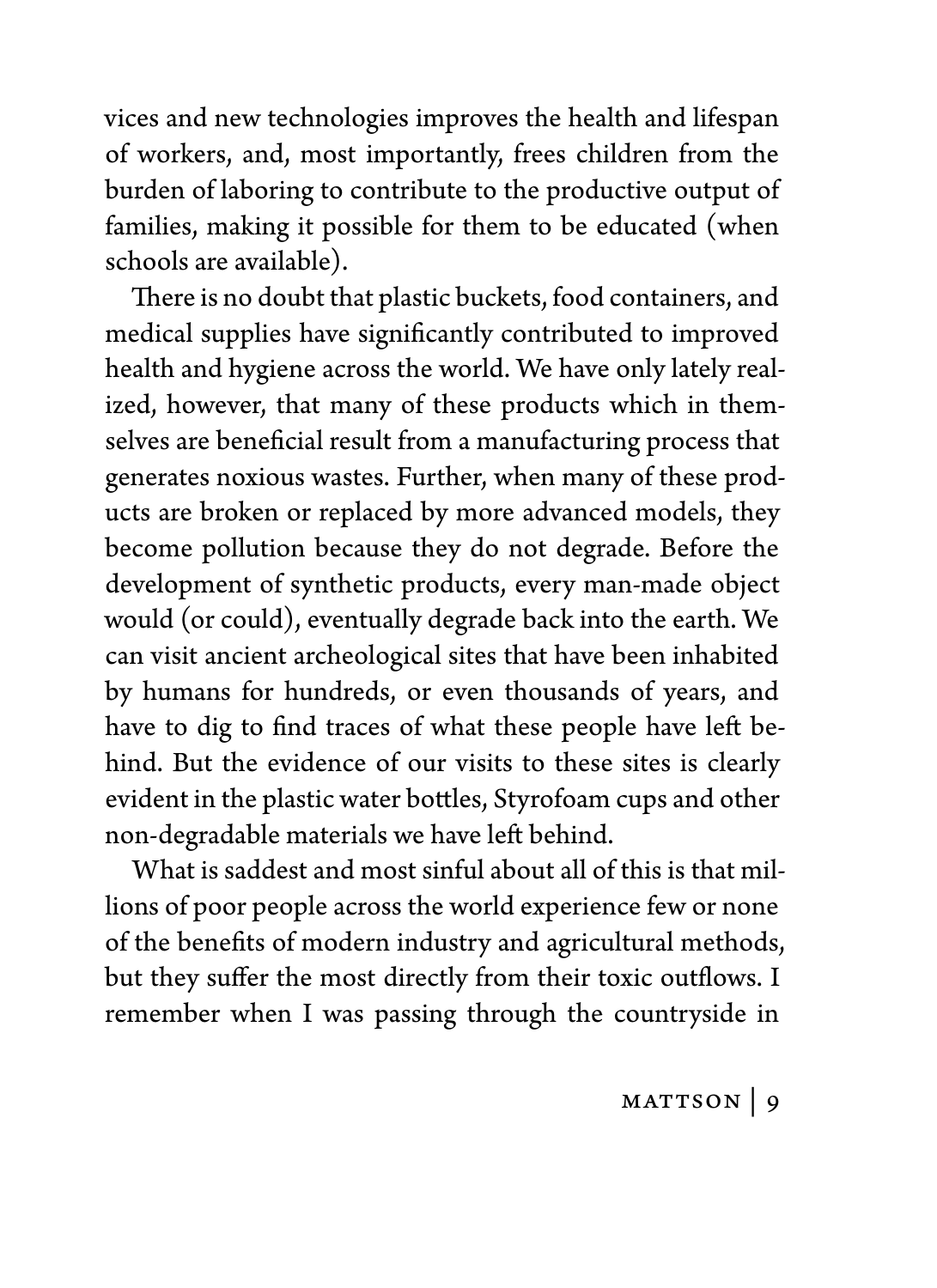Java, through very small villages along waterways. The inhabitants evidently owned very few of the modern products that can improve health and well-being—they did not have wellroofed and screened homes to keep out the rain and mosquitoes; they did not have a medical clinic or sturdy footwear. At the same time, these people had been robbed of any kind of pristine or bucolic rural environment that offers its own salutary benefits: their stream, for example, was clogged with plastic garbage and poisoned by industrial chemicals produced by factories far upstream around Jakarta.

Consumption and material progress in the modern age, therefore, poses, just like warfare and terrorism, challenges that are qualitatively different than those posed in pre-modernity. Terrorism, for example, is not new. It is well-known that the term "assassin" has its origins with the Isma`ili extremists who were dedicated to overthrowing the Abbasid caliphate. The assassins, so named because it was thought that they must have performed their violent acts in an altered state after consuming hashish, would sneak into crowded public mosques during Friday services to kill officials with their daggers. Of course, as soon as they attacked, they themselves were killed by guards or the crowd, so these were essentially suicide attacks. However, the damage to human life was always limited, because a single person can kill a limited number of people with a dagger. Contrast this with our challenge in the modern age, where a single person can kill hundreds of people with

10 | Mattson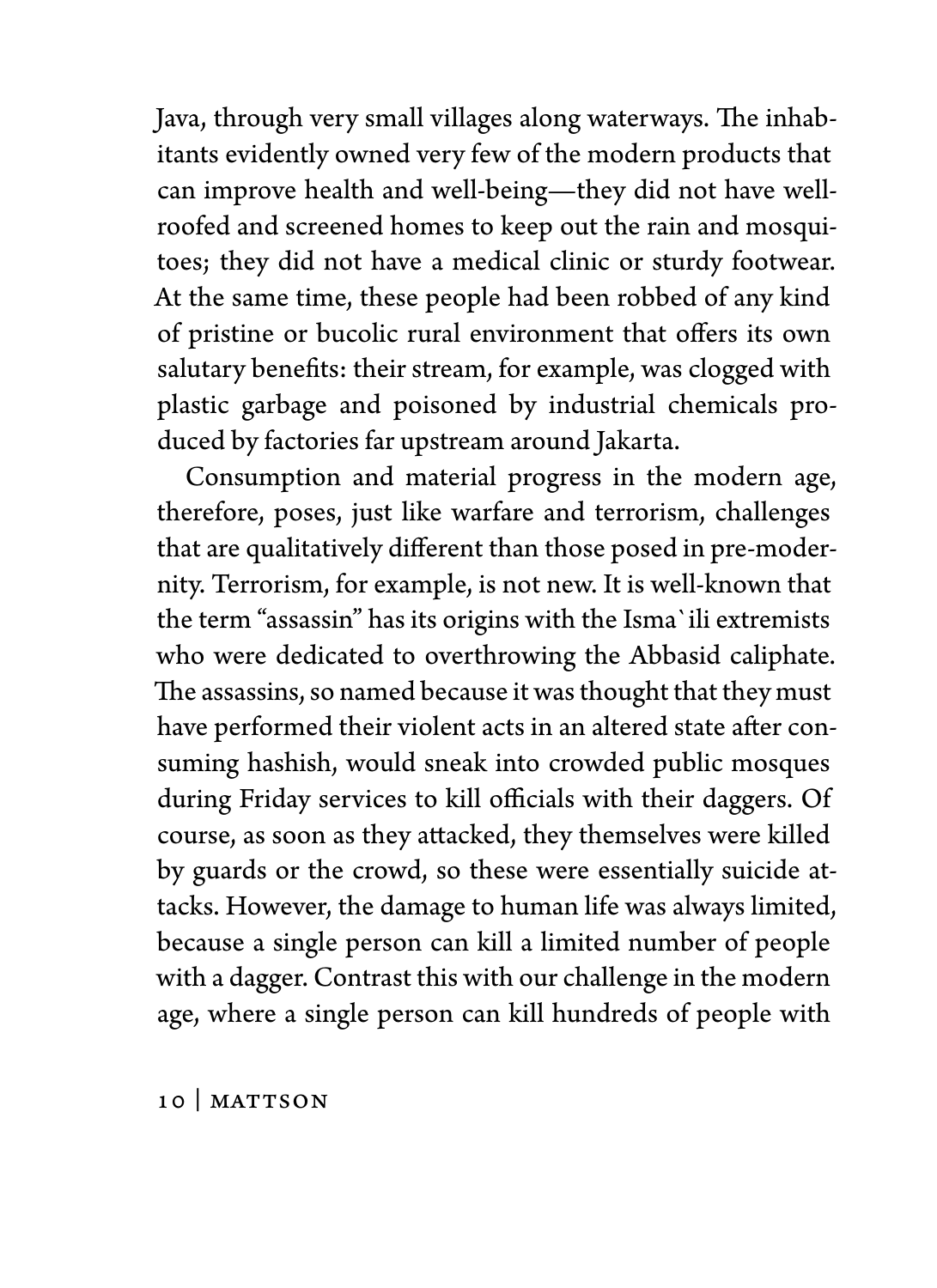an explosive vest, or even thousands by releasing a poisonous vapor into a crowded public place. More restrictive security measures can certainly be justified when the harm that would be caused by such an attack is understood. Similarly, no premodern human product or form of manufacturing could ever have caused anything near the damage to people, water, fish, birds and the rest of the environment for generations caused by the Chernobyl nuclear disaster of 1986. If more nuclear power plants are currently needed to meet our power consumption needs, perhaps there is an ethical imperative to reduce our power consumption, even if we can afford to pay for it as individuals.

To understand the magnitude of the challenge we face compared to earlier peoples, let us consider the consequences of one of the most brutal military conquests in world history—the Mongols in the 13<sup>th</sup> and 14<sup>th</sup> centuries. Consider the fact that their massive slaughter of humans and animals likely contributed to the spreading of the plague across Eurasia at a historical scale; nevertheless, the impact of that devastation was felt only a few generations. Compare this with the environmental impact of depleted uranium, used in shells in a number of wars during our lifetime. Countless innocent souls living a hundred years from now, or more—people who had nothing to do with such wars—will suffer from cancers, infertility and various genetic defects because of the use of such weapons.

MATTSON | 11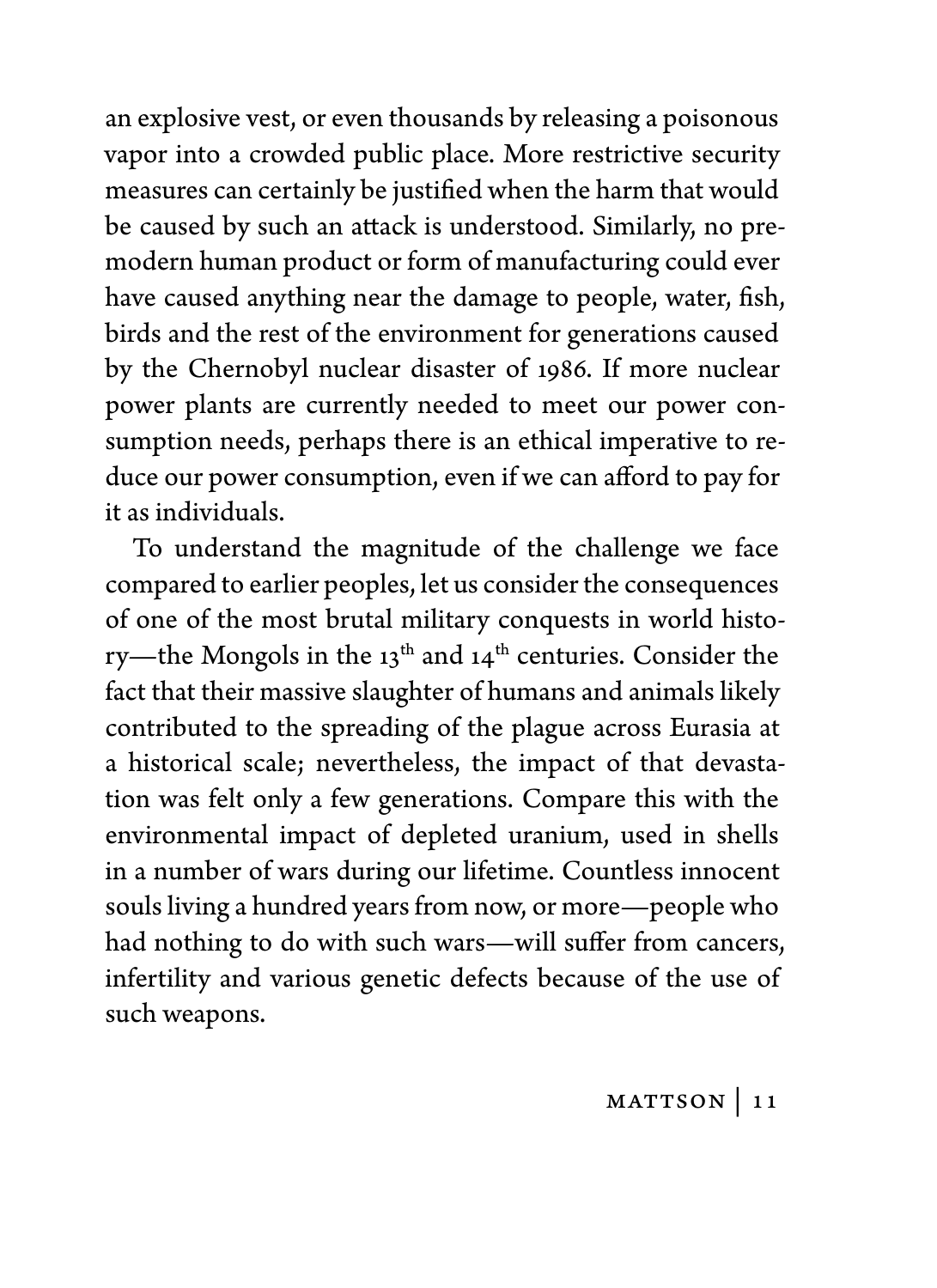What, then, is the suitable ethical and spiritual position for a Muslim vis-à-vis material development and consumption (not to mention the products of warfare), given this new, sobering reality for long-term widespread harm that was not faced by our classical scholars?

Of course, it is asking too much of individuals to assess all the possible harms that could entail from their consumption. It is not too much, however, to ask religious scholars to work with scientists and others, as a collective obligation, to assess such risks before issuing fatwas or making other normative statements about development and consumption. Such statements are deficient if they do not include a consideration of the environmental damage that results from manufacturing products, as well as the harm caused by the disposal of such objects when they are no longer needed or wanted. Further, at a time when our individual consumption can have such a disproportionate impact on the environment, on public health, and on future generations, we certainly need to give more weight to the public interest in the short and long-term than we have previously.

For example, we need to consider the possibility that manufacturers should be required to bear the true costs of environmental remediation for the damage created by the production and disposal of their goods. Of course, manufacturers would pass on such costs to the consumer, raising the price of their goods. Some experts might thereby be reluctant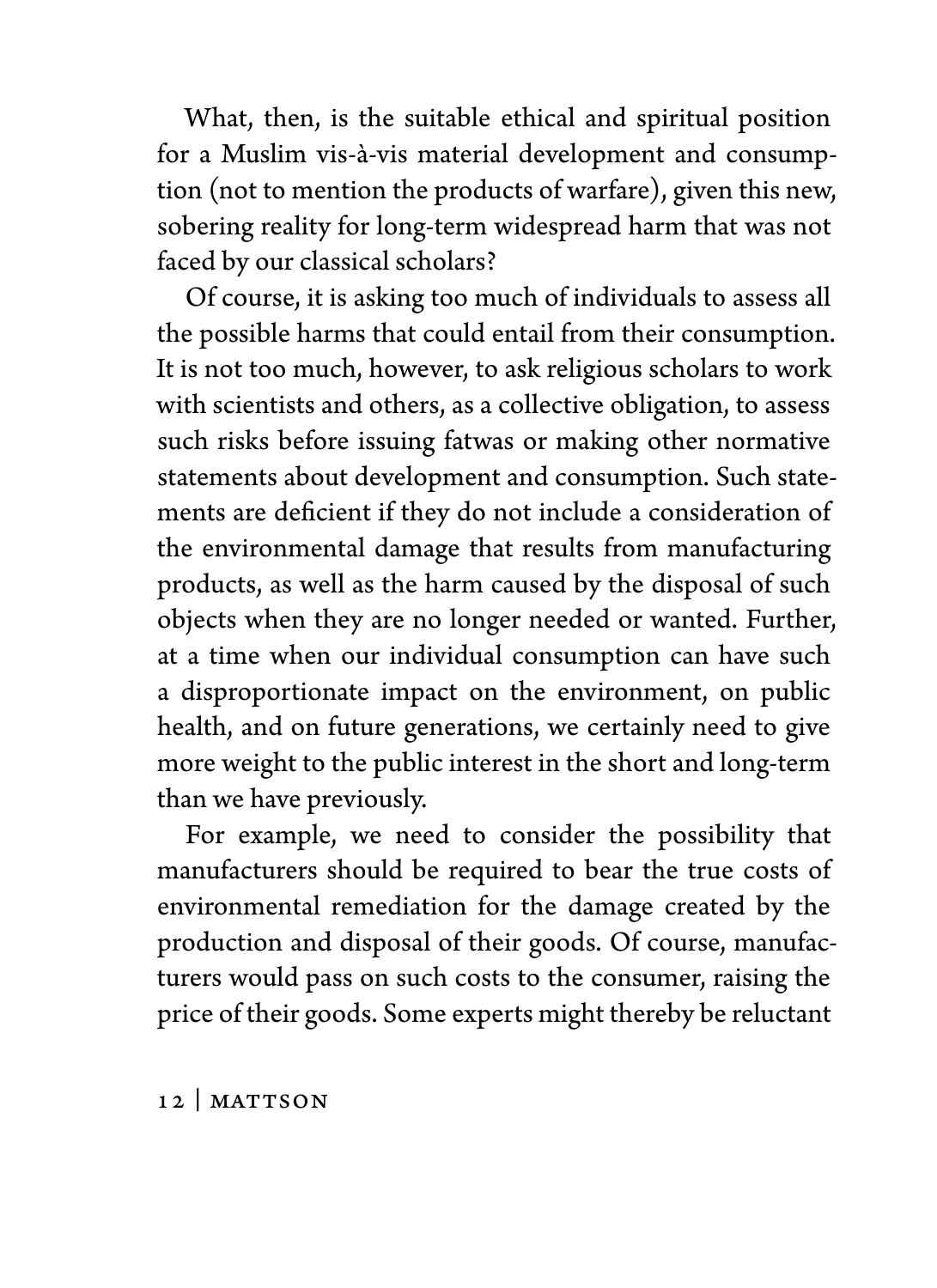to endorse such a regulation out of concern for the struggling poor in their countries who might not be able to afford the more expensive products. However, if goods produced in a harmful manner were not so cheap, then goods produced in a less harmful manner might be purchased by more people, with the result that greater sales of these goods could bring their costs down further, thus lessening the impact on the consumer. Meanwhile, with less harm to the environment, consumers and their communities will be healthier in many ways, and will thereby save on healthcare and will have more days when they are healthy and can work. As this relates to the consumption of ordinary goods, one could consider it more wasteful, then, to pay less for a cheaper product that was created through a process which unleashed harmful pollution into the environment, than to spend more for a similar product that was created with less negative impact on the environment.

Of course, such assessments will only be helpful if the information collected can be disseminated freely through public education, and can form the basis for public policies and regulations that prevent such harm and further the public good.

In the end, we cannot stress enough the importance of ensuring that the spiritual and ethical values of a community determine the pace and form of so-called "development" in the global corporate culture in which we live. Here, a lesson from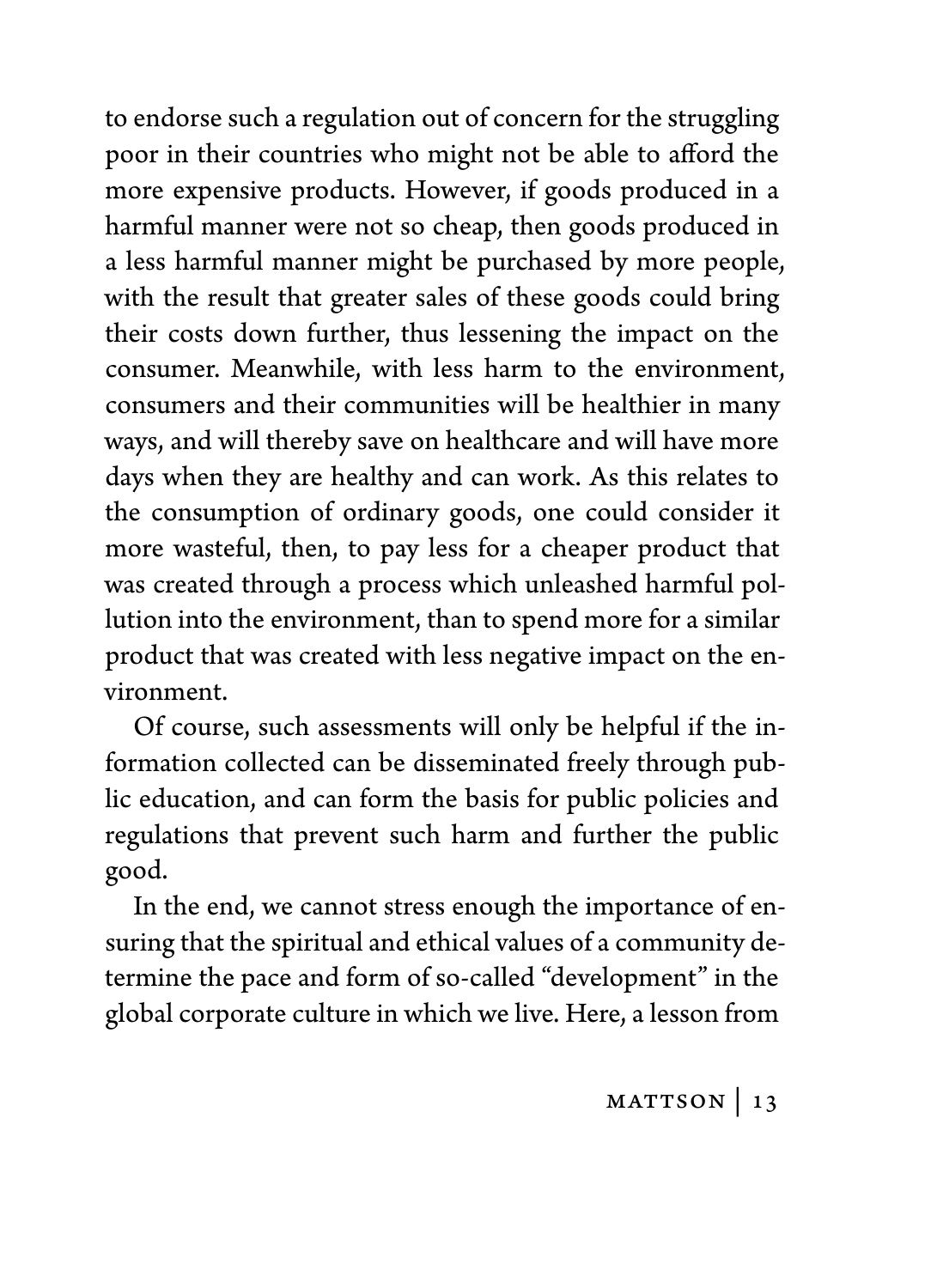the history of the colonization of the Americas by Europeans is instructive. In the words of one historian, "The advantage of a metal ax over a stone ax is too obvious to require much discussion… [however]…when the Indians discovered the productive superiority of the white men's axes, they wanted them not in order to produce more in the same amount of time, but to produce as much in a period ten times shorter."<sup>3</sup> Now, the Europeans considered the Indians choice to use the saved hours in cultural community activities—sitting around chatting with each other or making music, for example, to be laziness—and many Indians were enslaved alongside with Africans so they would be more "productive" in the eyes of the Europeans.

Let us look at a more recent example from a Muslim village along the coast of Thailand, as described in a 2001 New York Times article:

If the Thai government gets its way, a new pipeline will soon appear on the white sand beach here, carrying natural gas from beneath the South China Sea across Thailand to Malaysia. It will bring energy for Southeast Asia and thousands of new industrial jobs for southern Thailand.

<sup>3</sup> Pierre Clastres, *Society Against the State,* trans. by Robert Hurley (New York: Urizen Books, 1977), 165-166.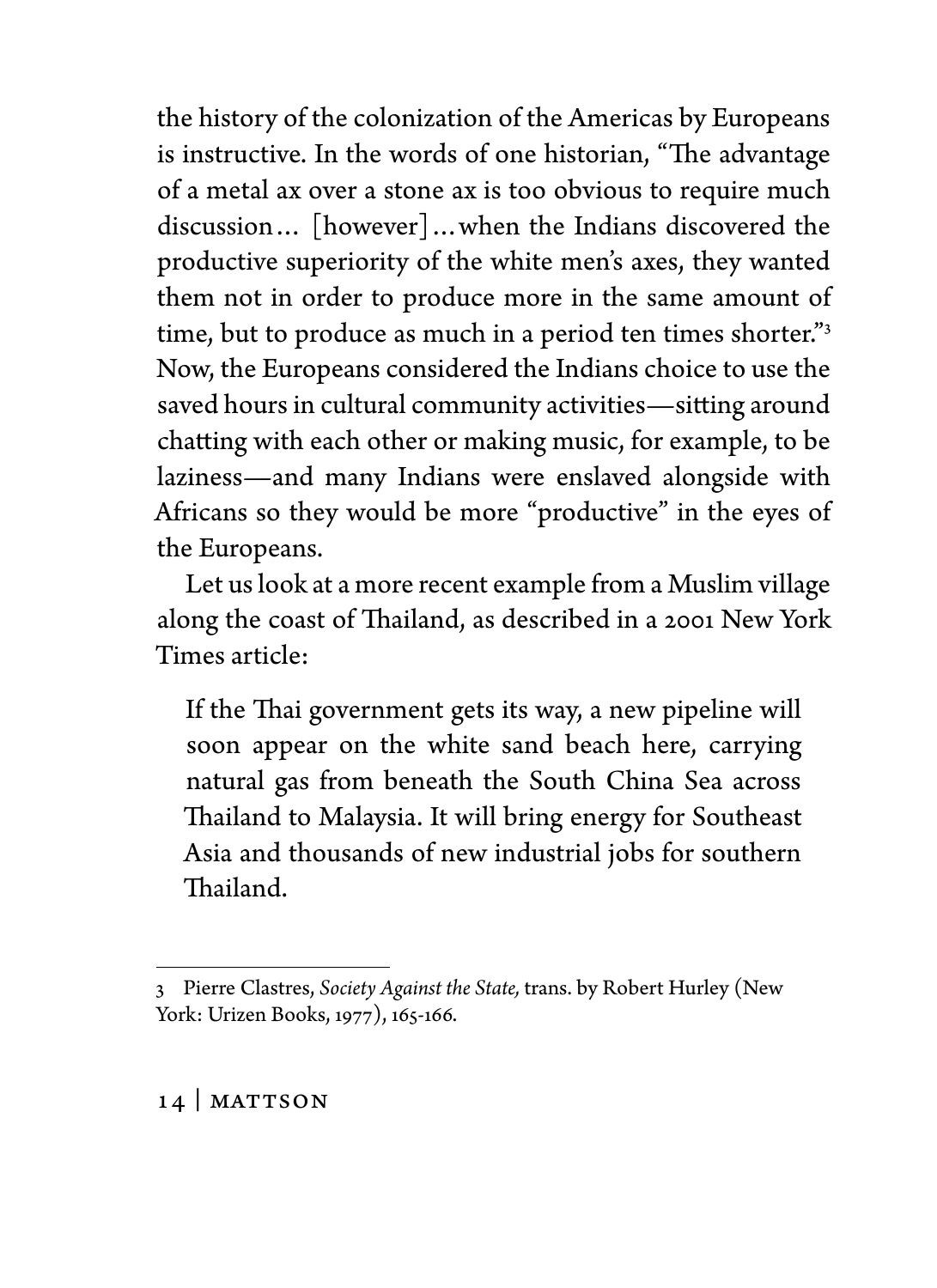That is what Ariya Maday is afraid of. "We want our way of life," said Ms. Ariya, one of roughly 5,500 Muslim villagers who live in the Taling Chan district. "We don't want to change and work in industry."…

"I see it as an imperative," said Leon Codron, chief executive of Singapore Petroleum. "Globalization has to mean a better life for everyone. That can only come if there's energy available."

But to villagers like Ms. Ariya, with little hope for middle-class status, the globalization process mostly seems to benefit city people at their expense….

Public opposition to projects like the Thai-Malay pipeline was not even taken into account until 1997, when Thailand adopted a new constitution that required consultation with local people before undertaking major infrastructure projects. PTT responded with a public relations campaign intended to allay villagers' fears and promote the jobs and shopping malls it said the project would bring. The company doled out rice and sugar, clocks for the mosques and money for schools, villagers say….

The villagers—who make their living fishing, farming or raising songbirds—were unmoved. In addition to the risk of gas leaks or explosions, they worried about how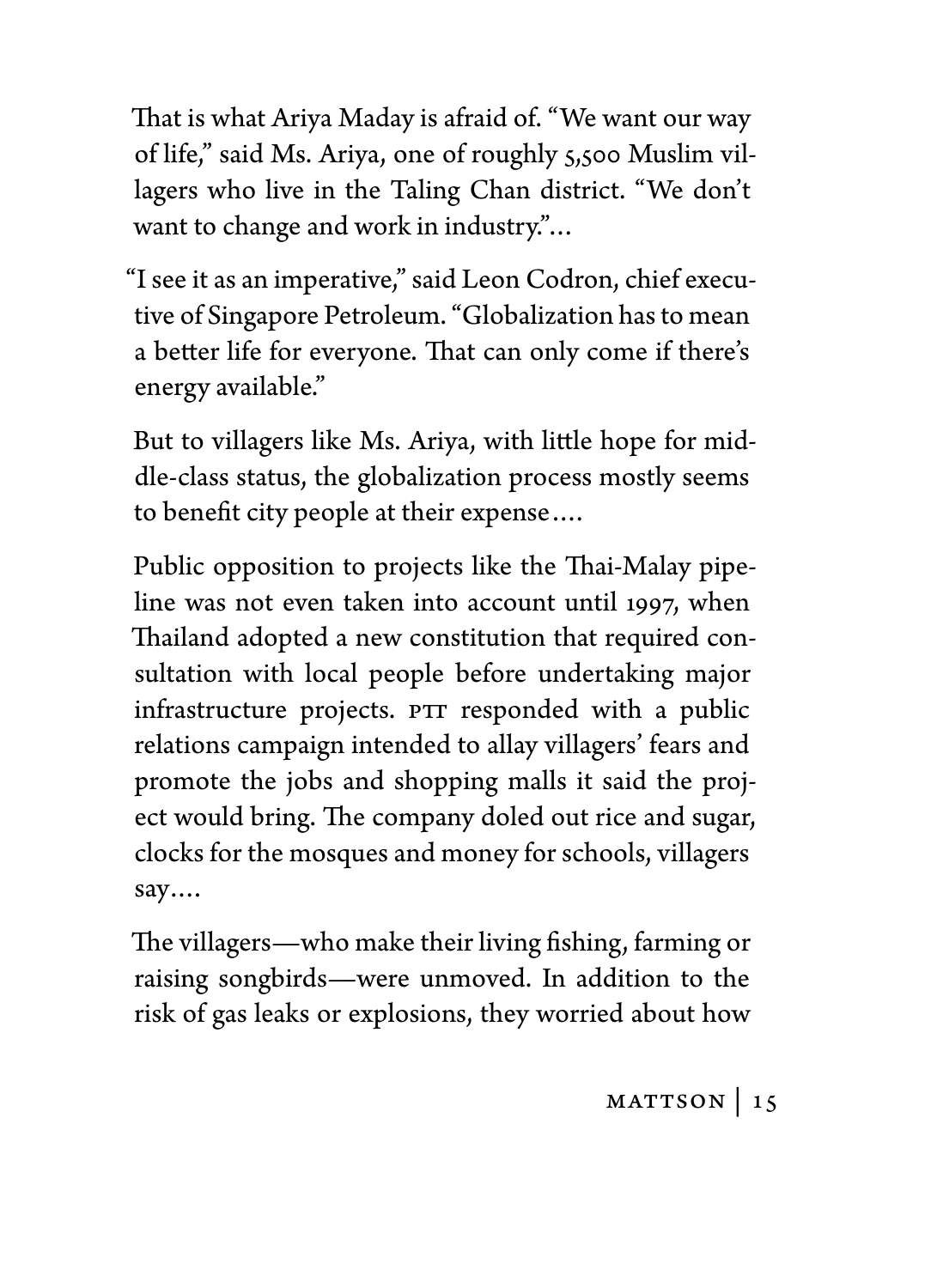impurities like toxic mercury extracted by the gas separation plant might affect their air and water.

A precedent was not encouraging. Twenty years ago, the company built a separation plant where pipelines landed on the coast just south of Bangkok. With a ready supply of energy and gas by-products nearby, the sleepy fishing community became a polluted snarl of petrochemical plants, steel mills and auto factories.

"I thought God had made nature the same everywhere," said Arisa Hmanhla, one of many villagers who ventured north to see the effects of this development for themselves. "But the water was dirty, the soil was dirty, and I saw oil in the seawater."<sup>4</sup>

Here we see that a small group of citizens in Thailand, because of an increase in the power of the citizen's voice in shaping government policies, had at least some hope of choosing how development and consumption would impact their lives, and that they chose a life they considered more in harmony with God's plan for creation. It is my understanding that, unfortunately, corruption eventually poisoned the political process and the will of these villagers was ignored. And it is true

<sup>4</sup> Wayne Arnold, "A Gas Pipeline to World Outside; Talk of Modernization and Jobs Unsettles Thai Villagers," The New York Times, Section C; Column 2; Business/Financial Desk; Pg. 1 (October 26, 2001)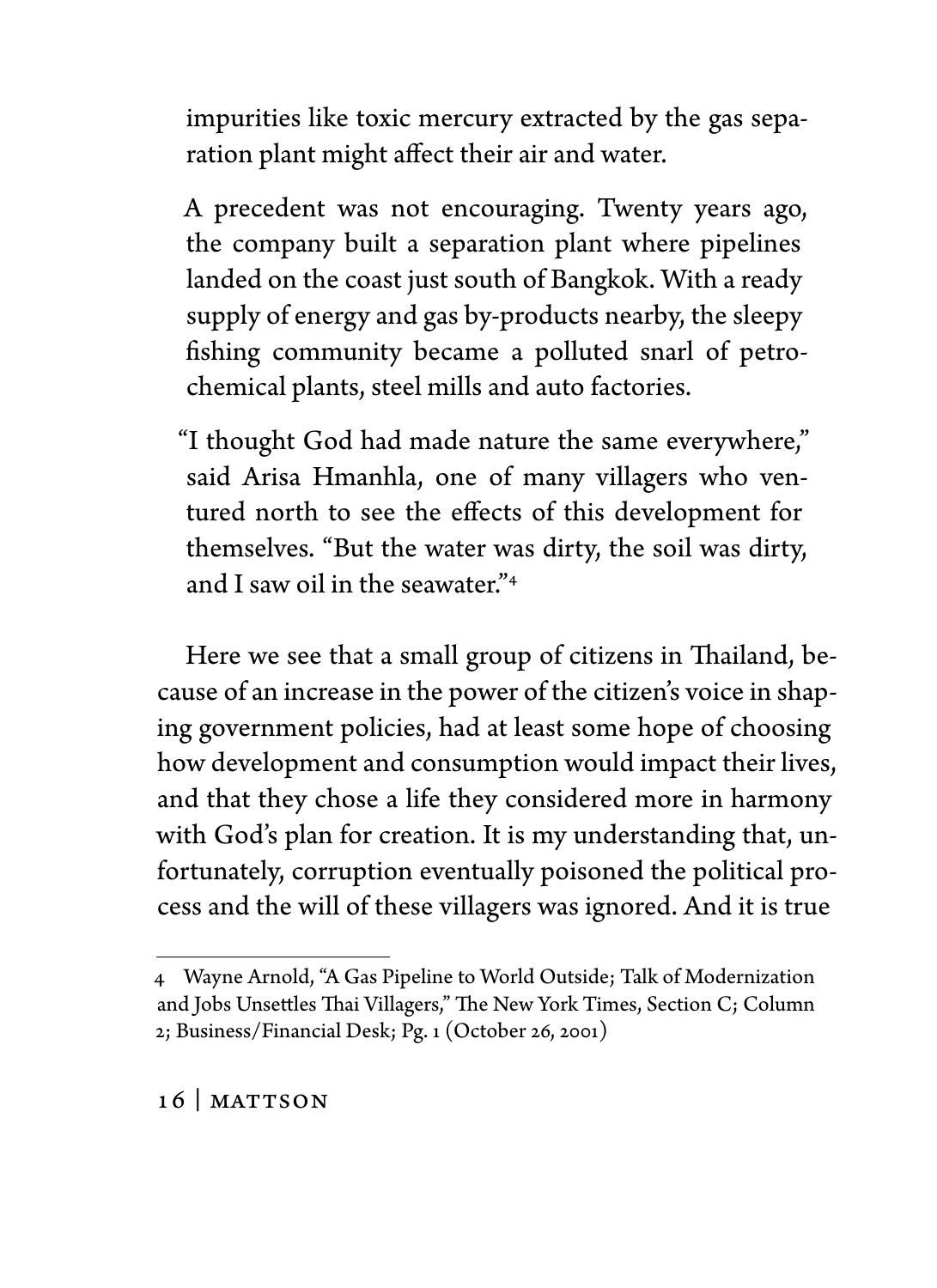that across much of the Muslim world, religious voices have few means to influence public policy and the political disempowerment of many Muslim communities means that their ethical choices are frustrated in many places. Despite this, I truly believe that the spiritual and ethical potential of Muslim people to respond to the environmental challenge is great. It is up to the rest of us to help lift up their voices so they might be heard as loudly as the global corporate marketers of unrestrained consumption. �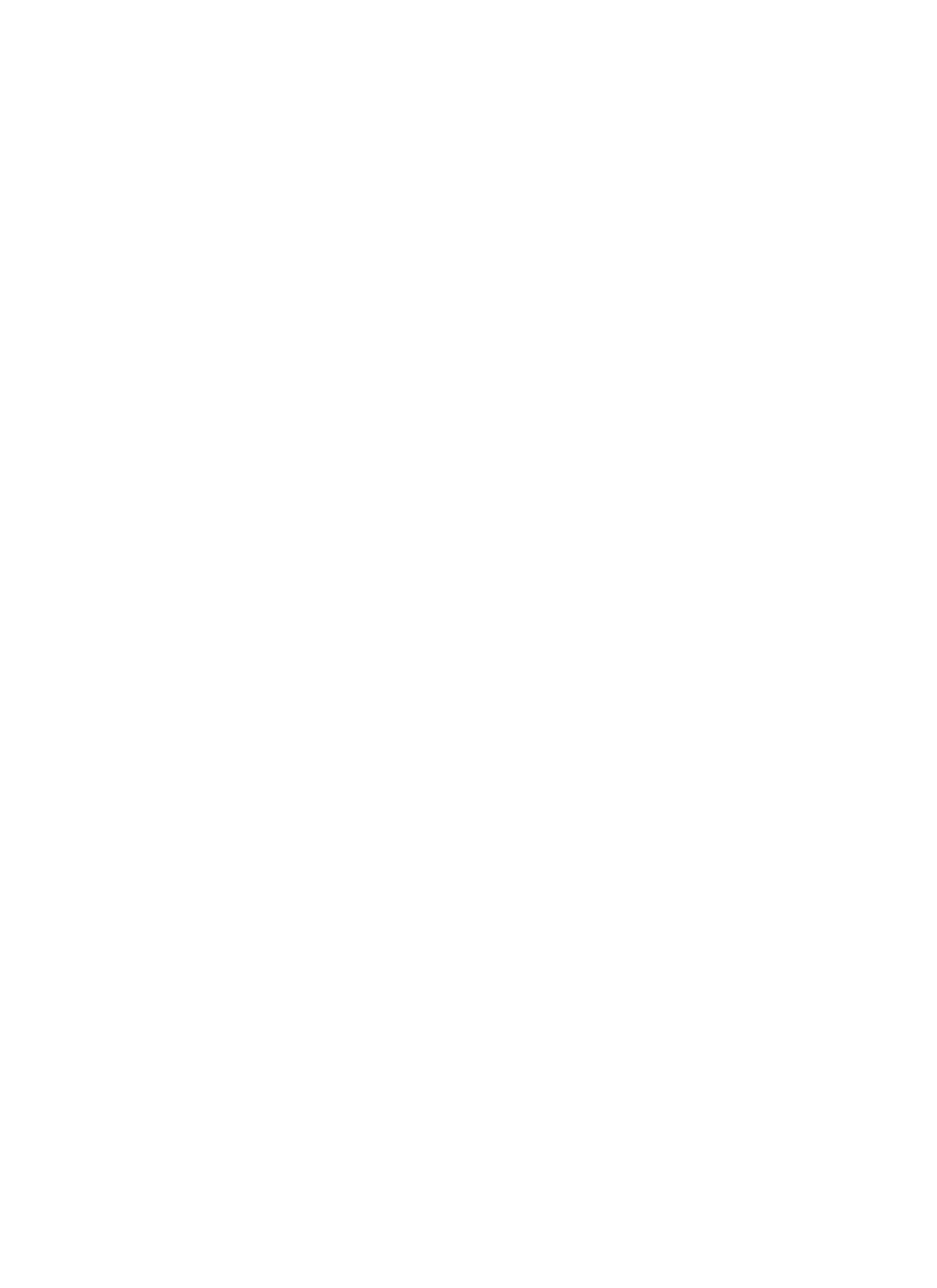## The Protection of Animals in Islam

Dr Murad Wilfried Hofmann Author & Muslim Intellectual

ome people may believe that religion-being for human beings-has no room for animals. Such a view would be wrong, at any rate for Islam, given that the Qur'an treats all animals as members of particular nations, just like us:

وَمَا مِن دَابَ ۖ فِي الْأَرْضِ وَلَا طَلَبِرٍ يَطِيرُ بِجَنَاحَيْهِ إِلَّا أُمَرُّ أَمْثَالُكُمْ ۚ مَاَفَدَّطْنَا فِي الْڪتُبِ مِن شَيْءٌ ثُمَّ إِلّي دَيْسِمْ بُحُنْشَرُو دَ مِنْ هِيَ الْكَتَافِي الْ

No creature is there crawling on the earth, no bird flying with its wings, but they are nations like unto yourselves. We have neglected nothing in the Book; then to their  $2$  ord they shall be mustered.  $(6:38)$ 

In line with that view the Qur'an deals with bees, calfs<sup>1</sup>, pigs<sup>2</sup>, and animal products like milk<sup>3</sup> and honey as well. There is even a Qur'anic surah called 'The Bee' teaching

<sup>1 2:51, 54, 92</sup> f.; 4:153; 7:148, 152; 11:69; 20:88; 51:26.

<sup>2 2:173; 5:3, 60; 6:119, 135; 16:115.</sup> 

<sup>3 16:66: 47:15.</sup>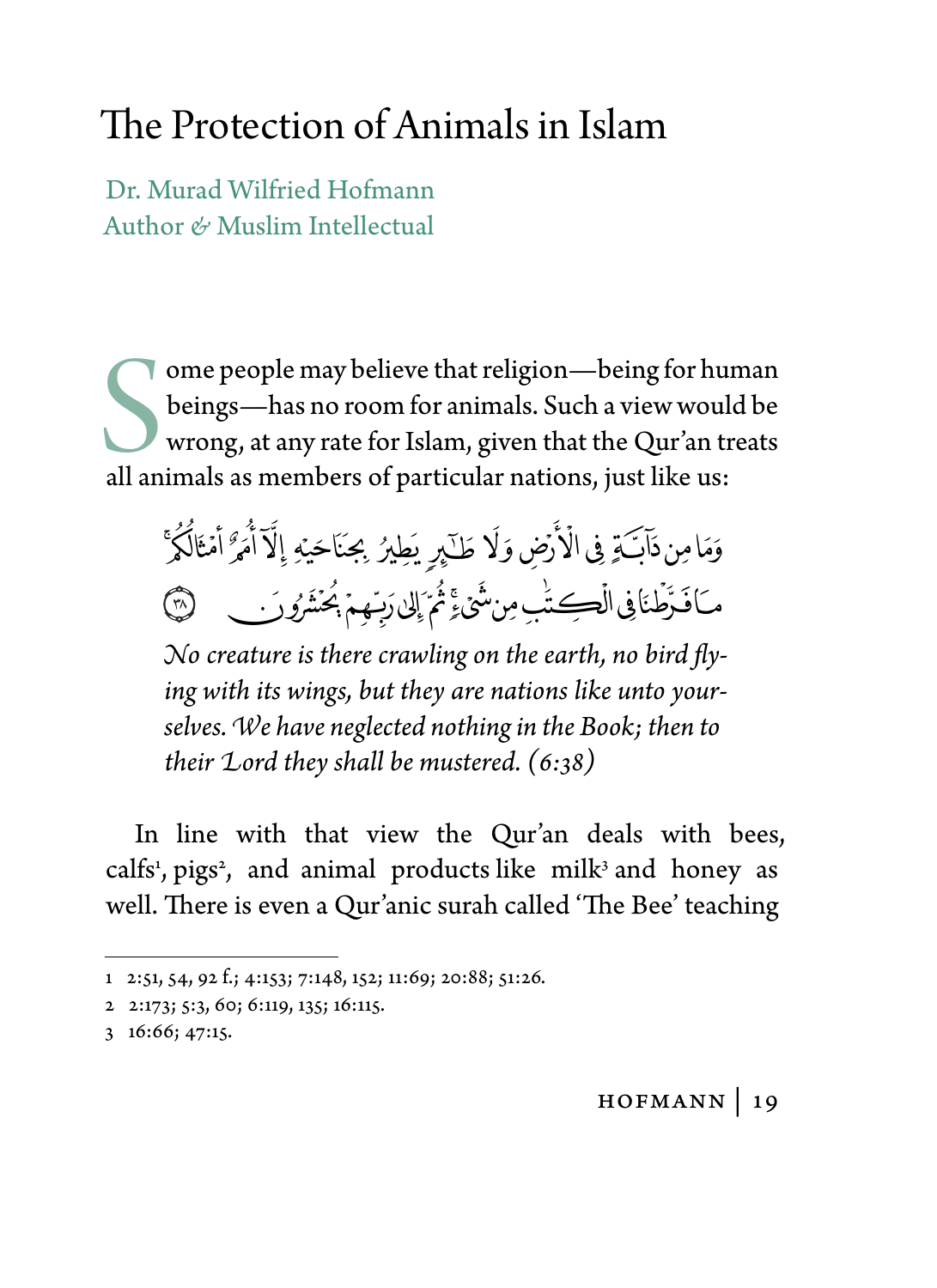Muslims 1,400 years ago that honey is a medicament:

ڪ سُنگ رَبَّكِ ذُلُلاً فنيق أجحج میں دیئی کے آ<sup>پور</sup> بور<br>نېرىق ۋېرىشفە حَيَّانَ فِي ذَٰلِكَ كَأَكَ أَلِّقَوْمِهِ يَنَفَكَّرُ  $\bigcirc$ 

'Then eat of all manner of fruit, and follow the ways of your Lord easy to go upon.' Then comes there forth out of their bellies a drink of diverse hues wherein is healing for men. Surely in that is a sign for a people who reflect.  $(16:69)$ 

In Paradise, so the Qur'an says, transparent honey will flow as well as milk whose taste is not going to change:

أَكْمَنَهَ أَلَىٰٓ وُعِيدَ ٱلۡمُتَّقُّدُنَ ف ييميم لَهُ: { ř, خــٰلدٌ فِي ٱلنِّبَامِرِ وَبِسُـِقُواْ مِبَأَءً حِسَ ىما فَتَقَطَعَ أَمْعَـَآءَ

#### 20 | HOFMANN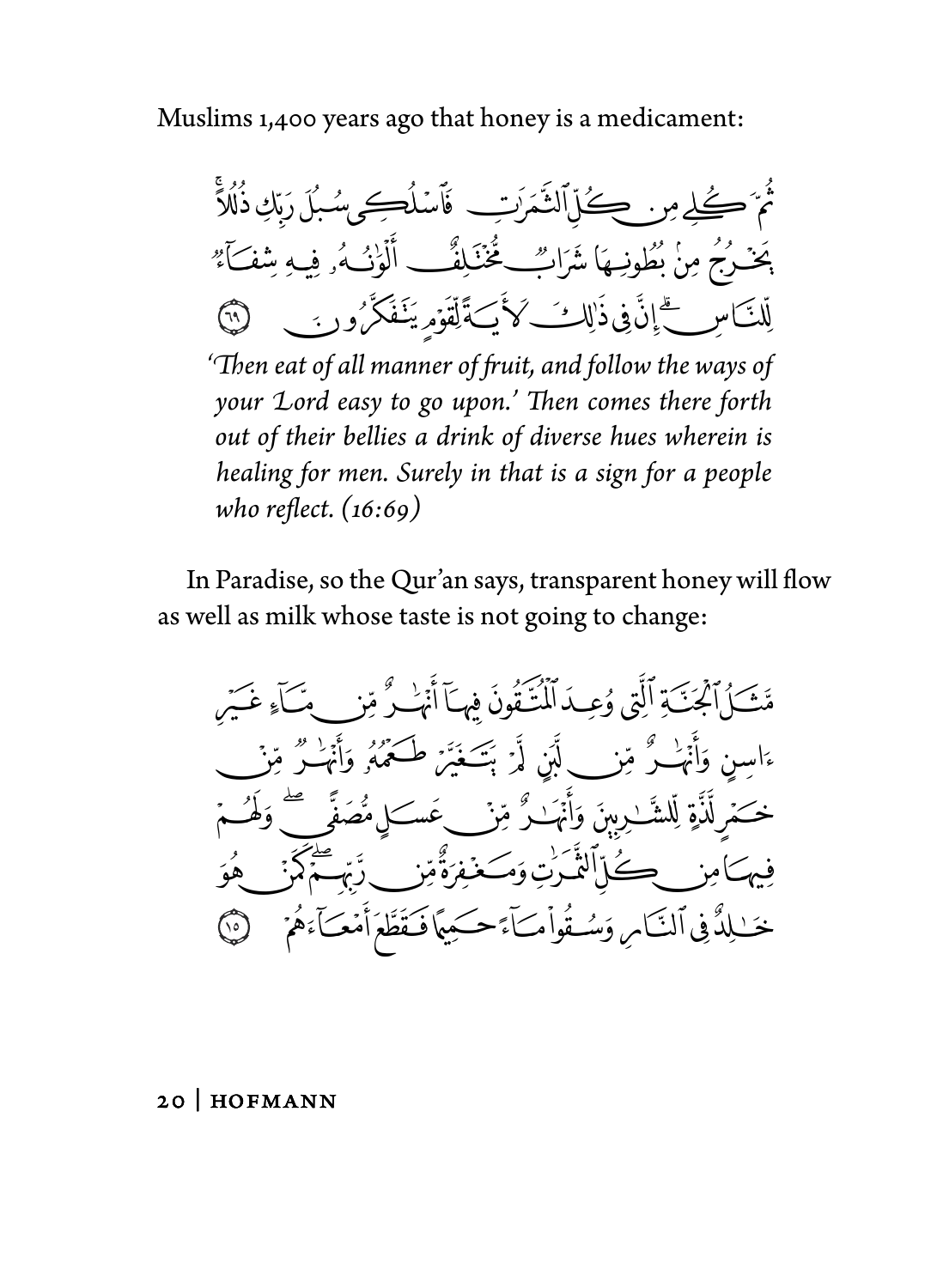This is the similitude of Paradise which the godfearing have been promised: therein are rivers of water unstaling, rivers of milk unchanging in flavour, and rivers of wine—a delight to the drinkers, rivers, too, of honey purified; and therein for them is every fruit, and forgiveness from their Lord—Are they as he who dwells forever in the Fire, such as are given to drink boiling water, that tears their bowels asunder?  $(47:15)$ 

Of birds the Holy Script says that they know their prayers of adoration  $(24:41)$ , assuring that God takes care of all animals, regardless of their usefulness to man:

وَكَأِنْ مِن ذَآبَةٍ لَاتَّخِلُ رِزْقَهَا آللَهُ يَرْزُقُهَا وَ إِيَّا كُرُّوْهُ وَلِسَّمِيمُ ٱلْعَلِيرُ ﴾ (نَ How many a beast that bears not its own provision, but God provides for it and you! He is the All-hearer, the All-knower.  $(29:60)$ 

A strong message in favor of animal protection is contained in the Biblical story of Salih and the wantonly crippled camel: God destroys a people in response to its animal abuse!<sup>4</sup>

<sup>4 7:73; 11:64-66; 26:155-158; 91:13</sup> f.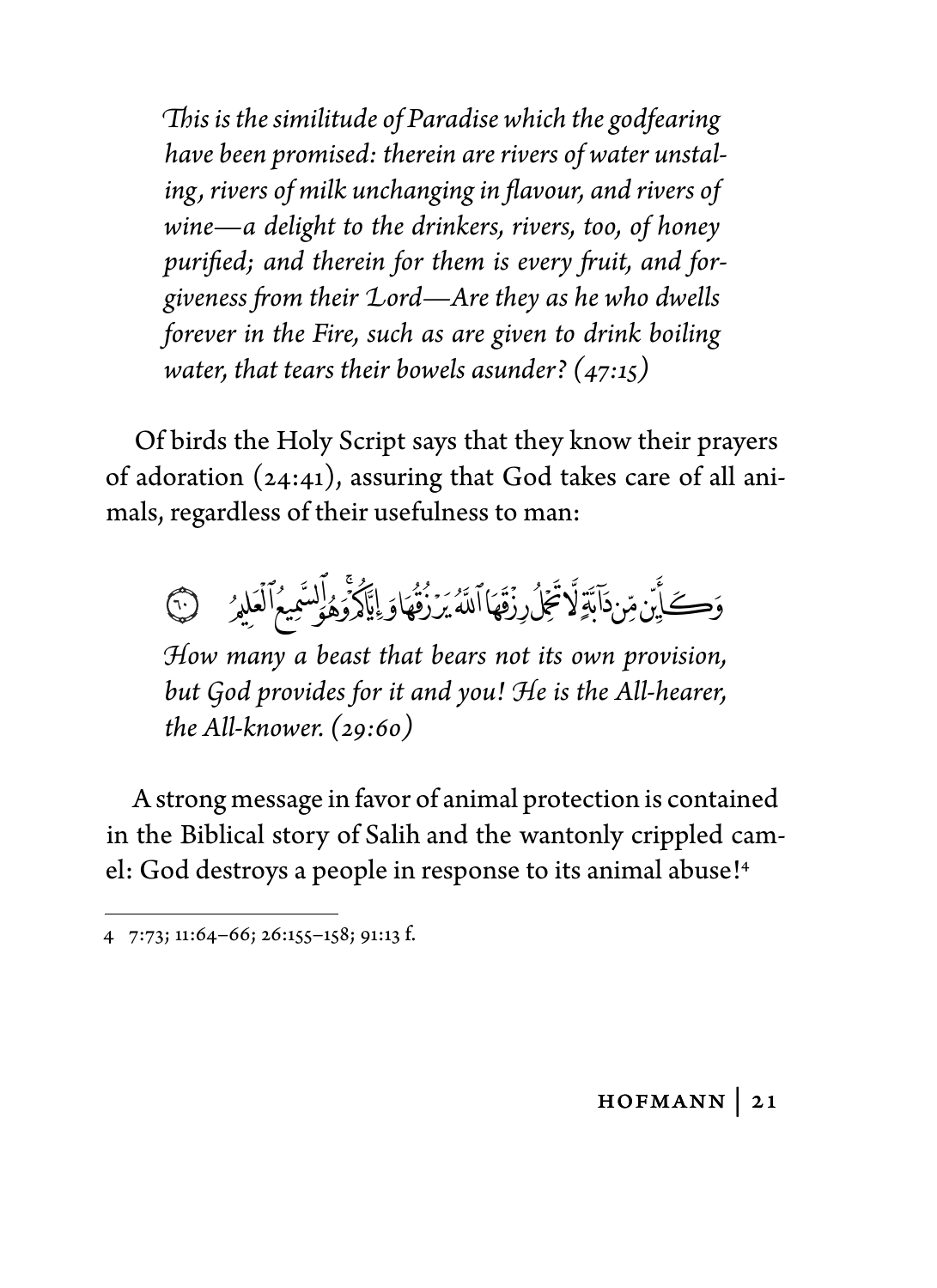In contrast to the Christian sources the Qur'an does not allow man "to subdue" the earth. Rather, according to surah an-Nur, man on earth is God's responsible vice-regent only:

وَعَدَاْلِلَهُ ٱلَّذِينَ امَنُهُ أَمِنكُمْ وَعَمِلُهِ أَلْصَلْهِ كَـمَا ٱسْتَخَلَفَ ٱلَّذِينَ مِن قَبْلِهِمْ وَلَيُـمَكِّنَّ لَهُمْ دِينَهُـمُ ٱلَّذِي ٱدْتَضَىٰ هَٰهُ وَلَيُبَدِّلَيَّهُ مِمّزُ مَعْدِخَوْصِهِ أَمْيَأَ تَعْيُدُونَنِي لَا دُشْرَكُانَ شَنَأْوَمَ; ڪَفَرَ بَعْبَدَ ذَالِكَ فَبَأَوْلَٰئِكَ هُـمُ ٱلْفَنْسِقُو نَ

God has promised those of you who believe and do righteous deeds that He will surely make you successors in the land, even as He made those who were before them successors, and that He will surely establish their religion for them that He has approved for them. and will give them in exchange, after their fear, security: 'They shall serve Me, not associating with Me anything.' Whoso disbelieves after that, those—they are the ungodly.  $(24:55)$ 

In accordance with this limited status the Qur'an permits horse-back riding as a divine concession  $(40:79)$  and allows profiting from animal milk  $(40:79; 43:12)$ .

#### 22 HOFMANN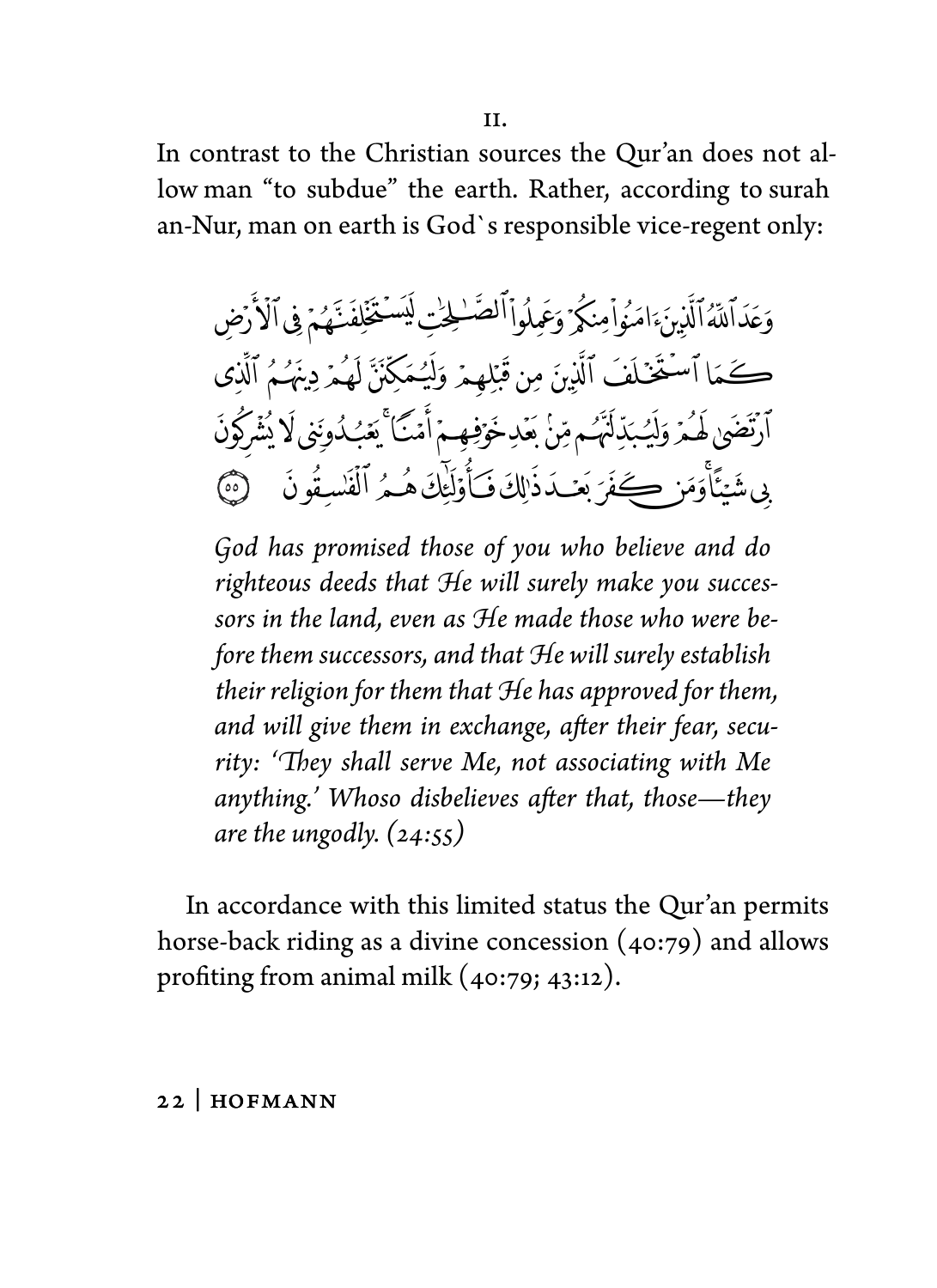Food in Paradise is vegetarian<sup>5</sup>, and so am I. Alas, the same cannot be said for the Islamic world. True, the Qur'an mainly praises vegetarian food like water, milk, corn, dates, grapes, olives, and pomegranates.<sup>6</sup> The countervailing focus on meat is largely due to the fact that Prophet Ibrahim was allowed to sacrifice a ram in place of Ismael, his first born son (37:102– 107). In commemoration of this, pilgrims in Makkah each year slaughter millions of roosters, sheep, and even camels as foreseen in surah al-Hajj  $(s:2; 22:33-37)$ . Nowadays most of the meat thus gained is immediately frozen and shipped by

Outside the hajj-season Islam also allows the hunting of certain animals (5:1, 4, 94 f.) Generally forbidden, above all, is of course the consumption of pork. As a rule, Muslims are allowed to eat what Christians eat  $(s; s)$ . But this does not refer to what is expressly forbidden, like pork. There is only one case for the consumption of pork by Muslims: if otherwise they would starve or are forced at gunpoint to eat it.<sup>7</sup>

IV.

So far I quoted from the Qur'an only because it is easier

air to needy countries.

7 2:173; 5:3; 6:145; 16:115.

<sup>5</sup> With one single exception.

<sup>6 6:99, 141;</sup> 13:4; 16:10 f.; 23:19; 80:24 ff.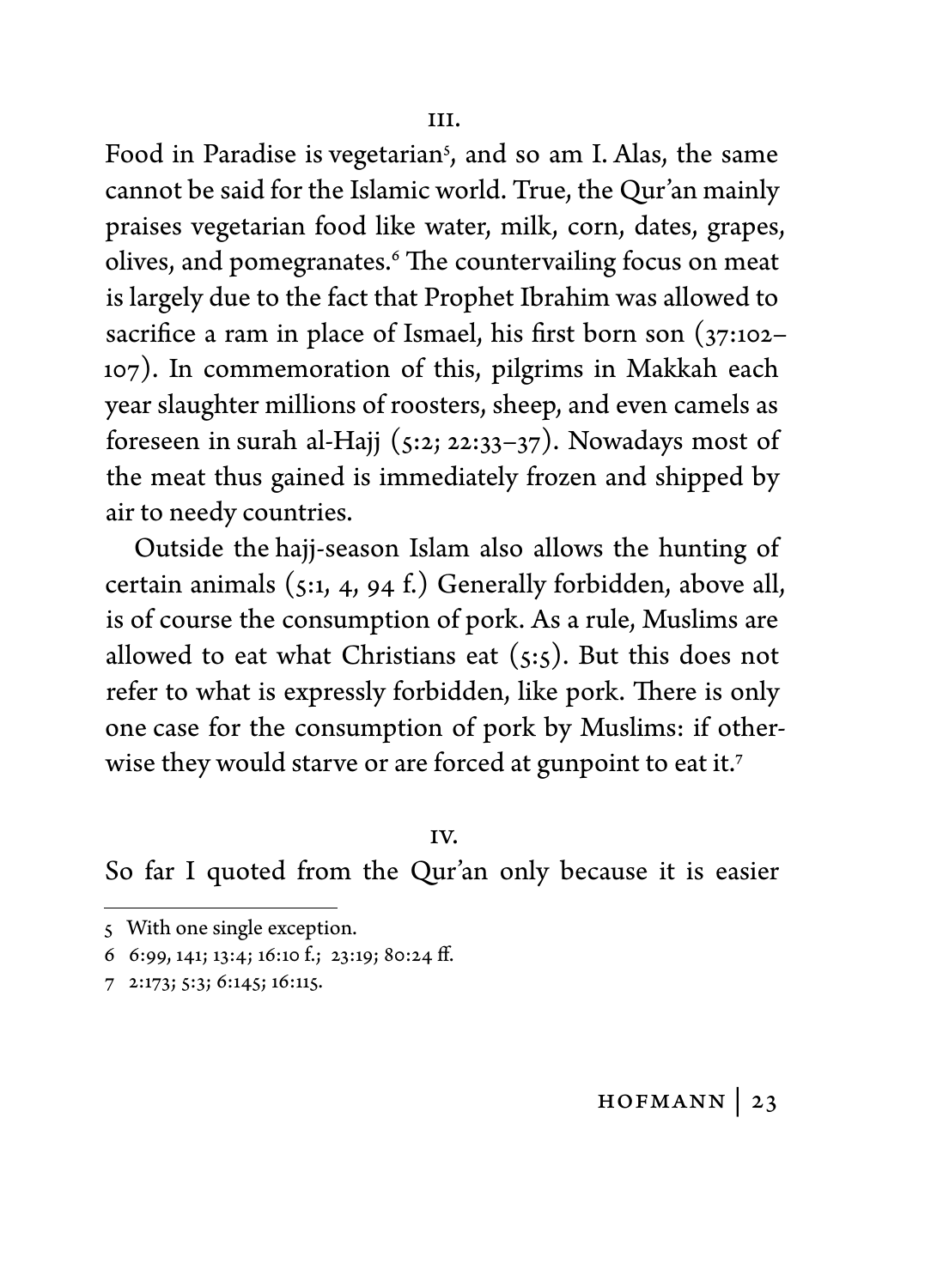to access for our Christian friends than the Sunnah of the Prophet Muhammad (peace and blessings be upon him). But my short presentation would be incomplete without giving credit to his love of cats.

As a consequence, cats are much more visible than dogs in the Muslim world. And for reasons of cleanliness, only cats, never dogs, are allowed inside Muslim living quarters.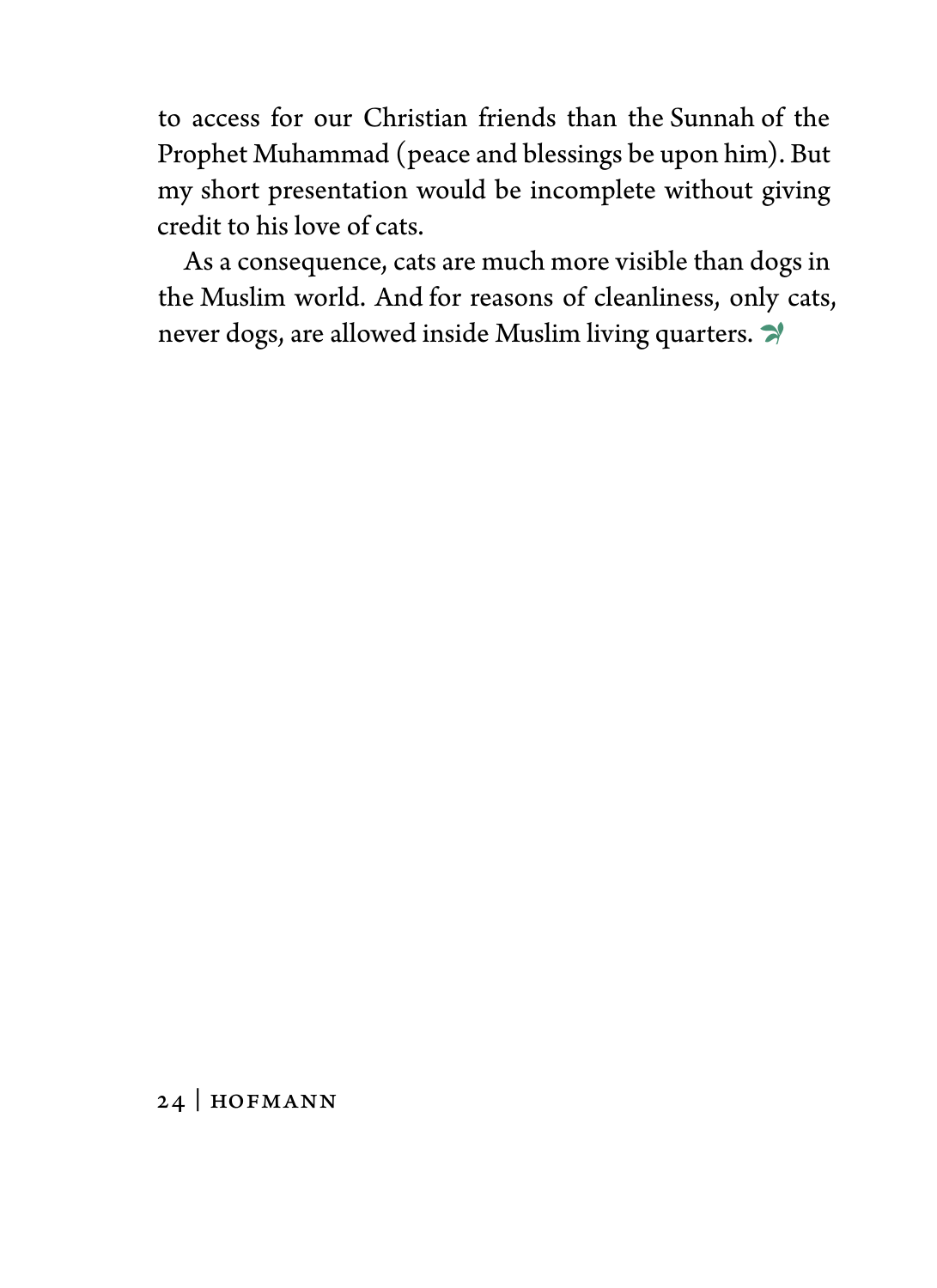# Basic Demands Established in the Christian Bible to Assume Responsibility for the World

Dr. Martin Arneth

#### **ABSTRACT**

I<br>in b n the focus of this presentation I want to investigate the biblical notions of man as an image of God being the background of a theology of responsibility for the world in biblical times.

 In the tradition of the Christian Bible, the responsibility for the world is from the beginning strictly related to the monotheism of the Old Testament. Of this we read in the creation story Gn 1:1–2:4. The author describes the origin of the world as connected with God, but also differed from him. He combines monotheism directly with an anthropology that finds its concise expression in the idea of man as an image of God. This concept is an innovation that is clearly distinguished from other similar ideas of the ancient Near East. There, not the man but only the king is the image of God. However, the Old Testament's anthropology is more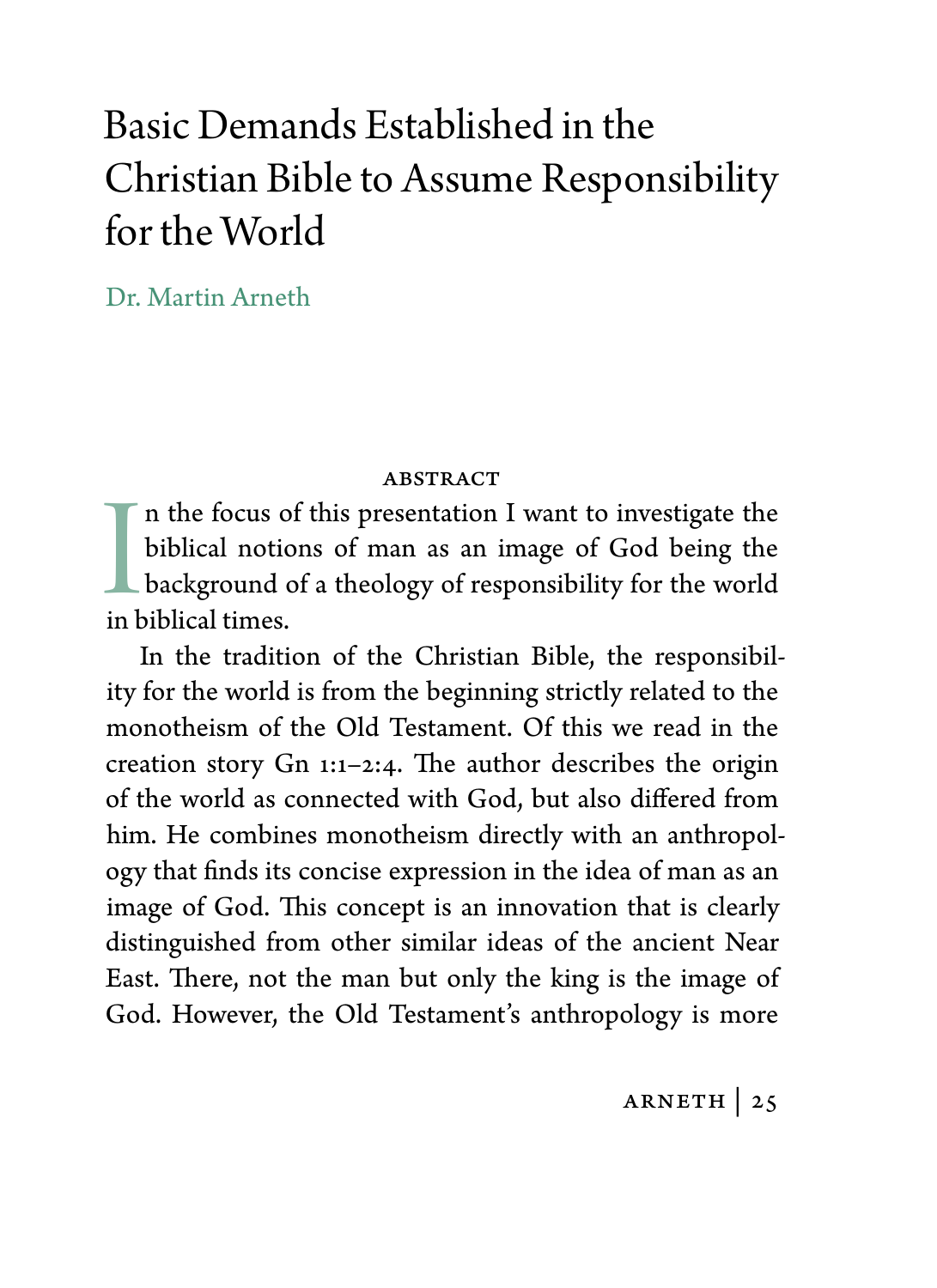than an idea, because the concept of man as an image of God is immediately referred to the conflicts in the world. As an universal example of this, the author tells the story of the flood. The concept of man as an image of God is now connected to universal rules, the so-called Noachidic laws, and can be considered as a religious starting point for the idea of the specific dignity of man."

### transcript

Your Royal Highness, ladies and gentlemen. It is a great honor for me to speak here today at the conference. Before I begin my presentation, I would like to make some short remarks. I am a historian of Old Testament in its ancient Near Eastern contexts. So I am not qualified to make statements about the current situation based on my own research.

Therefore I will limit my presentation to an important theological idea in the Christian Bible, the idea of man as an image of God. This idea is a crucial and fundamental insight of the Old Testament, which is also of enormous importance for Christianity. It is also a significant starting point for the religious discourse on human rights in modern times from the beginning of the Renaissance and the European enlightenment. And as such, it is important for the debate over responsibility for the world.

The development of the biblical concept of responsibility for the world—and, above all, the idea of "the world"—start-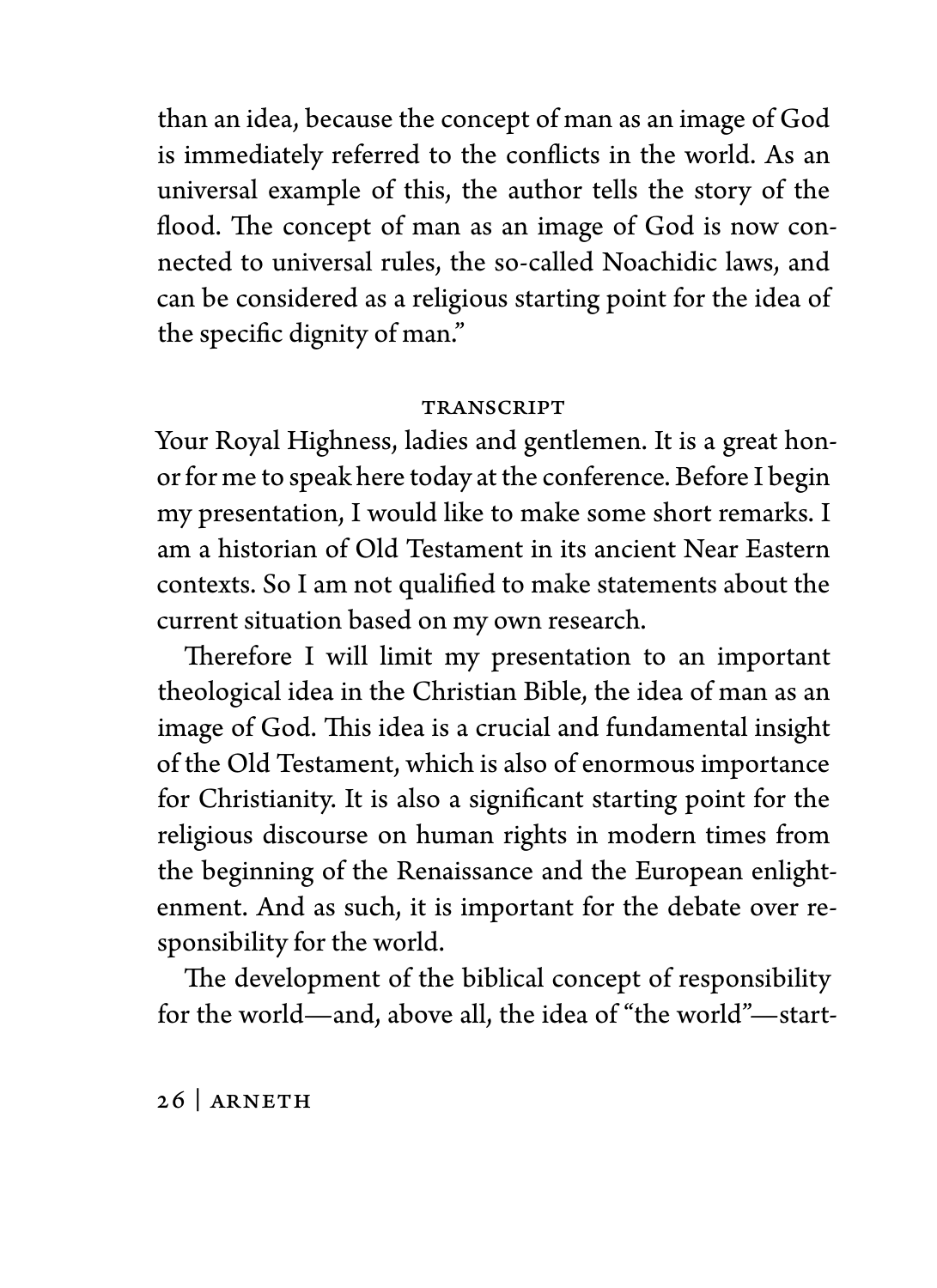ed in the 8th century B.C.E. These were the times when the Assyrians created their empire. Previously in the early first millennium B.C.E. there were many small tribes and nations in the Ancient Orient. They lived together, they merchandised among each other, sometimes they waged war against each other—and every nation had its own god, the god of each nation: Israel, the Edomites, the Moabites, the Arameans and so on. But with the Assyrians came the Empire—and with the Empire, the idea of the world.

During this time, the prophet Amos heard the voice of God<sup>1</sup> . And God spoke to him in a vision and he sent him out to announce to his own people the end.

"This is what my Lord God showed me: A basket of summer fruit. And he asked, 'what do you see, Amos?' I replied, 'a basket of summer fruit.' Then the Lord said to me, 'the summary hour—and that means in this word-play-vision (summer fruit—summary hour): the end—the summary hour is at hand for my people Israel. I shall pardon them no more."  $(Amos 8:1-2)$ 

The end for Gods own people? What about the religious traditions of Israel? The prophet believed that the religious traditions of Israel weren't of use any longer. In another context Amos mentioned the superior and privileged status of Israel basing in the exodus from Egypt:

<sup>1</sup>See for the following J. Jeremias, Der Prophet Amos, Göttingen 1995; S.M. Paul, Amos, Minneapolis 1991.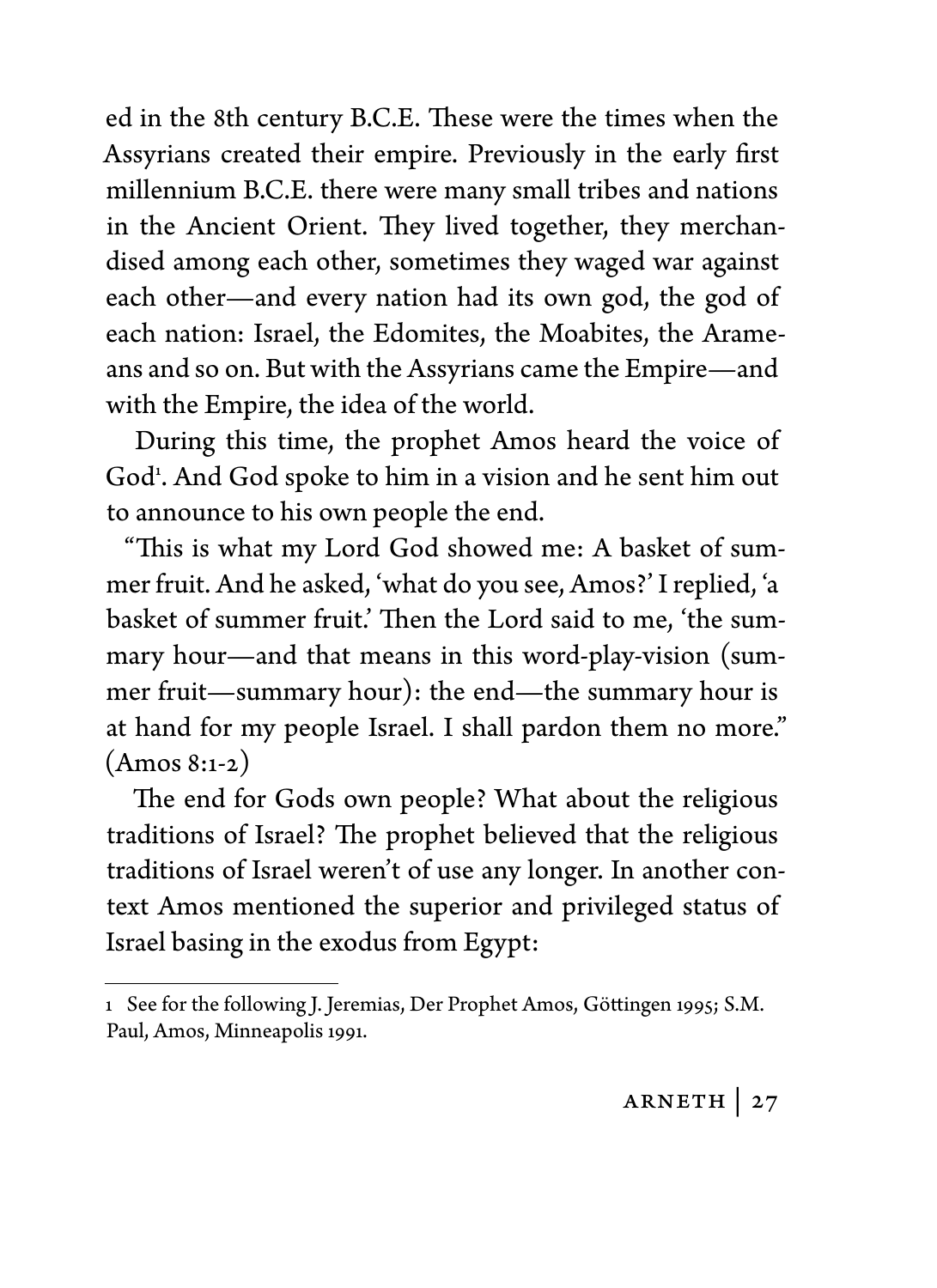*Hear this word that the Lord has spoken concerning you, O children of Israel, concerning the entire family which I brought up from the land of Egypt.* 

*You alone I have chosen from all the families of the*  earth. That is why I shall call you to account for all *your iniquieties. (Amos 3:1-2)*

The religious traditions, the privileged status of Israel aren't of any further use, because Israel has violated righteousness and justice. The prophet complains:

*"They—the Israelites—turn justice into wormwood and hurl righteousness to the ground" (Amos 5,7).*

No longer the exodus from Egypt, but righteousness and justice alone are responsible for the relationship between God and his people, this is the privilege for God's own people. And what does this mean for the other peoples? We can read the answer in Amos 9:7:

*Are you not like the Ethiopians to me, O Israelites? – declares the Lord.*

*Of course, I brought Israel up from the land of Egypt.* 

*But so, too, the Philistines from Caphtor and the Arameans from Kir.*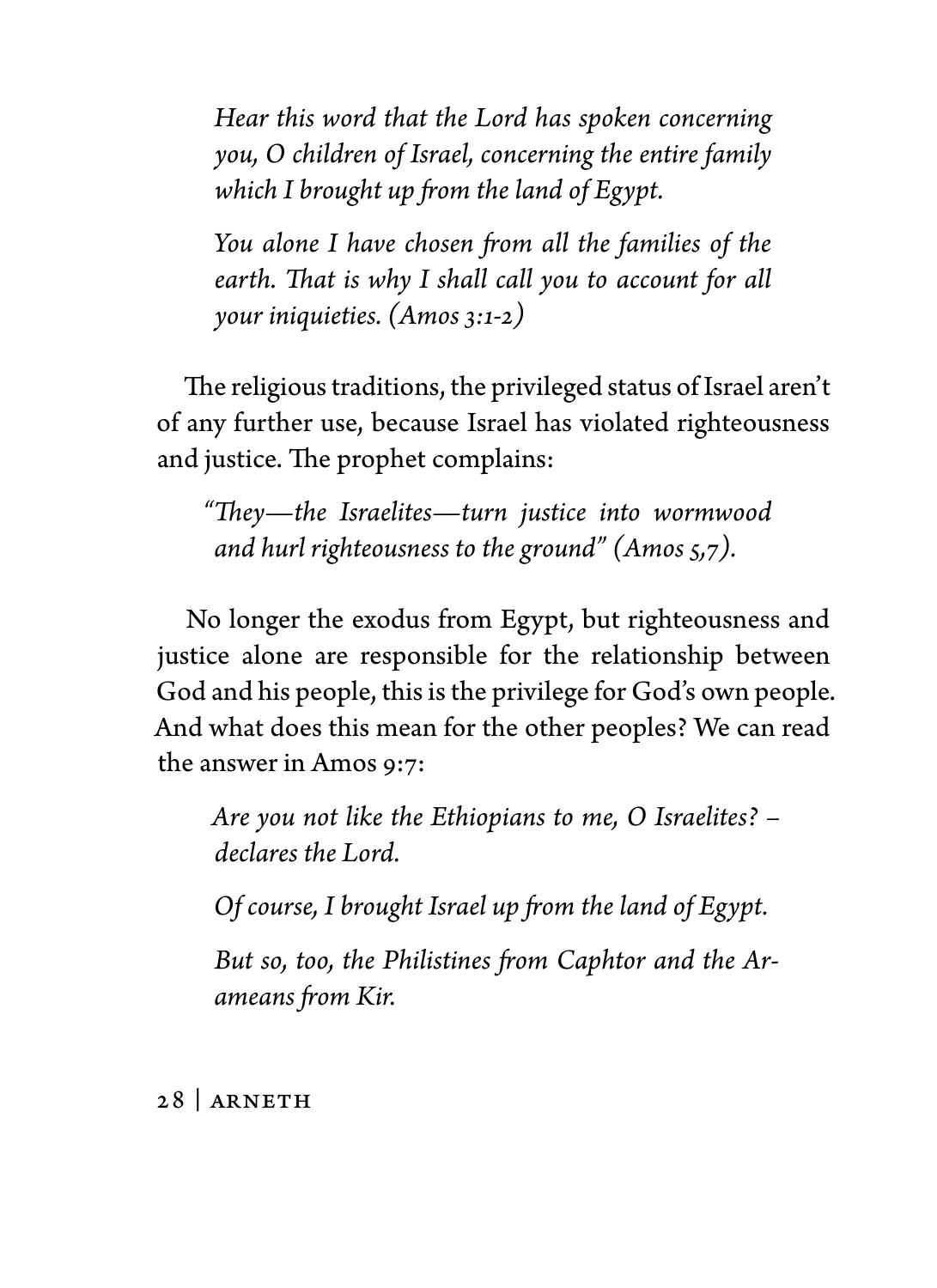In this rhetorical and polemical question the Prophet contradicts the popular belief that Israel as a nation occupies a privileged place before God—precisely because of its exodus from Egypt. God did the same to the distant people—the Ethiopians, that means in the ancient Near East the Sudan and the near people—the Philistines who came from Crete and the Arameans. The Lord, Jahwe—the God of Israel himself absolutely denies and rejects this assumption of a superior status. In the eyes of the Prophet, God is no longer a God of nations, but the Lord of the world.

Let me summarize briefly the importance of the prophecy of Amos in the Old Testament. Two ideas are in the focus of religious experience. And on the basis of religious experience these ideas increasingly define the life and patterns of thought. First, there is the idea that the relationship between God and his devotees is constituted essentially by righteousness and justice. And the unity of the world—not only the unity of a single nation—is guaranteed by righteousness and justice what the God of Israel absolutely demands. Of course: the ethics of ancient Israel is not the categorical imperative of Immanuel Kant or the ethics of virtue of Aristotle—not even the Decalogue, the Ten Commandments. The ethics of Israel is largely the traditional ethics of the time—a lot of the biblical laws and legal or ethical traditions can be found elsewhere in the ancient Near East like in Mesopotamia or Egypt. But the urgency and intensity that made righteousness and jus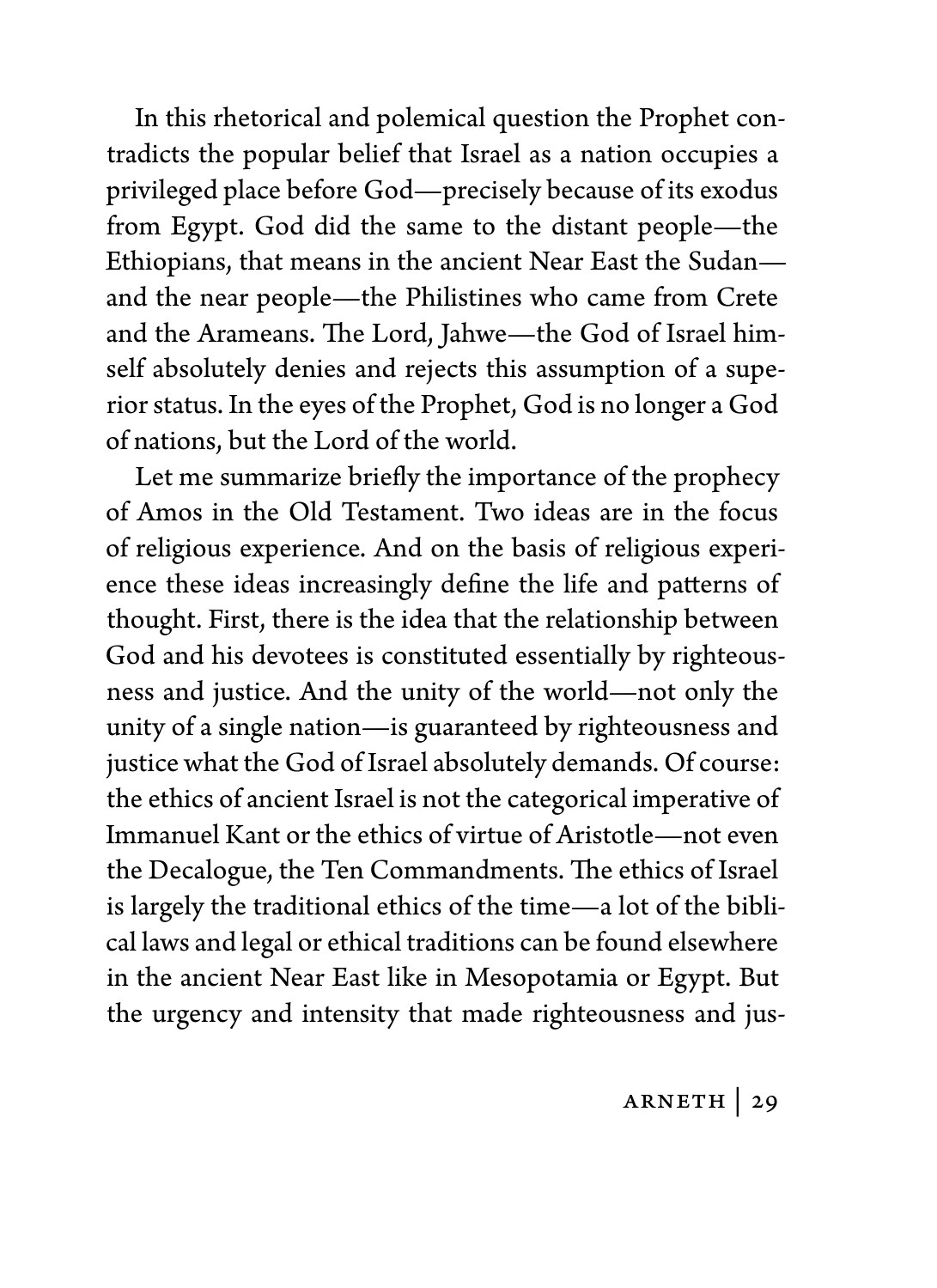tice the measure of God's relation to his people is remarkable.

So we can turn to the important texts that comprise the idea that man is an image of God. One of the most eminent texts of the Old Testament at all is the Primeval History of the Genesis, the first book of Moses, the history of mankind, before the history of Israel and its neighbours begins.

The Primeval History<sup>2</sup> presents the famous description of the creation of the world in seven days by the Word of God including—apart from many other aspects—a fundamental explanation, an aitiology of the conditio humana. According to the author of the story the world is created very well from the beginning:

I quote Gen 1:31: "God looked at everything that he made and found it very pleasing".

On the one hand, the world is created very well from the beginning but nevertheless leads to disaster. The story of the flood, the big catastrophe in primeval times reports of this. We find it in Gen 6-9:

Gen 8:23: "All existence on earth was blotted out—man, cattle, creeping things, and birds of the sky; they were blotted out from the earth." Of course with one exception: "Only Noah was left, and those that were with him in the ark."

How could this disaster happen? Many peoples of the an-

<sup>2</sup> Compare for the following M. Arneth, Durch Adams Fall ist ganz verderbt. Studien zur Entstehung der alttestamentlichen Urgeschichte, Göttingen 2007, with further literature.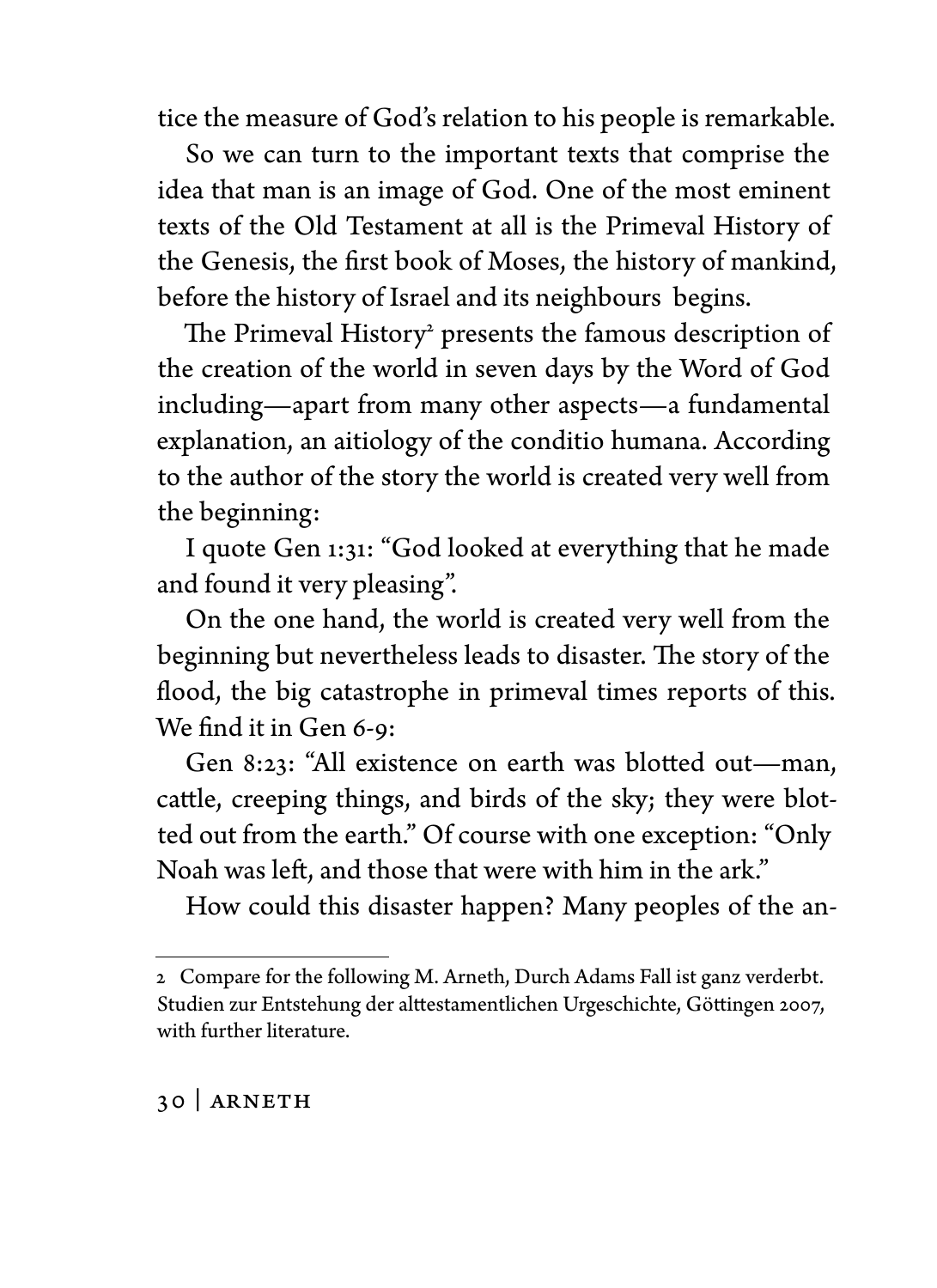cient Near East like the Babylonians and the Assyrians knew the story of the flood. We find the story in the legendary Plate 11 of the Gilgamesh-Epic or in the late Babylonian Atramhasis-Epic dating back to the 2<sup>nd</sup> millennium BCE But their explanations for the flood were very different. They spoke of fate or caprice of their gods. They tried to give the disaster a reasonable sense like the regulation of overpopulation and so on.

In the Old Testament they run a different path. And that diverse interpretation of the story of the flood is linked together with a different anthropology. But the anthropology of the Primeval History in the Bible is complex. I won't bore you with the current debates on the literary problems of the Genesis or the Pentateuch, the five books of Moses, in Germany and elsewhere. I'll only make some brief comments.

According to most of the scholars, the complex anthropology is the result of an intense literary process. Traditionally<sup>3</sup> it is assumed that there are two sources (a priestly code, P, and an older Yahwistic source J) in the Primeval History, that have been connected redactionally. To the priestly code belongs the first creation story in Gen 1:1-2:4a, to the older Yahwist (or:  $nP = non P$ ) the second story of creation in Gen

<sup>3</sup> The modern history of biblical research begins with Jean Astruc, Conjectures sur les mémoires originaux dont il paroit que Moyse s'est servi pour composer le livre de la Genèse, 1753. The most important contribution is still: Julius Wellhausen, Prolegomena zur Geschichte Israels, Berlin 61927; a translation into English is available.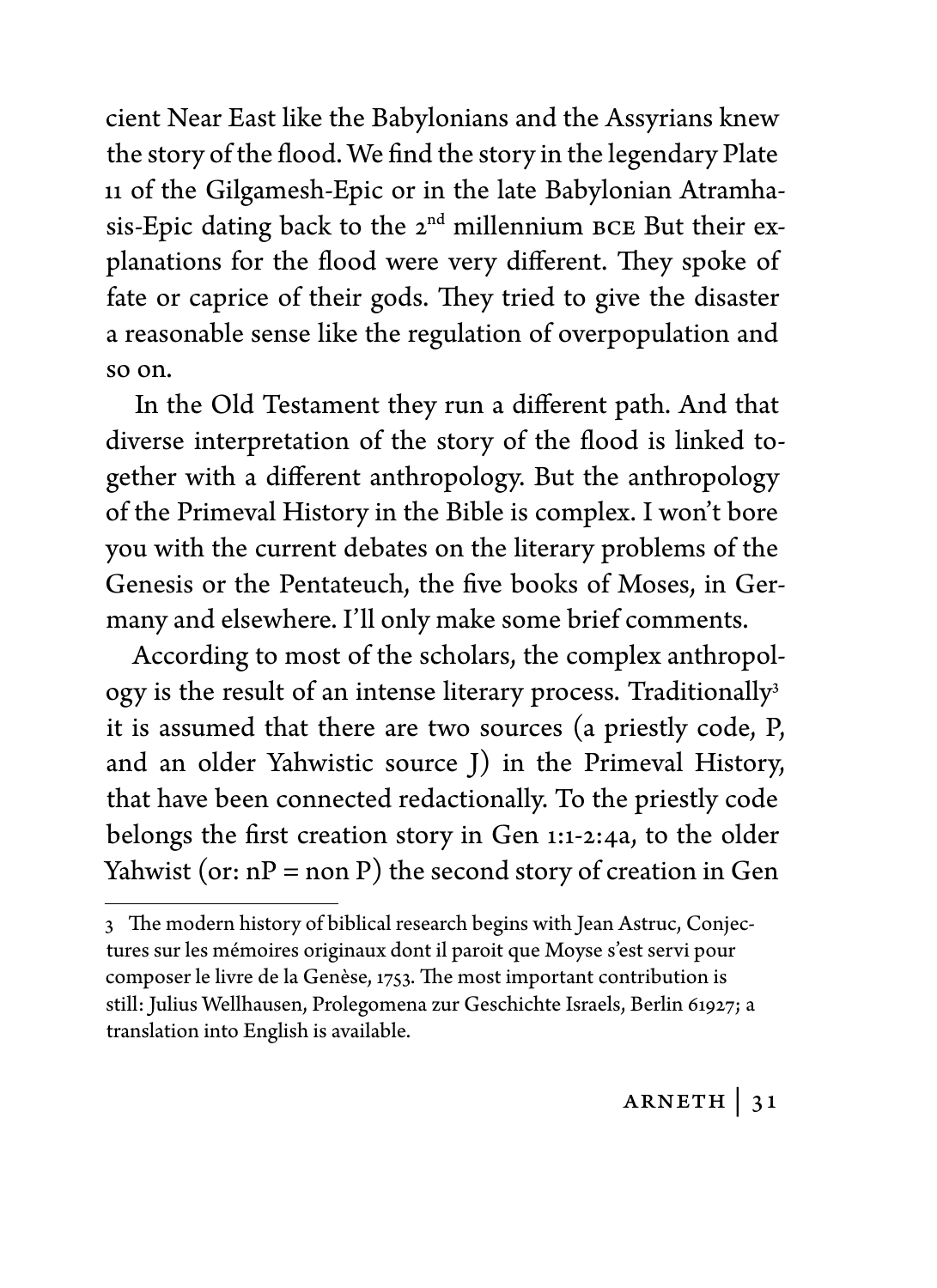2:4b-3:24, the story of paradise and fall. The story of the flood Gen 6-9 is a combination of both layers.

However, I want to focus my lecture on the literary basis of the primeval History, especially the creation story in Genesis 1, the so-called P-Code. And this includes very important statements to anthropology, which have been the starting point of Christian anthropology for many centuries. I'm speaking of the doctrine of the man as an image of God. I quote:

*"Then God said, 'I (or we?) will make man in my image, after my likeness; let him subject the fish of the sea and the birds of the sky, the cattle of every kind, and all the creeping things of the earth, whatever their kind'. And God was pleased with what he saw.*

*And God created man in his image; in the divine image created him, male and female created he them.*

*And God blessed them, saying to them, 'Be fertile and increase, fill the earth and subdue it; subject the fishes of the sea, the birds of the sky, and all the living things that move on earth.'*

*And God further said, 'See, I give you every seedbearing plant on earth and every tree in which is the see-bearing fruit of the tree;*

#### 32 | Arneth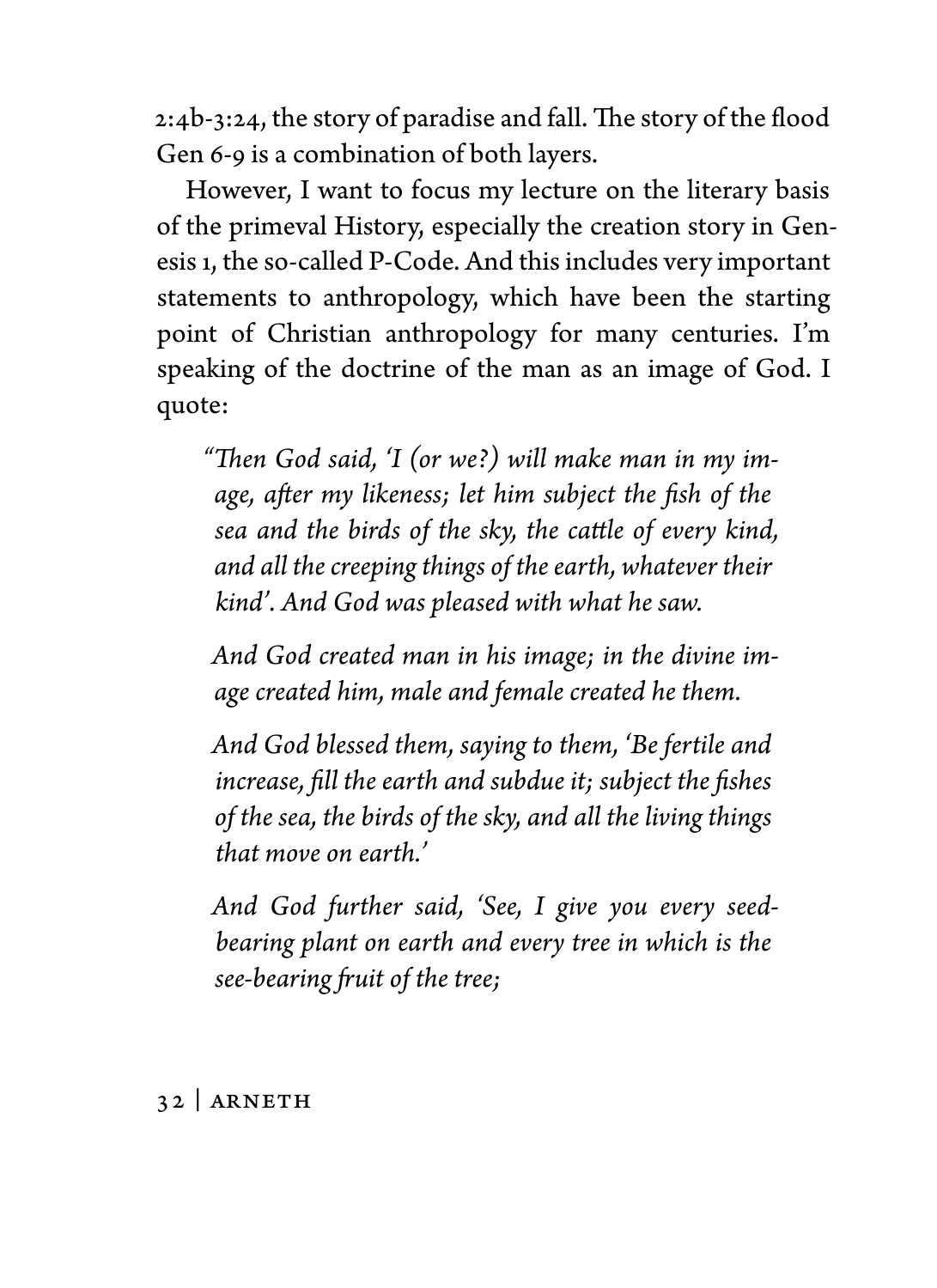*And to all the animals on land, all the birds of the sky, and all the living creatures that crawl on earth (I give) all the green plants as their food.' And it was so." Gen 1:26-29.*

There the text raises many problems: I will just mention a few. The main problem is: what does the "image of God" mean exactly? If we look at the Christian tradition beginning with the Greek translation of the Old Testament, the socalled Septuagint, there are many interpretations, especially because there are used two different words for image—in Hebrew selem and demut, in Greek eikon and omoiosis, in Latin imago and similitudo. But the terminology changes in the Old Testament in all three places where the idea "the man is the image of God" appears—only in the primeval History (Gen 1:26-27; Gen 5:1-3; Gen 9:1-7). But: If we look to the ancient Near East traditions, contemporaneous to these texts of the OT, we see that there is no problem at this point: the idea of man as an image of God is not unusual at this time.

Much more interesting is who is referred to in the ancient Near East as the image of God. In Egypt, Babylonia and Assyria, only the king is considered to be the image of God. "Image" means "statue", a plastic picture. And this statue represents power and majesty. If the king is the image of God, then he consequently represents the power and majesty of God over his people. The issue is not whether the king looks like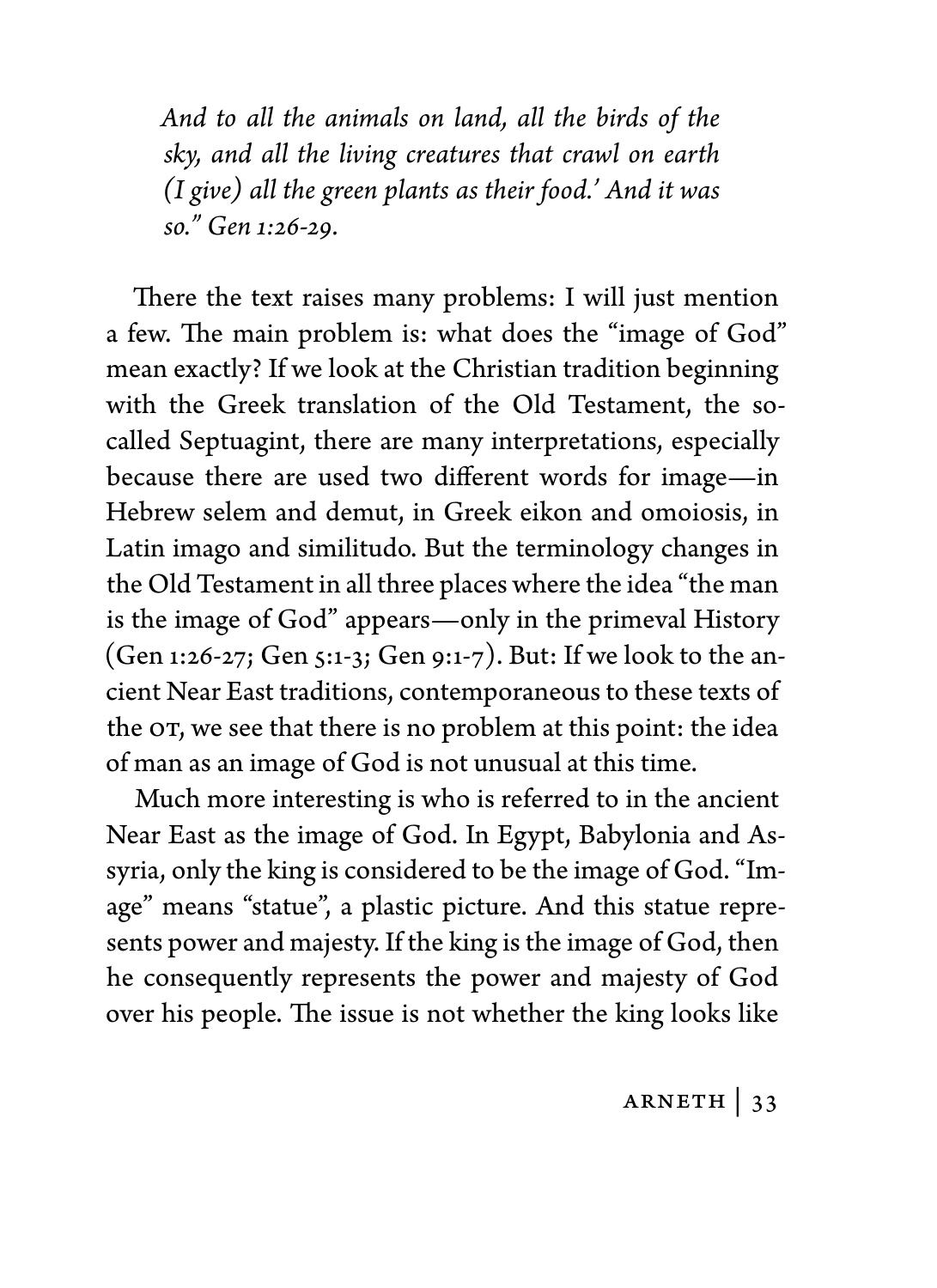a God. A statue of a king looks in the ancient Near East not even necessarily like the current king. Important are only the royal attributes.

So if the king himself is "image of God", then his special position and function are emphasized. This becomes even clearer when we behold Mesopotamian creation traditions of the first millennium bce We have notice of one text in which the human race is created in two steps. First, the man as such is created, but the king in a second, very special act of creation. Thus, the special position of the king is emphasized already at the very beginning of the world.

In the Bible things are different. The creation of the king is not mentioned in the story of creation in the Genesis. All human beings are the image of God, men and women. All people have the same function, namely to represent God in his creation. Since all have the same mission and purpose, human beings are not allowed to dominate each other. Only over animals they are meant to rule—like a shepherd over his flock. But—an important restriction—they are not allowed to eat them. This is a very optimistic state which the Bible describes on the first page.

But the Bible, the Holy Scripture is not unrealistic. We know the experience the Prophet Amos had: only on the basis of righteousness and justice is God the Lord of the world over all people. And that has consequences for the interpretation of the primal catastrophe, the old traditional flood story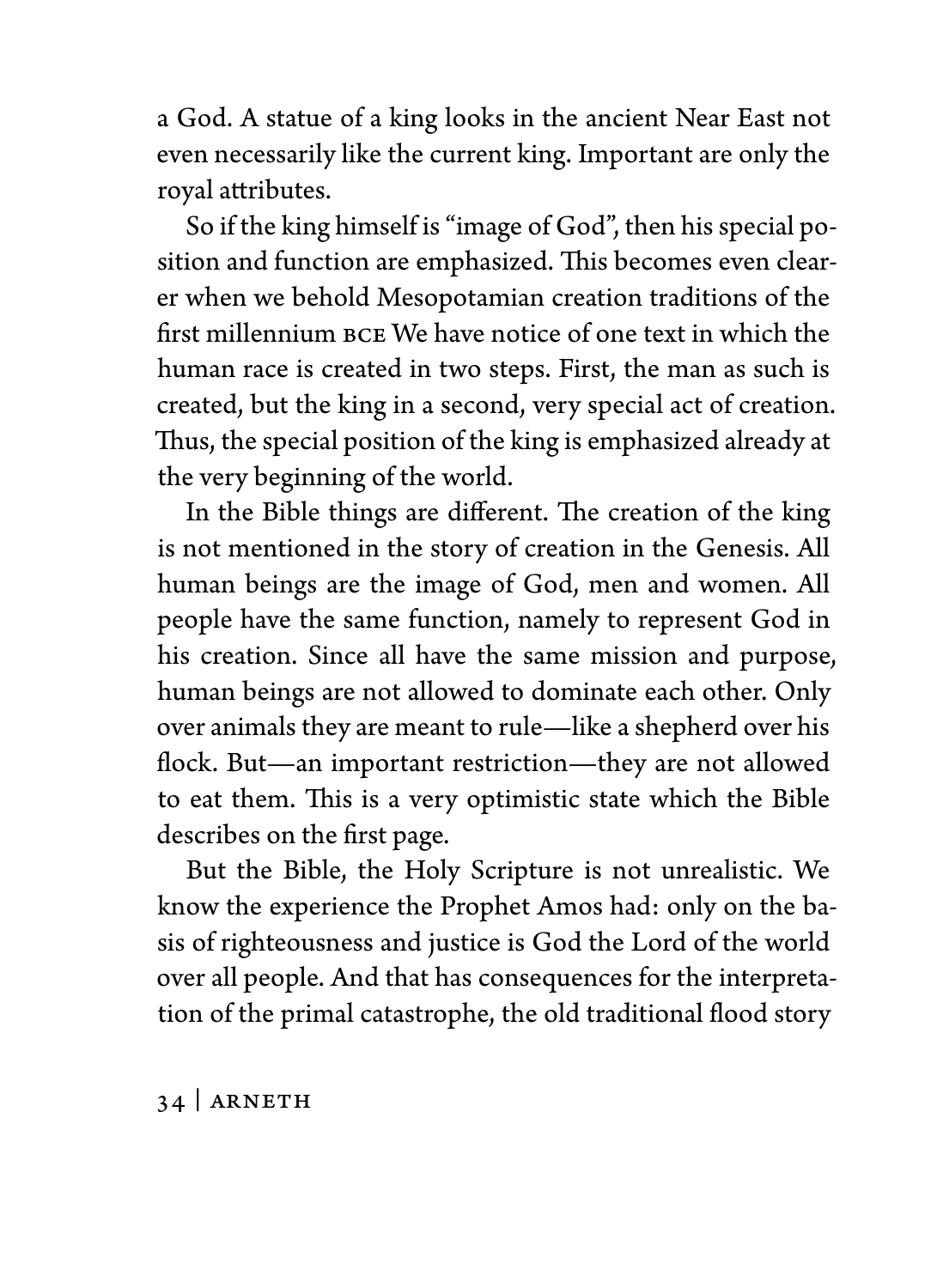we know from Mesopotamia. I have already pointed out these traditions and I quote again Amos 8:1-2:

"Then the Lord said to me, 'the summary hour—and that means in this word-play-vision (summer fruit—summary hour): the end—the summary hour is at hand for my people Israel. I shall pardon them no more." (Amos 8:1-2)"—this said the prophet Amos.

And accordingly it is mentioned at the beginning of the flood narrative:

I quote Gen 6:13: "Then God said to Noah, 'I have decided to put an end to all flesh, for the earth is filled with lawlessness because of them."

Not fate or caprice of the gods is the cause of the flood, but the crime on earth. The man of the ancient world is always thinking from the retrospect. If all living beings have to die in the flood—except the fishes in the water, they cannot die by the flood—they altogether must have committed crimes. Only the righteous Noah and his family are saved due to a covenant with God.

The flood disaster—the disaster caused by men—of course, has implications for the construction of the creation—and thus for anthropology. The idea of man as the image of God is mentioned again at the end of the flood pericope. Manhood has not lost its likeness to God through the sin and the punishment by flood. But the idea of man as an image of God is expanded now. I'll read a short passage from the end of the story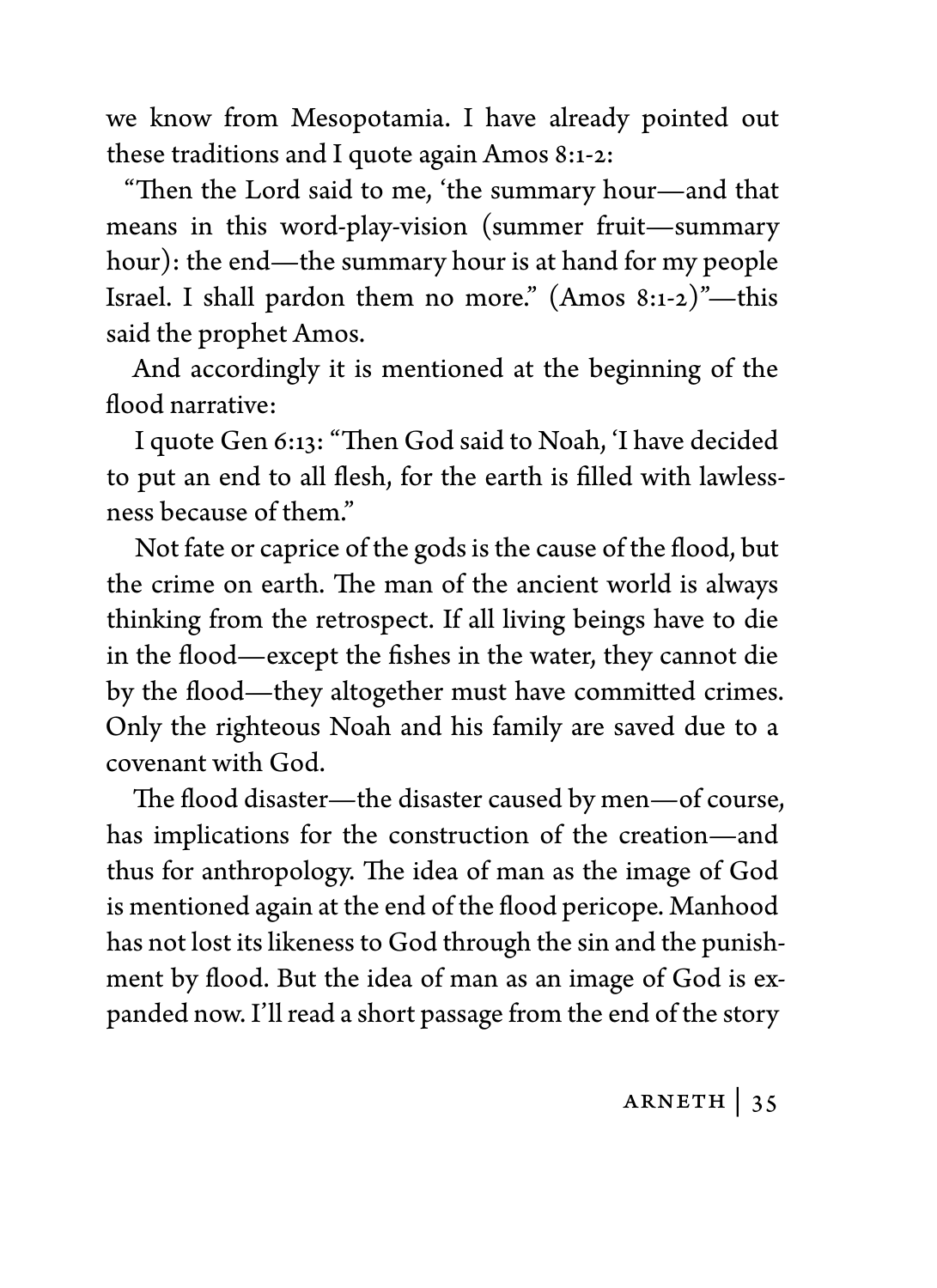of the flood which is known as the Noachidic commandments:

*Gen 9:1-7: "1 And God blessed Noah and his sons, and said to them, 'Be fertile and increase and fill the earth. 2 Dread fear of you shall possess all the animals of the earth and all the birds of the sky—everything with which the ground is astir—and all the fishes of the sea: they are placed in your hand. 3 Every creature that is alive shall be yours to eat; I give them all to you as I did with the grasses of the field. 4 Only flesh with its lifeblood still in it shall you not eat. 5 So, too, will I require an accounting for your own lifeblood: I will ask it of every beast; and of man in regard to his fellow man will I ask an accounting for human life. 6 He who sheds the blood of man, by man shall his blood be shed; for in the image of God was man created."*

Some things we know from the account of creation. The commandment "Be fertile and increase and fill the earth" is not new. But the dominium animalium—the dominium over the animals—has changed. Now the man is permitted to eat animals; note: not from the beginning of creation—but only as a result of sin. And the divine likeness of man is placed in a new context:

*"He who sheds the blood of man, by man shall his blood be shed; for in the image of God was man cre-*

36 | Arneth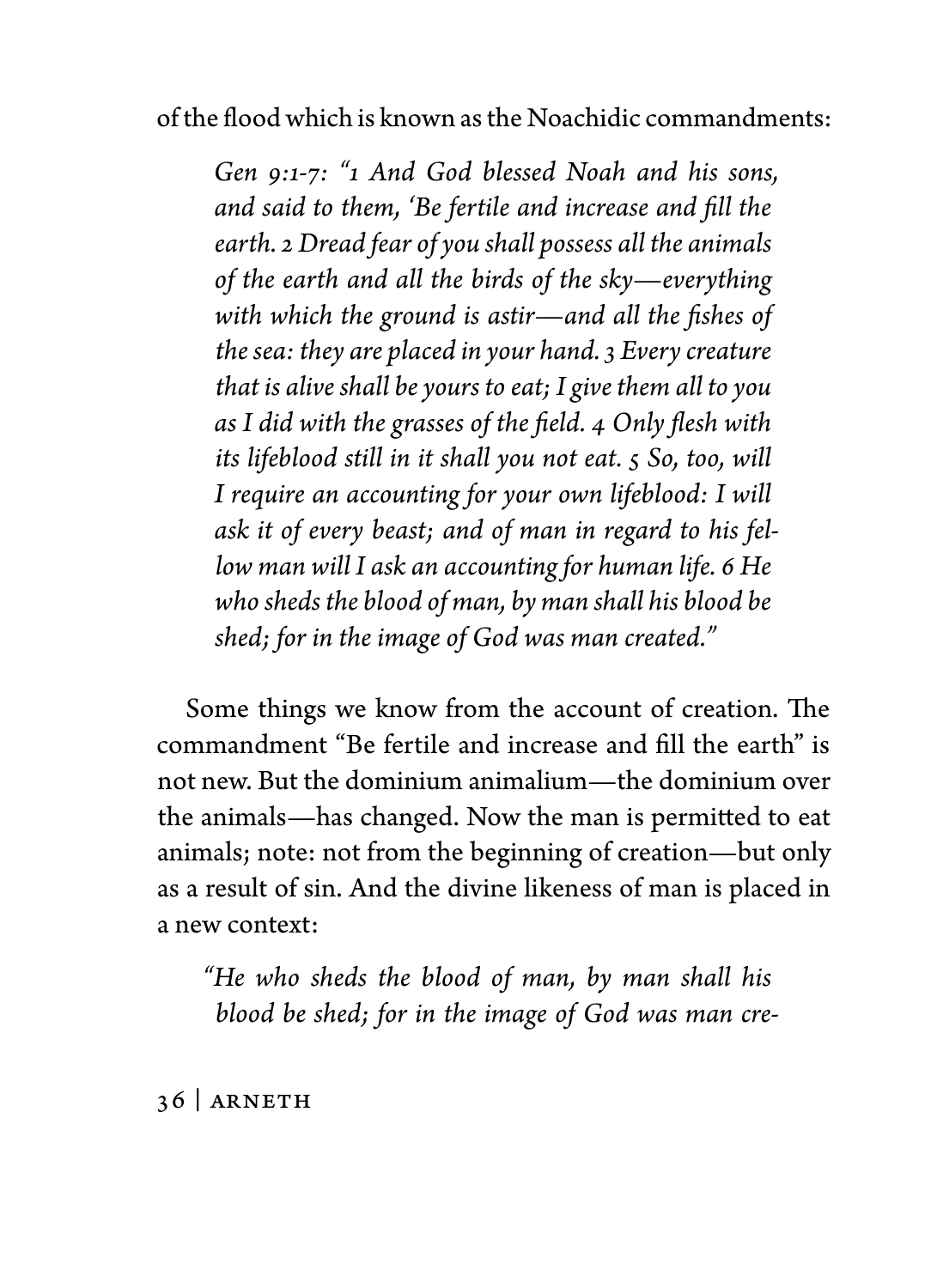*ated." Gen 9:6.*

He is no longer only the representative of God within creation, which is the original meaning of the idea of man as an image of God. "Image of God" is now a kind of taboo, a picture of the unique dignity of man. And the unique dignity of man must be protected. Therefore, life of man is to be given special protection—paradoxically, by the death penalty. This is a contradiction, I know—but the threat of death penalty has the function to prevent the murder of the people.

This is the biblical view of man from the beginning of Genesis. Let me summarize and add some reflections.

Perhaps in the Old Testament the world itself is not (as) holy (as the temple in Jerusalem). Of course there are very expressive texts, that allow us to imagine the religious experience of nature and the awe of creation like in Psalm 8—in the translation of KIV:

*"1 O lord our Lord, how excellent is thy name in all the earth! who hast set thy glory above the heavens. 2 Out of the mouth of babes and sucklings hast thou ordained strength because of thine enemies, that thou mightest still the enemy and the avenger. 3 When I consider thy heavens, the work of thy fingers, the moon and the stars, which thou hast ordained; 4 What is man, that thou art mindful of him? and the son of man, that thou visitest him? 5 For thou hast made*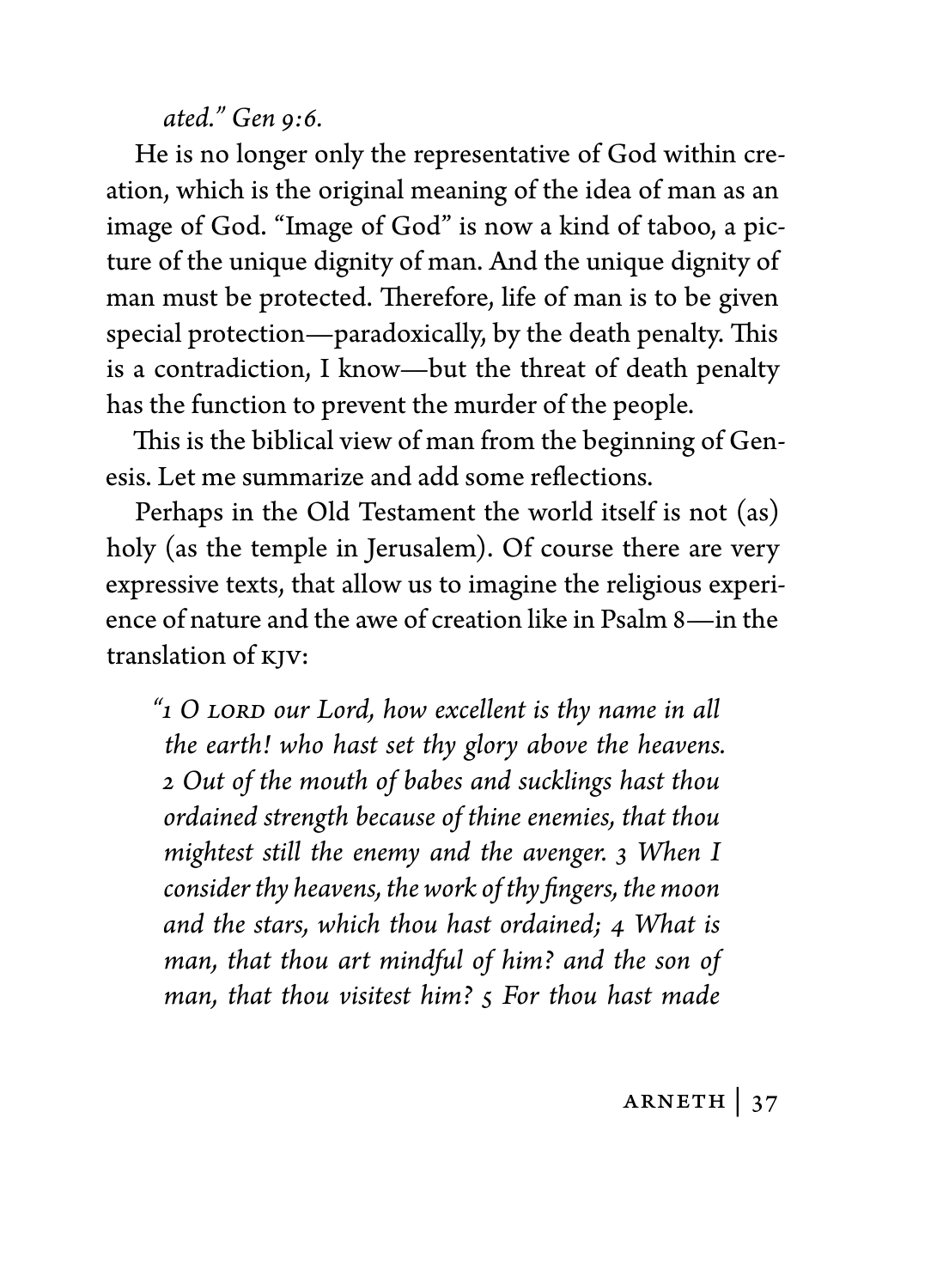*him a little lower than the angels, and hast crowned him with glory and honour. 6 Thou madest him to have dominion over the works of thy hands; thou hast put all things under his feet: 7 All sheep and oxen, yea, and the beasts of the field; 8 The fowl of the air, and the fish of the sea, and whatsoever passeth through the paths of the seas. 9 O lord our Lord, how excellent is thy name in all the earth!"*

But in view of Genesis 1 Max Weber, the famous German sociologist of the last century, speaks in this context of "Entzauberung der Welt"—disenchantment of the world, which was set in motion by the Old Testament and was completed by the Protestant ethics and the spirit of capitalism. And of course, according to Gen 1 the world is free for use and misuse by human beings. "Be fertile and increase, fill the earth and subdue it". This can be misunderstood as a very dangerous commandment, a dangerous invitation to plunder the Earth—with devastating consequences as we know and fear in our times. The world itself is not holy in the Old Testament—but the man is holy and sacred, as we can read in Gen 1 and Psalm 8. I think it is fruitful just to pick up this idea, which is connected with the man as image of God, with his own dignity without reservation. And I think it may be a good basis for the dialogue between different religions and cultures too.  $\rightarrow$ 

38 | Arneth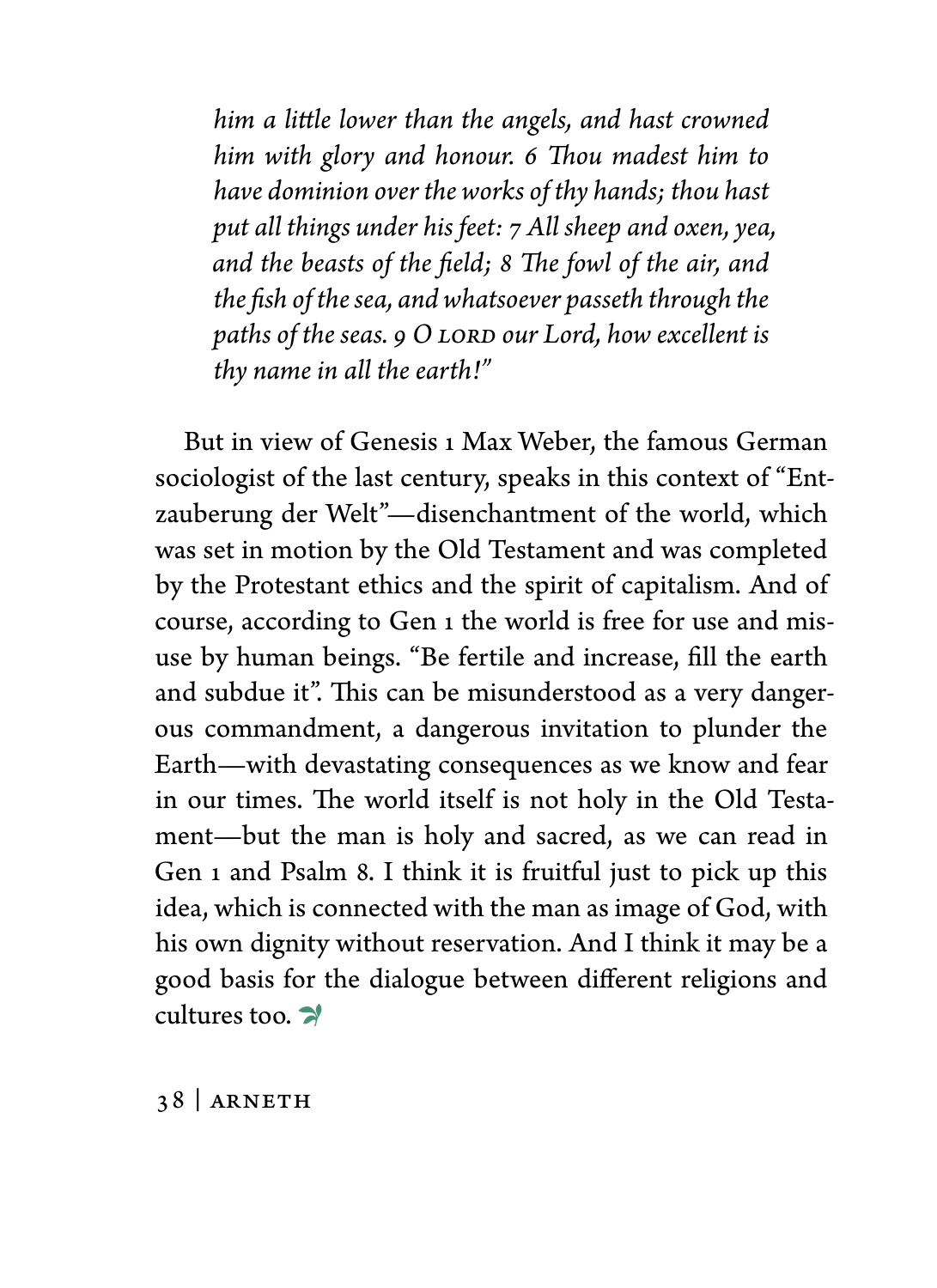# Christian Conceptions of Creation, Environmental Ethics, and the Ecological Challenge Today

Dietmar Mieth (Prof. em. Christian Social Ethics, University of Tübingen and Fellow at the Max Weber Center for Advanced Social and Cultural Studies, University of Erfurt)

#### **ABSTRACT**

 $\blacksquare$ n the course of its history Christian theology has developed different conceptions of the belief in creation. One conception emphasizes creation as the beginning of salvation history. Another conception focuses on t n the course of its history Christian theology has developed different conceptions of the belief in creation. One conception emphasizes creation as the beginning of salvabetween nature and revelation and asserts the theocentrism of nature, combined with an Arisotelian conception of the final cause of each natural being. Currently, this concept is being challenged within the debate over anthropocentrism and physiocentrism. The idea of the autonomy of nature and the natural world entrusted to human stewardship also promotes the autonomy of the responsibility for the environment. The relationship to God is a strong motivation for this responsibility, but not a normative concept.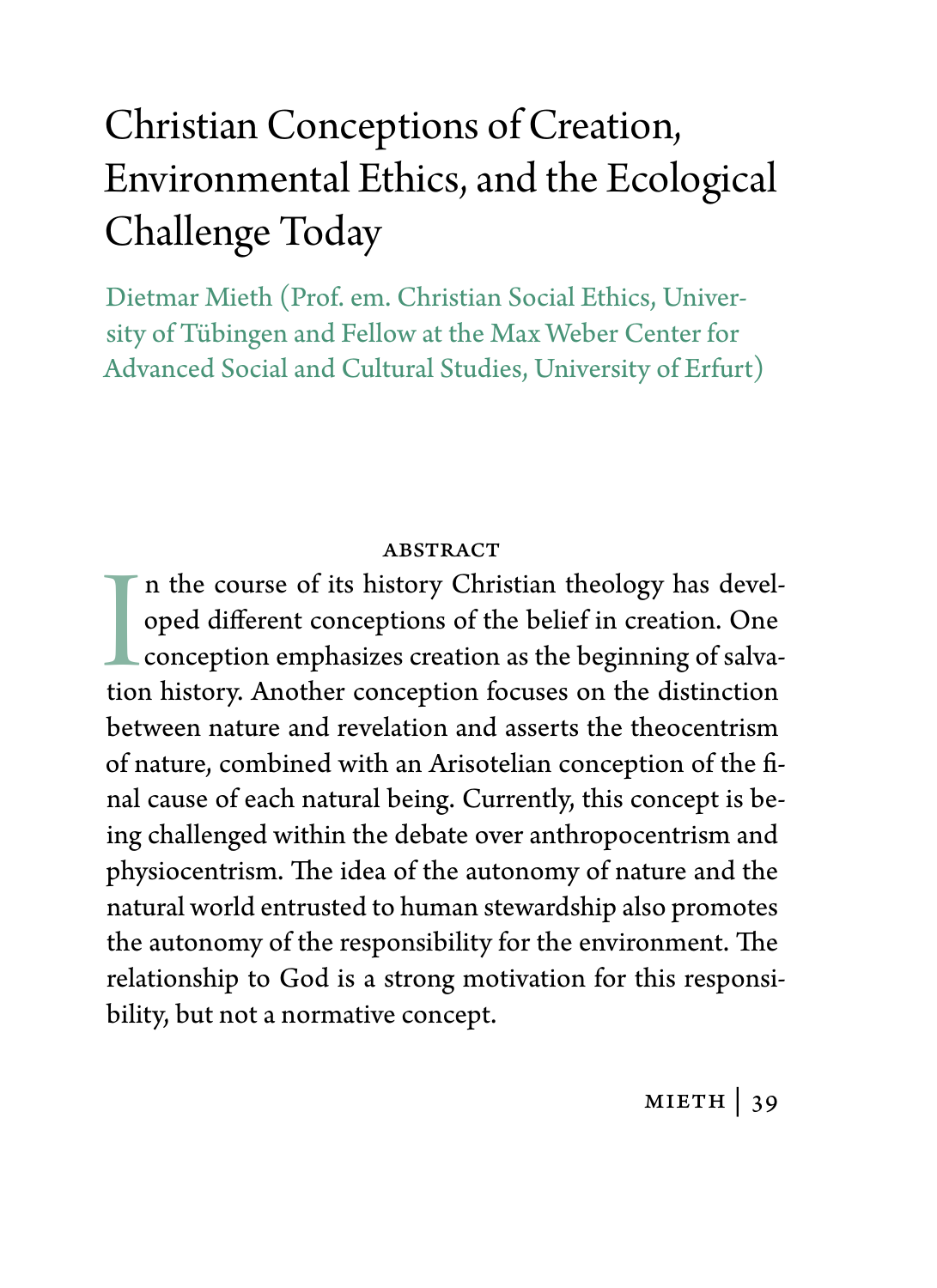Another approach of Christian theology is the deeper experience of creation, which Christian mystics comprehended as a "book of creation" ("liber creaturarum"), that can augment the Bible ("book of revelation"). If creation is understood as a process of God giving himself, as the first act of divine grace, this process has its deepest roots in the hearts of human beings, who are responsible for the visible manifestation of this grace in their behavior toward the environment and toward other ethical challenges like justice and peace.

Christian environmental ethics is, on the one hand, engaged by strong theological motivations, but, on the other hand, the moral principles and their concrete applications are comprehensible to all human beings and are rationally justifiable. Principles like sufficiency, sustainability, moderate growth, the regeneration of natural resources, respect for life, precaution, contingency, or the impermanence of technical means do not require a specifically Christian or religious foundation, but they can be reinforced by the religious motivations related to the belief in creation.

#### Introduction

Contemporary thinkers like Carl Améry hold Christianity responsible for the blatant lack of due regard for creation; Christian theologians like Erich Gräßer lament the lack of due emphasis on creation in the Churches. Have we dis-

40 | Mieth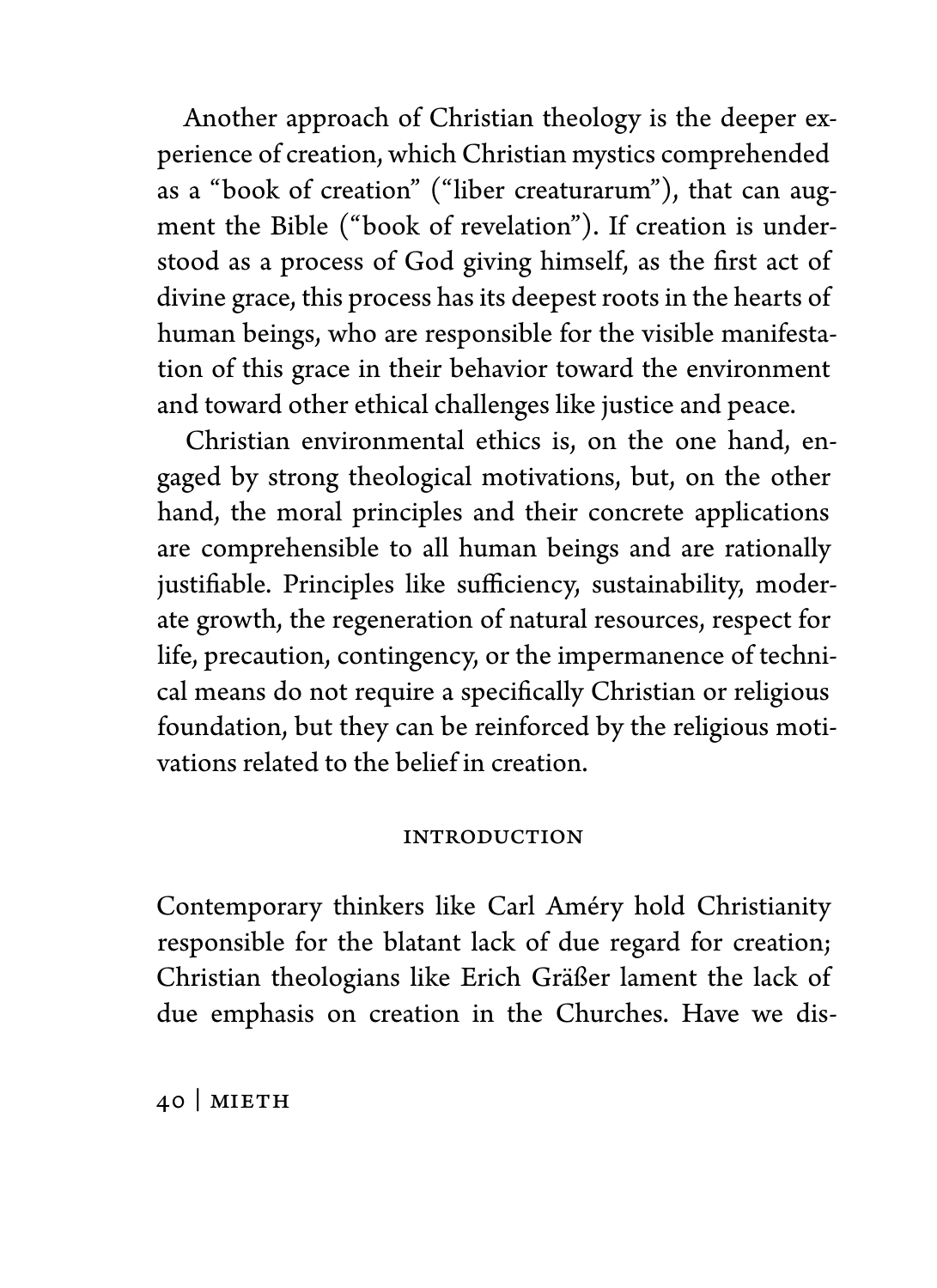missed the observation of nature as a specific location of the revelation of God, as a "liber creaturarum" (book of creation or book of creatures)? Has technical feasibility in the context of globalization completely displaced religious traditions of belief?

How significant environmental problems have become for Christian social ethics is evident, for example, in the Roman Catholic "Compendium of the Social Doctrine of the Church," first published in 2004, in which the environment, together with peace and justice, is considered a central good of humanity, similar to the ecumenical initiative of the 1980s and the position paper "For a Future Founded on Solidarity and Justice" issued by the German Churches in 1997. The social principles—the person and human dignity, justice and solidarity, well-being—have been augmented with the principle of sustainability. The intention is to preserve at least as much capacity for action as future generations will require to deal with the devastating environmental problems that we leave to them: we can slow down global warming and climate change, but we can no longer resolve the problem completely. Among the many pressing environmental concerns it is increasingly becoming clear that we cannot ignore the problems of waste disposal arising from the consequences of our actions. The most important criteria here is: we should not solve problems in such a way that the problems arising from the solutions are greater than the original problems being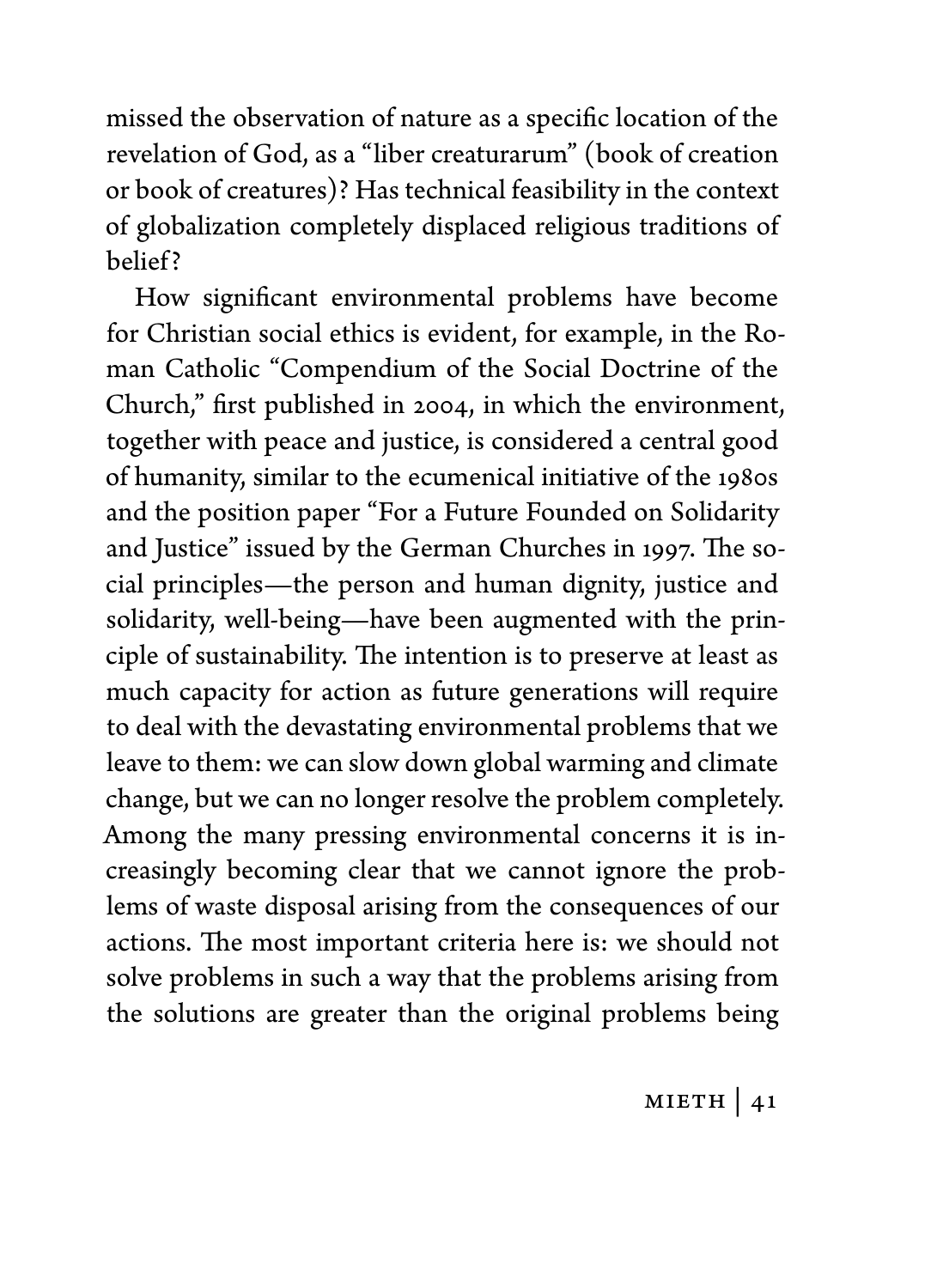solved. This is a formulation of the so-called precautionary principle, which increasingly attempts to consider technology assessment together with the factor of the uncertainty of risks implicit in it. It is crucial that the predictions and prognoses are accurate in order to avoid the "normative power of the fictive," namely, to avoid the proposal and implementation of solutions to problems without consideration of their consequences and without misrepresentation of their effects. The principles of sustainability and precaution also encompass the legal consequences, in order to take the rights of future persons into consideration. Since we have long since used this to justify our actions in other areas, for example, in policy-making decisions in the areas of research, health, and nutrition, it is appropriate to take this into consideration in environmental policy as well. This is clearly acceptable from a Christian perspective, since God creates all human beings as persons. Sustainability, the precautionary principle, and the principle of the person all work together in an environmental ethics. Three major problems of a concrete social ethics are involved here: the problem of globalization, the problem of weighing alternatives, and the problem of motivation. Measures to protect the environment require global responsibility and control, but, ideally, each individual human being should begin with himself or herself. Moreover, these measures must be weighed against other goods and rights meriting protection, although, at the same time, the priority for the good

42 | Mieth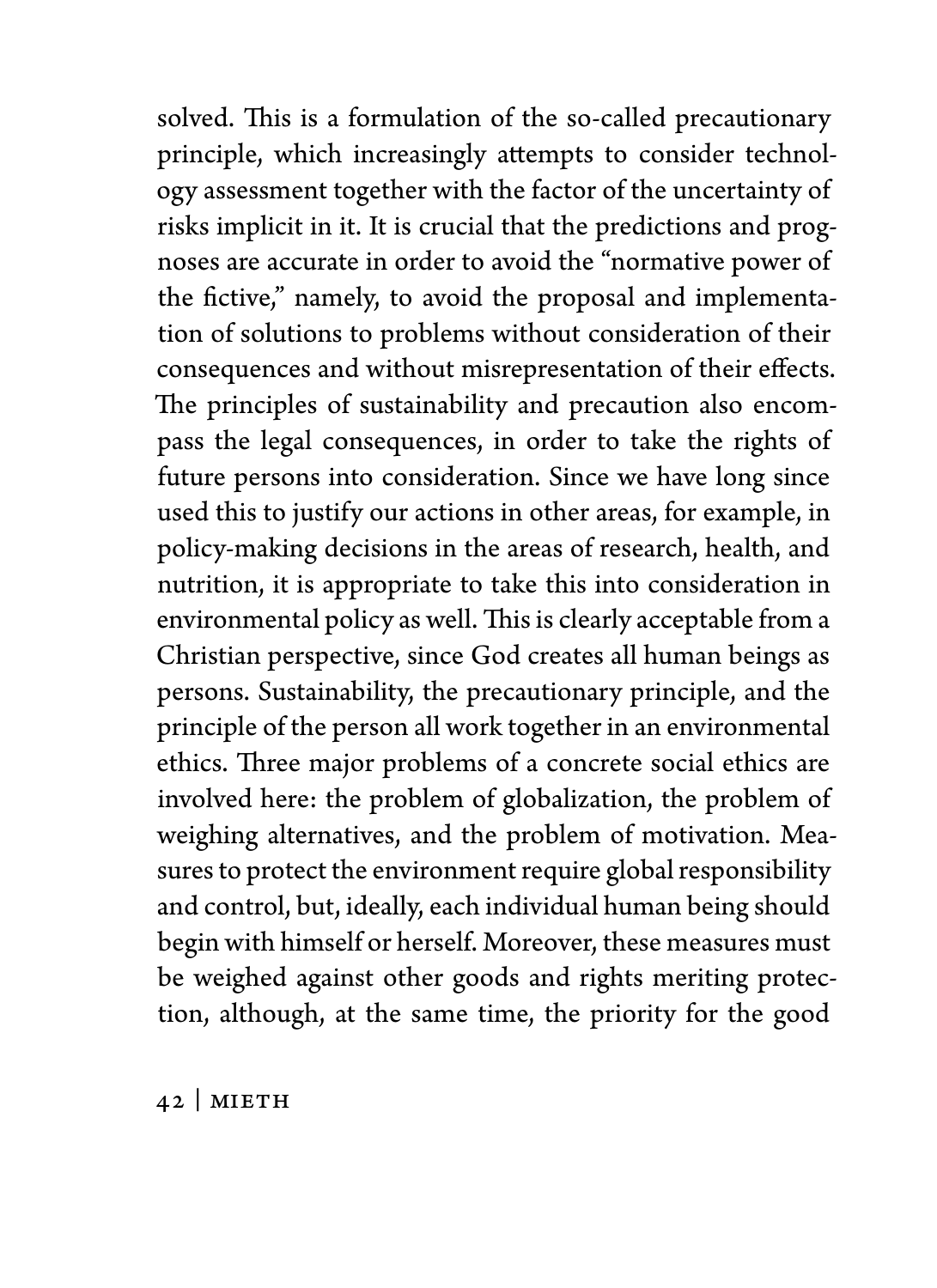called environment is constantly increasing dramatically. Finally, to motivate the world populace, we need a system of promotion and necessitation, so that heightened awareness of the problems will lead the individual citizens to continually expand the areas of their environmental advocacy.

# 1. The Age of Technical Development, Technology *&* Theology

Technical development is central to the self-understanding of the Western human being. This special technical development has its roots not only in the sources of Greek intellectual development—as a term designating action, "techne" appears, for example, in the Aristotelian system—and not only in the radical changes leading from the Middle Ages into the modern age, but also in the development of Christianity. The conception of the human being technically acting on, that is, literally affecting the world, is informed by the Christian conception of creation as well as by the problems related to the shaping of the world given the challenges of the kingdom of God. There are other worlds than the technical world of life, as it emerged in the so-called Western world, and we can plausibly ask whether problems did not already exist at the beginning of this development.

Within this affiliation of the human being with technical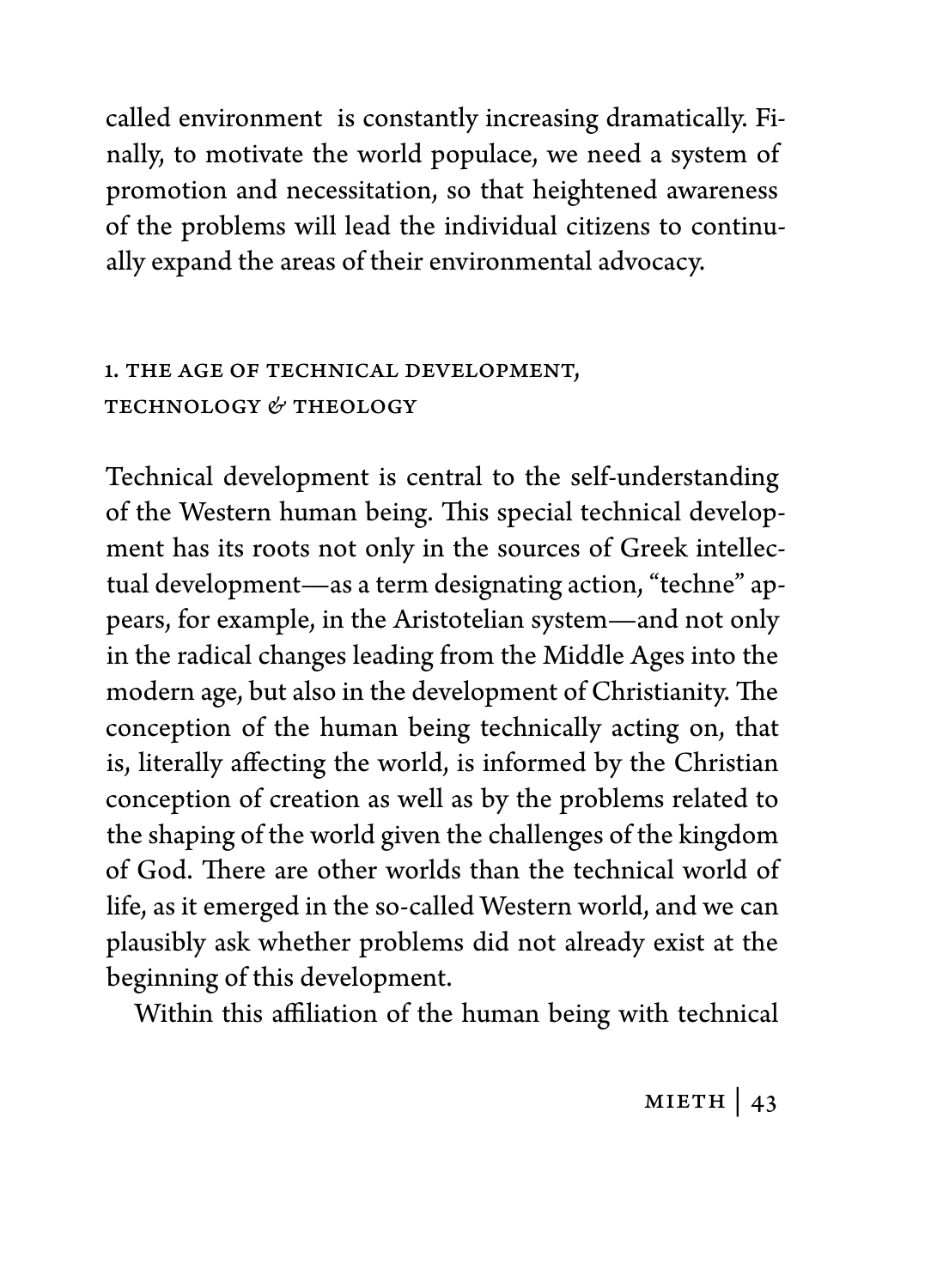competence, a basic human condition which developed during the last centuries, it is crucial to distinguish what specifically developed in the consciousness of the modern human being. Technical development is only one of many possibilities for human action and even becomes the basis for a mentality. The term "technology" expresses this state of awareness precisely. It is the technical Logos, which dominates the faculty of reason even in the deeper levels of consciousness: feasibility, producibility, usability, reproducibility etc. Here it is also important to differentiate between the broader framework of the technical activity of the human being and the technological awareness of producibility, of feasibility, which first evolved in the last two hundred years. This distinction seems relevant in order to avoid a fundamental negativity, a fundamental rejection of the technical world of life, when faced with the borderline experiences with current technological developments. In our human world of life there are only technical alternatives to technical developments.

Christian ethics can be comprehended as an ethics of belief, that is, as ethical normativization on the basis of certain religious beliefs. To give two examples: God is the ruler over life and death, or, the human being is the image of God. If we want to translate these convictions into maxims, that is, practical rules for action, we choose the approach of an ethics of belief. However, it is also conceivable to assume that the ability to think rationally also includes the ability to judge and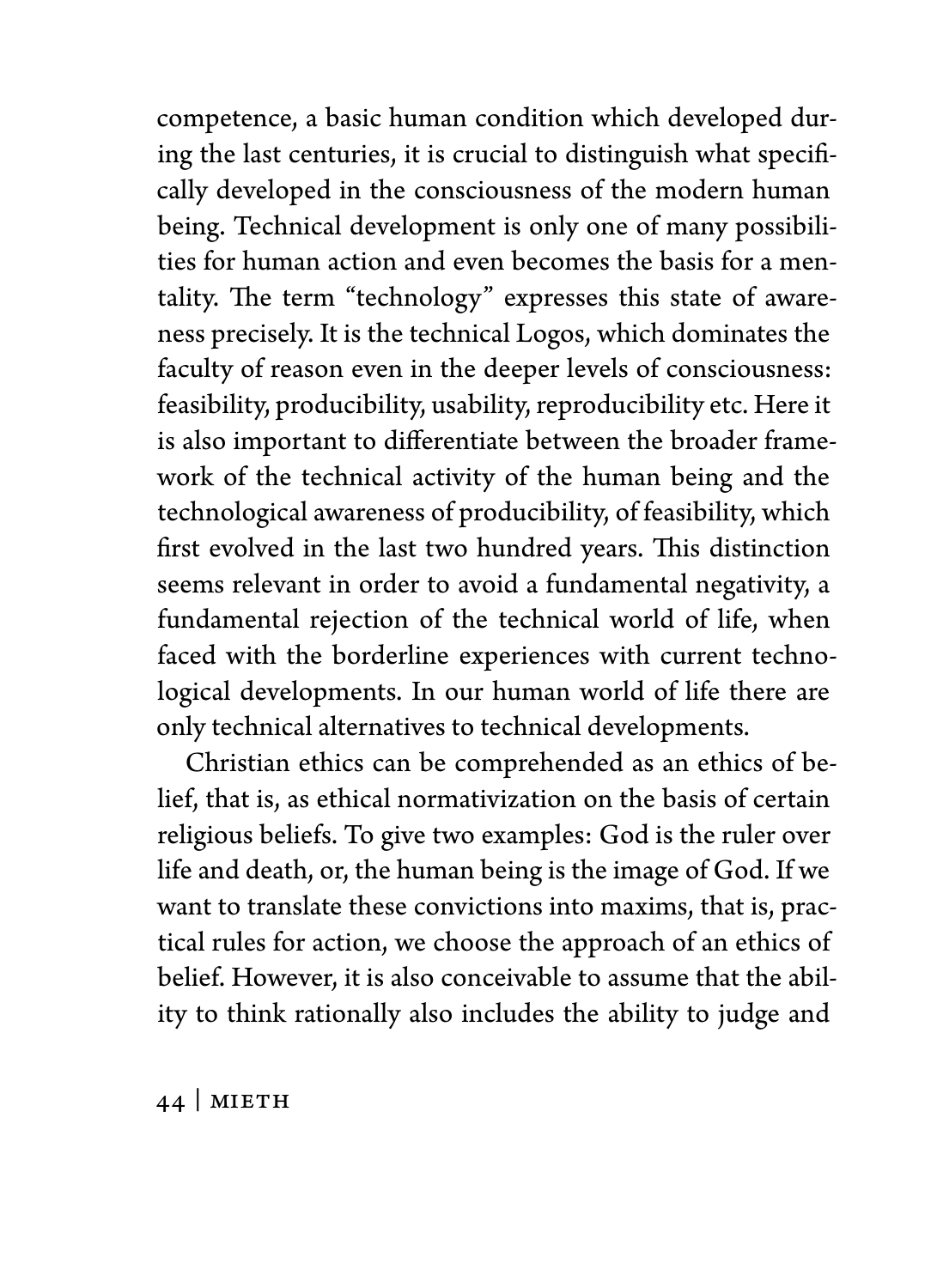to act rationally, and that ethics is above all a matter of the rational self-reflection of the human being, in other words, a consequence of how the human being understands himself or herself, initially independent of his or her religious affiliation. There are unquestionably modifications in human understanding ensuing from the various forms of religious belief, but in modernity there is a strong tradition of appealing to human dignity, to human rights, and to a specific understanding of the human being, and of concurring on this without recourse to religious convictions. Of course, this relationship initially signifies a common formulation of the problem rather than a common answer to the problem.

Is it possible to directly infer moral convictions from religious convictions? Even if this is not necessarily an assumption in Christian theology, it does not mean that religious belief would not have any moral consequences. These "norms" are not first justified by the fact that they are part of a revelation or arise from religious beliefs; they can only be justified for all human beings if they are rational. Rational justification means that the "norms" must stand up to critical examination by rational criteria; for example, the argumentation should be free of contradiction, and the normative judgement should be generalizable. These are demands formulated in Immanuel Kant's ethics of autonomy. However, the question repeatedly arises whether there are not also secular convictions that block rational insight. These can be eliminated by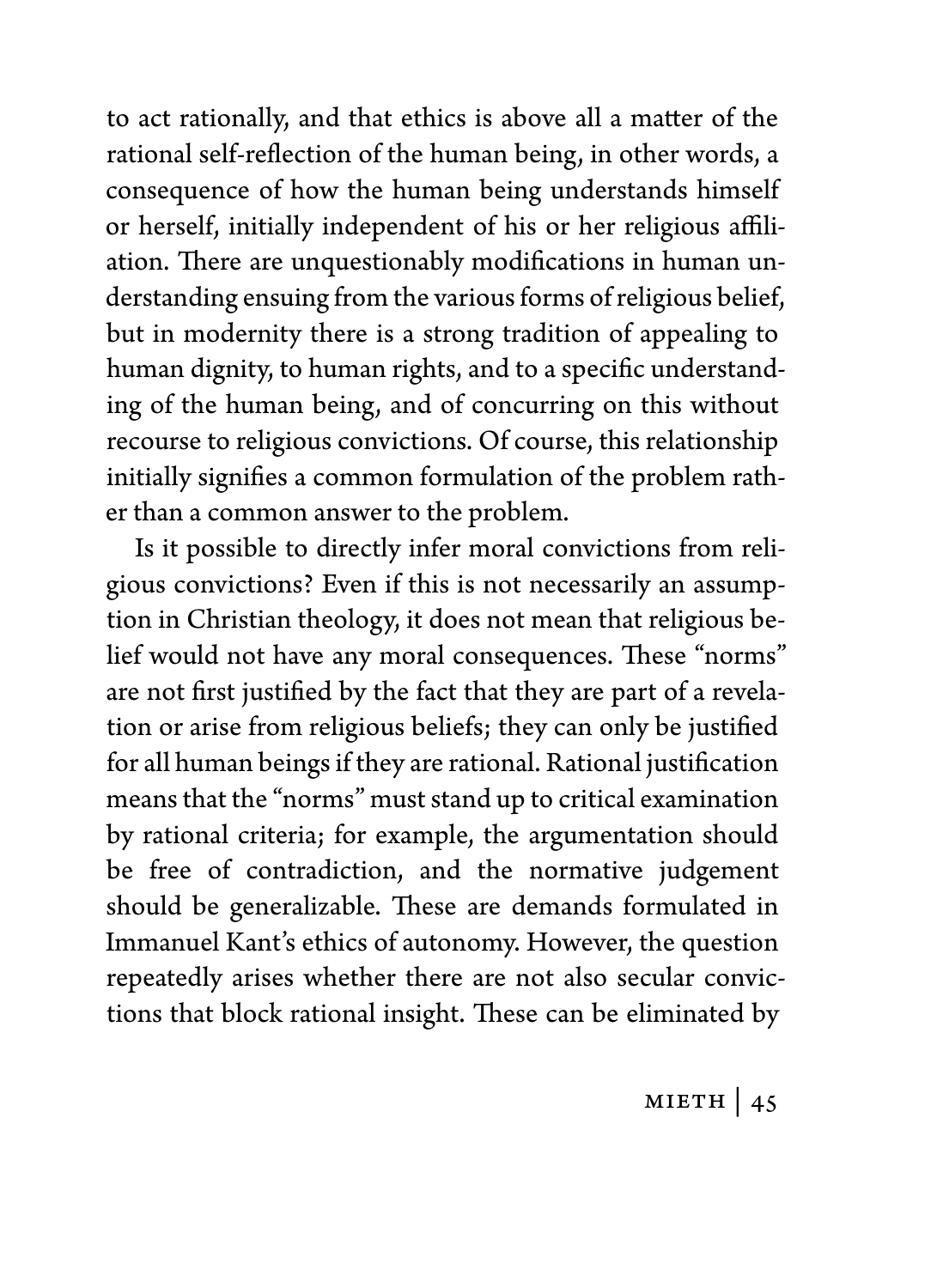reason liberated through belief. Religious belief opens itself to reason, but reason can develop insight through belief, even beyond the potential that contemporary trends offer it.

### 2. The Technological Mentality *&* Responsibility for the Consequences

Various positions accompany the technological mentality. One is the "breakthrough" thesis propagated by the futurologist Herman Kahn. This thesis attempts to prove that the human being, on the basis of his or her ability to produce technical developments, will continually be able to break through the boundaries established by his or her technical advances, with even newer technical advances. Given the widespread ecological degradation and the dangers of ecological breakdown, we will purportedly develop environmental technologies that enable us to go beyond this endangerment. In 1998, the chairperson of the Senate Agriculture Committee in Washington, D.C., Senator Richard Lugar, formulated this breakthrough thesis for a group of German experts visiting the United States, to which I belonged, as follows: it is indisputable that technical developments will cause problems, but we will solve the problems when they arise. What is glossed over is the potential for negative consequences, for example, the immediate ecological consequences as well as the present short-term and the potential long-term ecological conse-

46 | Mieth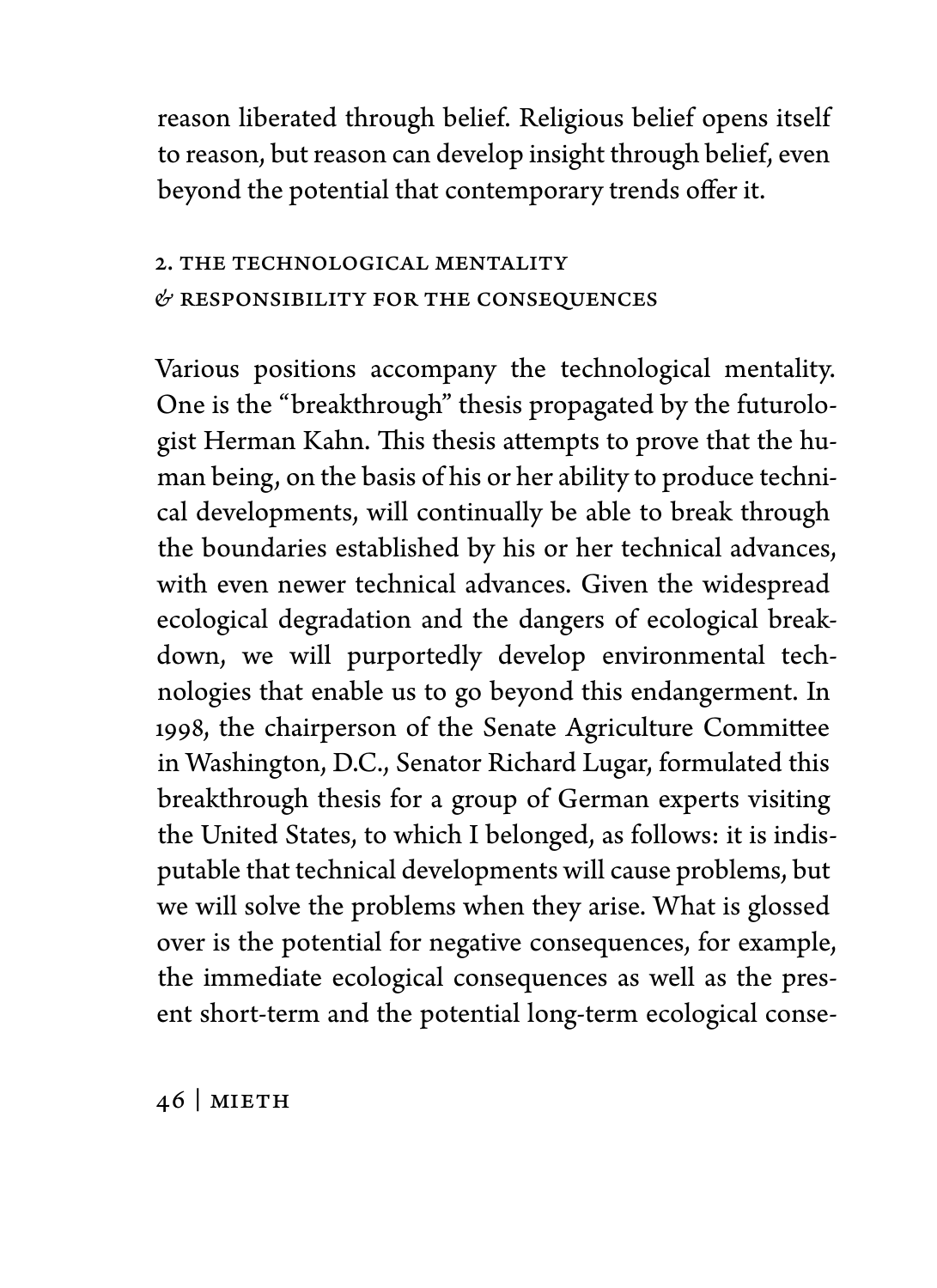quences of the catastrophic oil spill in the Gulf of Mexico in 2010.

The second thesis is the thesis of dynamic equilibrium, of steady state. Dynamic equilibrium in nature means: there are processes of mutual adaptation continually taking place. According to this thesis, these processes can even be observed in the adaptability of the human being. For example: when children play computer games, not only their intellects and their forms of behavior adapt themselves to these complex machines (at least to some extent), but the children also develop new capabilities that serve as defense mechanisms against sensory overload. On the basis of his or her adaptability, the human being can develop new powers in dealing with these things.

The technological mentality benefits from the third thesis, the thesis of neutrality. Neutrality, that is, the impartiality or unbiasedness of things, is extended to all technical means, for example, to "weapons-usable materials and dual-use goods and technologies," to every instance of data processing, to every type of educational technology, to new microbiological substances, etc. According to this conception, all technical means are impartial, unbiased, but we are admonished to use them responsibly. We can develop bacteriological and biological weapons, for example—this would be ethically neutral—but it is our responsibility to decide whether we will actually implement these weapons. Some politicians, as well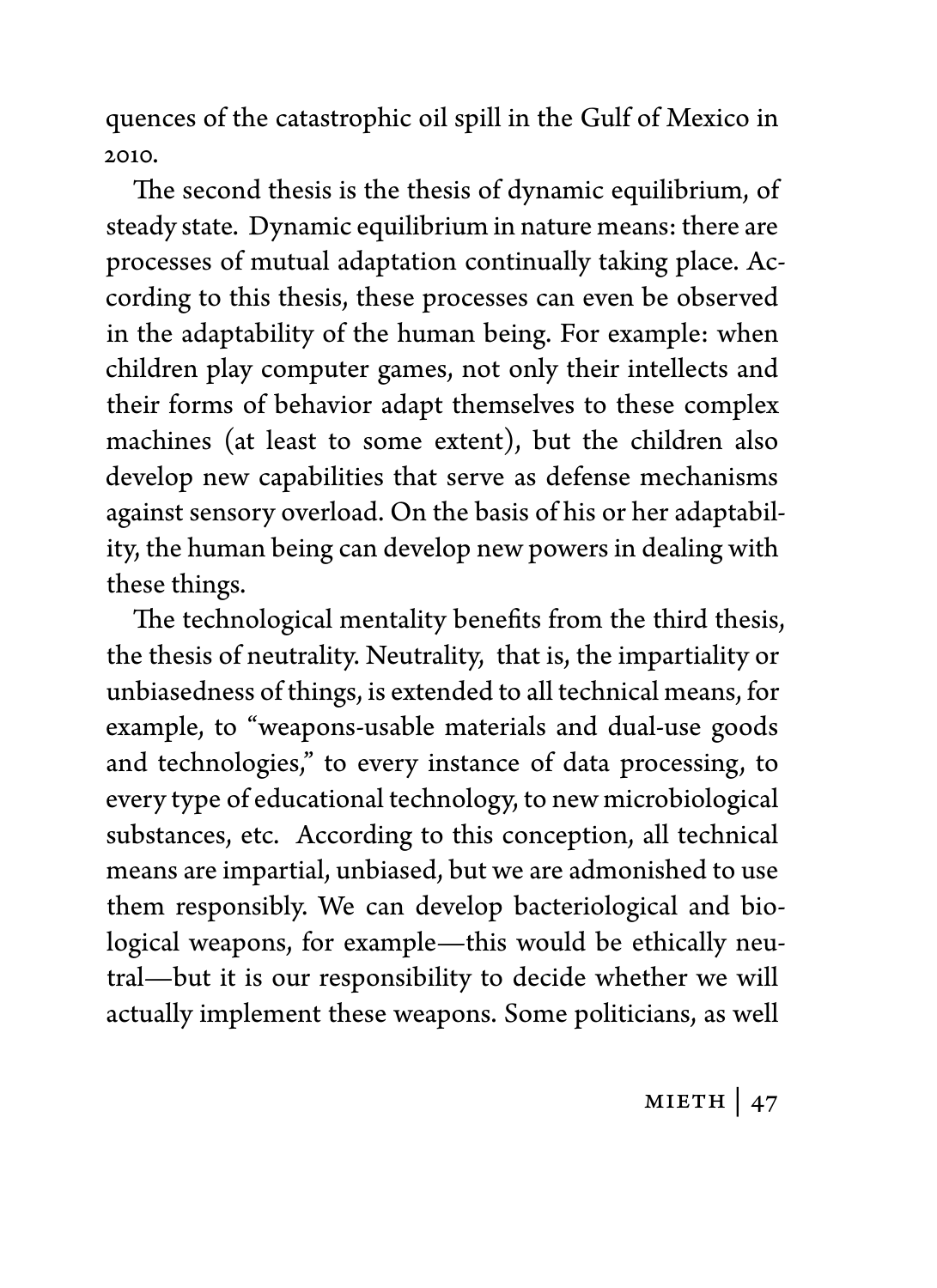as some philosophers, maintain that there is essentially no difference between an atomic bomb and a prehistoric hand ax. In their opinion, it depends on if and how we use the weapons. Among politicians the view is widespread that we may do everything in the area of high technology that promises economic or medical progress as long as we are willing to take the interest of society in security into consideration. Technology assessment is a recognized mode of compensation in politics. But can we compensate everything, if, from the very beginning, we implement something that we then use to predict the potential consequences?

The theologian Ivan Illich (1973/1975) holds a totally different position on the technological mentality, signalized by the keywords self-limitation or "conviviality" (in a highly specialized sense), that is, being able to live conjointly with responsibly limited technical tools in a modern society. The ability to promote life would then be the standard for technical development. Self-limitation of the human being means that the individual human being not only attempts to compensate what he or she is already doing anyway, but that he or she reflects on his or her intentions and contemplates what the underlying needs really are. The problem is that the need which articulates itself—and requires a solution—is not there first; what is there first is the further development of knowledge and technical competence together with the tendency toward economic feasibility.Then needs are discovered

48 | Mieth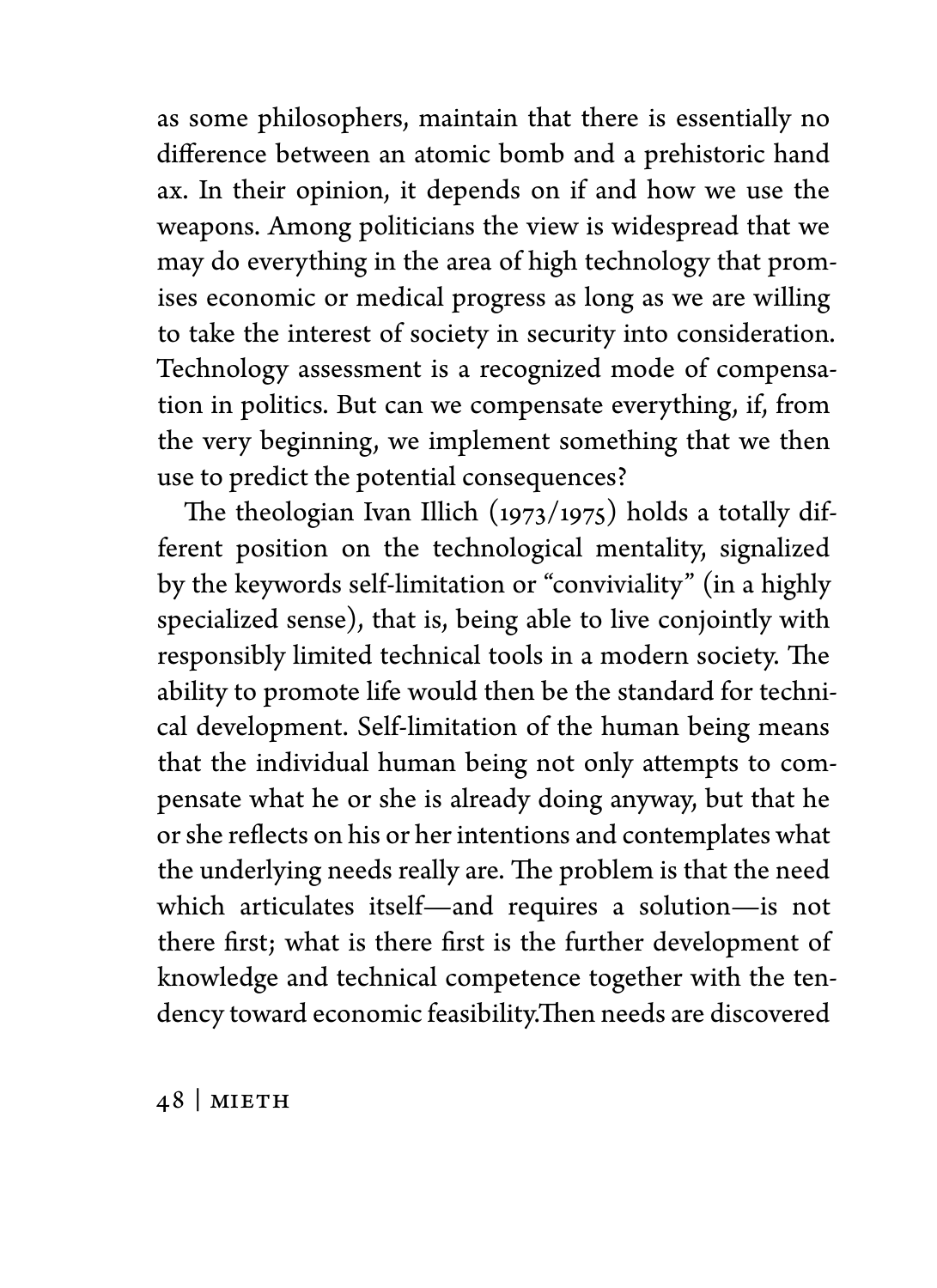or awakened, which can be fulfilled. But is it (morally) acceptable for us to fulfill these needs in this way?

Self-limitation and the promotion of life are very different ways of approaching the present and the future. The attitude toward the technological mentality is a question of awareness. If many people subscribe to the theses of the breakthrough, of dynamic equilibrium, or of neutrality, then the question of alternatives to the technological consciousness must be discussed first. Information about problems in technical development and the related borderline experiences do not and cannot lead to an assessment as long as such assumptions govern the technological mentality.

Fourth, if we consider the mindset of the "homo oeconomicus," we cannot fundamentally object to the fact that the human being strives for ever greater profits, that the human being, among other things, is also a "homo oeconomicus" and as such economically professionalizes this way of life. The mentality of the "homo oeconomicus" motivated Jesus to tell one of his famous parables: one should not bury "talents" (the highest denomination of Roman currency); one should increase, multiply them. Of course, Jesus did not mean the real material gains, the profit, but the mentality of the maximization of profit, which he hoped to extend to spiritual-intellectual goods. The pursuit of profit is not the major problem (although it continues to be a serious problem); the political dominance of an economic model of knowledge and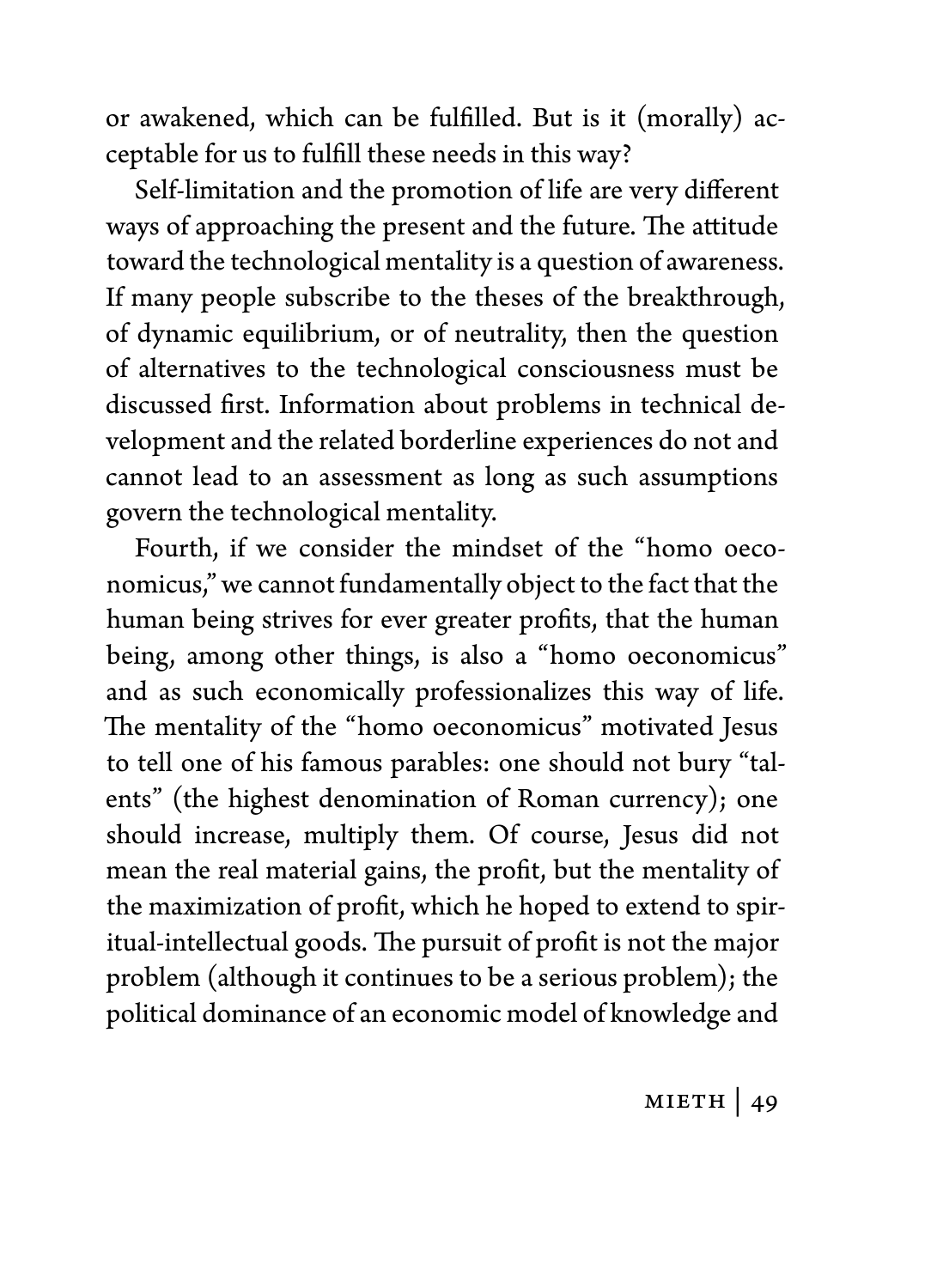assessment, which basically reduces the question of morality to an outright utilitarianism, to the maximization of utility, is the real problem. I have read a number of doctoral dissertations in economics, which, contrary to their intentions, actually made clear that it is impossible to incorporate ethical questions into the usual methods of the models of knowledge and assessment of the currently reigning economic system. In the area of health care, economic thinking reduces, for example, the nursing care of patients to exactly calculated units of work. In the area of higher education, economic thinking reduces the measurable dimensions of education to the temporal factor of a student's "workload." Anyone who has professional experience in these areas, physicians and academic faculty members, for example, know that this overlooks human differences. Experiences with human beings cannot be quantified, because the human being cannot be quantified. Whoever only wants to quantify, isolates problems from their contexts in order to calculate them numerically. The modern economy calculates measurable dimensions instead of learning from experience.

Frequently, business ethics is also too flagrantly utilitarian, that is, the consequences are determined according to a prognosis with quantifiable magnitudes. In his book "Das Prinzip Verantwortung: Versuch einer Ethik für die technologische Zivilisation," first published in 1975, Hans Jonas pointed out that we should at least adhere to the precautionary principle,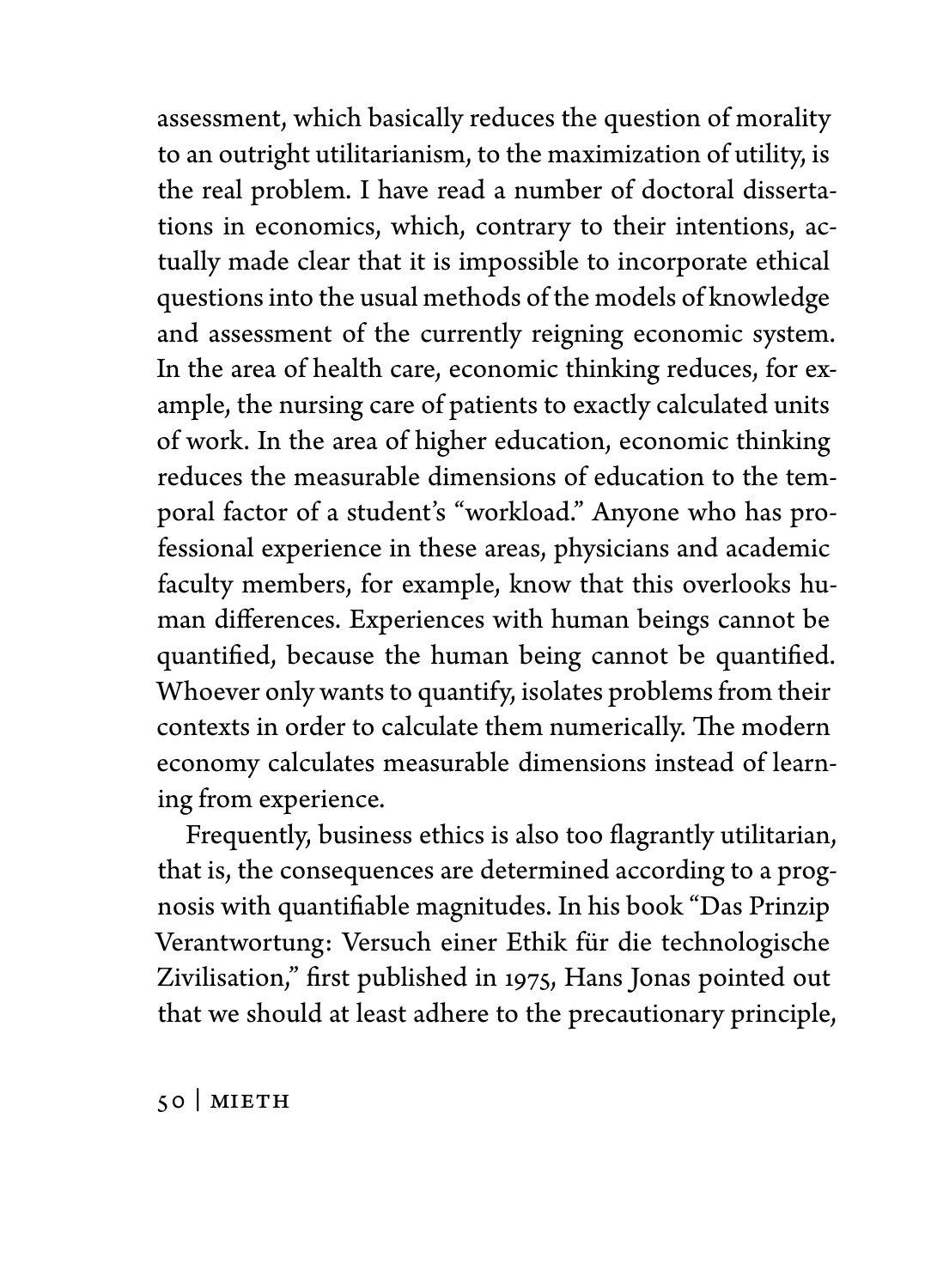that is, we should trust the unfavorable prognosis more than the favorable prognosis. Prognoses, too, contain quantifiable data. What is necessary over and above this is the insight that quantification, too, has its limits. However, true qualifications can only be carried out with the knowledge of an ethics that goes beyond utilitarian categories. Religious ethics do this, partly in an alliance with various approaches in philosophical ethics (for example, deontology, Neo-Aristotelianism, discourse ethics).

### 3. Christian Conceptions of the Belief in Creation *&* the Ethics of Creation

# *3.1. The biblical belief in creation – from a contemporary perspective*

The idea of the human being as a creature among other (nonhuman) creatures was first developed by Fritz Blanke, a theologian in Zurich. Today, the contrasting idea of sovereignty (cf. Psalms 8.7 f.) is interpreted by exegetes like Odil Hannes Steck or Erich Zenger, with reference to Genesis 1.1 – 2.4, as the human being's role as shepherd. However, the tension between these roles—as a creature among other (nonhuman) creatures and as a sovereign—prevails to the extent that the image of the sovereign as shepherd is frequent in the Hebrew Bible and includes the responsibility for life and death of the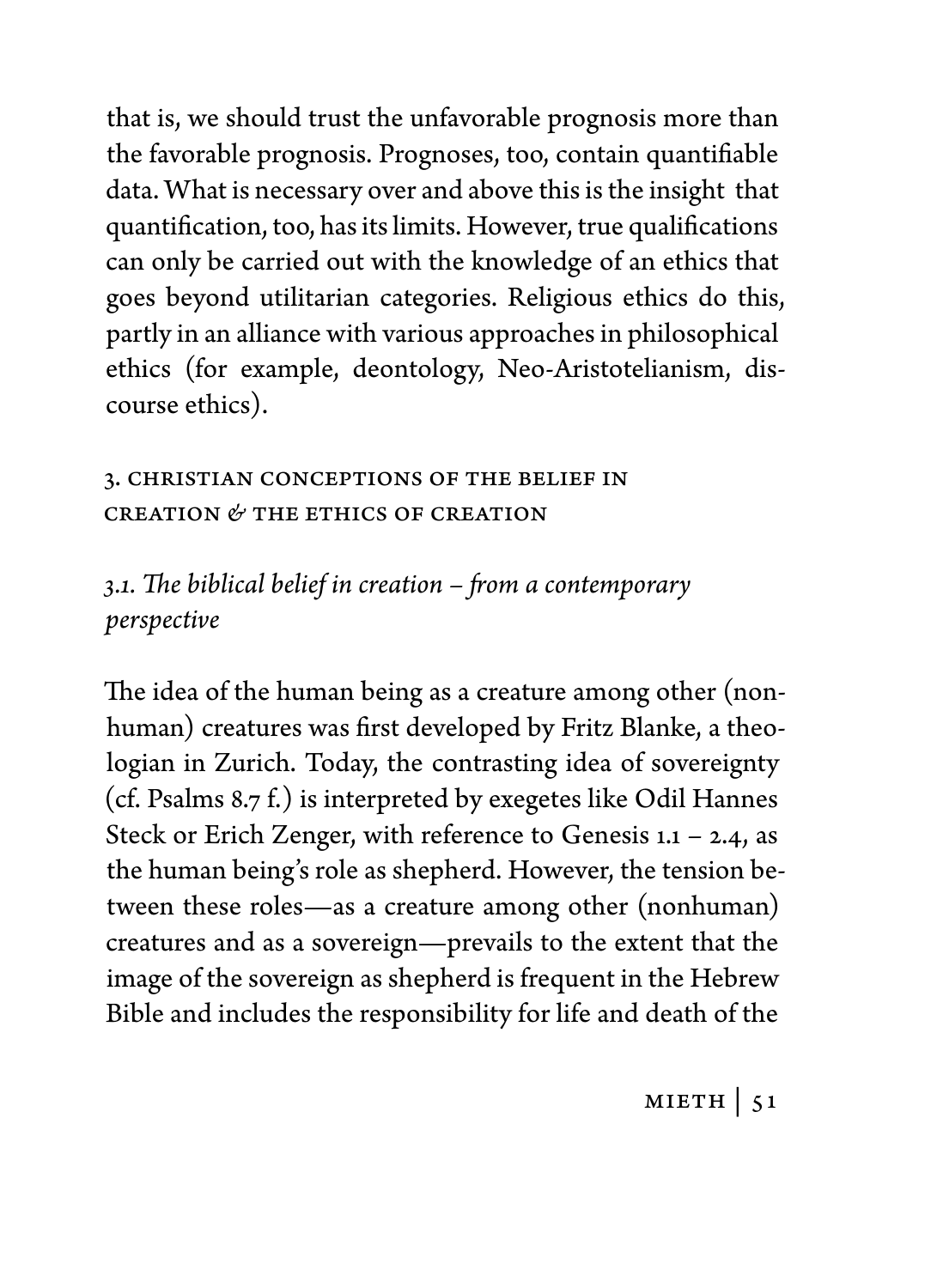world of nonhuman life. This responsibility is at the same time responsibility to God, the Creator (cf. Isaiah 45.9-12).

What the human being has in common with prehuman creation extends to: the soil (of the earth) (for the elements), from which the human being is formed (Genesis 2.7); the common soul, in Hebrew: "nephesh" (Genesis 1.30; 2.7); the special attribute shared with the animals of the earth (creation on the sixth day, Genesis 1.24 ff.); the Sabbath, the day of rest (Genesis 2.1 ff.) as rest following creation.

Also prevalent throughout the Old Testament is the analogy of compassion: just as God shows compassion toward the human being, the human being is not only responsible for the living thing, but should also show compassion toward it. This can be true for the trees (cf. Deuteronomy 20.19 f. as well as Georg Braulik's article), for the rights of animals (cf. Braulik, p. 23), particularly if the animal kingdom suffers to the advantage of the corrupted human race (the biblical story of Noah, Genesis 8.15-17) or if it is a matter of the common fate of the human being and the animal (Ecclesiastes 3.19-21), and for the signifying image of God in the human being showing compassion (cf. Proverbs 12.10). "The upright has compassion on his animals, but the heart of the wicked is ruthless."

In the New Testament, together with the confirmation of the belief in creation, the unpretentiousness, with which Jesus uses the signification of nature for the human being, is found in the Synoptic Gospels (for example, the references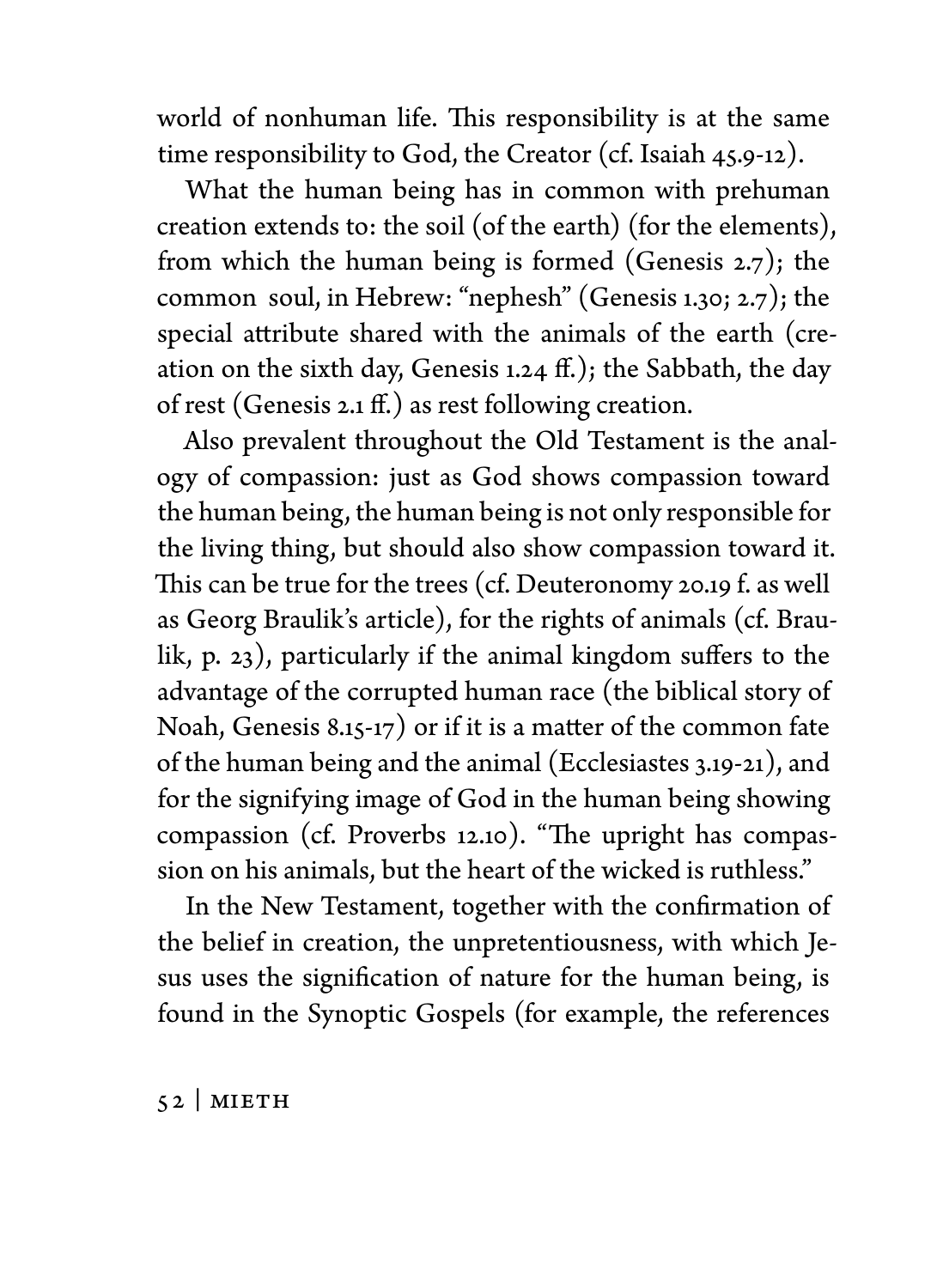to the lilies of the field, the birds of the sky). A passage in Romans (Romans 8.19-24) indicates that creation is waiting for liberation; there the human being is the intellectually superior creature of creation (8.24), but is unequally included in the realm of creation anticipating liberation.

From the perspective of biblical theology, the analogy between responsibility and compassion is based on the creation of the human being in the image of God, which occurs in the mediation of God's creative action. The commonality with all of creation, the status of being a creature among other (nonhuman) creatures, even extends to the very physicality of the human being; how each human being acts toward the environment affects his or her being as a physical human being at the same time. This is why it is relevant when dealing with fruit trees to bear in mind that the human being lives from their fruit (cf. Deuteronomy 20.20).

# *3.2. Metaphysical creation theology and an ethics of creation*

Meister Eckhart (1260-1328): "Der niht dan die creâturen bekante, der endörfte niemer gedenken uf keine predige, wan ein ieglichiu creâture ist vol gotes und ist ein buoch." (DWI i, 156, 7-9): "Whoever could know the creatures in the right way, would not need to hear any sermons at all, because every creature is filled with God and can be read as the book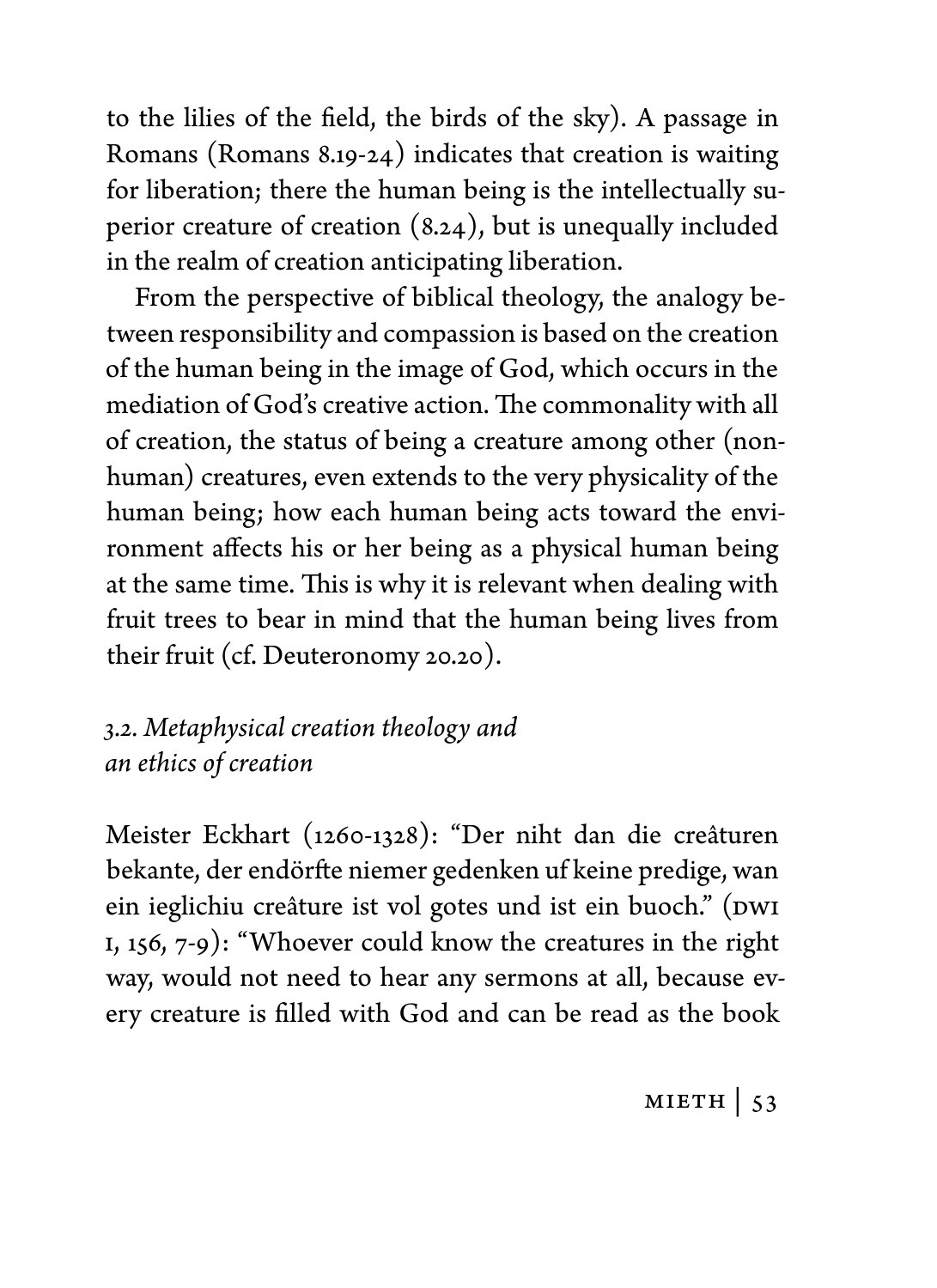of God."

Characteristic of the metaphysical theology of the Middle Ages is the consideration of the "liber creaturarum" (book of creation or book of creatures) together with the "liber revelationis" (book of revelation), that is, the entire Bible. Being is then to be comprehended in relation and in the state of dependence: in Meister Eckhart's terminology "ze borge," as something that has been lent. Moreover, the theological expression "finding God in all things" is as "nature research" essentially a semiotic interpretation of God's action as Creator and not an insight into nature directed toward application.

According to this conception, creation did not occur once in a prehistoric age, but is continually occurring, every moment, at this very moment, now. As an action carried out by God, creation is both momentary as well as timeless and permanent. From the perspective of the created, the independence of the creatures is the darkness; their dependence is the light, as Meister Eckhart writes in his parable of light and warmth: if the light recedes, only the warmth of the light remains in the darkness, which points away from itself to something else, namely, to the light (cf. DW V,  $36$ ,  $24$  ff.)

Christians presuppose that creation culminates in God becoming human. This intensifies the meaning of creation. God returns to himself via the human being; in a manner of speaking, he left himself (cf. Philippians 2), without dis-integrating or without relinquishing himself.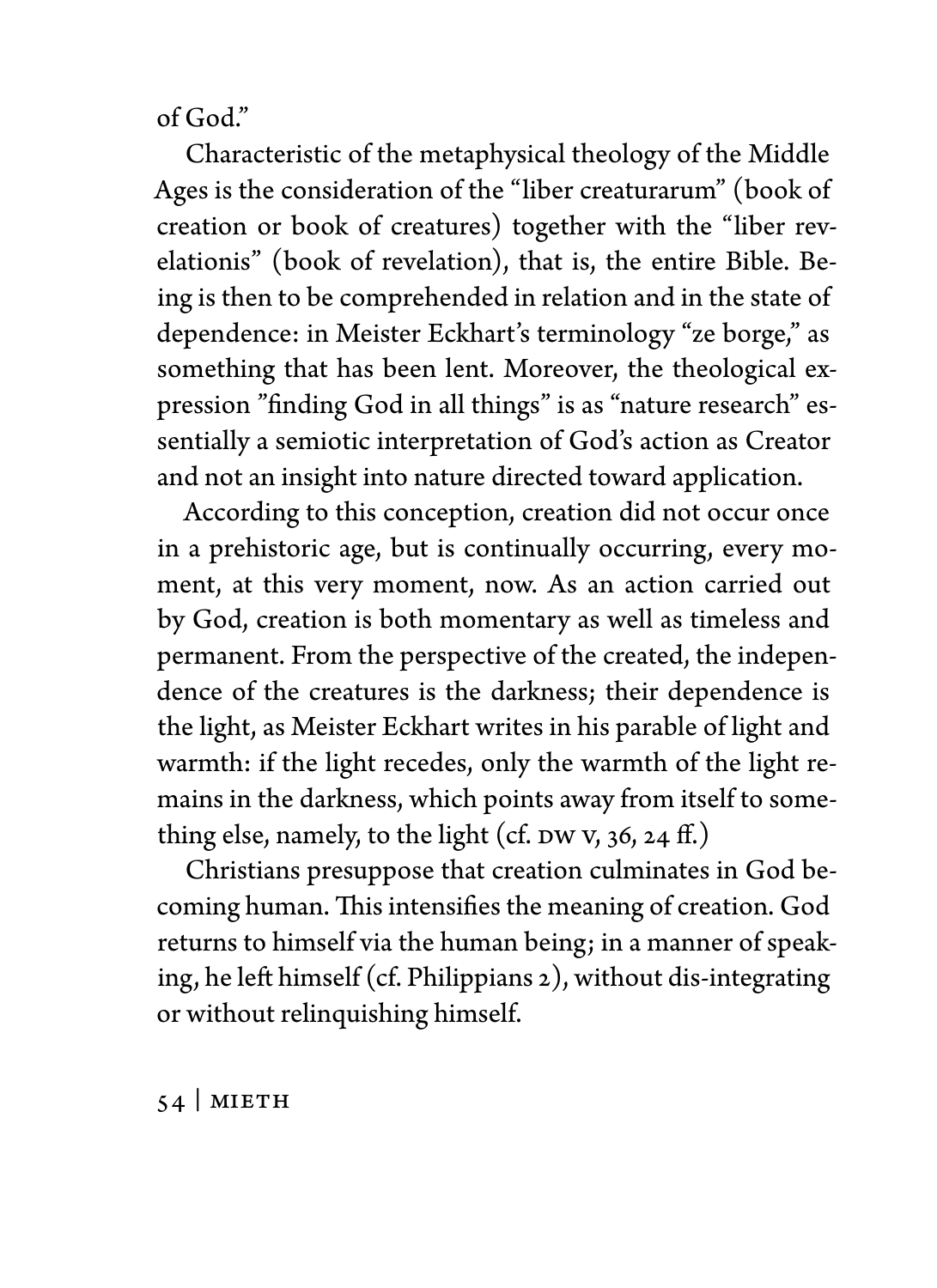Wherever the doctrine of the "creatio continua", that is, the permanent and momentary creation, augmented by the doctrine of the "incarnatio continua," that is, the participation of every human being in God becoming human (cf. Mieth, 1969), was forgotten in favor of a single, unique act of creation "before all time," a latent deism established itself in the Western world, even though it was concealed behind credal formulae attesting the contemporary presence of God. With the quantifiability as well as the measurability of the created world according to the laws of nature since Bacon and Descartes at the latest, a metaphysical creation theology and an ethics of creation became irrelevant. The human being had replaced God, even though it is noted that this role as the vicar of God remains a gift of God.

#### *3.3. A salvation-historical creation theology*

The theological tradition asserts that the divine economy of salvation already develops its intention in the creation. However, the theology of salvation history of the last decades was singular in its replacement of nature, comprehended as an order directed toward a goal, by history. Some approaches tend to see creation exclusively as the beginning of history and to interpret it purely anthropologically (the human being as the crown of creation, as the vicar of God.) Despite its many contributions, a salvation-historical theology lacks a metaphysi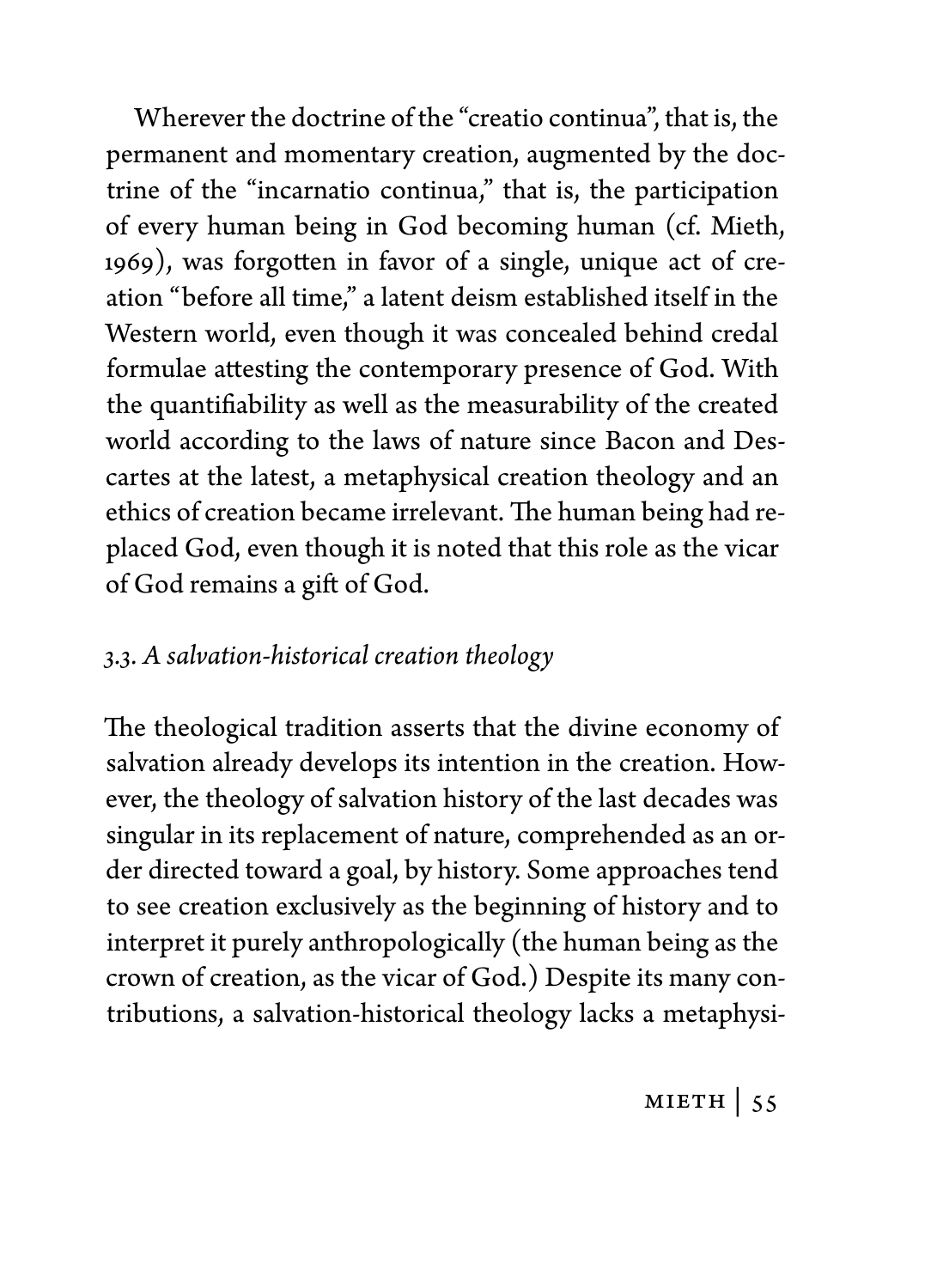cal dimension, except when it interprets a historical sequence of events as a metaphysical intensification (cf. Teilhard de Chardin's periodization of the development of the world in a Christian sense.)

# *3.4. Transcendental creation theology*

In transcendental creation theology "nature" ultimately becomes an anthropological determinant of the state of the human being in the world. (Here "transcendental" means philosophical thought as speculation about possibilities as distinguished from "transcendent" as a theological concept). It prefigures the transcendental possibilities of human existence, even the possibilities of the human being's continued self-transcendence. Anthropocentrism replaces the idea of the human being as a creature among other (nonhuman) creatures.

A brief digression: The danger inherent in a metaphysical creation theology lies in its pure verticality (that is, in a metaphysical mode of thinking from above to below, from heaven to earth, without a historical dimension). The danger inherent in a salvation-historical creation theology lies in its reduction to a socially-oriented history of humanity. The danger inherent in a transcendental creation theology lies in its anthropocentrism.

Here it is not my intention to criticize these theories found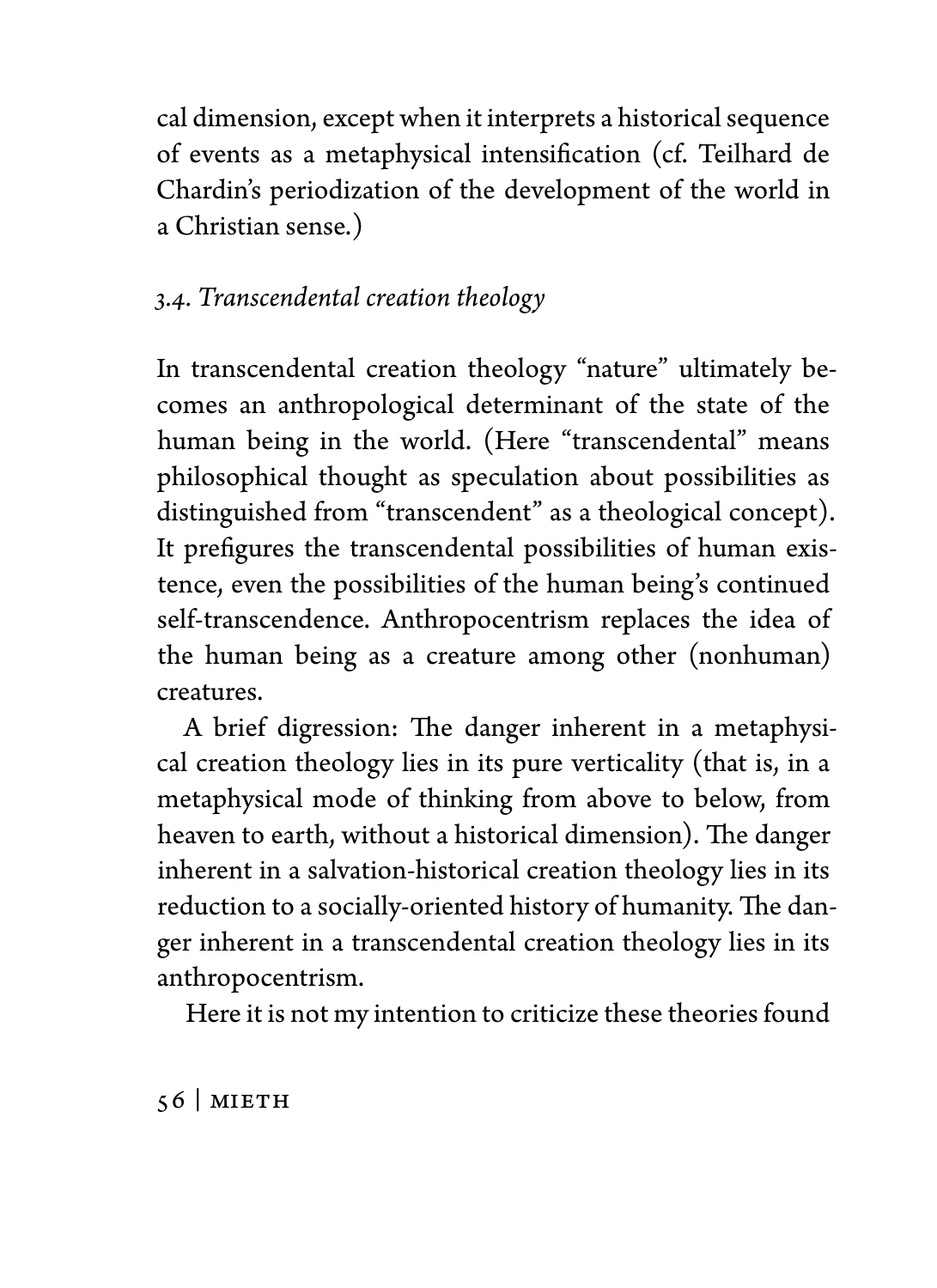in Christian theologies; this criticism would not do justice to their respective nuances and differentiations. Frequently, the dangers are exacerbated by a populist reception, which can neither be accessed nor influenced by highly differentiated theological thought.

*3.5. The doctrine of creation in process theology or the return to a dynamic metaphysics?*

The presuppositions of process theology are (as formulated by W. Norris Clarke, and quoted by Joseph Bracken in Concilium 171, February 1984):

"God is really related to the world of finite entities";

"he is contingently different, perhaps even mutable, because of what happens in the created order";

"he is, accordingly, enriched in his own being by the response of his (rational) creatures to his loving activity in their midst." (p. 40)

These three presuppositions can be compared to the reflections on the metaphysics of creation mentioned above:

What is crucial to the doctrine of the "creatio continua" (that is, the permanent and momentary creation) is God's closeness to what has been created, which is greater than his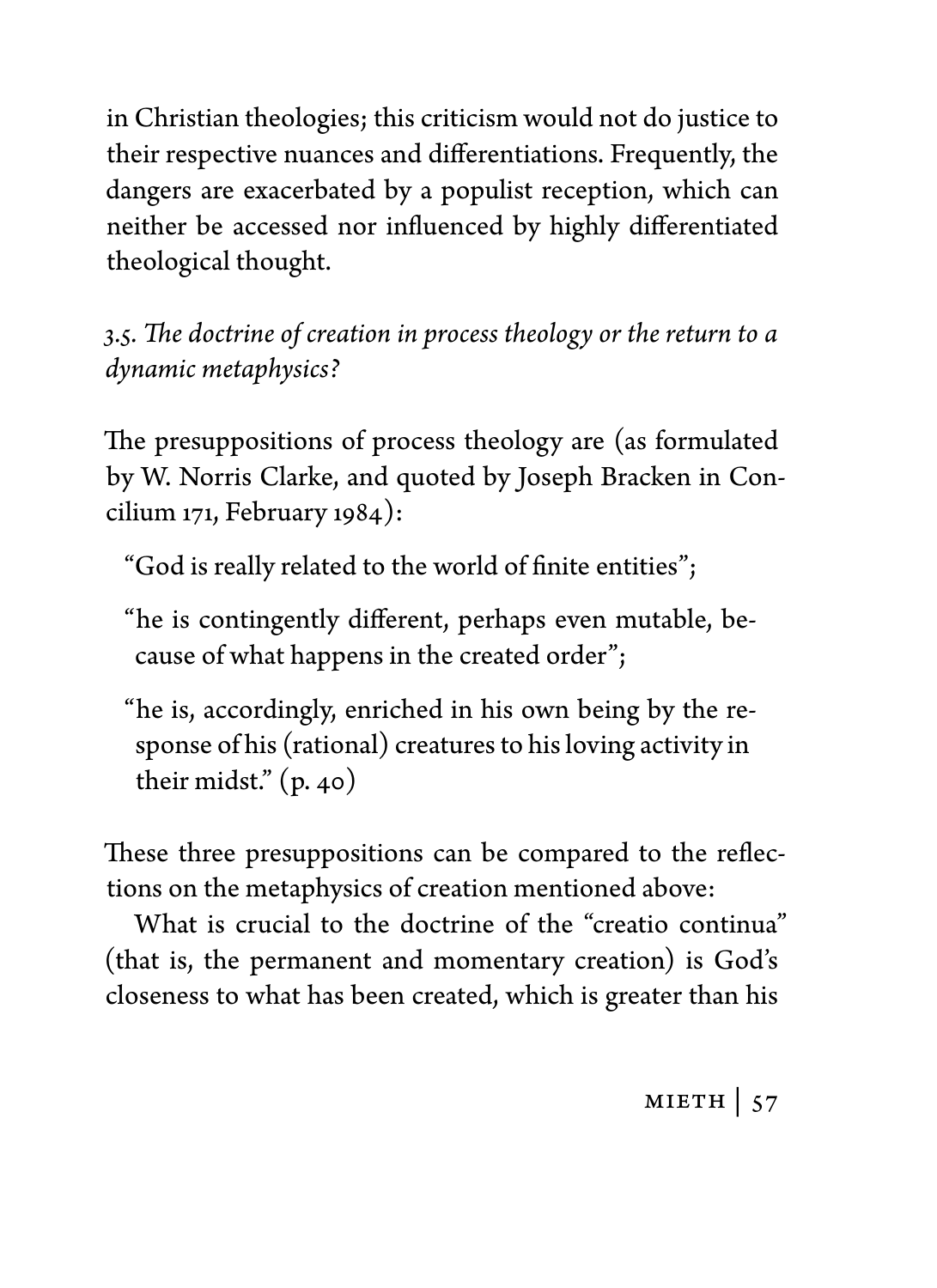closeness to himself.

In the doctrine of the "incarnatio continua" (that is, the permanent occurrence of God becoming human as a transformation of "nature" in the human being), God "becomes," when the creatures talk of God and talk to God (through the human being). Of course, this does not mean that "God" as such is a product of knowledge. His being belongs to himself, but his name is revealed in the books of creation, of revelation, and of deep religious experience ("mysticism").

The human being, who is transformed in his or her innermost depths by God becoming human, can respond by directing all creatures to God respectively by allowing them to return to the Father's womb.

In the doctrine of creation propagated by process theology, there is, to a certain extent, a return to metaphysical thinking, but without the concretization of hierarchical relations of being in a cosmological metaphysics. Whether this is feasible can only be determined by examining its positions on specific issues facing theology today.

## *3.6. Issues facing creation theology today*

Biologism. In Neo-Scholasticism, prehuman nature determines human actions. Cosmological and physiocentric positions are often closer to these positions than they realize.

Instrumentalism. The human being replaces God in the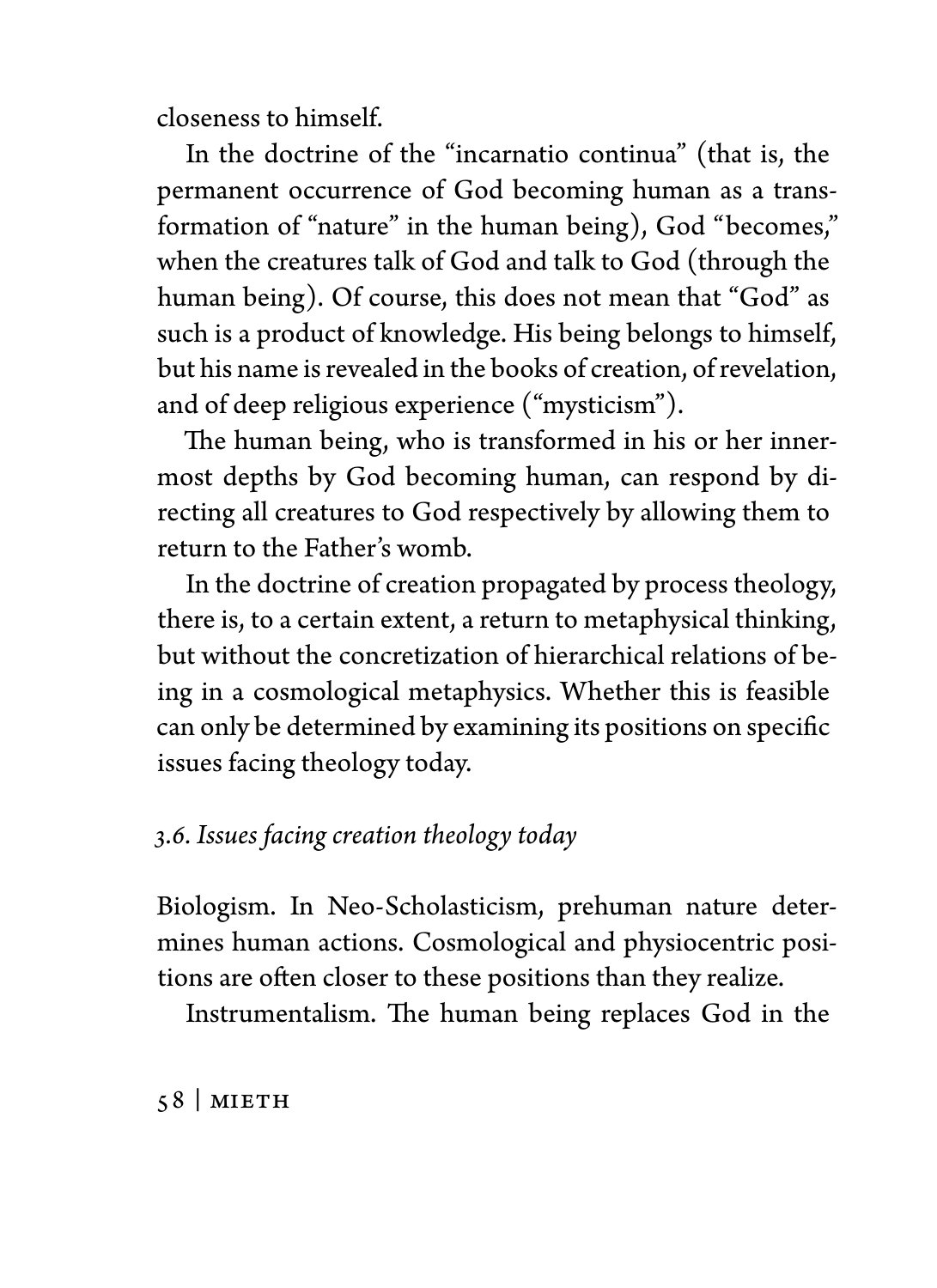"creatio continua"; in dealing with the creation responsibly, he or she has only one point of reference: himself or herself. This is why the human being must constantly distinguish between himself or herself as the person acting or the person being acted on, and why he or she must also constantly distinguish between the human being and the environment. The distinction determines accessibility.

Centrism. What is meant here, is, independent of the debate between physiocentrism and anthropocentrism (Alfons Auer offers convincing arguments), is the figure of thought that always includes a visual image: circle and midpoint. This figure of thought cannot express perspectivism or pluralistic cooperation. It is outdated in comparison with systems theory or structural ontology. An intricate network of relationships with movable points of intersection corresponds more closely to the conception of a complex reality and is less dominant.

Given these issues, a doctrine of creation informed by process theology seems feasible, particularly for expressing the living closeness of God and the idea of the human being as a creature among other (nonhuman) creatures.

4. Consequences for a theological ethics of creation

*4.1. To construct meaning or to discover meaning*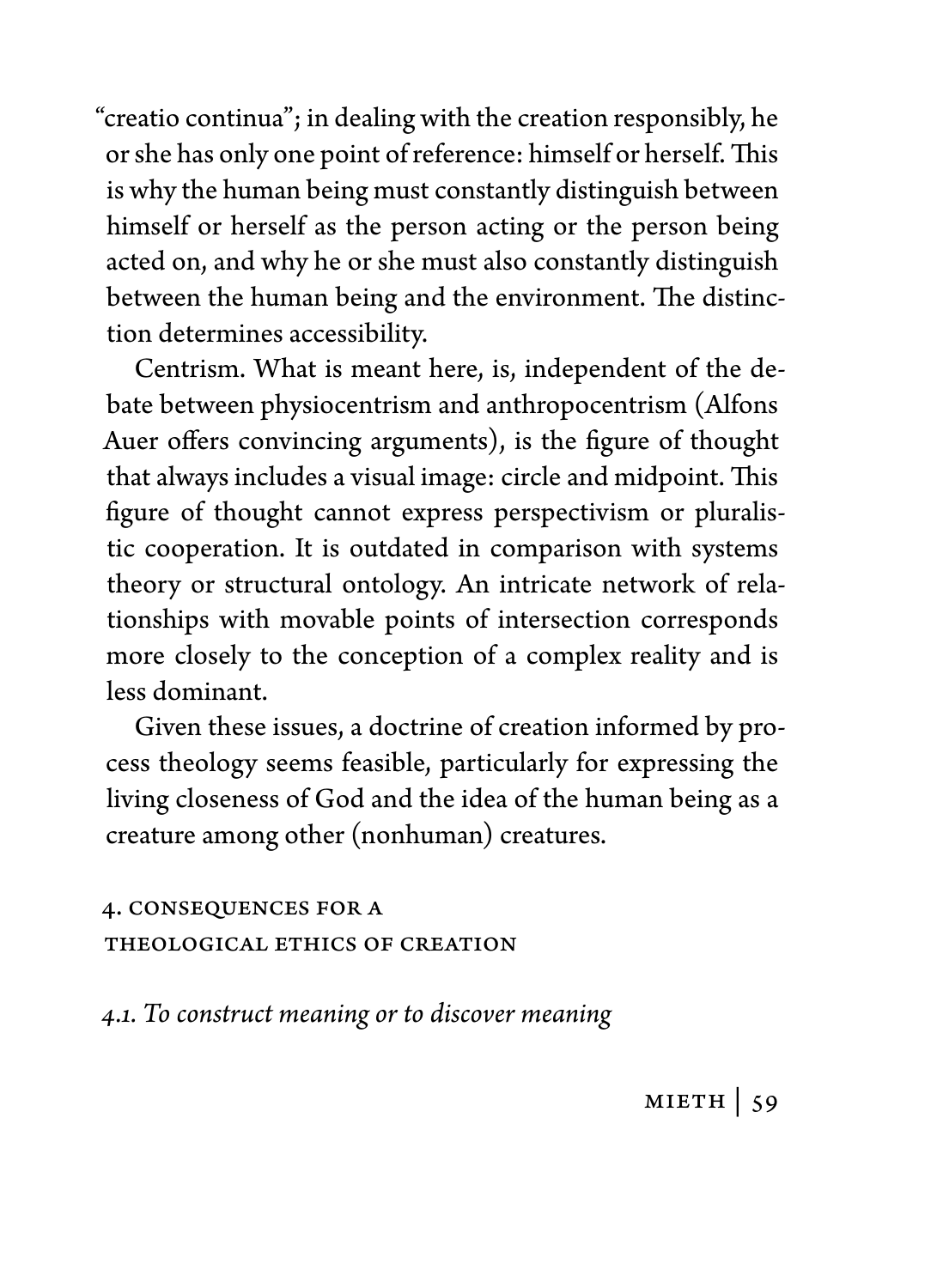Science and technology seem to exist under the paradigm of constructing meaning. The fundamental passivity of the theological doctrine of creatures has been displaced. The relationship between the observation of nature and the knowledge of creation has been undermined. Constructed meaning is not a comprehensive sense of purpose in life and cannot do justice to the total loss of meaning in life. This explains the tendency to re-endow nature with religiosity (and the reverse) characterizing new forms of religion today.

# *4.2. Instrumentality or signification?*

This question can be expounded in three ways:

Are species of life to be protected rationally-teleologically, that is, for the sake of maintaining their utility, or are they also to be seen as signifiers of the abundance of the creation, as in the narrative of Noah's ark?

How do we interpret the capacity of (nonhuman) animals to experience and endure fear and pain in animal experimentation and animal agriculture: instrumentally, that is, in reference to necessity and utility, or as signifiers, that is, as a sign of life in and around us, and therefore solidaristically?

Does a pregiven and abandoned purpose of creation still exist in human reproduction or only a conglomeration of partial human needs, according to which reproduction can be carried out variously, on demand?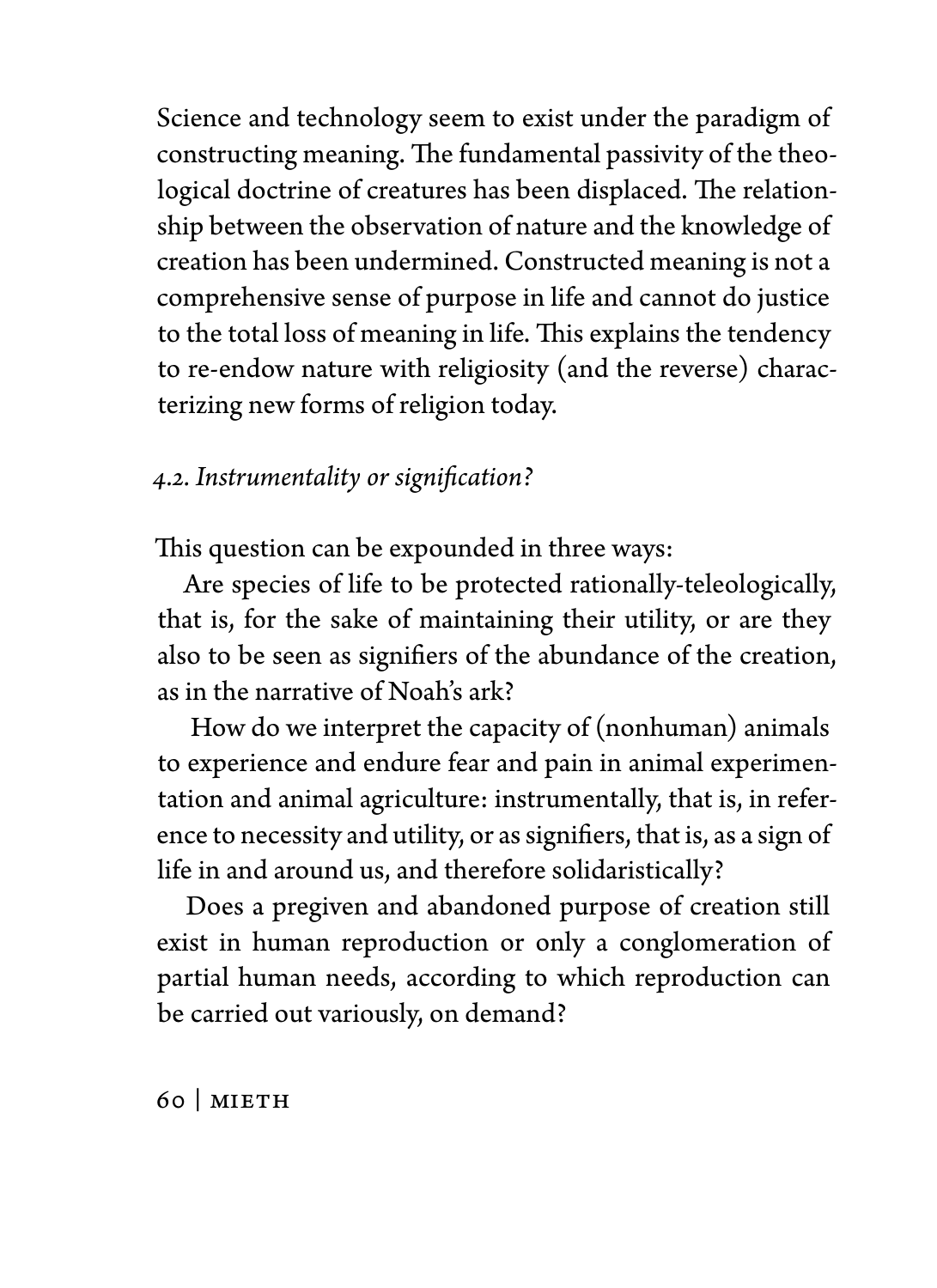The image of progress is the line (slowed down: the spiral); the image of metamorphosis is the cycle. Two examples of the metamorphosis are:

According to Meister Eckhart (cf. Mieth, 2008): There is nothing new under the sun (Ecclesiastes 1.10), because everything that is new eventually becomes old. Eckhart also reverses this progressively: "If there were nothing new, there would not be anything old!" But newness in the sense of a radical breakthrough exists only in the divine realm, specifically, as the "creatio continua." Nothing that the human being invents is new in an absolute sense.

Johann Wolfgang von Goethe considered nature a cycle that transforms and revitalizes itself: "Natur! Wir sind von ihr umgeben und umschlungen – unvermögend aus ihr herauszutreten, und unvermögend, tiefer in sie hineinzukommen. Ungebeten und ungewarnt nimmt sie uns in den Kreislauf ihres Tanzes auf und treibt sich mit uns fort, bis wir ermüdet sind und ihrem Arm entfallen. Sie schafft ewig neue Gestalten: was da ist, war noch nie, was war, kommt nicht wieder – alles ist neu und doch immer das Alte." (Fragment "Die Natur" 1783) – "Nature! We are surrounded and embraced by her: powerless to separate ourselves from her, and powerless to penetrate beyond her. Without asking, or warning, she snatches us up into her circling dance, and whirls us

 $MIETH$  | 61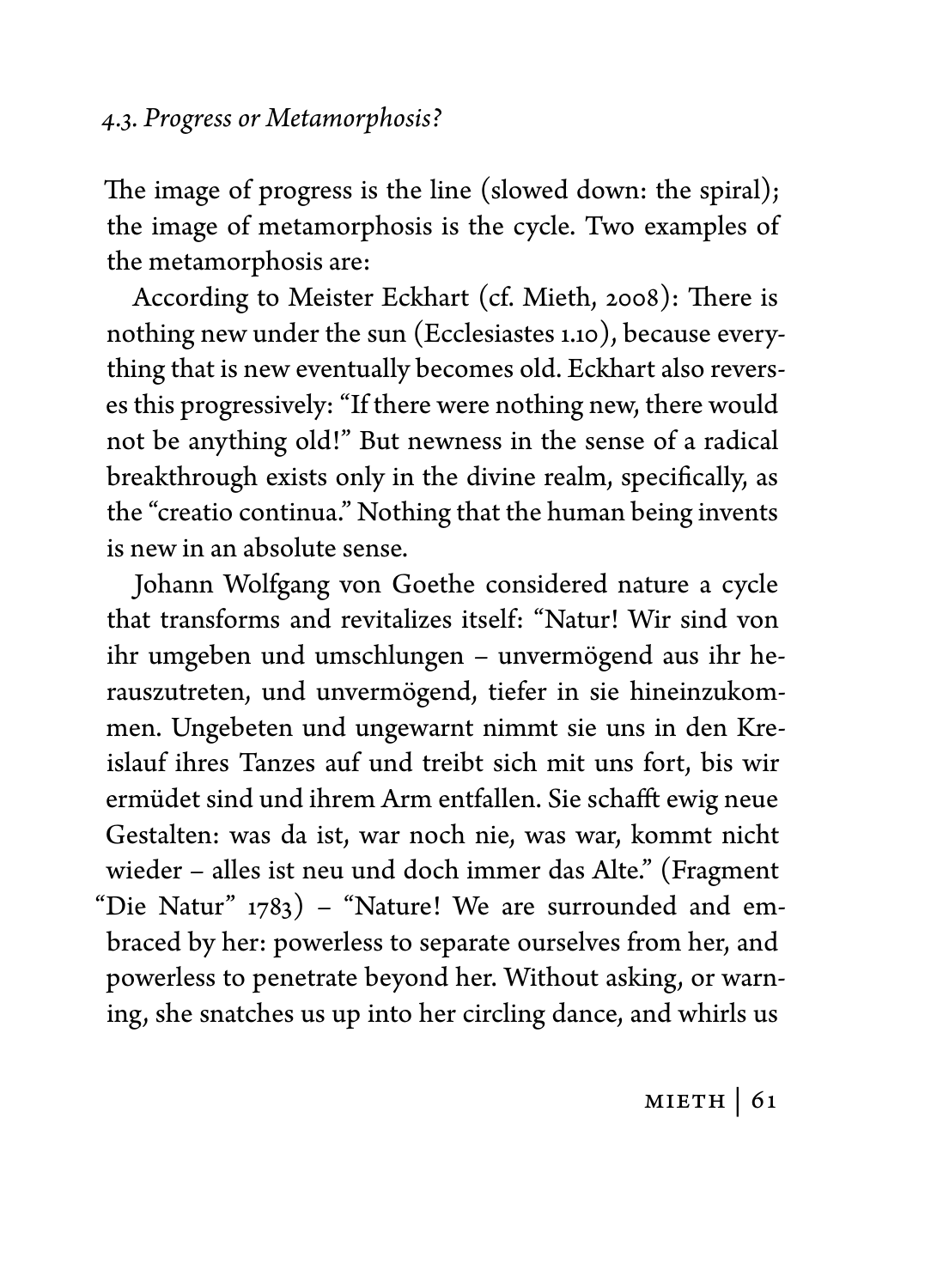until we are tired, and drop from her arms. She is ever shaping new forms: what is, has never yet been; what has been, comes not again. Everything is new, and yet nought but the old." (This historic translation by Thomas Henry Huxley, a British biologist who championed Darwin's theory of evolution, was published in the first issue of the journal "Nature" on November 4, 1869). - In Goethe's fragment we sense the "deus sive natura" (the idea that God or nature are expressions of the same), the pantheism of Baruch Spinoza.

The image of progress—the line—does not provide a basis for an ecological conception of equilibrium in science, technology, and the economy. Eberhard Jüngel, professor emeritus of hermeneutics and systematic theology at the Protestant Theological School of the University of Tübingen, has correctly indicated that progress only exists as a plurality, not as a totality.

The image of metamorphosis—the cycle—does not exclude individual scientific or technological advances, individual steps or stages in progress; it clearly includes them. However, the movement points to an equilibrium, for which the human being is responsible and which he or she does not first establish himself or herself.

### 5. Experiencing creation in the religious sense more extensively *&* more deeply

 $62$  MIETH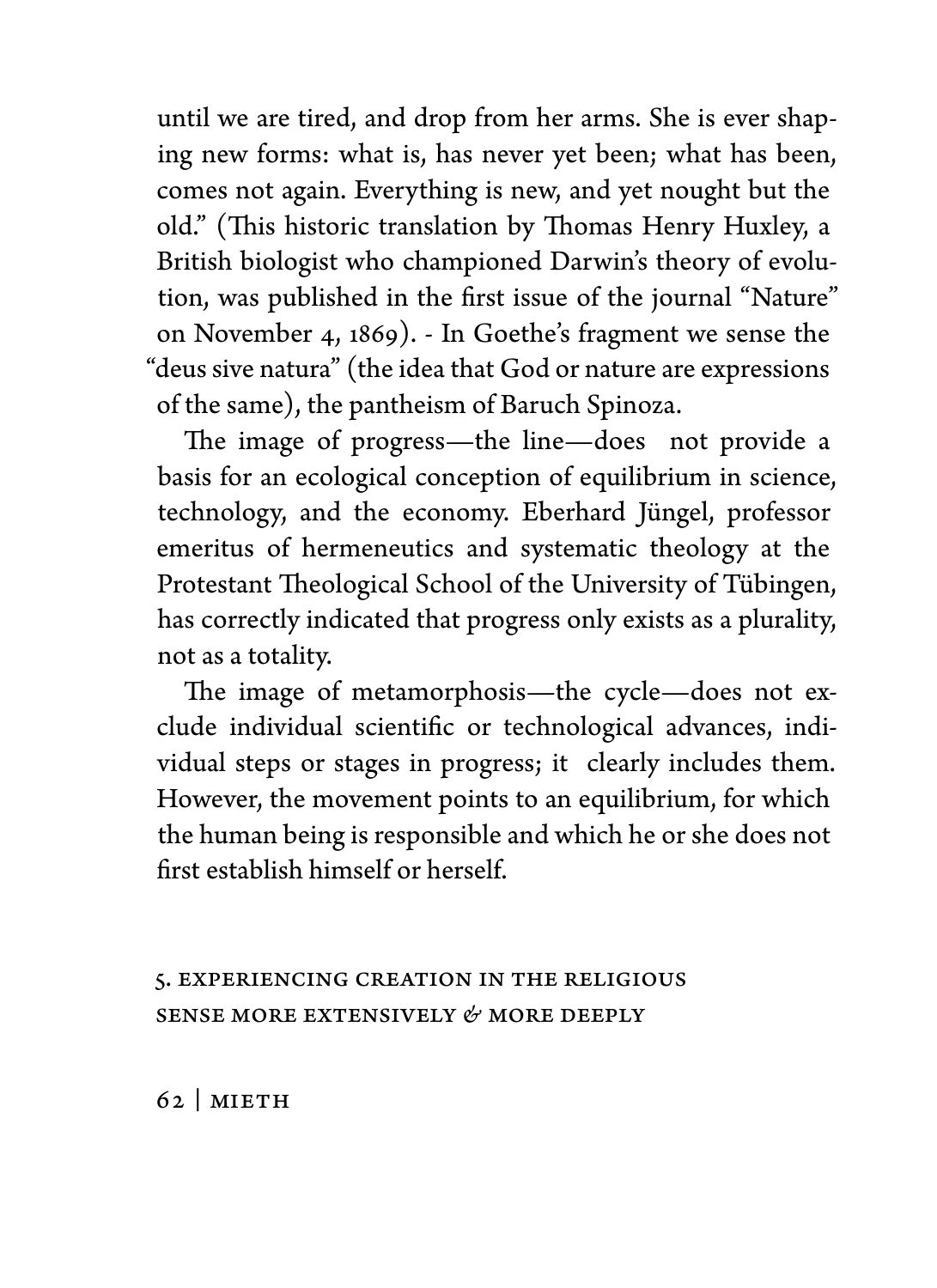### *5.1. God wants life to thrive*

In the words of the biblical book of creation, the book of Genesis, we learn that nature existed before the human being, but was entrusted to the human being. Nature was also named by the human being and shaped by the human being. God's word of creation is a word giving permission: you may, you are allowed to eat "from all the trees of the garden." (Genesis  $2.16)$ 

The human being "may"— this is the message of creation the human being is allowed to be the great planner, the great architect of the earth, which he or she was taken from; the human being may live on the abundance of creation, may look after, care for, preserve, and carefully shape the creation. Within the scope of our human limitations, we are God's stewards in and of this world. Beyond the scope of our human limitation, we are the greatest destroyers, first, of our environment, then, of our world of life, our habitat, and, finally, of ourselves.

Diversity and unity are a mystery of the creation. The Tower of Babel was built to sacrifice diversity for unity (cf. Genesis 11). Not its soaring height, but its planned singularity, its planned sovereignty were problematic. In accordance with his will as Creator to populate the entire earth, God scattered the peoples of Babel—in the linguistic chaos and confusion—throughout the globe. However, the diversity of languages does not preclude unity. Pentecost verifies this: on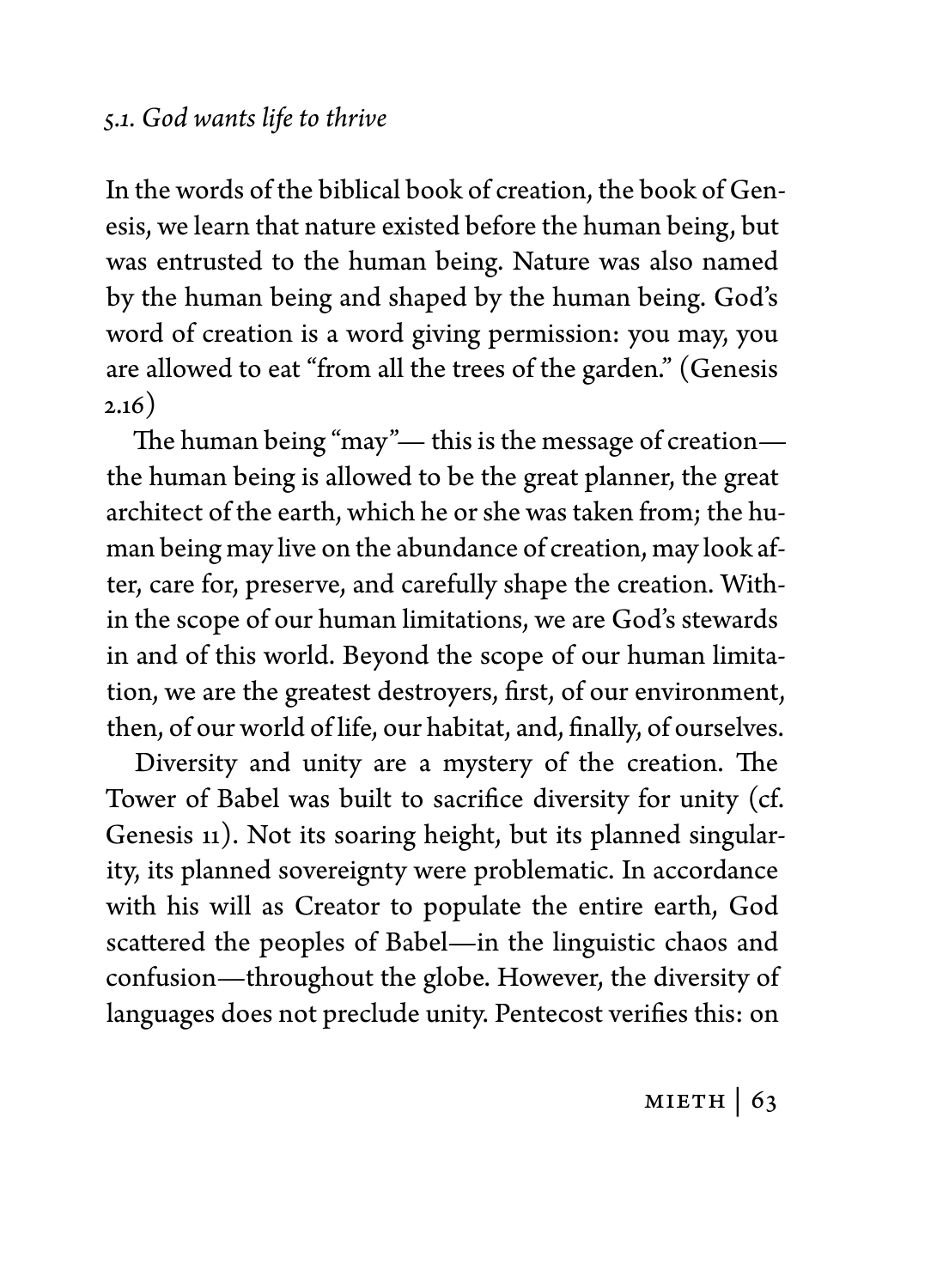this momentous occasion, when the Holy Spirit descends on the disicples, everyone speaks their own language, but understands everyone else all the same. Just as Christians throughout the world understand each other today, when they say the Lord's Prayer, each in their own language.

We must preserve the diversity of the creature, and we must not reduce the many variants of the human. The more diverse the signs are in nature, the more diverse the reflection of its signs in our senses, in our hearts. We perceive them with our senses, we transform them in our hearts. Whatever we transform into controllable and manipulatable laboratory subjects through our rationality, we deprive of its signification by recognizing only a functional value. On an industrial-size farm run with modern technology in the Missouri River Valley in the U.S.A., I saw neither a farmhouse nor a single chicken, and heard neither the chirping of the birds nor the buzzing of the bees; I saw only the same endless green of the wheat fields blowing in the wind, with a fleet of farm machines surrounding a refrigerator for beer and Coke in the middle. Is the only future left to nature a future between laboratory and machinery, between function and commodity?

*5.2. Are the "lords" of creation losing themselves?*

When human beings are nothing but research subjects, computers are better than they are. In fact, there is a group of sci-

 $64$  | MIETH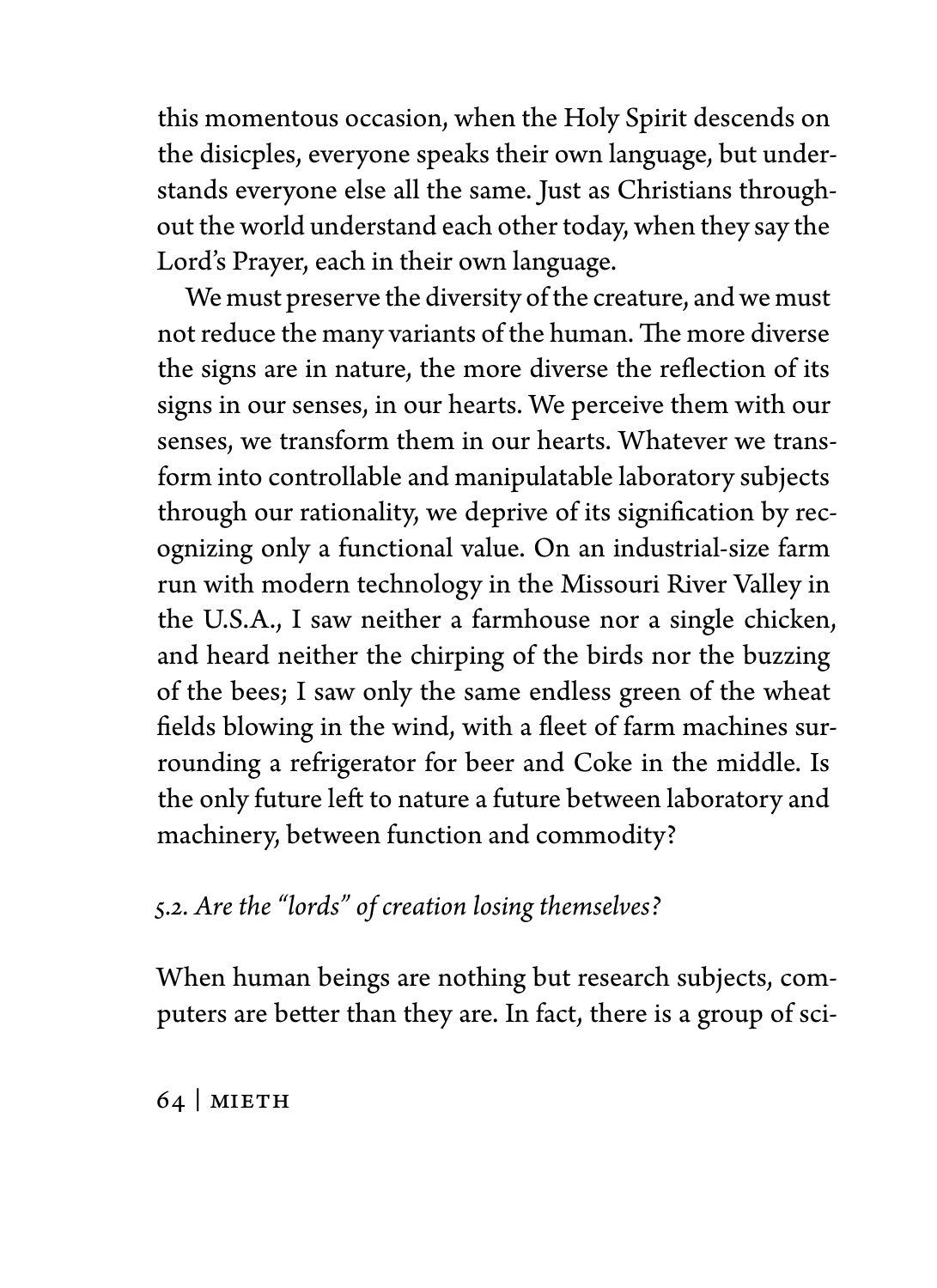entists, who hope to replace the human being by artificial intelligence. These scientists, who want to transcend this finite and mortal human being, want to be like God.

We are all proceeding blindly on this way, when we view living things, plants, and animals according to their value as benefits and commodities, and no longer according to their intrinsic value as creatures among other creatures. The human being, who destroys nature, destroys his or her own physicality, his or her own physical being. For we are totally creature, totally nature, totally body, vulnerable and destructible like all living things, finite and created, dependent and fallible. Only through the modest recognition of our individual selves as nature and as physical bodies are we capable of experiencing as human beings. If we want to be like God, who does not want to be "like God" at all, who gives us freedom and treats us with compassion, in the end it is we, who are the true devils…

Many religious persons believe that God placed his commandments in creation so that we can recognize them in it. We automatically think of the Ten Commandments. But these particular commandments honor God and demand respect for our fellow human beings. Nonhuman creation is not mentioned there. The ancients conceived a vegetative and a sensitive soul even before a rational soul was ascribed to the human being. The affiliation of the human being with nature is not through a physicochemical compound; it is an affilia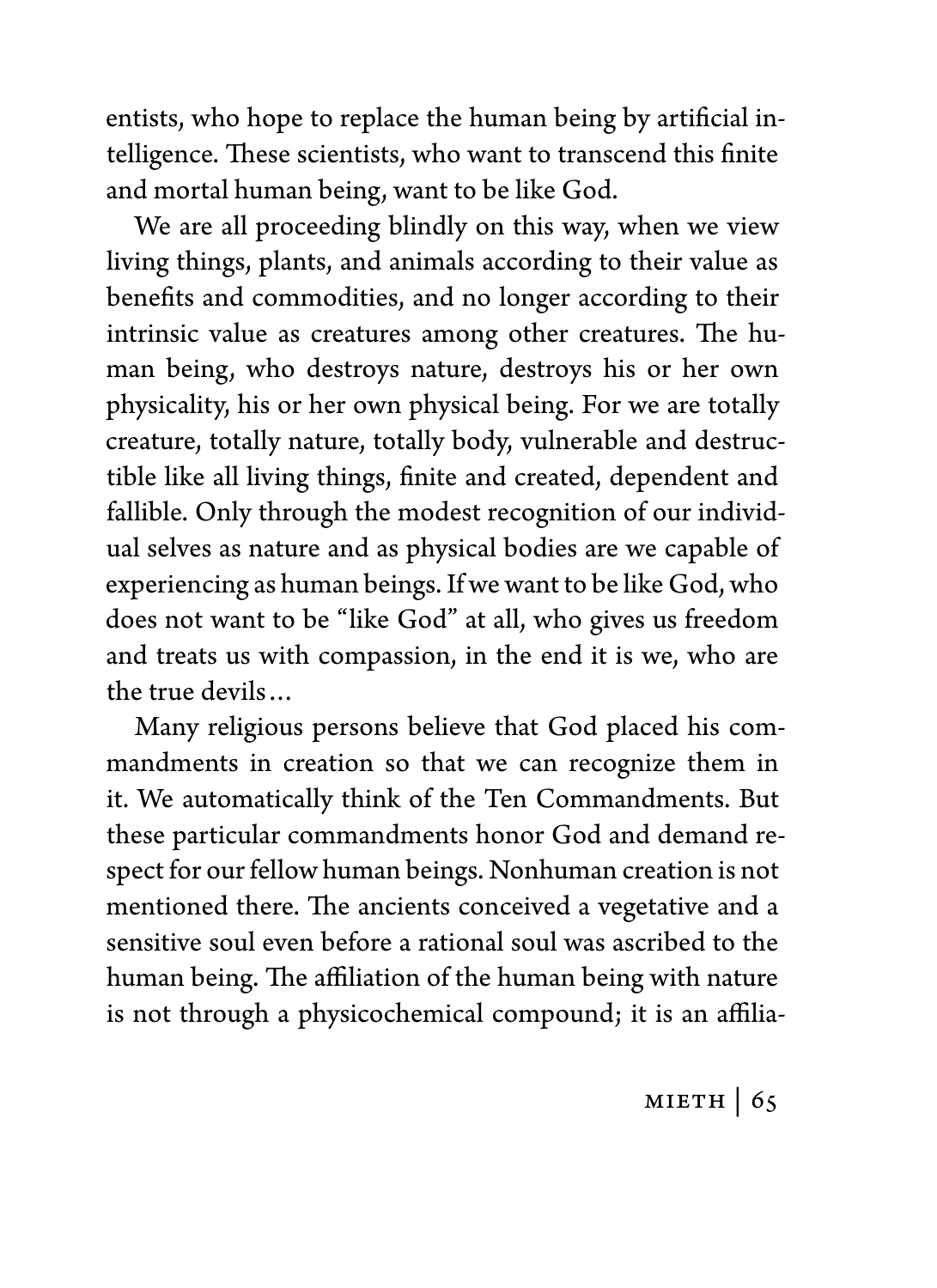tion of the soul.The human soul has its preliminary forms in biological life, in the faculty of self-locomotion, which develops into self-determination in the human being. Despite the theory of evolution, which presents these links in a different way, we still tend toward a dualism that sees plants as biological "material" and animals as legally appropriable "things."

This is due to a misconception about self-knowledge, that is, the failure to recognize the status of the human being as a creature. Why is the "tree of the knowledge of good and evil" excluded from the realm of "the permissible" in Paradise? It stands for the provision that the human being is not God, but a creature. The human being can only see "as in a mirror" and cannot solve the mystery of creation (cf. 1 Corinthians 13.12). True knowledge cannot be picked from a tree. This is why the human being must learn to impose and exercise self-restraint. There is a violation of boundaries in creation that can only have negative consequences for the human being. After having attempted to be like God, the human being recognizes that he or she is always poorer and more naked than before.

Only when the human being programmatically elevates himself or herself to the divine, although he or she still remains a mystery to himself or herself, when the human being forgets his or her finitude, mortality, dependence, vulnerability, fallibility, when he or she no longer knows where he or she came from and where he or she is going, then he or she is no longer in the realm of permissibility, but in the realm of

 $66$  | MIETH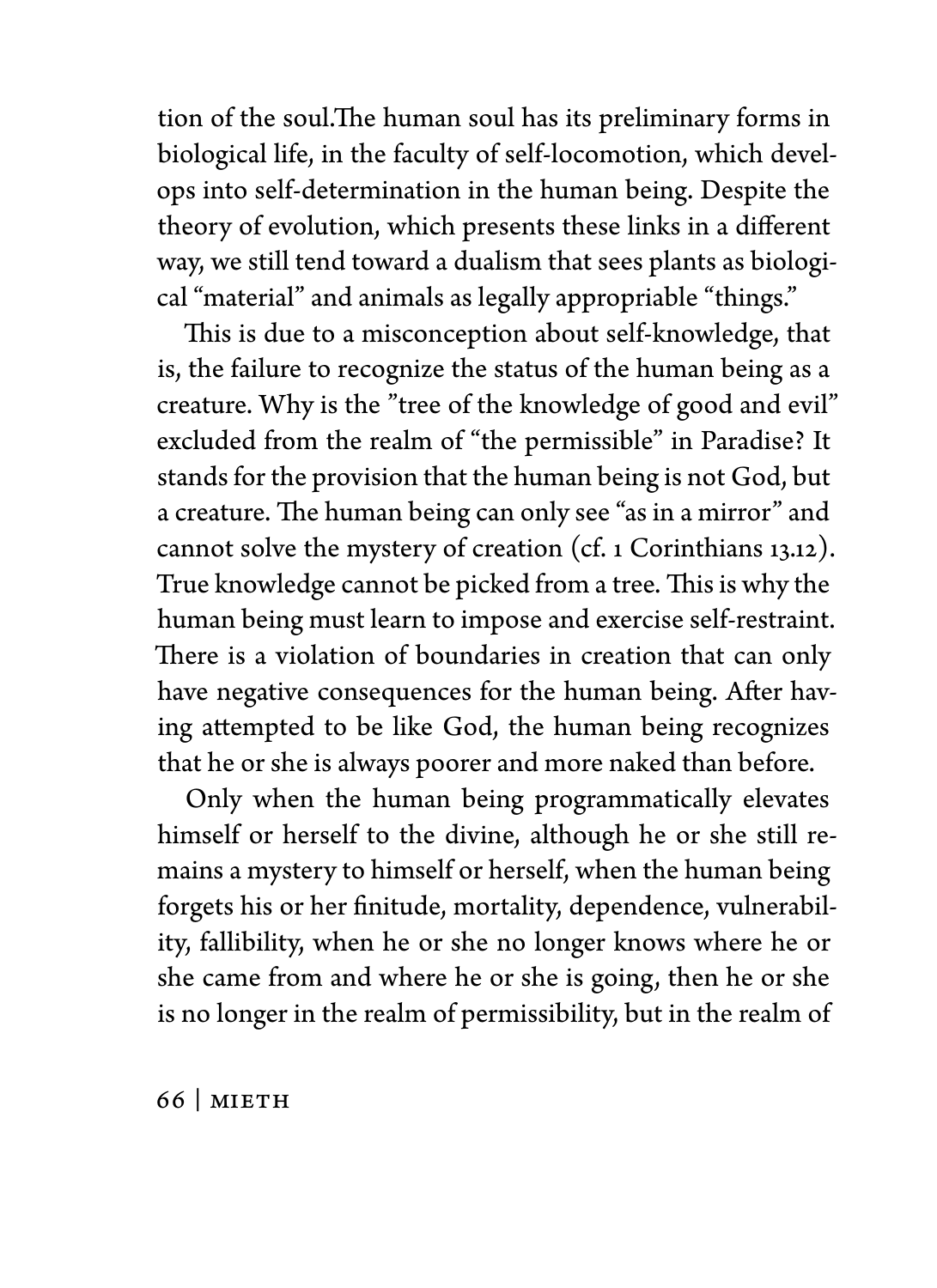self-destructivity. Not nature is the entity that will ultimately suffer: it does not concern the tundra at all whether the human being survives or not; not God is the magnitude that has been harmed, he continues to reign. However, the human being loses himself or herself, when he or she exceeds the bounds of what is permissible. There are more than enough gruesome examples of this in human history and in our globalized world of life today.

## 6. Responsibility – Learning from the environmental crisis

The learning process provoked by the environmental crisis takes place in a number of ways. If we emphasize the differences instead of the similarities, we can distinguish, for example, approaches focused on negative dialectics (Ivan Illich), approaches focused on being (Ernst Friedrich Schumacher), and approaches focused on systems theory (for example, Hans Christoph Binswanger). Despite these methodological differences, the issue itself obviously remains the same. These approaches all tend toward an institutional (not simply an individual) theory of human scale, of human proportionateness, which, variously formulated—self-limitation (Ivan Illich), "returning home" (Ernst Friedrich Schumacher), equilibrium (Hans Christoph Binswanger)—is interested in a generally comprehensible and ethically relevant catalog of criteria for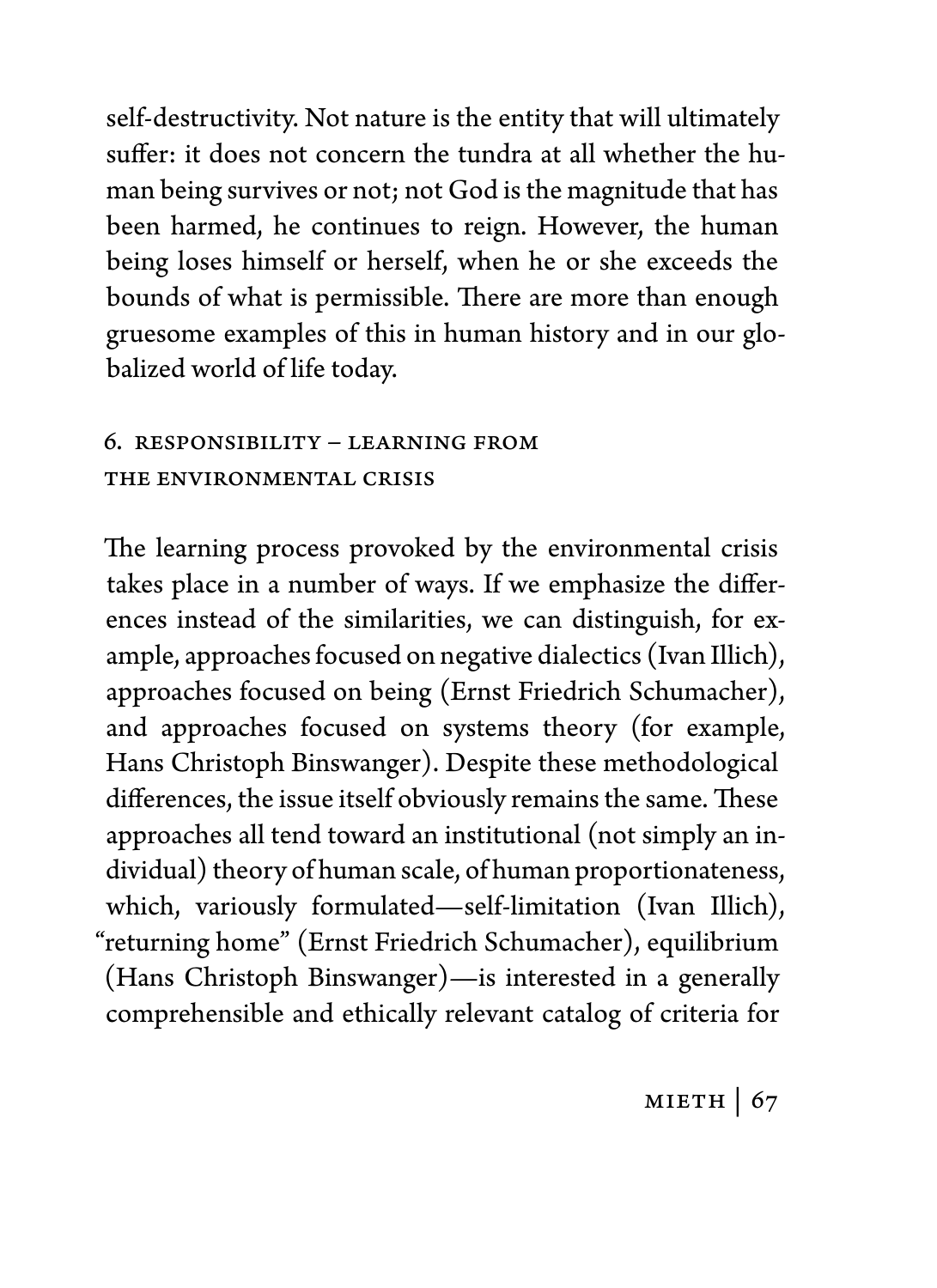the constitution, acceptance, and application of alternative concepts. However, these scholars do not consciously develop this theory as an ethical theory. This is to a great extent replaced by evidence of contrastive experience, by evidence of practically lived convictions (in alternative models), and by evidence of the interest in survival. Praxis thus appears as the consequence of a communicative learning process, which capitalizes on the emergence of (moral) praxis. It is less a matter of what we should do than what we can do, less a matter of the right judgement than the necessary praxis (necessary in the sense of averting necessity!).

Ethical perspectives must be devleoped in a praxisoriented learning process. What should be done cannot be separated from what can be done. Historical praxis generally precedes ethical reflection. Ethical principles and rules of priority are always evoked by practical experience.

Why is a process of ethical justification necessary above and beyond the learning process motivated by reflection on the environmental crisis? Because justification is the only possibility to make divergent learning processes mutually transparent and, consequently, effective. Although logical justification is always subsequent to praxis--as opposed to preceding praxis--and, corrrespondingly, is only one component of ethical reflection, it is, if not an adequate, a very necessary component. To give an example: the Green movement emerged from extremely different practices based on ex-

68 | Mieth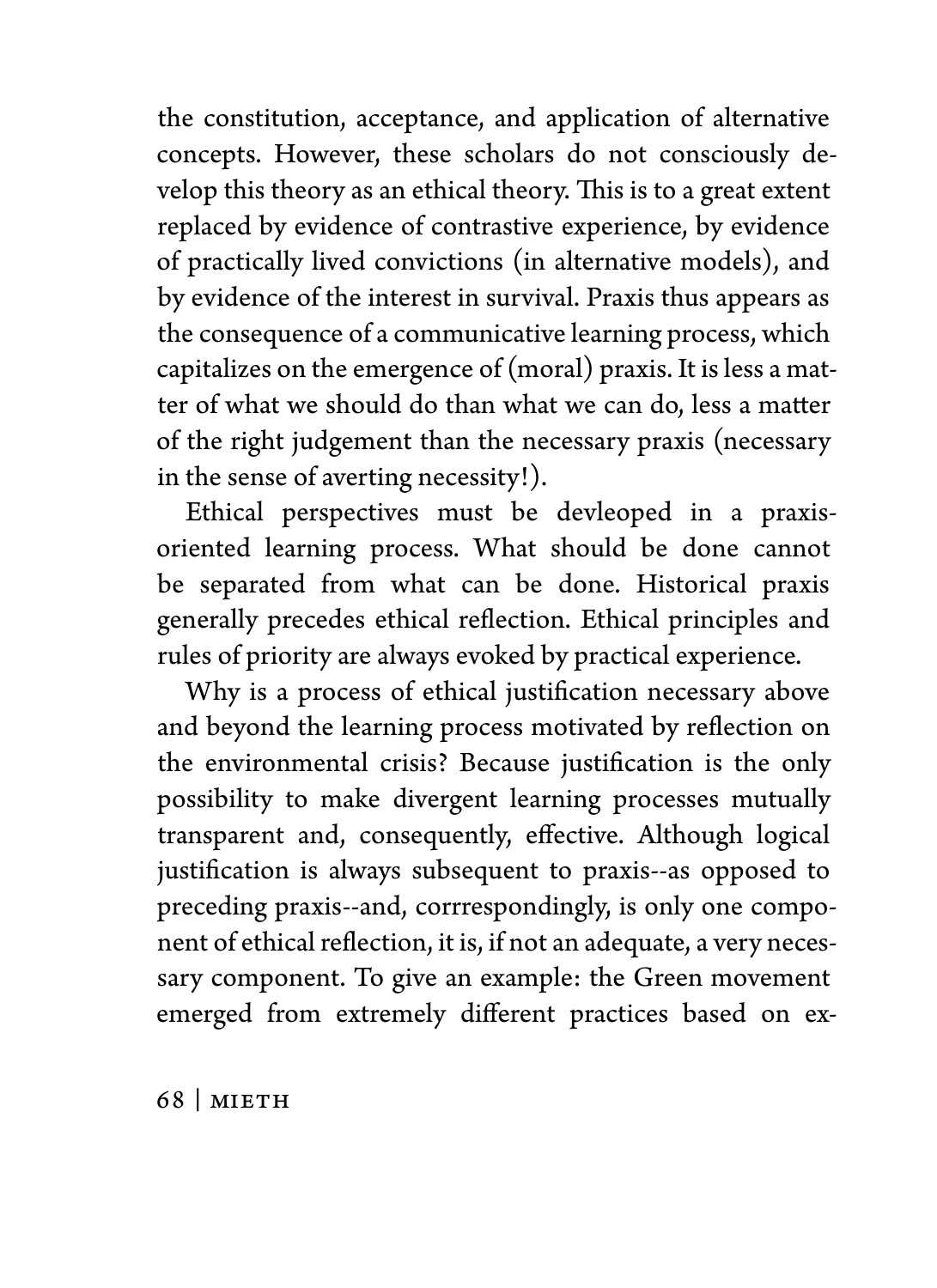tremely different orientations ( for example, a highly romanticized view of nature, new forms of religiosity, social criticism). To become a transparent and an efficient movement, it requires a common logical justification, which goes beyond a consensus on specified practical goals. Generally speaking, the search for a common ideology (worldview) instead of a common logical justification evolves into the problem of base and superstructure: then reality can only be comprehended in reductive premises.

In my opinion, a logical justification in an ethical sense must not equalize different worldviews and different methodologies; it must functionalize these presuppositions gained from varied experiences, that is, examine them for function and range. Each theoretical approach can be feasible, but none of them is feasible alone.

Crucial here is the ethical theory of the relationship of the human being to himself or herself and to the world, a theory, which the word "environment" only vaguely indicates. The keywords of this theory are evoked by the central concepts proposed by Ivan Illich (self-limitation) and Ernst Friedrich Schumacher ("back to the human scale") as well as the concept of justice proposed by systems theory (adequate complexity). Ultimately, it is a matter of a new relationship of the human being to himself or herself and to the world, a new "global ethic."

Given qualitative concepts, it is a matter of the careful ex-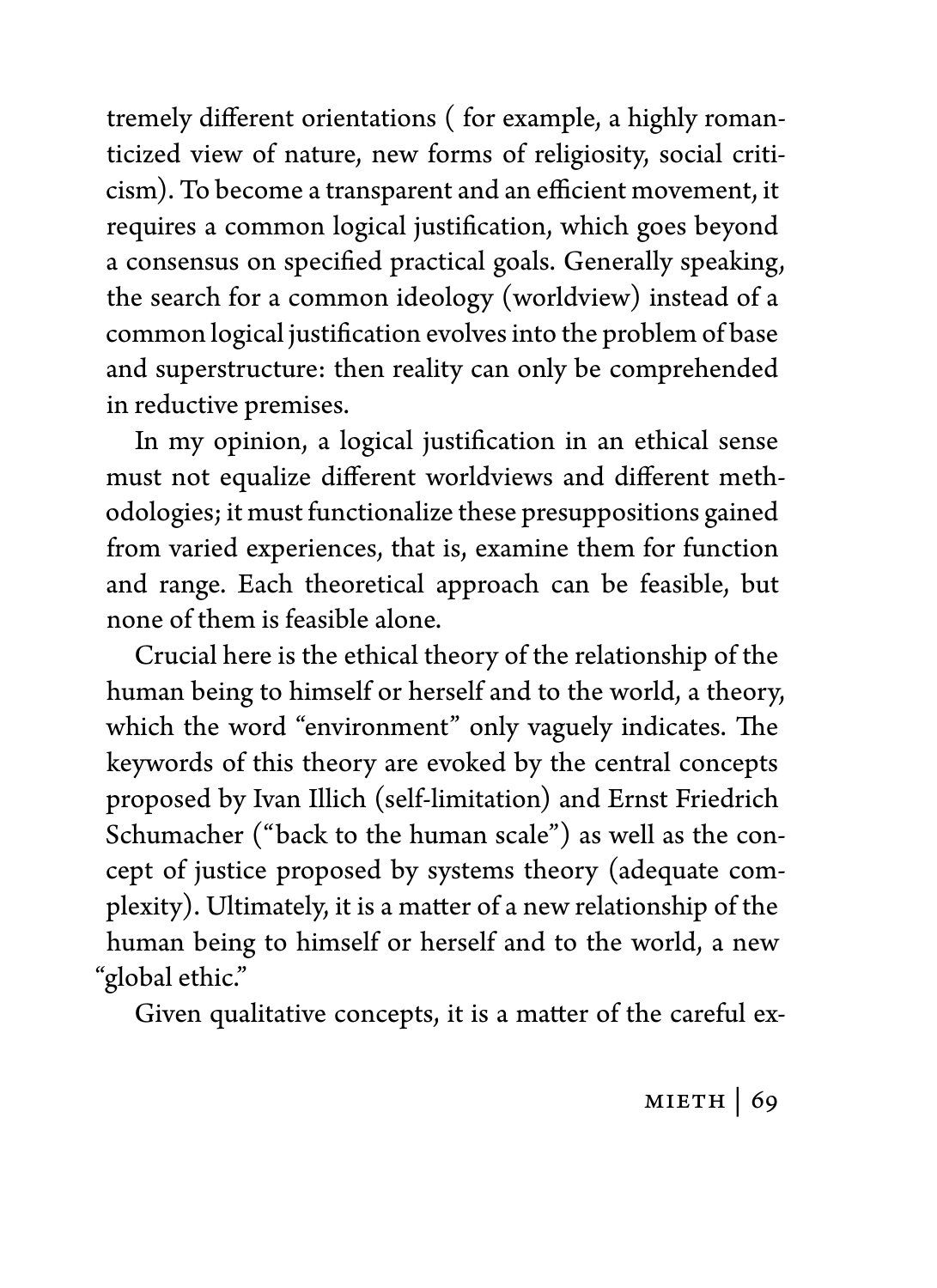amination of the contents of the maxims for action, as well as the analytic supplementation of these concepts (the justification of principles and rules of priority), and, finally, the summary of the practical convergence in rules of priority and positions.

## *6.1. Ivan Illich: Self-limitation (1973/1975).*

Illich's concept is anthropologically oriented. The central concept of autonomy means satisfying, creative self-realization. This principle arises from the contrastive experience with the "homo oeconomicus" (keywords: powerlessness, manipulation, modern poverty), but also reflects the classical modern tradition of ethics since Kant. Here it is less a question of the autonomy of morality than the morality of autonomy (cf. Johannes Schwartländer, 1980). The morality of autonomy is not the self-determination, but the self-limitation of the human being. These maxims are intended to help lead the human being out of the heteronymy of his or her myths of progress. Here, too, historical contrastive experience and classical, in this case, already premodern tradition, converge: the doctrine of the virtue of wise moderation.

In contrast to the classical tradition, self-limitation does not simply refer to the individual's physicality (and sexuality), but to the means, the instruments, and the institutions, in which the human being assimilates the world. These in-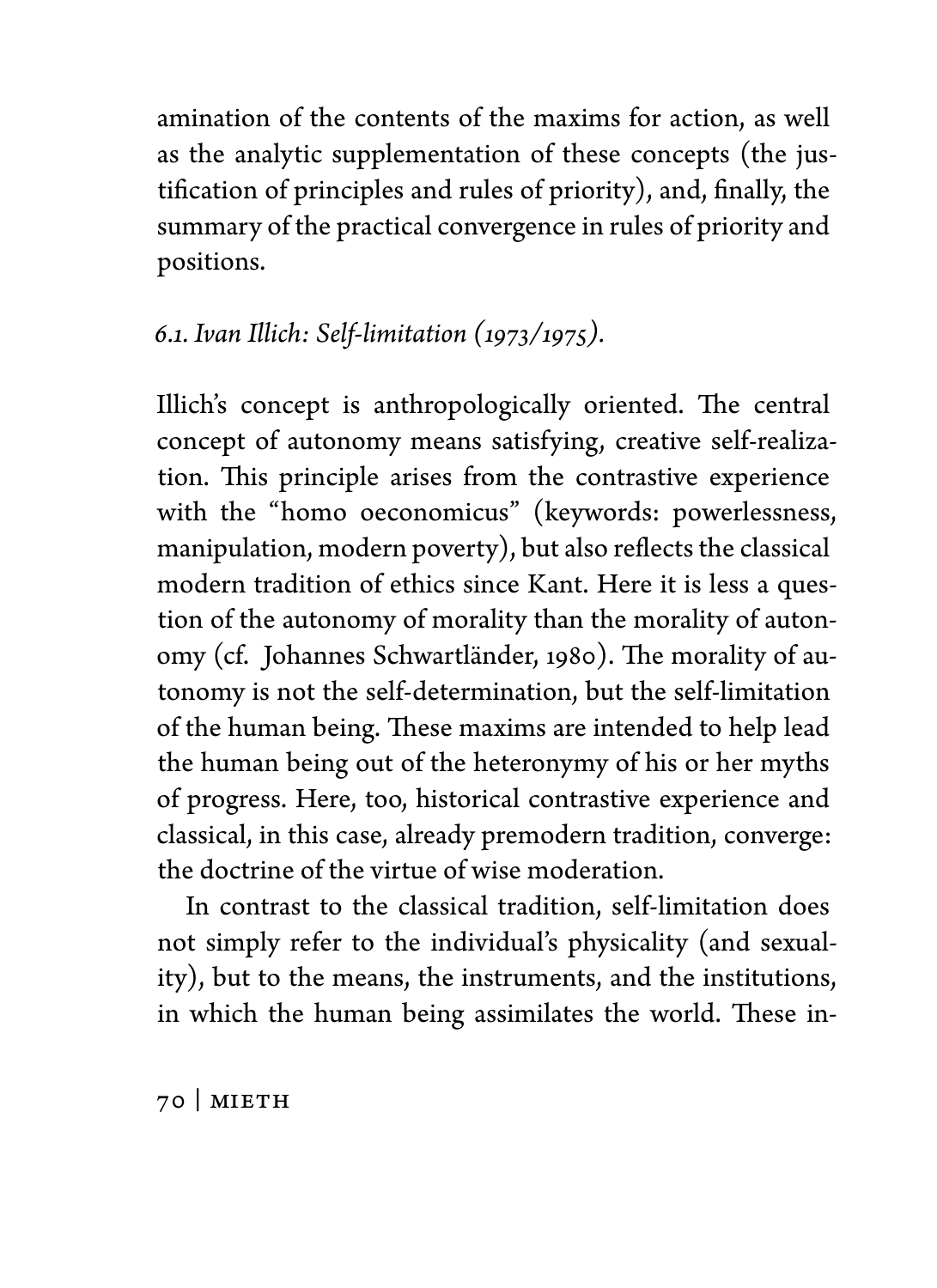struments and institutions should be structured to allow autonomy in the sense of freedom, equality, and fraternity (cf. the maxims of conviviality). This demand is not only formal; it becomes historical as well as practical if it is linked to the transition from exhange value to use value (an element of Marxist thought). The concept of praxis is to create use values, but not through class struggle and class dictatorship (the analysis of modern poverty as the powerlessness of all does not support this), but through practical models of gentle technology. Strategically, this also calls for the redistribution of power and property.

## *6.2. Ernst Friedrich Schumacher: "back to the human scale"*

As a converted economist, Schumacher does not utilize the language of modern philosophy, but that of a religiously motivated metaphysics and ethics, which strongly echoes the tradition of a medieval ethics of being. This leads to an affinity with moral theology: in his well-known book, "Small is beautiful: Economics as if People Mattered"  $(1973/1977)$ , Schumacher includes the Sermon on the Mount as a list of guidelines for the proper implementation of technology (p. 147 f.) and also proposes the justification of a counterfactual ethics in a higher reality ("centre," p. 87 f.) of human existence. This is why the figure of the person inventing or affirming a breakthrough is juxtaposed against the figure of the person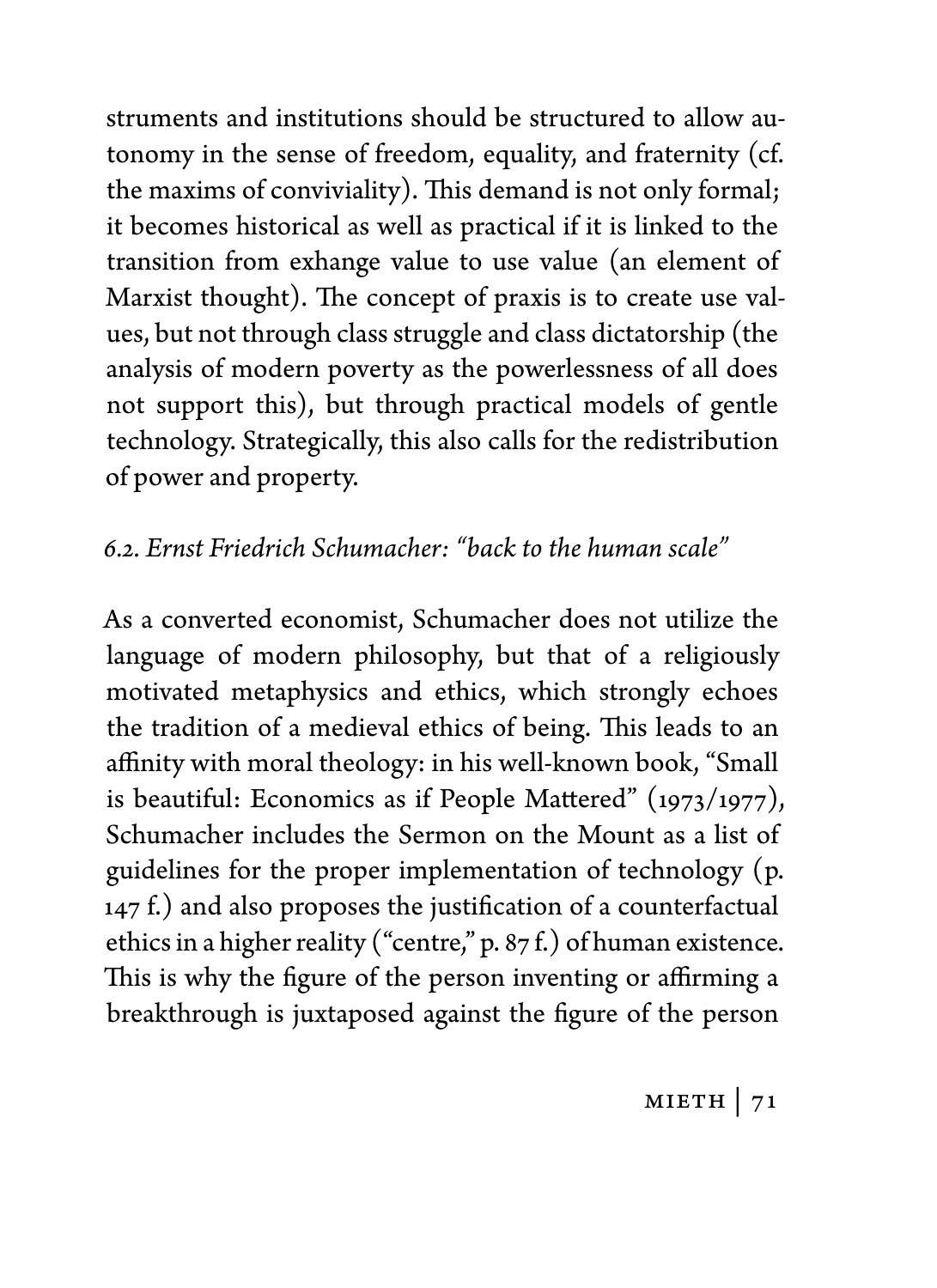returning home (p. 146 f.). (Incidentally, both figures have their roots in mysticism). The return to religious origins (Buddhism, the Sermon on the Mount), to metaphysics, and to a correspondingly motivated ethics is less directed toward rules of obligation than toward a new capability, a different way of being. What is sought is the "Middle Way" of liberation from materialistic dependency  $(p, 54)$ , the richer life of a broad, holistic education (p. 83; p. 86 ff.), the human scale or proportionateness of a technology (p. 138 ff.; cf. Schumacher 1994,), which, as for Ivan Illich, lies in self-limitation. Technology must be steered away from its own dynamics, which destroys all forms of equilibrium, and must be directed toward human instrumentality (cf. Illich). This "technology with a human face" (pp. 138, 145) requires guidelines (p. 92), a new moral pedagogy. Like Erich Fromm, Ernst Friedrich Schumacher, too, asserts that the human being needs an object of veneration and an orientational framework. The human being is out of touch with the center  $(p, 87)$  and must therefore rediscover and reconnect with the center. "The centre, obviously, is the place where he has to create for himself an orderly system of ideas about himself and the world which can regulate the direction of his various strivings" (p. 88).

What does this model of a return to a human future contribute to an ethical theory of scale, an ethical theory of proportionateness? First, concealed sources of human experience are revealed. Schumacher's approach can be related to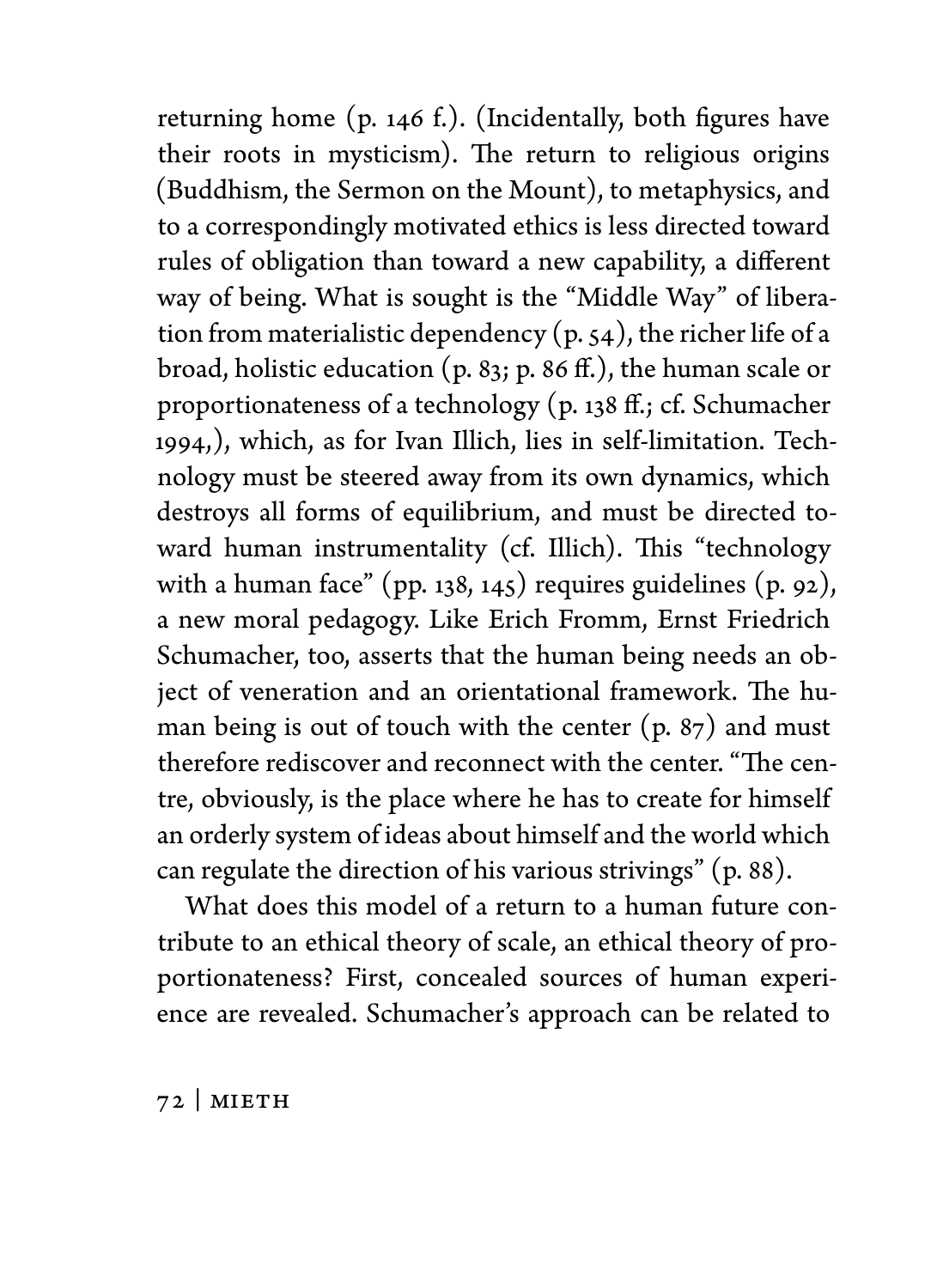the moral-theological approach of my academic teacher in Tübingen, Alfons Auer, in conjunction with the "rationality of reality." For Auer, the demand for a reality directed toward meliorization develops in three steps: the analysis of the facts, the awareness of the meanings for human beings, and the determination of anthropological urgencies as ethical priorities. All theories that utilize humanity as an emphatically ethical concept are ultimately bound to an ethical theory of scale, of proportionateness, as the theory of a metaphysical center of human existence. Karl Rahner characterized the corresponding virtue as the unity of life and thought (cf. Rahner/ Welte, 1979). What is problematic about this approach is that statements about meaning first become statements about obligation through empirical analysis, and this is frequently controversial. For this reason, this approach requires further analysis (see below).

## *6.3. Hans Christoph Binswanger: The adequate complexity of growth*

The strategies proposed in many environmental analyses are not specifically justified ethically. That the system human being – society (in the Western sense) should survive and even improve is automatically assumed. Conceptions of a better humanity are based on a social-liberal consensus, which is not discussed explicitly. The divergent needs of the institu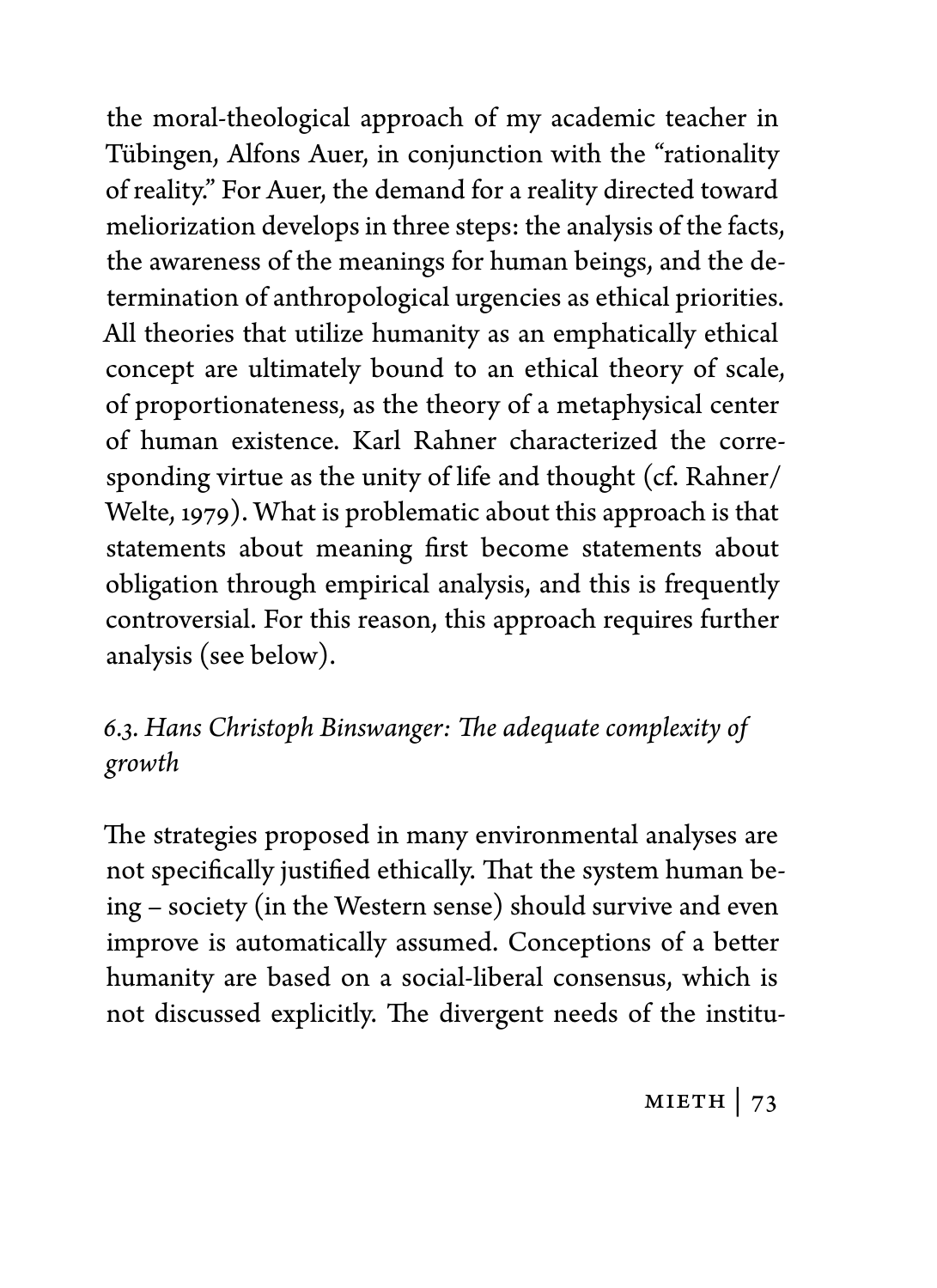tion of economy and the institution of society should lead to an equilibrium (the magic triangle: productivity, balance of payments, employment). More transparency, more information and education, more creative freedom and, at the same time, more solidarity, a more pronounced sense of justice, more conflict resolution, more democracy: these are model liberal and social values, which enter into the strategic considerations, but are viewed as predetermined goals to be accepted or rejected.

Every system must attain another, higher order to produce a solution for its environmental problems. The solution is as follows: the foundations of the present system (for example, the distribution of labor and stability) remain, but are to be balanced with new viewpoints (environmental protection, energy conservation). Consequently, the system becomes more complex, on the one hand, and less complex, on the other hand, because every increase in complexity must be compensated, that is, balanced with a decrease in complexity elsewhere. Ths system must attempt to establish a new equilibrium in order to survive in its environment. This corresponds to the system's will to assert itself: it must adapt to changed conditions in its own interest.

The concept of the adequate complexity of the system (formulated by the sociologist Niklas Luhmann) fits this perfectly. However, this system can only attain a complexity appropriate to the environment when it simultaneously produces the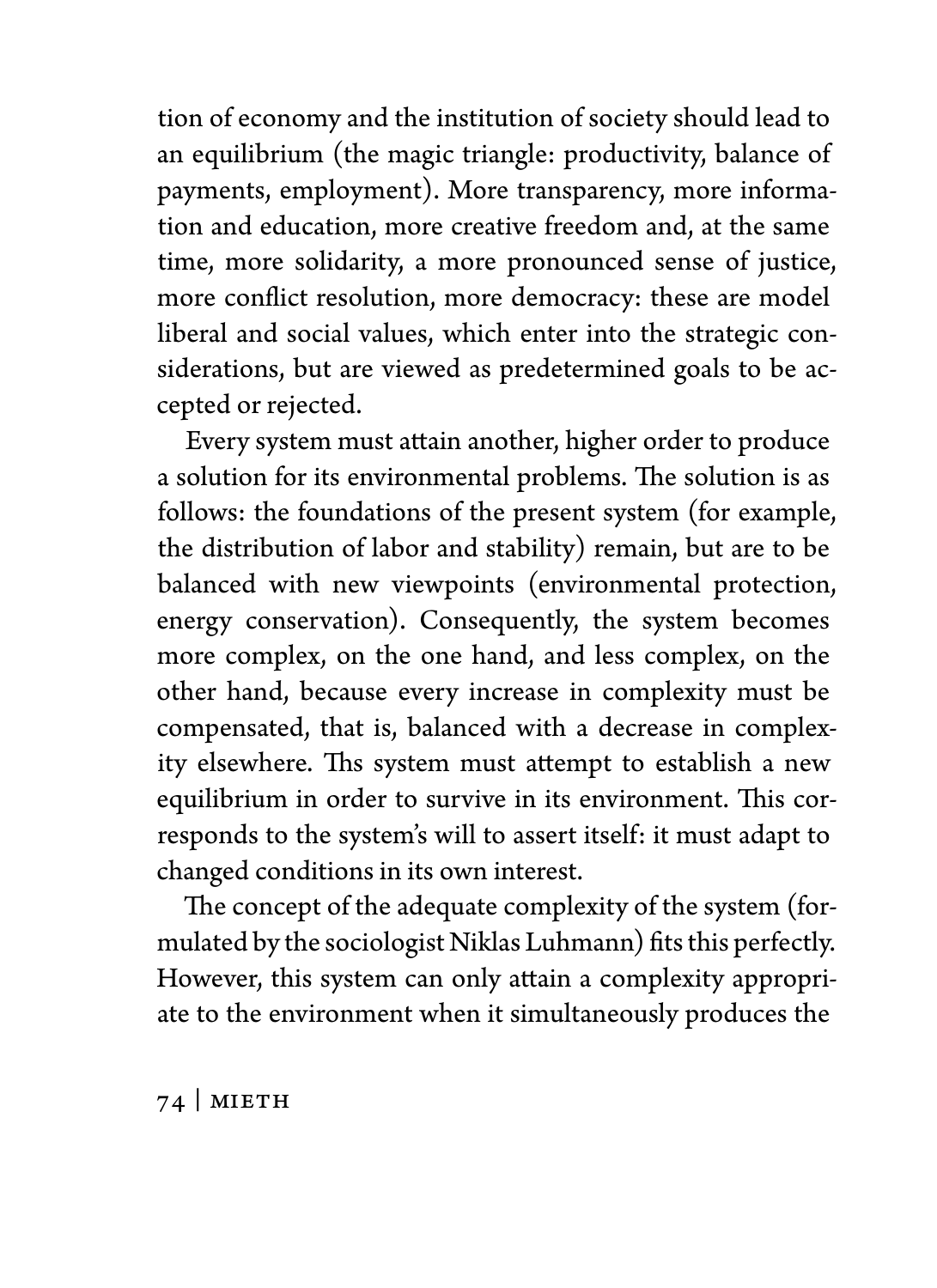meaning that can direct the new adequacy in complexity toward action. Scale (proportionateness), self-limitation, and equilibrium construct this meaning. Such constructions of meaning are necessary, because action can only be motivated by the decrease in complexity, and because every system has been "selected" from the environment through the decrease in complexity. The constructions of meaning and their corresponding moral maxims are useful system entities. (For Luhmann, this is why the human being needs morality and religion).

An ethical theory of scale, of proportionateness, above all, in the sense of dynamic equilibrium, is therefore eo ispo part of the necessary change in the system. The change in the system produces the ideas directing action itself, not the reverse. The norm is everything that promotes the adequate complexity of the system. This approach can be discussed from the perspective of ethical foundations (particularly its determinism). Extremely controversial is whether it is actually sufficient for an interactional theory of justice. (The problem of just distribution is not central to all environmental analyses). In conjunction with the question system-environment, it seems to be extraordinarily valuable.

To realize such adequacies in the complexity of the system and in the system-environment relationship, ethical considerations are clearly necessary. Only when what is beneficial to the system as well as what is beneficial to the human being is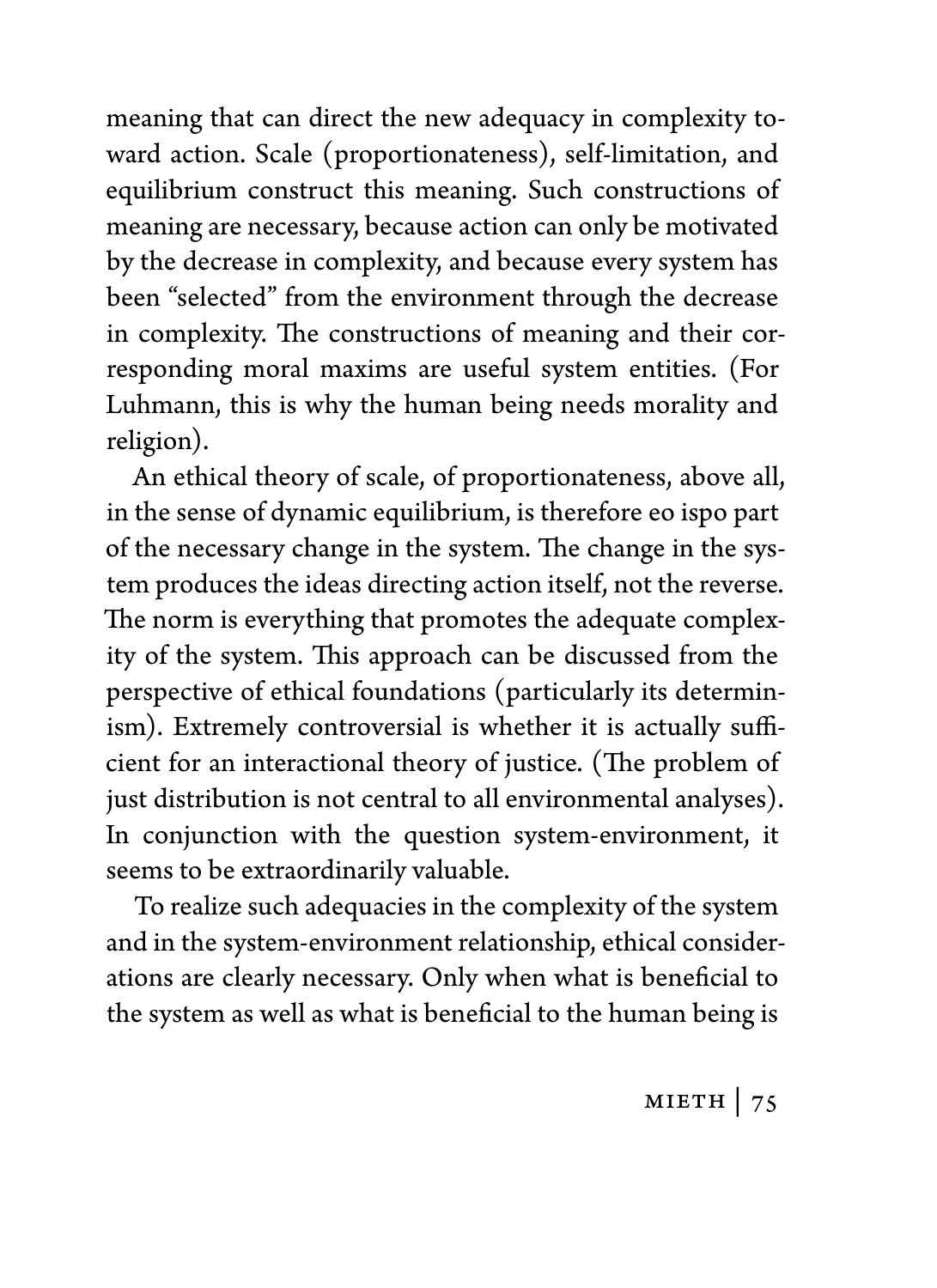accepted, is it also morally binding (as Peter Ulrich, the professor of economic ethics in St. Gallen asserts). The economic ethics of Amartya Sen also follows this line of argument.

## *6.4. An environmental ethics informed by the thought of Amartya Sen (cf. Fabian Scholtes)*

Fabian Scholtes (2007) uses Amartya Sen's economic ethics to propose an economically responsible environmental policy. In the second chapter of his book, Scholtes discussses the question of power and control over the environment, demonstrating how the "treatment of nature" as an essentially non-artificial resource has transregional, transnational, transcultural, and intertemporal effects bound by dominant preferences. One decisive point is that the "exported" consequences as retrospective consequences create a situation, in which the dependent persons involved are unable to turn down the ensuing (at least passive) obligations and liabilities. With respect to common goods, a situation of inequality requiring justification then arises, in which those responsible must become aware of the binding nature of their actions.

The initial demands placed on economic ethics are:

the duty, communicable to the persons concerned, to justify "nature-transforming economic practices" with preferences that are imposed on others;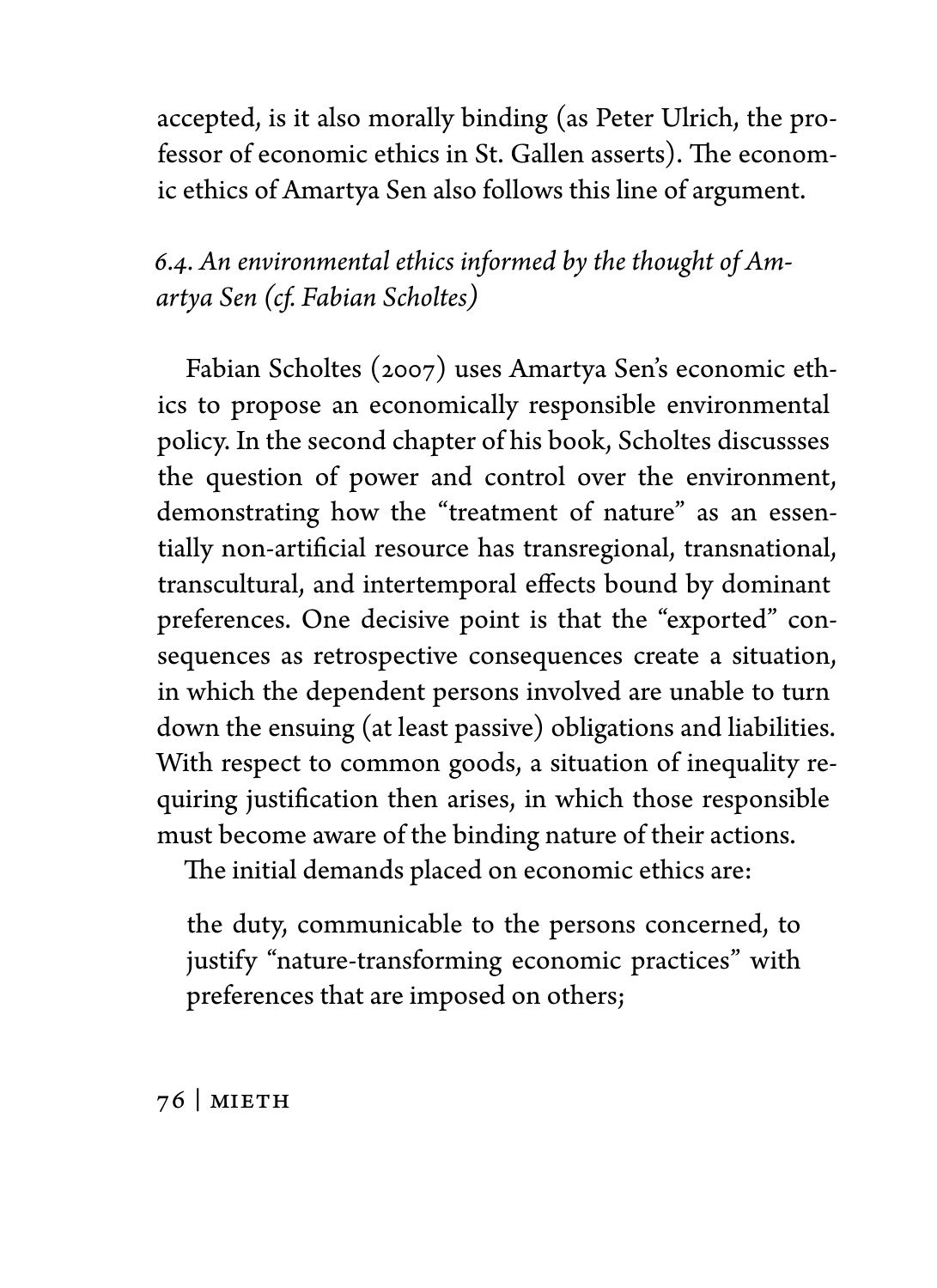its acceptability to the persons concerned through the inclusion of their self-referentiality and their preferences; this would require a discursive framework (this point has not been adequately discussed);

the treatment of the contingency of reasons given in justification and acceptance.

Scholtes' criticism of economics focuses on shortcomings in the perception of nature (reductive and incomplete) and on the instrumental forms of environmental valuation related to the economic concept of use, the abstract, liberal concept of exchange as well as the utilitarian concept of well-being. The central concepts of freedom, well-being, exchange are incorporated into a specific form of utilitarian ethics, which directs economics uncritically. However, it is always a question of certain preferences related to freedom, well-being, and exchange. There "it cannot simply be assumed that remote societies, which we dominate environmentally through our economies, accept our interference in the natural foundations of their respective economic practices on the basis of our reasons, as they are planned and mandated by environmental economy" (p. 82 ff.).

The central thesis is: "If ecological economics remains in a framework oriented on well-being by maintaining its reference, or by failing to offer another plausible reference in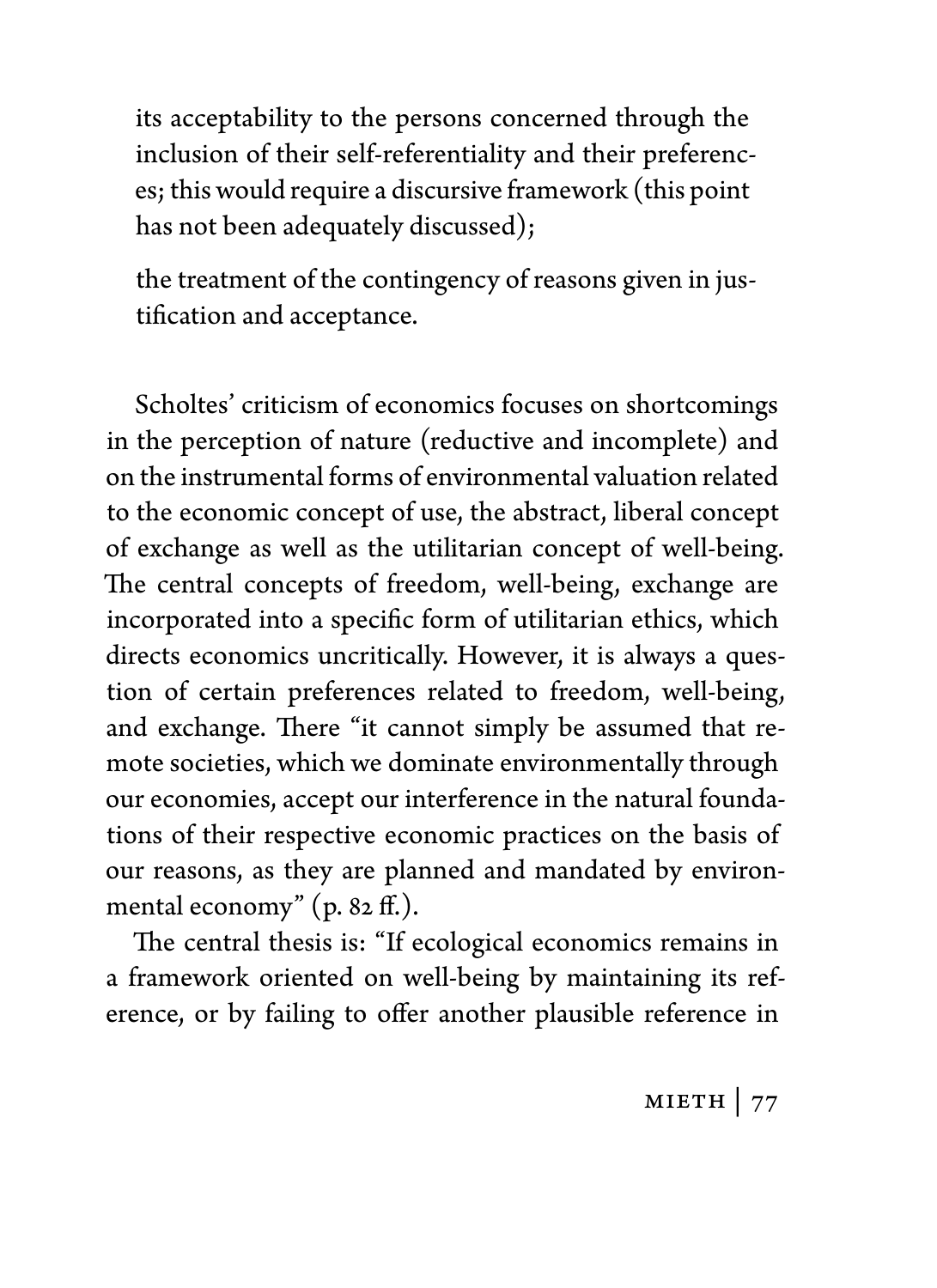its demands for a constant natural capital stock respectively for the nonsubstitution of certain natural goods, it does not constitute an alternative to a neoclassical environmental economics for the intersocietally acceptable justification of environmental dominance" (p. 94).

Sen's conception of a "normative economic ethics" (p. 102) is supplemented with an occasional insight from Martha Nussbaum (cf. pp. 100, 125). It is basically a critical alternative to the logical, anthropological, and ethical presuppositions for a welfare state. The major concept informing this alternative is a concept of freedom as an "advantageous concept of economic practices" (p. 103), which does not exclusively orient these on established, subjective preferences. Freedom, not assumed abstractly-transcendentally (see the thorough survey of concepts of freedom and the controversies surrounding freedom, pp. 104-112), but comprehended as a real magnitude, is a fundamental perspective of human life: it is an "entitlement;" it requires concrete "capabilities" for its perception and favorable conditions ("functionings") for its development. The demand for equality as an integral part of a theory of justice also refers to this. On the other hand, Sen's theory of freedom is anti-collectivistic and pluralistic, with regard to the choice of the good (cf. p. 124 ff.).

For Sen it is a matter of real, concrete freedom. He comprehends this as going beyond liberal, negative freedom, namely, as a positive demand to be interpreted and fulfilled procedur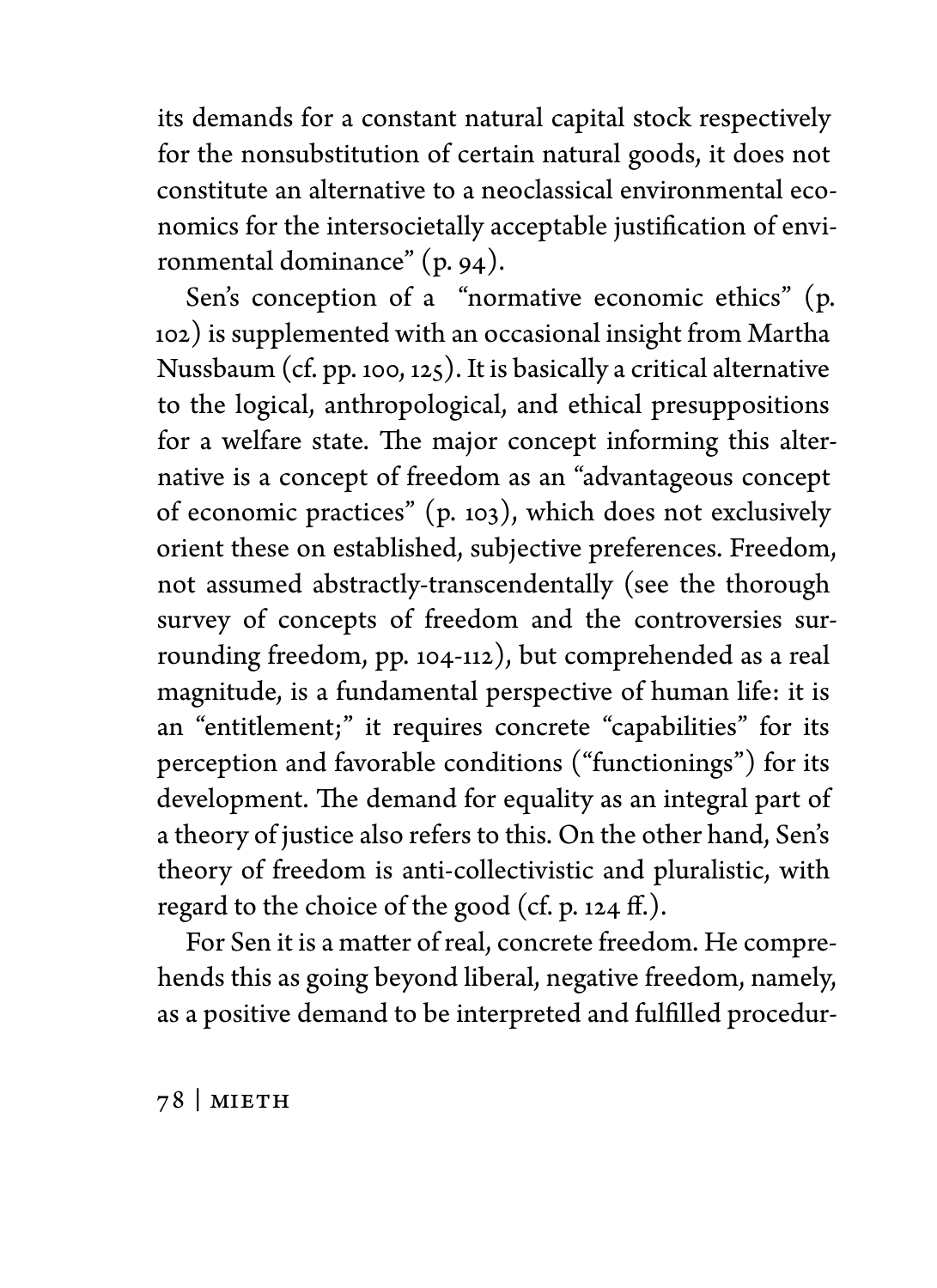ally and consequentially. This requires the right capabilities, the right processes, and the right opportunities. Sen's concept of freedom encompasses "social commitment," which is examined under the broader concept of responsibility (cf. p. 150 ff.). This in turn encompasses an inner responsibility for the freedom of all persons and for the still "imperfect" obligations (imperfect with regard to the relevant area). Moreover, it also encompasses a conception of justice that Scholtes, on the one hand, attempts to establish as a "fundamental equality" (p. 158 ff.), which, following Stefan Gosepath, is always to be determined "relationally." On the other hand, Sen's conception affirms the complexity of interferences in the areas, including the "intercultural interference" (p. 162 ff.). Culture is a "complex of norms and values" as well as a "construct informing perception and meaning" (p. 162). Here the orientation on the concept of freedom allows transformations but ties them to cultural acceptance.

The meliorization of real freedom and the processualization of liberation as a democratic action are also to be developed as environmental criteria. This democratic process strengthens the preferences not expressible as "benefit" and reveals them for the first time. It facilitates valuations of nature, which allow the freedom-related content of nature to be comprehended and which correspond to the intelligent assessments of impact. Since deliberation can only be completed through advocacy, the goal is acceptance by the per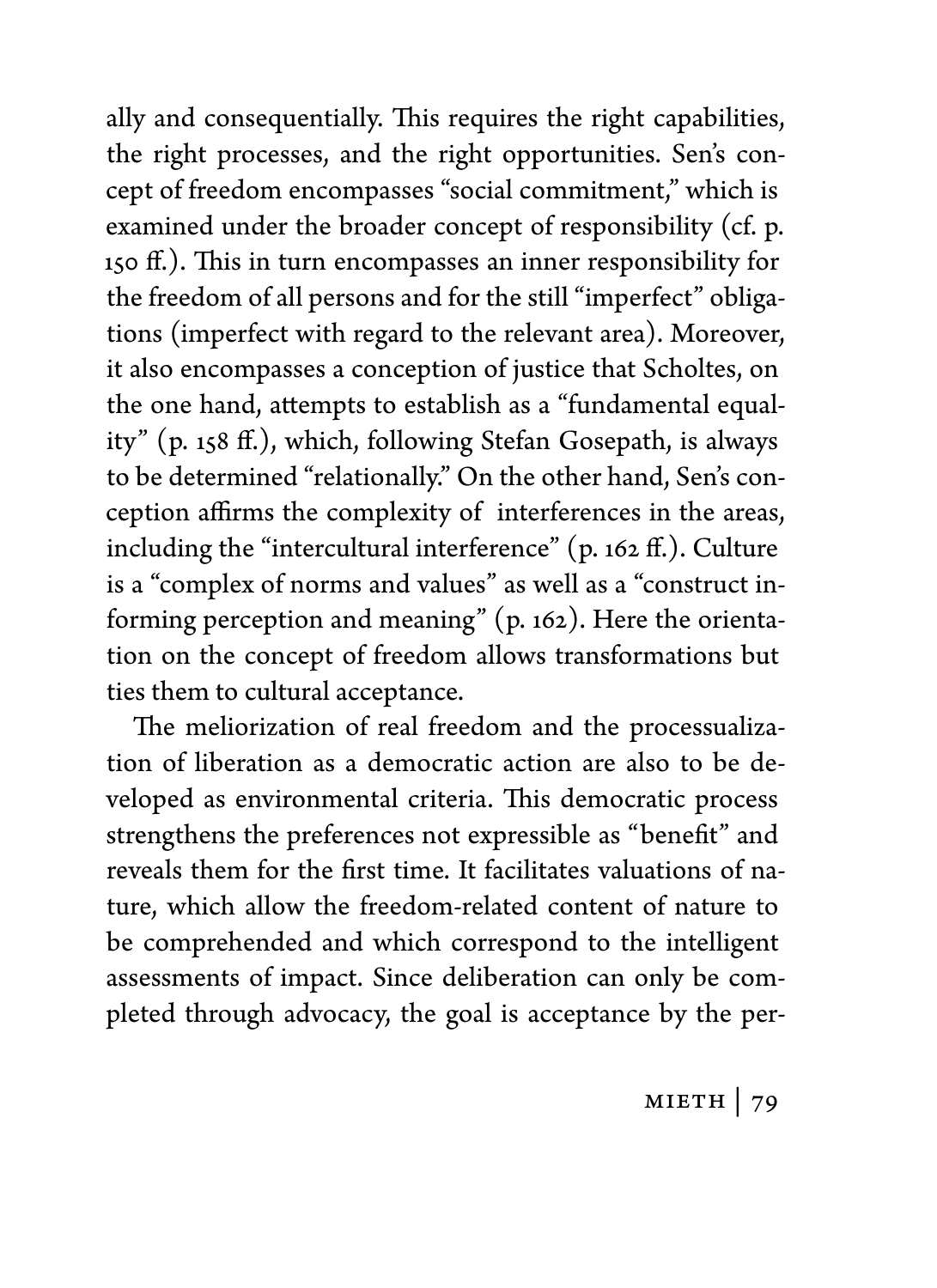sons concerned.

## *6.5. Concluding Analysis*

The ecological imperative formulated by Hartmut Bossel can be seen as a general analytic rule of priority: "Act so that the same right to the preservation and development of all adequately singular present and future systems and agents continues to be guaranteed" (Bossel, 1978). This rule attempts to formally articulate the responsibility for the previous world, the present world (including its inhabitants), the environment, and the future world (including future generations). Somewhat unclear, however, is what the expression "adequately singular" actually means with reference to system and agent. This imperative also does not emphasize human values strongly enough, and ignores the fact that the concluded process of the hominization (not of the humanization!) of the world is irreversible.

The general rule of priority or golden rule for the relationship of the human being to the world or for the process of assimilation of environment and (human) physicality could be formulated as follows: "Act so that human institutions serve the development and preservation of the physicality of the individual human being in such a way that, on the one hand, the intrinsic value of the prehuman world is preserved, reconstituted, and promoted to as great a degree as possible, and,

80 | Mieth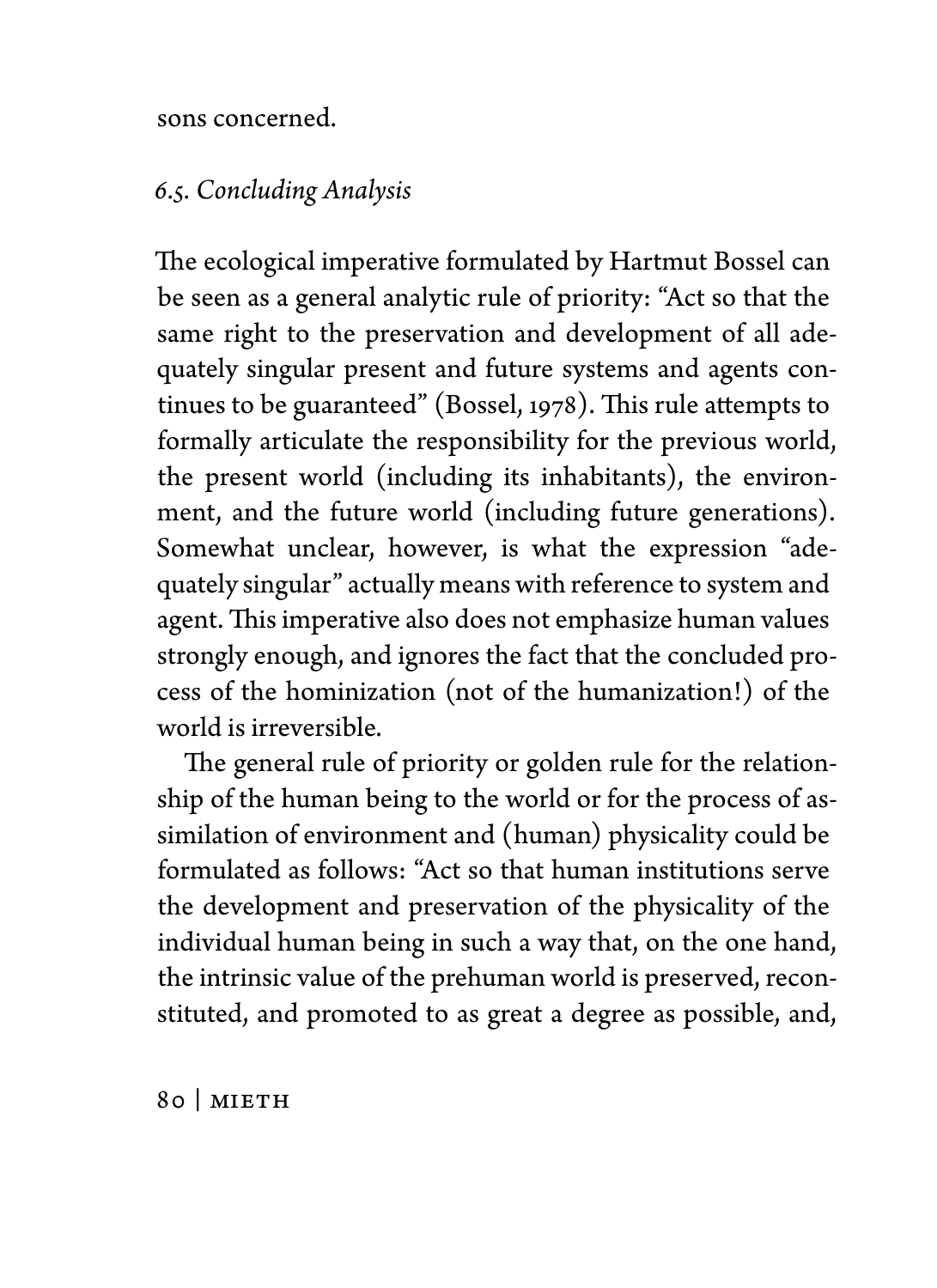on the other hand, the specifically human form of life is made possible in creative autonomy."

The intrinsic value of the prehuman world and human autonomy encounter each other in the physicality, which the human being has and is at the same time. This is why the general rule of priority attempts to establish the transparency between physical self-manipulation and environmental manipulation related to the human being in such a way that the intrinsic value of the prehuman and the autonomy of the human continue to be taken into consideration. This can also be communicated through the theological preunderstanding outlined above.

The content of the general rule of priority can be concretized if it is applied to individual model values. For example, to the religious value of human contingency and finitude, which is governed precisely by human physicality. Then the imperative would read: "Act so that the contingency, provisionality, and vulnerability of the human being as human realities and human values are taken into consideration in all measures and by all institutions and are not ignored." And over and above this: "Act so that the conditions vital to the existence of nonhuman nature are preserved and developed as the location to experience the contingent physicality of the human being, to the extent that the autonomy of the human being cannot be cancelled as a result."

If we apply the general rule of priority to the problem of

 $MIFTH$  | 81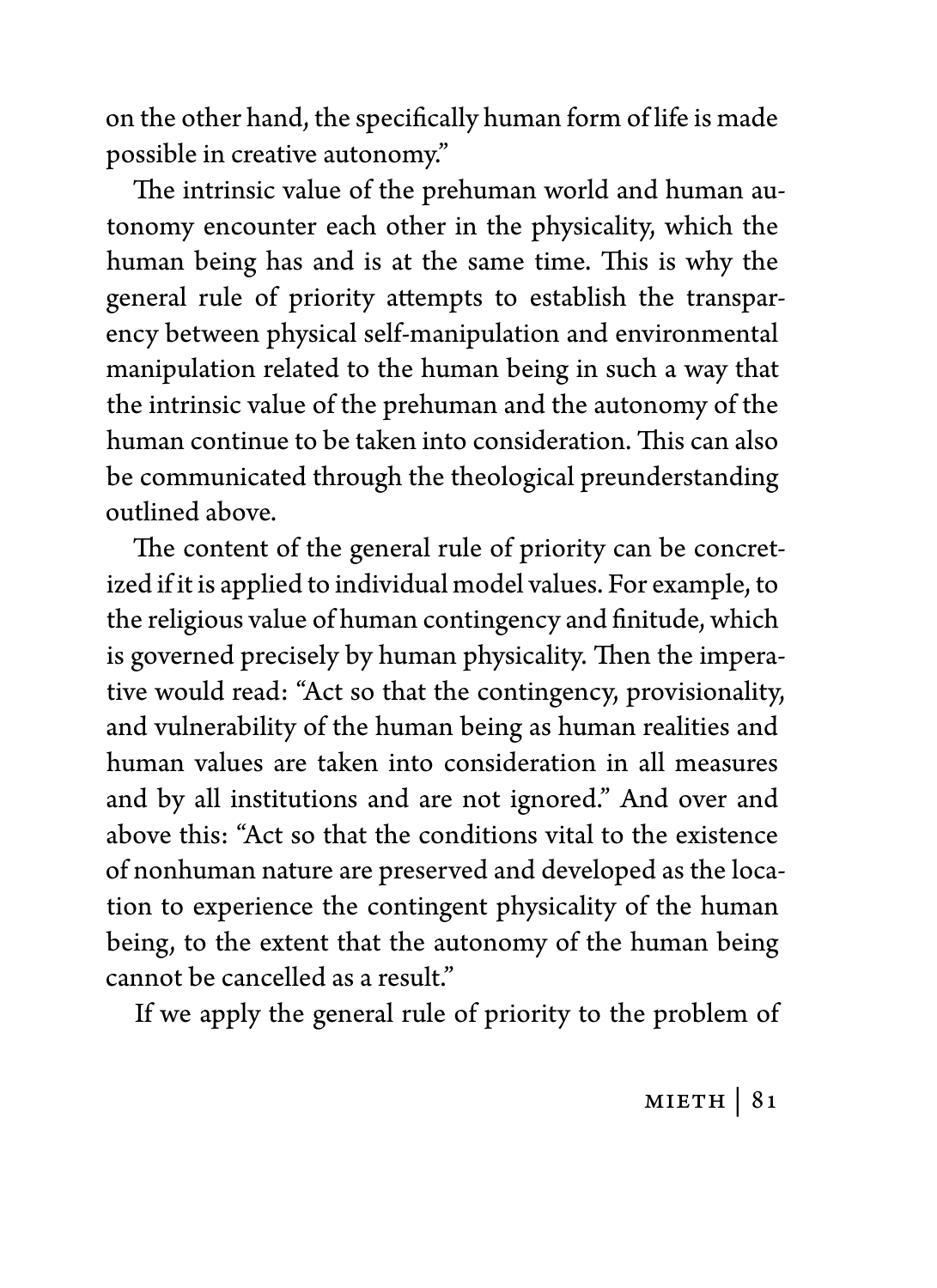the inevitable but ambivalent instrumentality in dealings with things and prehuman life that characterizes the relationship of the human being to the world, then the imperative would read as follows: "Act so that the instruments of a satisfying and creative self-realization of the human being (that is, technical and social institutions) do not endanger their own physical and biological resources, but attempt to implement them for the human being in accordance with their inherent specifications."

Finally, if we apply the rule of priority to the model value of the equilibrium between relationships within the system and environmental relationships (this is the idea of "adequate complexity" formulated by systems theory), then the imperative would read: "Act so that the equilibrium between human and prehuman systems considers not only the adaptation of the complexity, but also the irreplaceability of certain natural systems (from the standpoint of the law of nature on nonregenerability) and the status of every human individual as an end in himself or herself (without sacrificing freedom and human dignity).  $\rightarrow$ 

#### Bibliography

- Altner, Günter. *Schöpfung am Abgrund*. Die Theologie vor der Umweltfrage. Neukirchen 1977.
- Altner, Günter. *Die Überlebenskrise in der Gegenwart*. Ansätze zum Dialog mit der Natur in Naturwissenschaft und The-

#### 82 | Mieth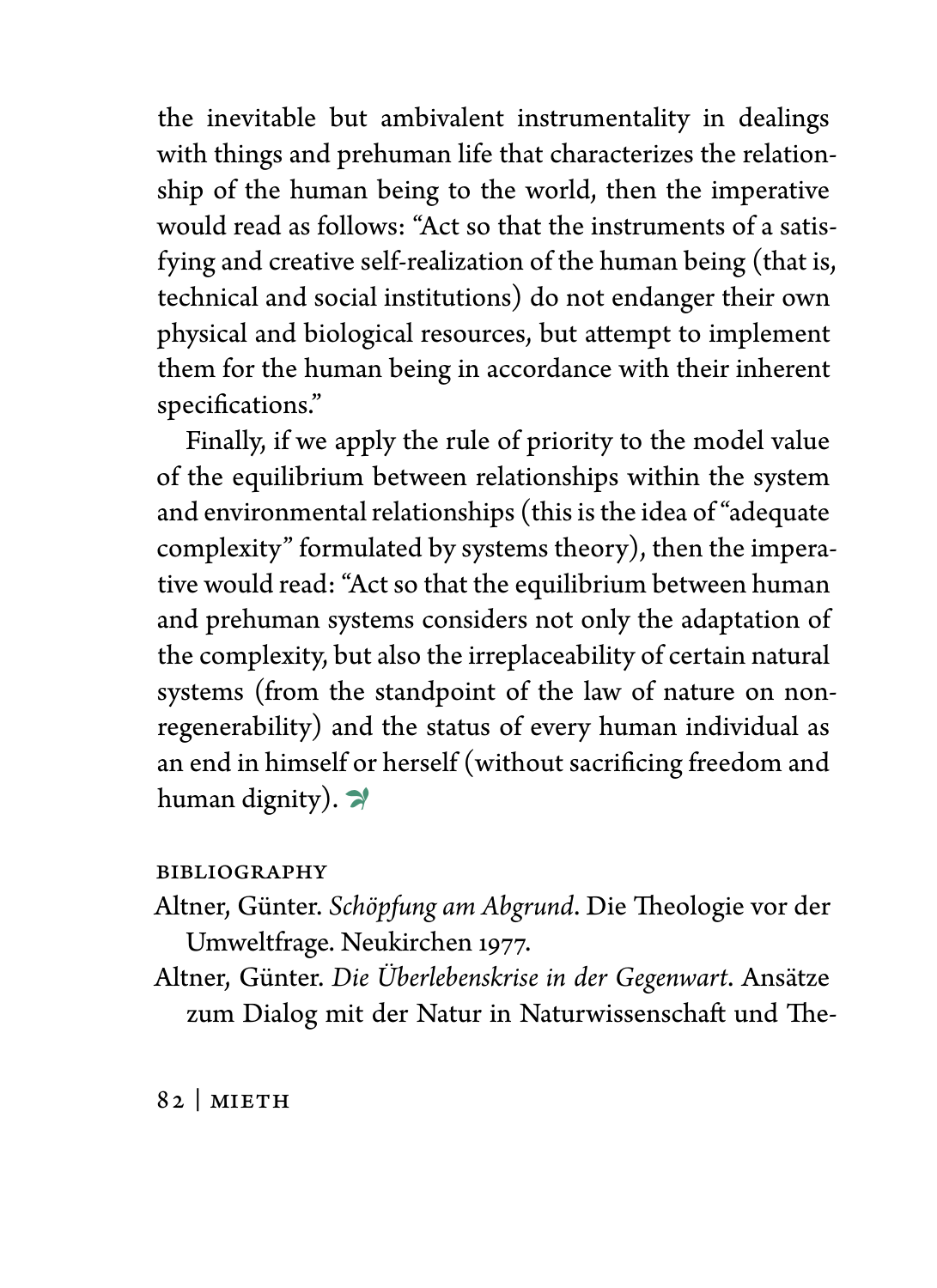ologie. Darmstadt 1988.

- Améry, Carl. *Das Ende der Vorsehung*. Die gnadenlosen Folgen des Christentums. Reinbek 1979.
- Améry, Carl. *Natur als Politik: Die ökologische Chance des Menschen*. Reinbek 1978.
- Auer, Alfons. *Umweltethik. Ein theologischer Beitrag zur ökologischen Diskussion*. Dusseldorf 1984.
- Barner, Konrad; Liedke, Gerhard (eds.). *Schöpfungsverantwortung konkret. Aus der Arbeit der kirchlichen Umweltbeauftragten*. Neukirchen-Vluyn 1986.
- Bauer, Dolores M.; Virt, Günter (eds.). *Für ein Lebensrecht der Schöpfung. Analysen, Visionen und Strategien zu Bewältigung der Umweltkrise*. Im Auftrag der Kommission Justitia et Pax. Vienna 1987.
- Binswanger, Hans Christoph et al. *Wege aus der Wohlstandsfalle. Der NAWU-Report: Strategien gegen Arbeitslosigkeit und Umweltzerstörung*. Frankfurt 1979.
- Binswanger, Hans Christoph et al. *Wirtschaft und Umwelt. Möglichkeiten einer ökologieverträglichen Wirtschaftspolitik*. Stuttgart 1981.
- Birnbacher, Dieter. (ed.) *Ökologie und Ethik*. Stuttgart 1980.
- Birnbacher, Dieter. *Verantwortung für zukünftige Generationen*. Stuttgart 1988.
- Blanke, Fritz. Unsere Verantwortlichkeit gegenüber der Schöpfung. In: *Der Auftrag der Kirche in der modernen Welt. Festschrift für E. Brunner*. Zurich (1959) 193-198.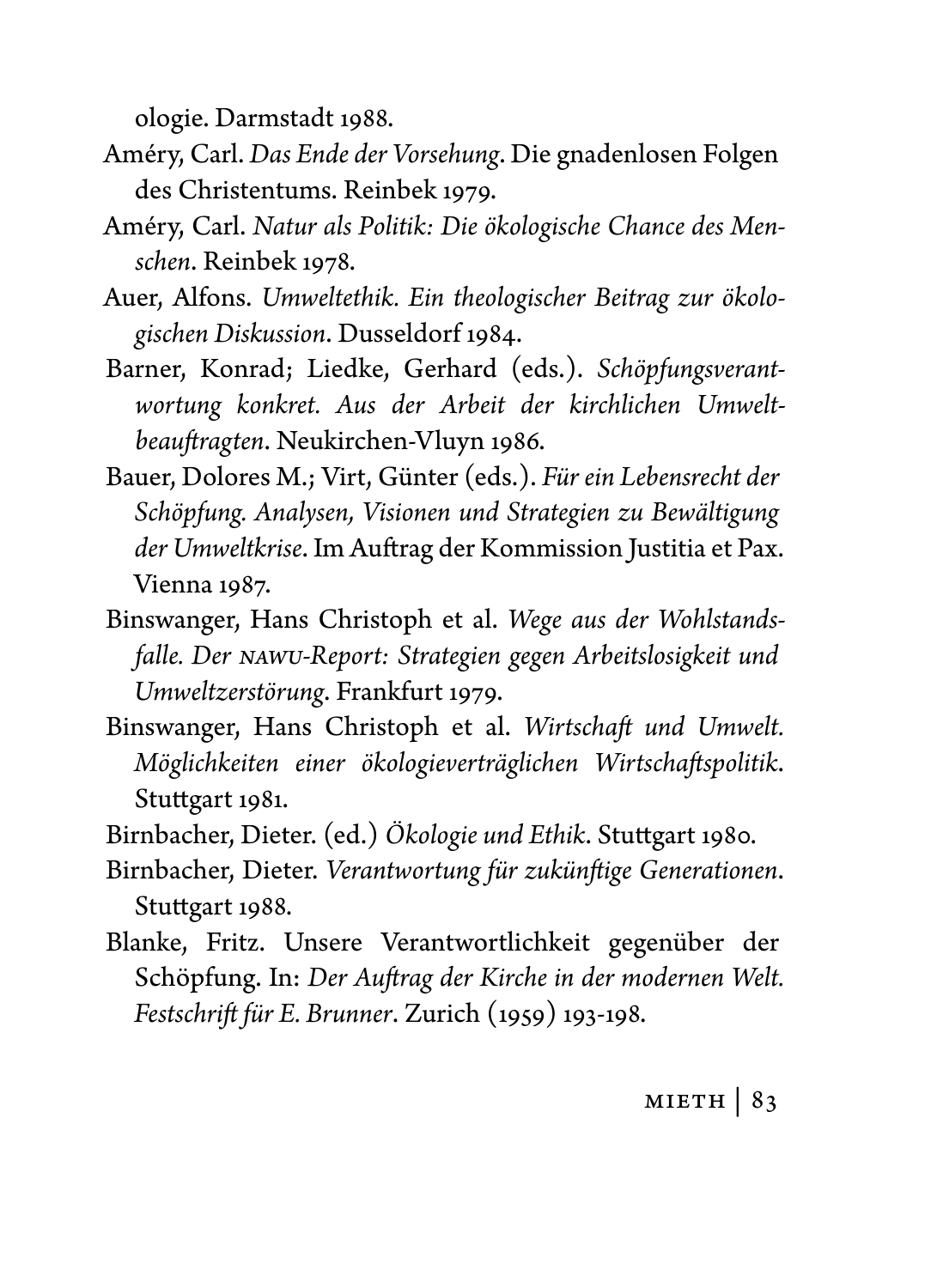- Bossel, Hartmut. *Bürgerinitiativen entwerfen die Zukunft. Neue Leitbilder, neue Werte. Fischer alternativ*. Frankfurt 1978.
- Bracken, Joseph. An Example of Western Theology taking Modernity Seriously: "Process Theology." In: *Different Theologies, Common Responsibility, Babel or Pentecost?* Concilium 171 (1984) 40-45.
- Braulik, Georg. Das Deuteronium und die Menschenrechte. In: *ThQ* 166 (1986) 8-24.
- Daecke, Sigurd Martin (ed.). *Umwelt. (Ethik der Religionen Lehre und Leben, 5).* Munich and Gottingen 1986.
- Goethe, Johann Wolfgang von. Fragment "Nature". Translated by Thomas Henry Huxley. In: *Nature* 1 (4 November 1869).
- Händel, Ursula M. (ed.). *Tierschutz –Testfall unserer Menschlichkeit*. Frankfurt 1984. Holderegger, Adrian (ed.) *Ökologische Ethik als Orientierungswissenschaft. Von der Illusion zur Realität*. Freiburg/Switzerland 1997.
- Illich, Ivan. *Selbstbegrenzung; eine politische Kritik der Technik*. Reinbek 1975. [Tools for Conviviality. New York 1973].

Illich, Ivan. *Fortschrittsmythen*. Reinbek 1978.

- Jonas, Hans. *Das Prinzip Verantwortung: Versuch einer Ethik für die technologische Zivilisation*. Frankfurt 1975.
- Krebs, Angelika. Naturethik. *Grundtexte der gegenwärtigen tierund ökoethischen Diskussion*. Frankfurt a. M. 1997.
- Krolzik, Udo. *Umweltkrise Folge des Christentums?* Stuttgart 1979.

 $84$  | MIETH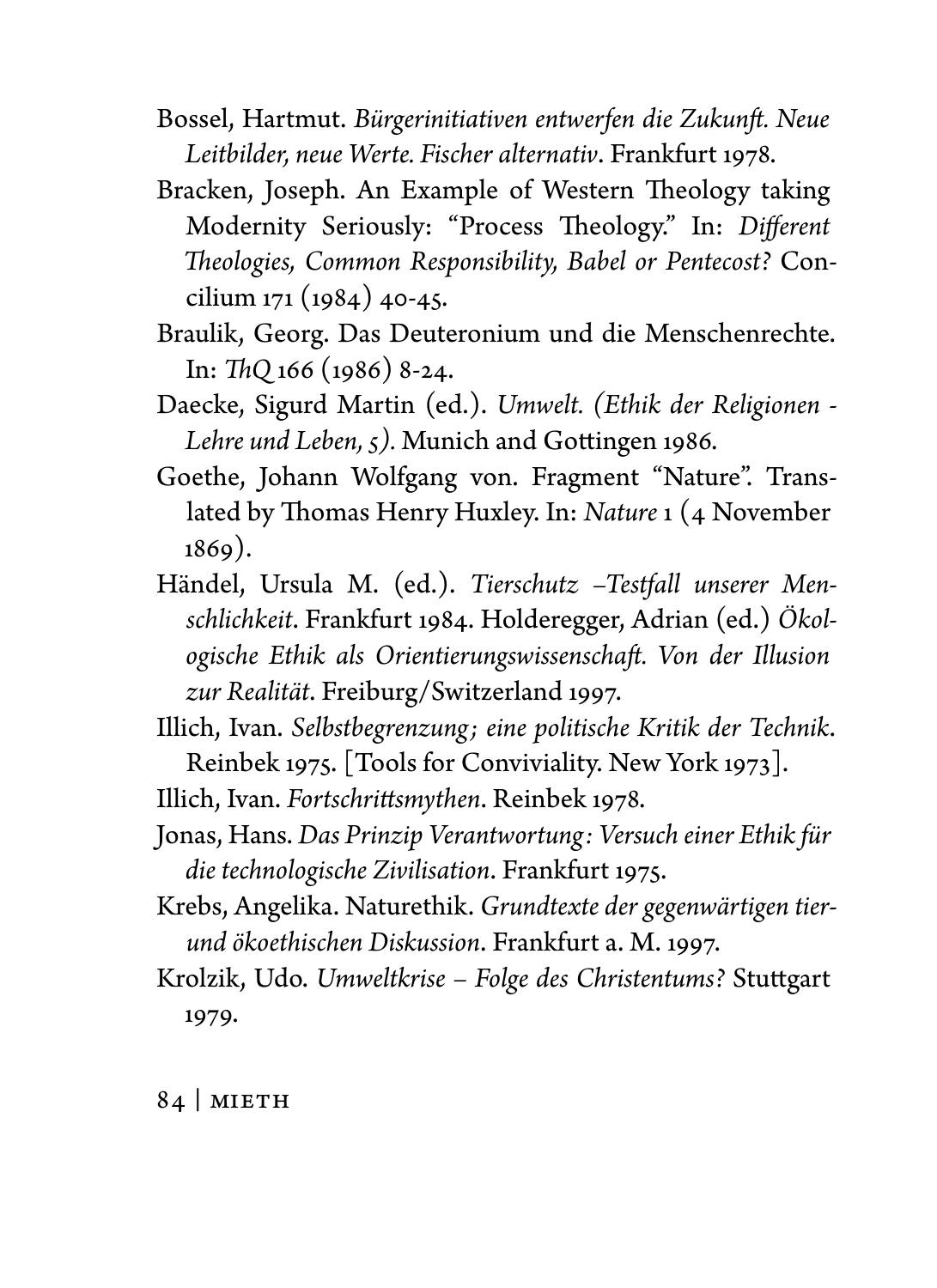- Luhmann, Niklas. *Kann die moderne Gesellschaft sich auf ökologische Gefährdungen einstellen?* Opladen 1985.
- Mieth, Dietmar. *Die Einheit von vita activa und vita contemplativa*. Regensburg 1969. 132-181.
- Mieth, Dietmar. Die neuen Tugenden. Dusseldorf 1984. 142- 153.

Mieth, Dietmar. *Meister Eckhart*. Dusseldorf 2008.

- Moltmann, Jürgen et al. *Versöhnung mit der Natur?* Munich 1986.
- Pfordten, Dietmar von der. *Ökologische Ethik. Zur Rechtfertigung menschlichen Verhaltens gegenüber der Natur*. Munich 1994.
- Rahner, Karl; Welte, Bernard (eds.). *Mut zur Tugend. Über die Fähigkeit, menschlicher zu leben*. Freiburg 1979.
- Schmitz, Philipp (ed.). *Macht euch die Erde untertan? Schöpfungsglaube und Umweltkrise*. Wurzburg 1981.
- Schmitz, Philipp. *Ist die Schöpfung noch zu retten? Umweltkrise und christliche Verantwortung*. Wurzburg 1985.
- Scholtes, Fabian. *Umweltherrschaft und Freiheit. Naturbewertung im Anschluss an Amartya K. Sen*. Transcript 2007.
- Schumacher, Ernst Friedrich. The Age of Plenty. A Christian View. In: Daly, Hermann; Townsend, Kenneth (eds.). *Valuing the Earth: Economics, Ecology, Ethics*. Cambridge 1994. 159-181.
- Schumacher, Ernst Friedrich. *Die Rückkehr zum menschlichen Maß. Alternativen für Wirtschaft und Technik*. Reinbek 1977.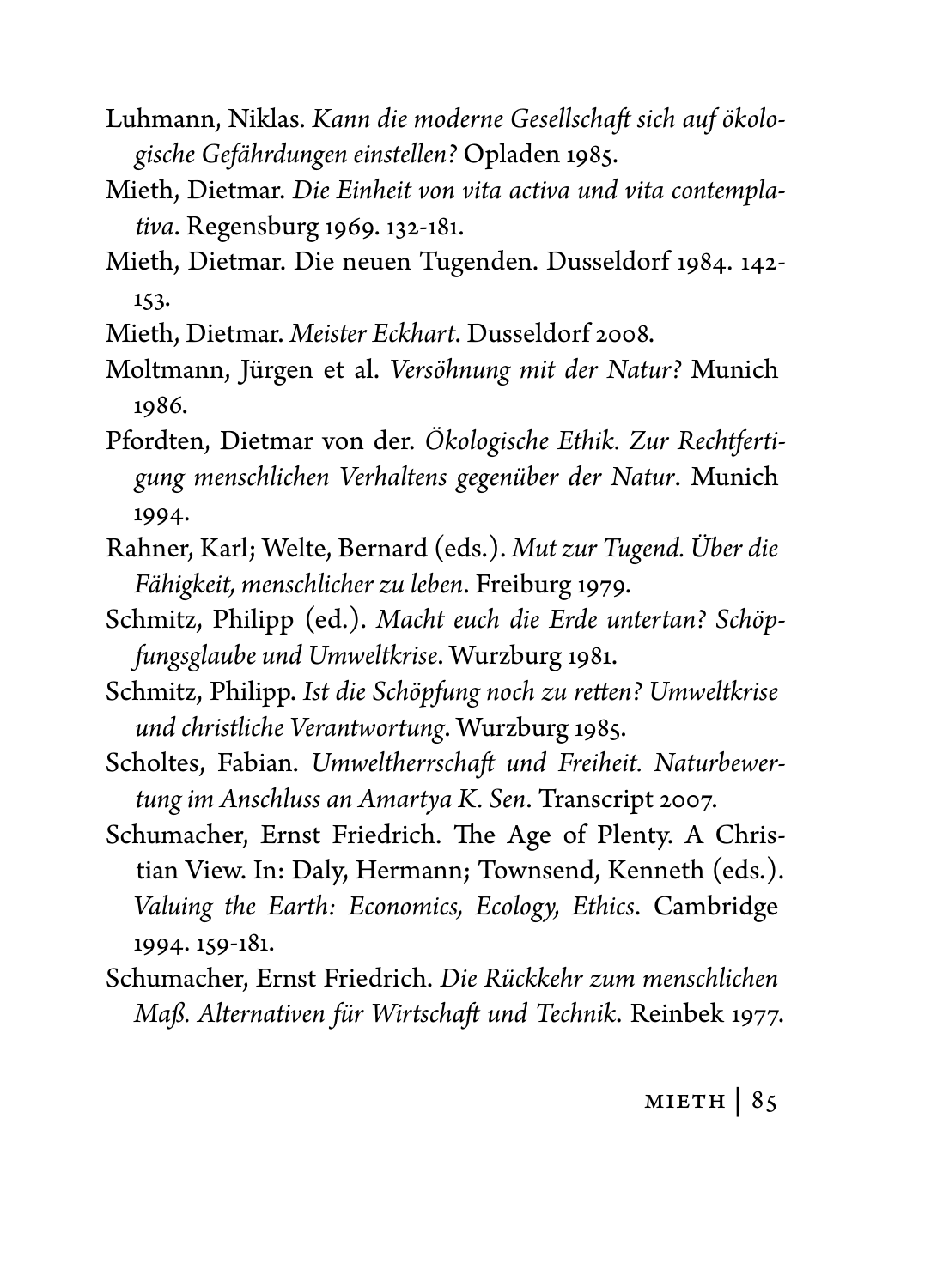[*Small is beautiful: Economics as if People Mattered*. New York 1973].

- Schwartländer, Johnaaes. Nicht nur Autonomie der Moral, sondern Moral der Autonomie. In: *Weber, Helmut; Mieth, Dietmar* (eds.). *Anspruch der Wirklichkeit und christlicher Glaube*. Dusseldorf 1980.
- Shrader-Frechette, Kristin S. *Science policy, ethics and economic methodology. Some problems of technology assessment and environmental impact analysis*. Dordrecht 1985.
- Spescha, Plasch. *Energie, Umwelt und Gesellschaft (Gerechtigkeit und Frieden. Ethische Studien zur Meinungsbildung I). Justitia et Pax*. Freiburg/Schweiz 1983.
- Steck, Odil Hannes. *Welt und Umwelt (Biblische Konfrontationen).* Stuttgart 1978.
- Steck, Odil Hannes. Zwanzig Thesen. In: *Kerygma und Dogma* 23 (1977) 277-299.
- Taylor, Paul W. *Respect for nature: a theory of environmental ethics*. Princteon 1986.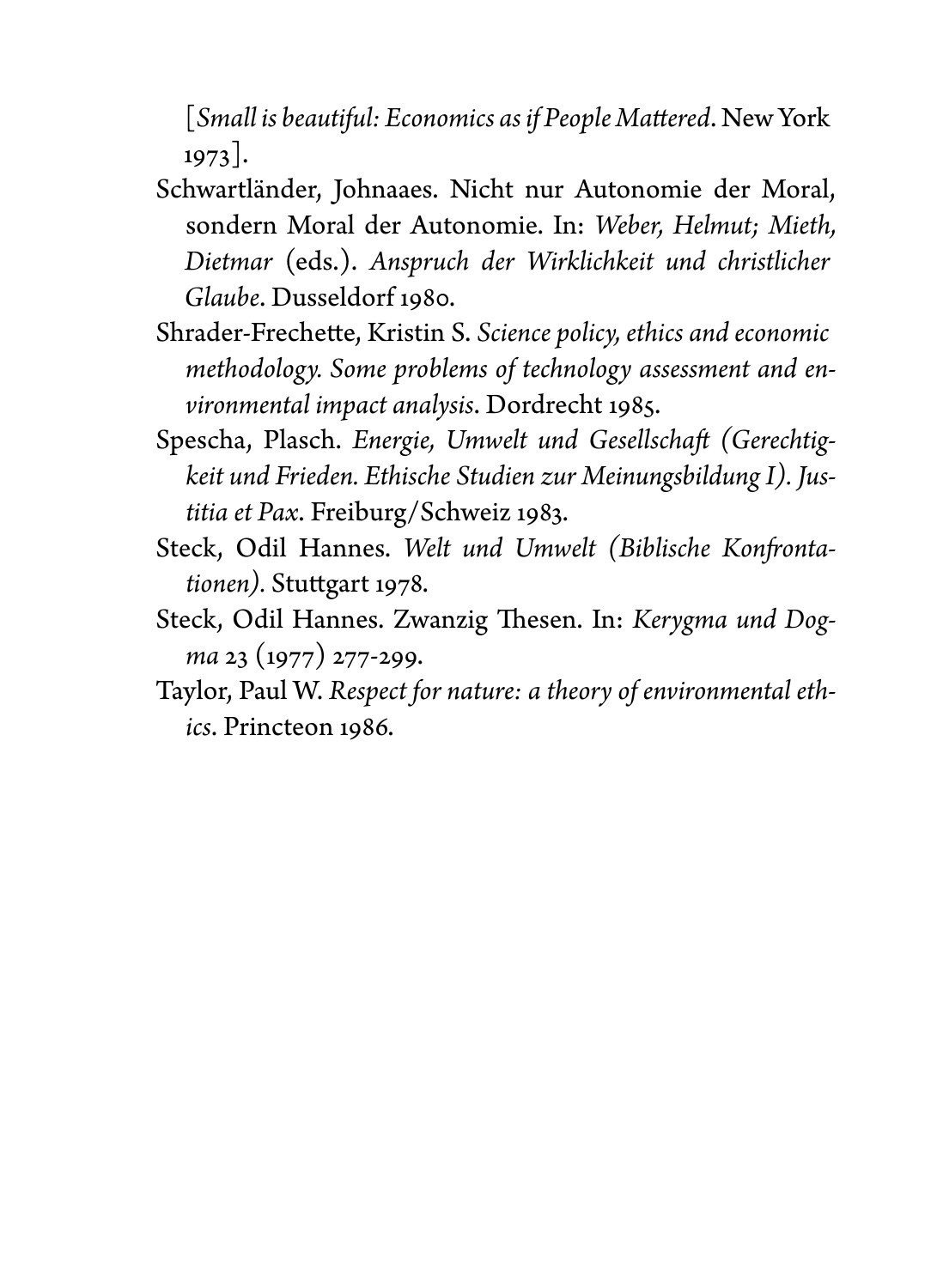## Notes on Contributors

**Ingrid Mattson** (PhD, Chicago) is Professor of Islamic Studies and director of the Macdonald Center for Islamic Studies and Christian-Muslim Relations at Hartford Seminary in Hartford, CT, USA. From 2006-2010, Dr. Mattson was president of the Islamic Society of North America (ISNA); she previously served two terms as vice-president. She is the author of a popular introduction to the Qur'an entitled, *The Story of the Qur'an: Its History and Place in Muslim Societies*. Many of her articles on Islamic ethics, interfaith relations and Muslim contemporary life can be found online at:

http://macdonald.hartsem.edu/articles.htm#mattson

**Wilfried A. Hofmann** was born in Aschaffenburg (State of Bavaria in Germany) on 06 July, 1931. He pursued his legal studies (culminating in his bar exam and doctorate) in Munich from 1951, and then at Harvard Law School in Cambridge, Massachusetts, USA (1959-60). Subsequently, from 1961 - 1994, he worked in the German Foreign Service serving, e.g., as head of the NATO and Defence Department in the Foreign Office in Bonn, as Information Director of NATO in Brussels, as well as German ambassador to Algeria (1987-1990) and to Morocco (1990-1994). Mr. Hofmann converted to Islam in 1980, performing hajj twice and umrah seven times. Mr. Hofmann has published a number of books including *Diary of a* 

CONTRIBUTORS | 87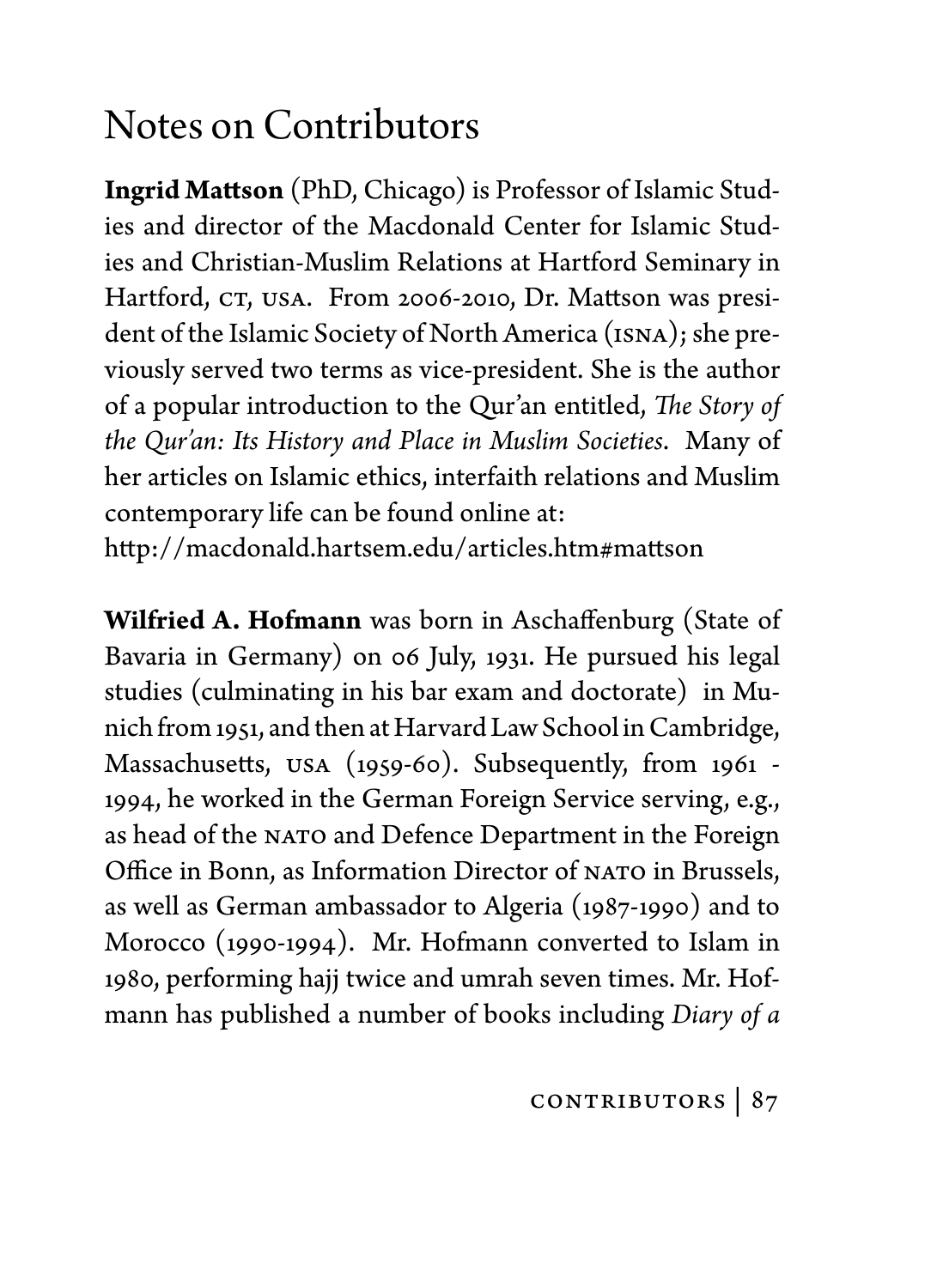*German Muslim*; *Islam: The Alternative*; *Islam 2000*; *Religion on the Rise: Islam in the Third Millenium*; *Islam & Qur`an*; and a revised German translation of the Qur'an.

**Martin Arneth**, Dr. Theol. Habil., was born in 1967, and studied Protestant Theology in Mainz and Halle. In 1999, he obtained his Dr. Theol. from the Ludwig-Maximilians-University, Munich; In 2003 he obtained his Habilitation. Currently, he is Lecturer for Old Testament Studies at the University of Munich, Germany. He has published several studies on Old Testament literature and the History of Religion in Ancient Near Eastern times.

**Dr. Dietmar Mieth**, born 1940 in Berlin, held the Chair of Theological Ethics/Social Ethics at the Universities in Fribourg, Switzerland (1974–1981) and in Tuebingen, Germany (–2008). He was Editing Director at the International Theological Journal *Concilium*, Founder/Chairman of the Center for Ethics in the Sciences at the University of Tuebingen, Counsellor in the Group on Ethics in the Sciences and New Technologies at the EU-Commission (1994-2001), the European Council, and the German Parliament. He is Fellow of the Max Weber Center for Advanced Studies at the University of Erfurt, Germany (2009-2012). He has published 30 Books as Author (and another 30 as Editor) on Christian Mysticism, Narrative Ethics, Social Ethics and Ethics in the Sciences.

88 | CONTRIBUTORS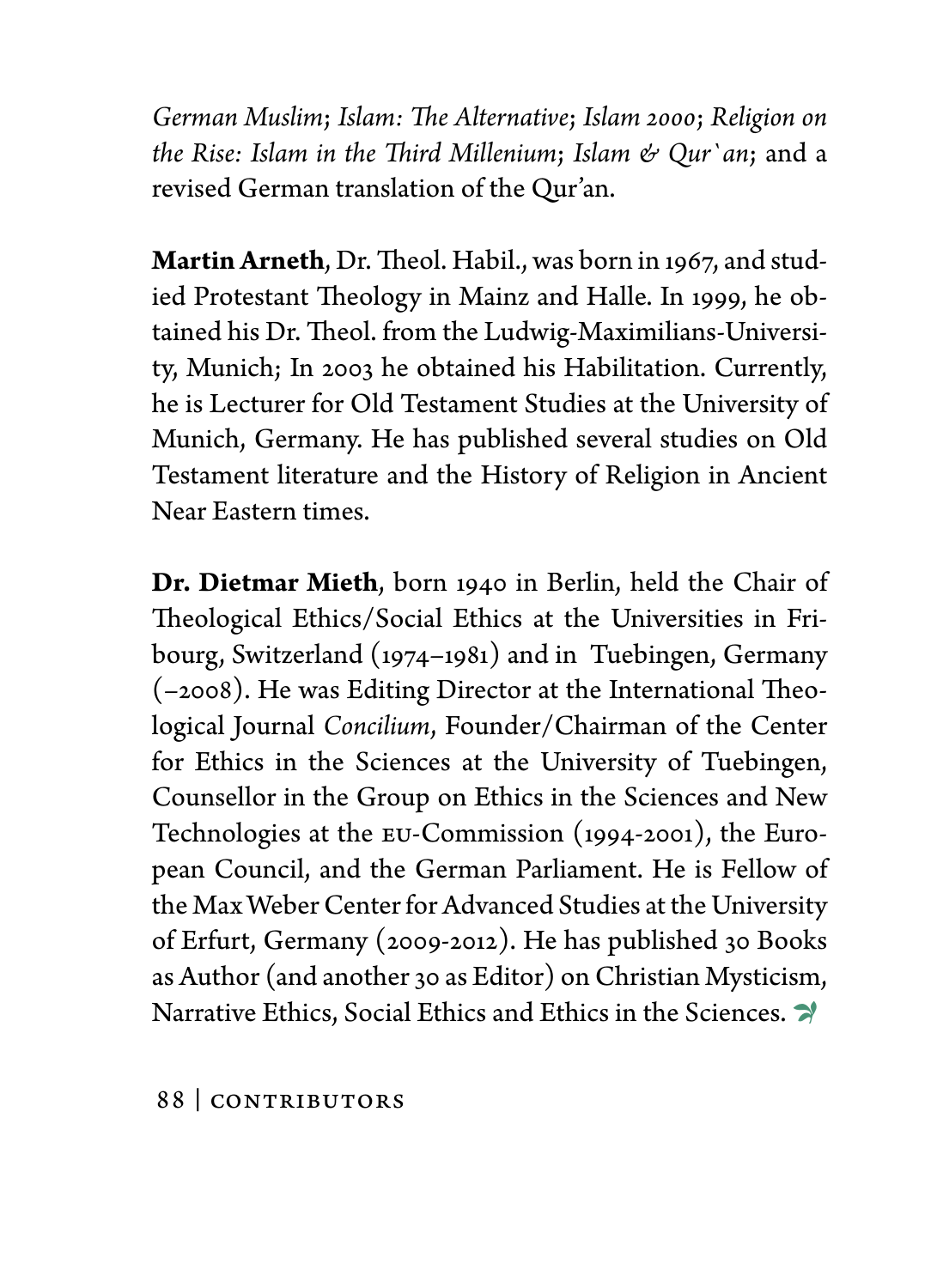# Appendix

Joint Statement on the Uppsala Interfaith Climate Manifesto 2008

We, the undersigned participants of the 'Islam,<br>
strongly endorse the UPPSALA INTERFAITH CLIMATE MANIFESTO 2008, which is a call to believers of all faiths Christianity and Environment' Symposium, strongly endorse the UPPSALA INTERFAITH CLI-MATE MANIFESTO 2008, which is a call to believers of all faiths to do their utmost in supporting initiatives which protect the environment. We believe that living a religious life means living in an environmentally sustainable manner. It also entails respect for the environment as a creation of the Divine.

*Conference Special Guests:*

- • HRH Princess Areej Ghazi
- • Orthodox Patriarch of Jerusalem Theophilos III
- HE Mr. Hazem Malhas, Minister of Environment
- • Reverend Dr. Trond Bakkevig
- • Father Nabil Haddad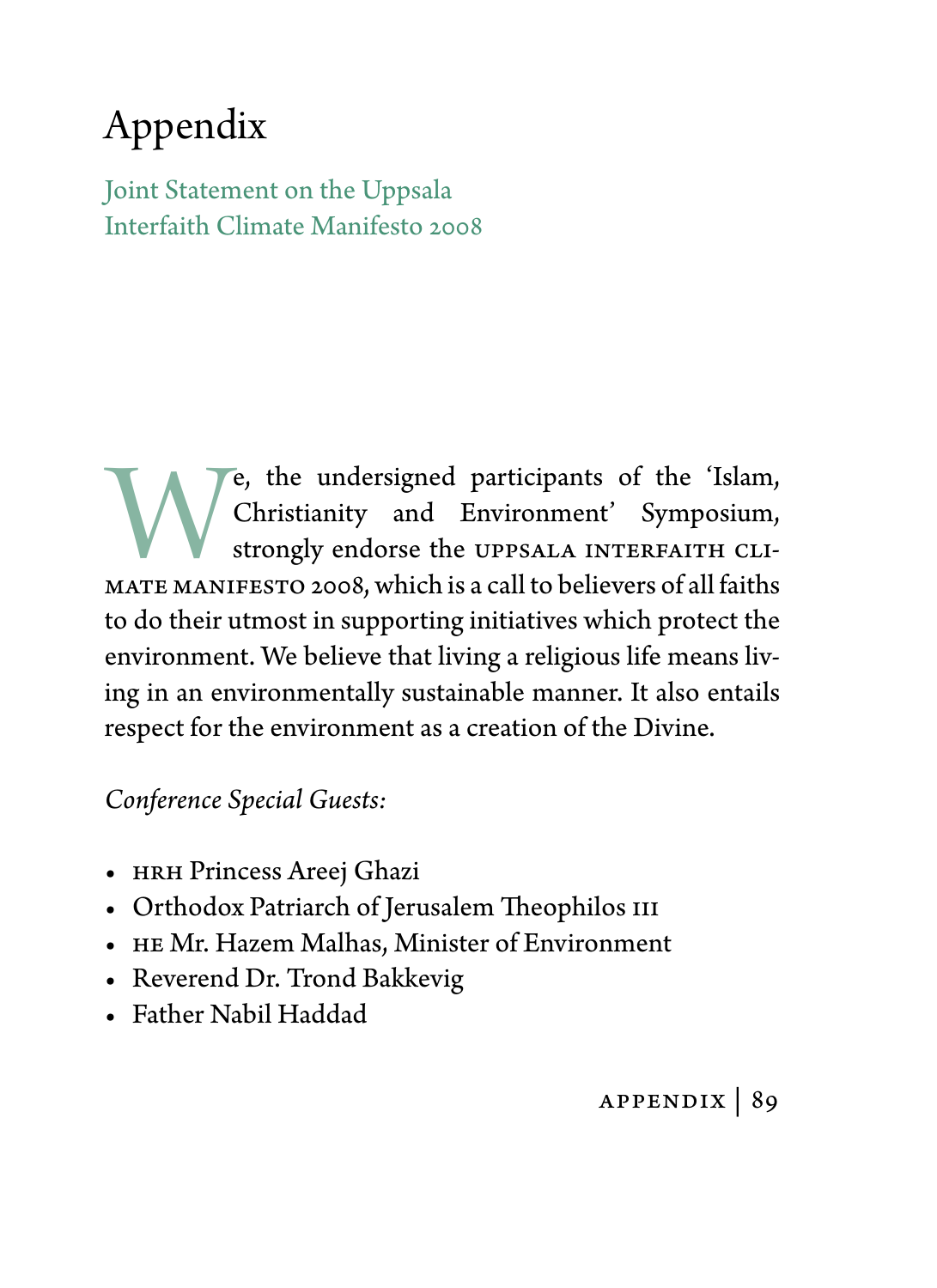## *The Eugen Biser Foundation Delegation:*

- • Prof. Dr. Richard Heinzmann
- • Prof. Dr. Dietmar Mieth
- • Prof. Dr. Martin Arneth
- • Dr. Andreas Renz

## *The Royal Aal al-Bayt Institute for Islamic Thought Delegation:*

- • HRH Prince Ghazi bin Muhammad bin Talal
- • HE Shaykh Prof. Dr. Mustafa Cerić
- • Prof. Dr. Ingrid Mattson
- • Ambassador Dr. Murad Hofmann
- • Dr. Caner Dagli
- • Dr. Joseph Lumbard
- • Prof. Minwer Al Mheid

#### The Uppsala Interfaith Climate Manifesto 2008

 $\blacksquare$  <br> or the Earth, salvation is about more than new technology and green economy. Salvation is about the inner life of human beings. Life without hope is detrimental to human existence. The peoples of this beautiful p or the Earth, salvation is about more than new technology and green economy. Salvation is about the inner life of human beings. Life without hope is detrimental to et need to dialogue about what it means to live together, with global empathy in a global village. Religions can contribute to this in a decisive way.

90 | Appendix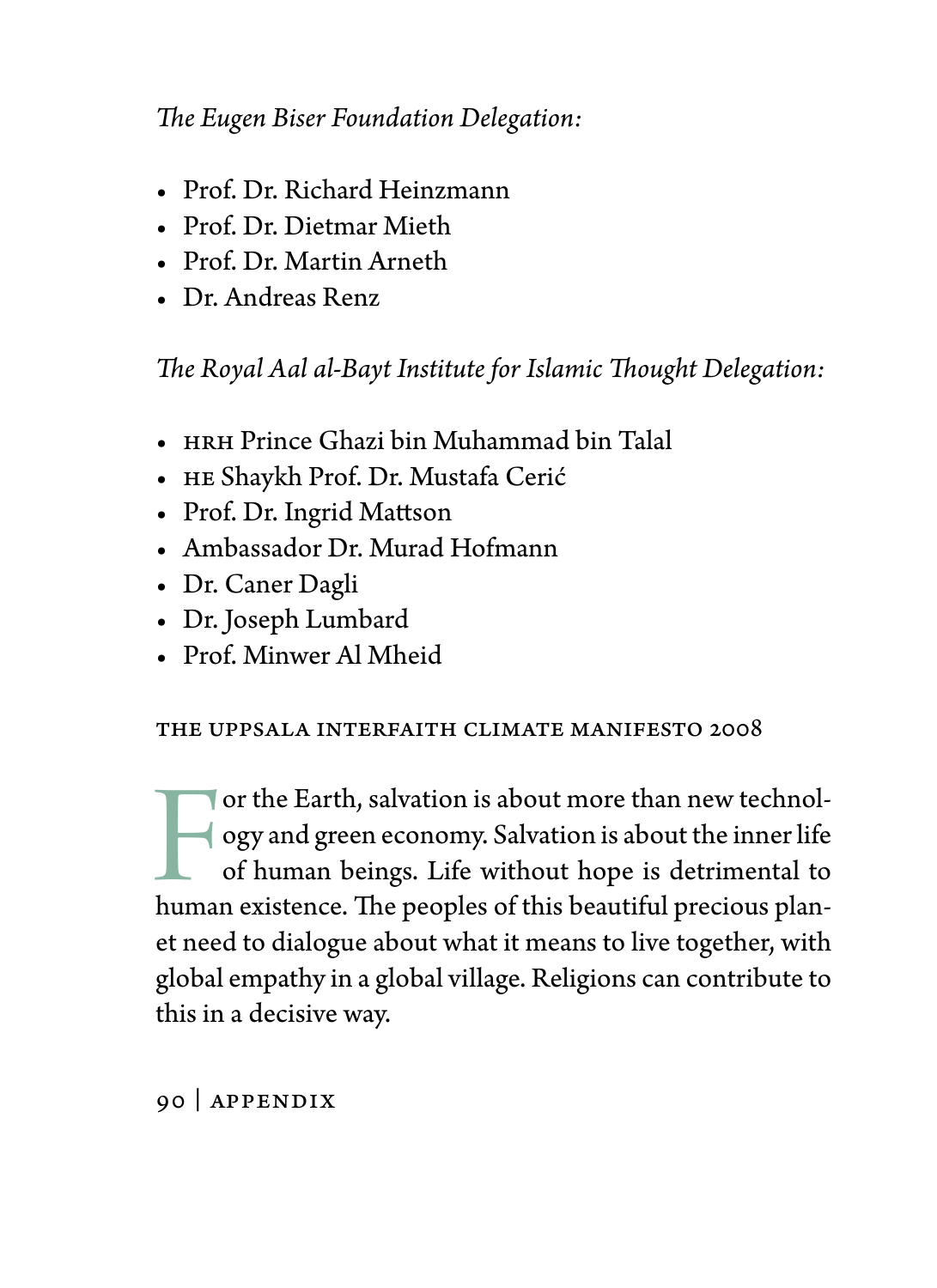As people from world religions, we urge governments and international organisations to prepare and agree upon a comprehensive climate strategy. This strategy must be ambitious enough to keep climate change below 2° Celsius, and to distribute the burden in an equitable way in accordance with the principles of common but differentiated responsibility and respective capabilities. Greenhouse Development Rights offers one concrete model of such burden sharing. We urge all actors concerned to find politically acceptable tools to realize this. We ask the global political leadership for:

- • **Rapid and large emission cuts in the rich world**. Developed countries, especially those in Europe and North America, must lead the way. In the developed countries emissions should be reduced by at least 40 per cent by 2020 and 90 per cent by 2050 against 1990 levels.
- • **Binding cuts for the rich world on top of their domestic obligations**. According to the principles of responsibility and capability countries should pay for international cuts in addition to their own domestic initiatives. These payments should be obligatory, rather than voluntary.
- • **Measurable, verifiable and reportable mitigation actions by developing countries**, especially countries with fast growing economies.
- • **Massive transfers and sharing of important technology**. All countries must encourage and facilitate the sharing of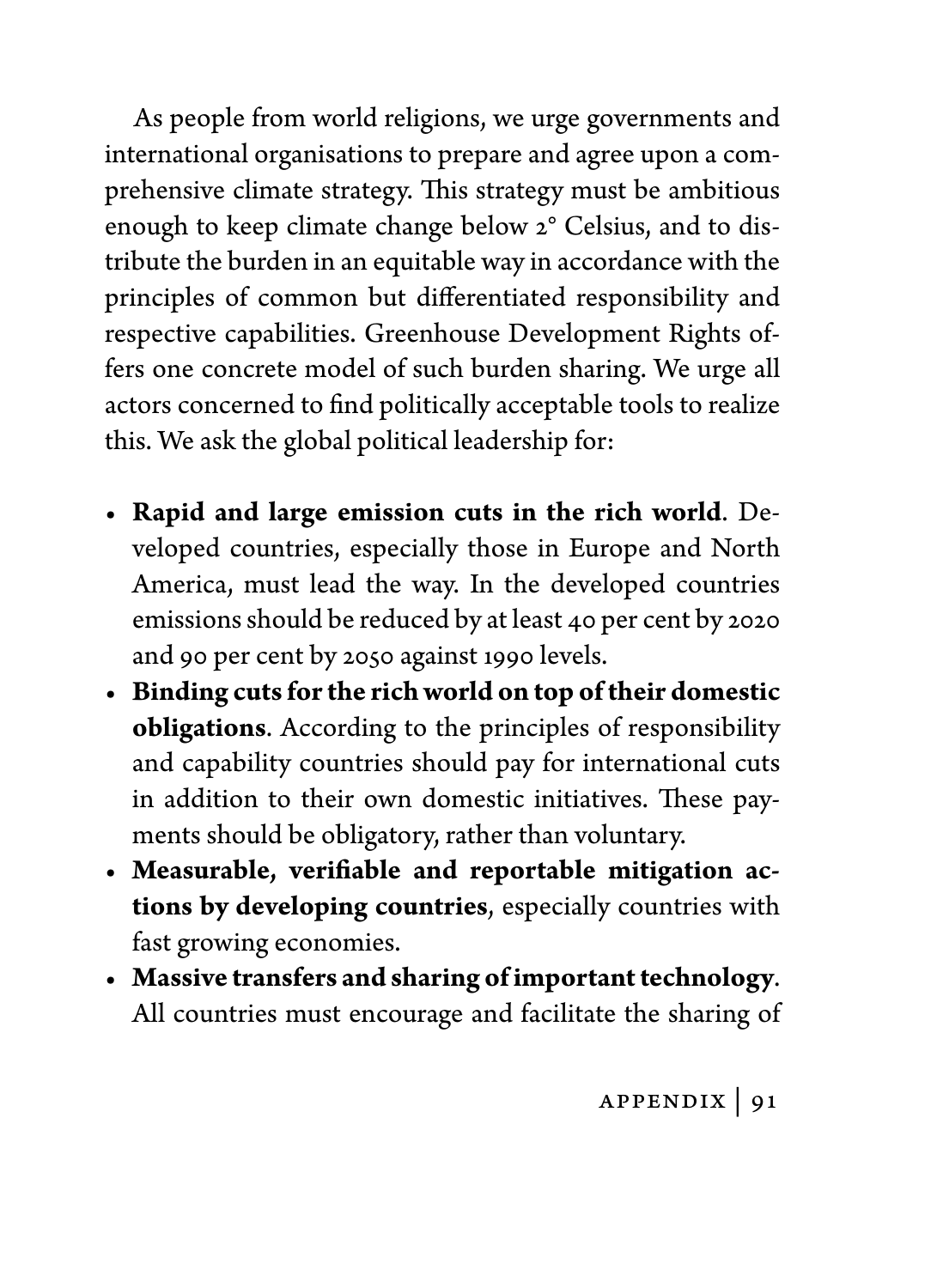technology that is intrinsically important to reducing emissions. Developing countries must have viable and technologically responsible opportunities to provide for their populations.

- • **Economic incentives for developing countries** to foster cleaner development on a national scale.
- • **Adaptation to climate change.** According to the same principles of responsibility and capability, countries must ensure that poor and vulnerable communities are empowered and supported. Adaptation to climate change must not fail for want of money or other resources.

## *Humility, responsibility – and hope!*

We urge political and religious leaders to bear responsibility for the future of our planet and the living conditions and habitat preservation of new generations, assured in this of support and cooperation from the faith traditions of the world. The climate crisis is a fundamental spiritual question for the survival of humanity on planet Earth. At the same time, we know that the world has never before been more capable of creating sustainable development. Humanity possesses the knowledge and technology. Popular commitment to doing what can and must be done is growing.

We are challenged to review the values, philosophies, be-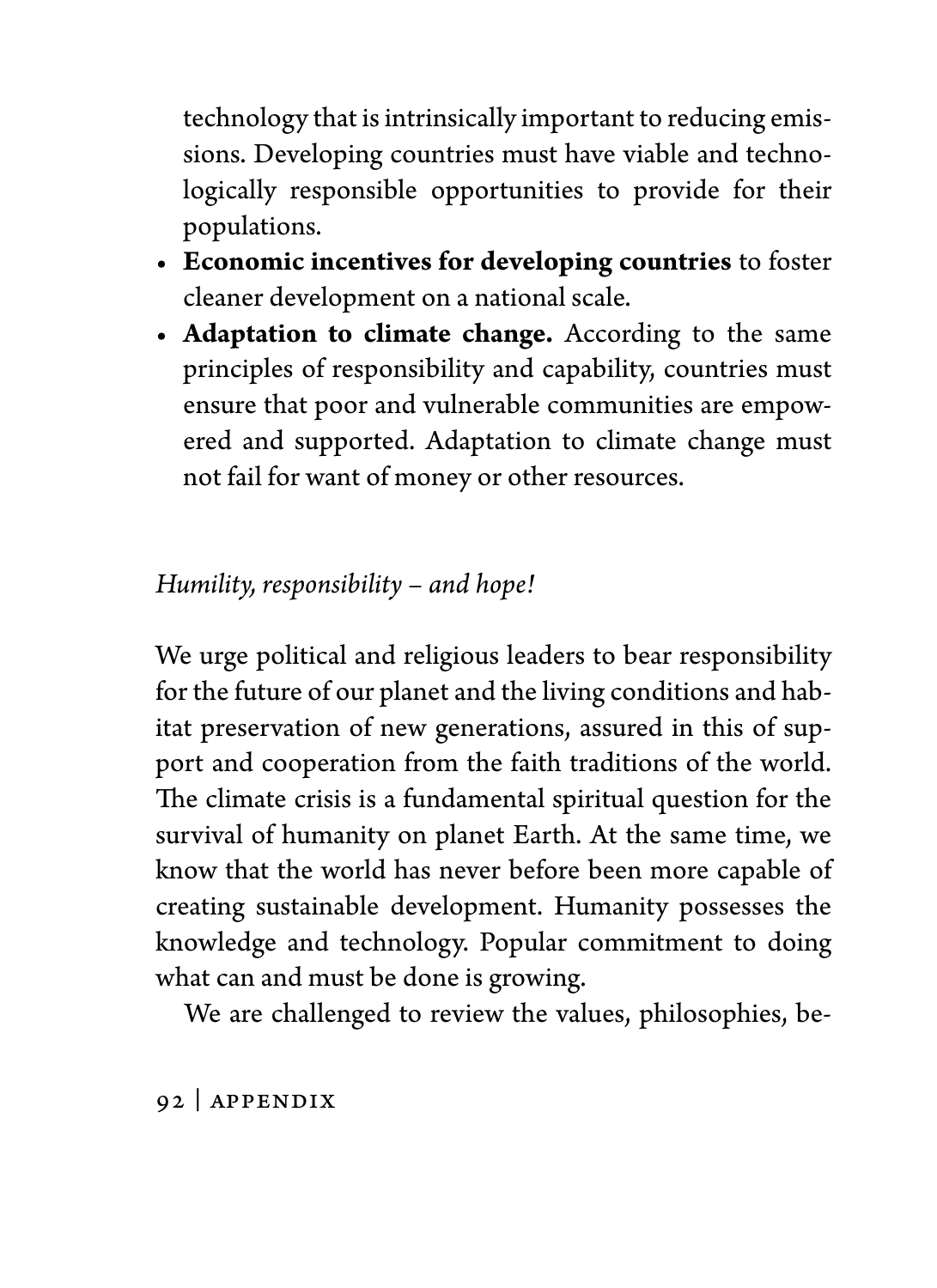liefs and moral concepts which have shaped and driven our behaviours and informed our dysfunctional relationship with our natural environment.

We commit ourselves to taking and sharing responsibility for providing moral leadership within our various faith traditions and for others who so desire. We call upon all who have influence over the shaping of both intellect and spirit, to commit themselves to a profound reorientation of humanity's self-understanding and of the world, whereby we acknowledge our estrangement and henceforth strive to live in harmony with Nature and one another.

We offer the gift of our various faiths as a source of empowerment for developing sustainable) lifestyles and patterns of consumption. We undertake this mission in a spirit of humility, responsibility, faith and urgency.

Now is the time to mobilise people and nations.

As people of different faiths, we make these commitments:

- • To inform and inspire people in our own religious and cultural contexts to take responsibility for and to implement effective measures
- • To challenge political and business leaders where we live and work to develop comprehensive strategies and action
- To focus on the struggle against global warming and draw upon our innermost religious convictions about the mean-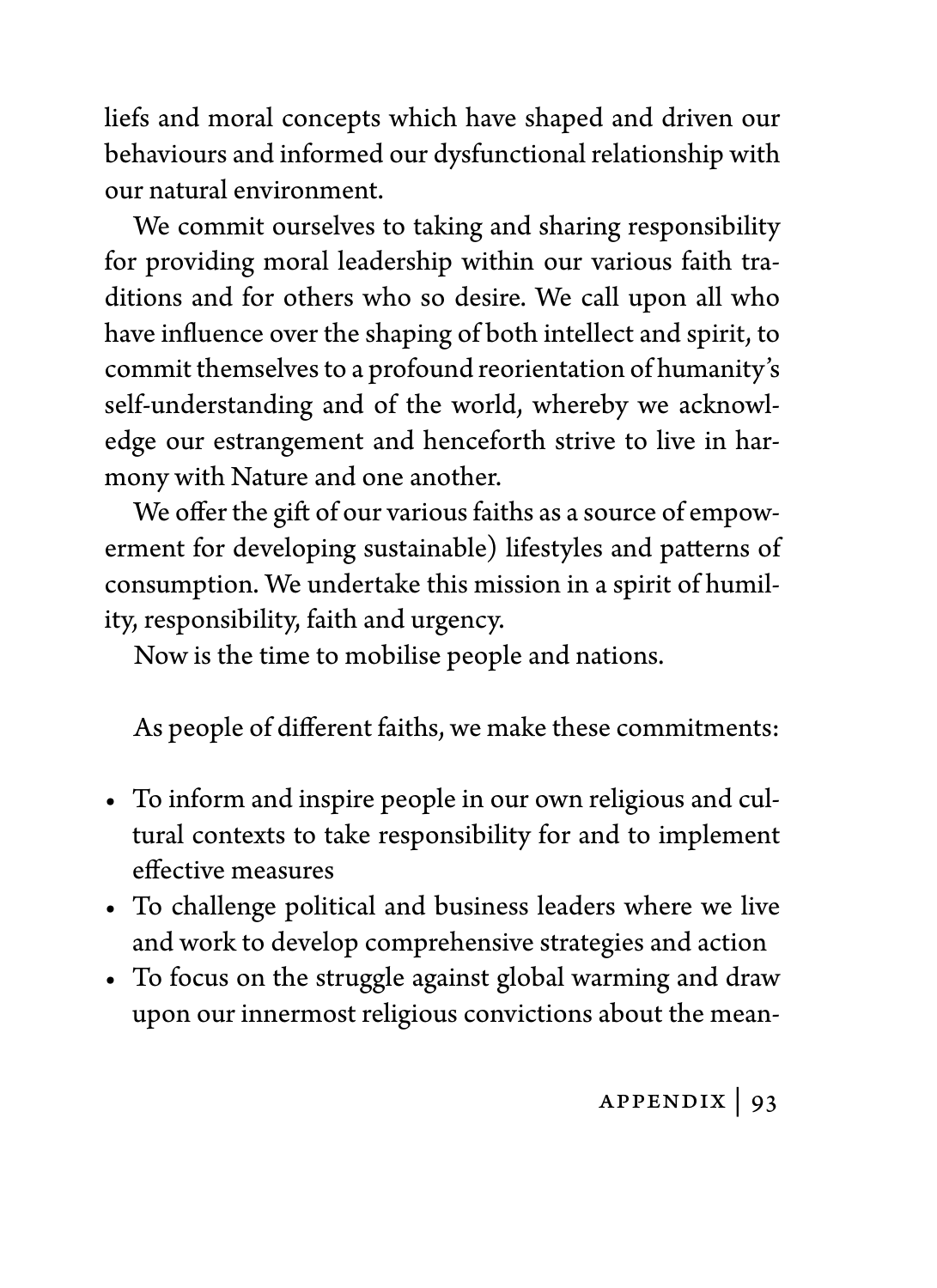ing of life. This commitment is a deeply spiritual question concerning justice, peace and hopes for a future in love and solidarity with all human beings and the whole of creation.

*As religious leaders and teachers, we want to counteract a culture of fear with a culture of hope. We want to face the climate challenge with defiant optimism to highlight the core principles of all major sacred traditions of the world: justice, solidarity and compassion. We want to encourage the best science and political leadership. We commit our communities to fostering a spirit of joy and hope in relation to the greatest gift given to us all – the gift of life!*<sup>1</sup> �

[http://www.svenskakyrkan.se/default.aspx?di=143415]

94 | Appendix

<sup>1 [</sup>The Interfaith Summit on Climate Change was hosted by the Church of Sweden in Uppsala, Sweden, in 2008. The Swedish Archbishop Anders Wejryd asked interfaith leaders (including Christian, Buddhist, Daoist, Sikh, Muslim, Jewish and Native American leaders ) to sign the Uppsala Manifesto demanding quick and extensive reduction of carbon dioxide emissions in the wealthy parts of the world.]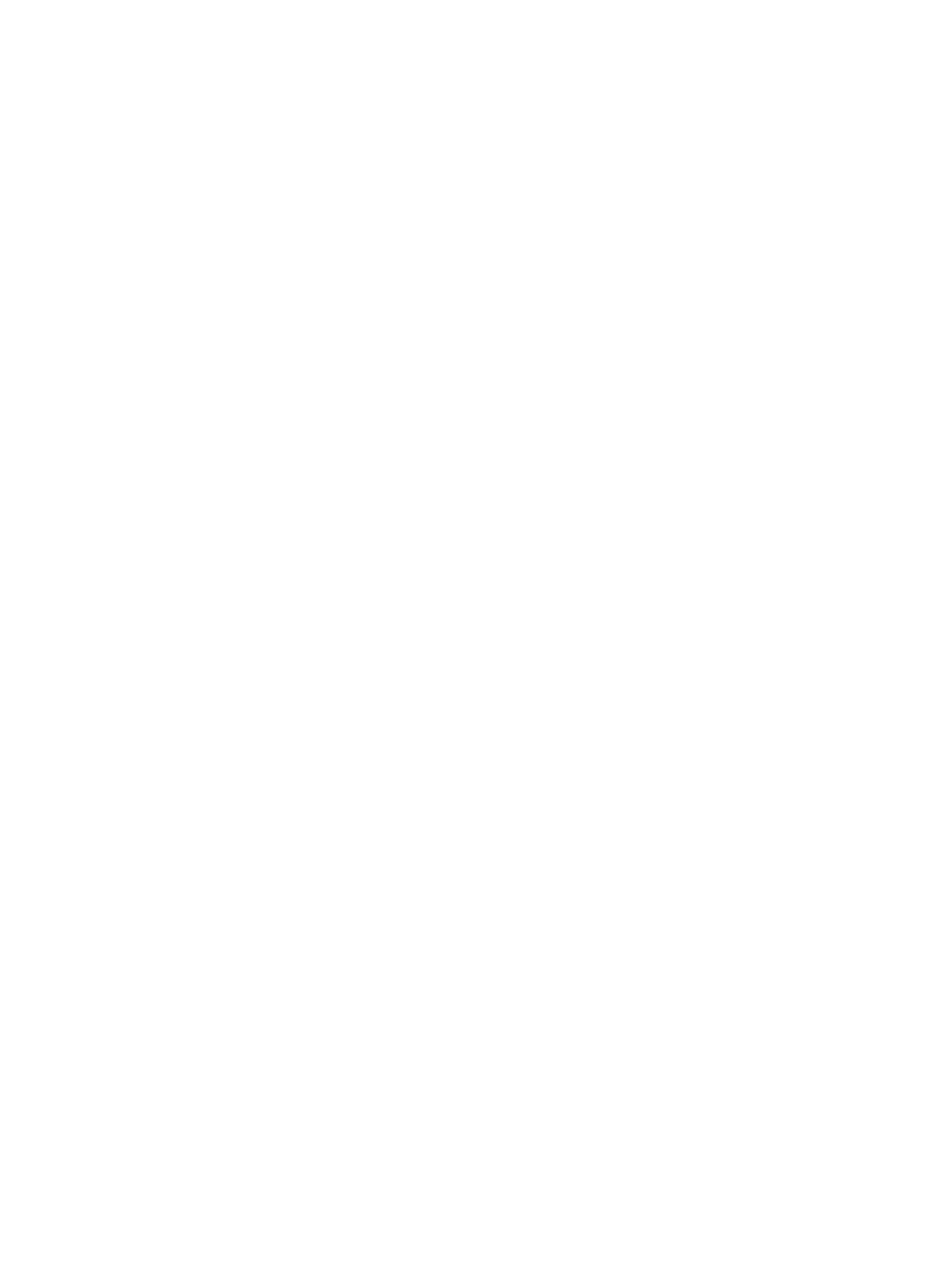This book was printed on recycled & acid-free paper

 $\rightarrow$